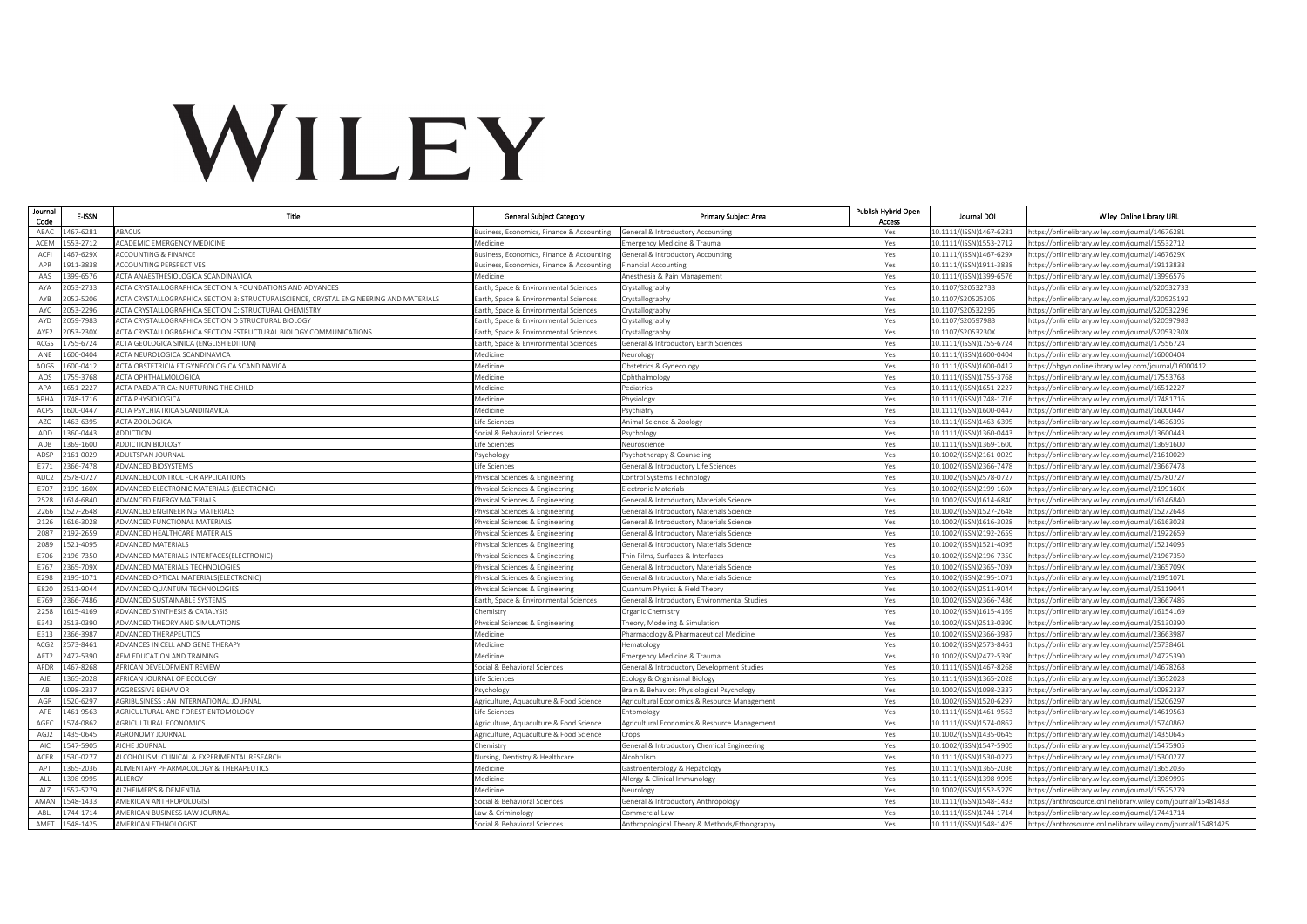| AJAE        | 467-8276              | AMERICAN IOURNAL OF AGRICULTURAL ECONOMICS                                                    | vericulture. Aquaculture & Food Science.  | Agricultural Economics & Resource Management  | Yes        | 0.1111/(ISSN)1467-8276                             | https://onlinelibrary.wiley.com/iournal/14678276                                                     |
|-------------|-----------------------|-----------------------------------------------------------------------------------------------|-------------------------------------------|-----------------------------------------------|------------|----------------------------------------------------|------------------------------------------------------------------------------------------------------|
| AJB2        | 537-2197              | AMERICAN JOURNAL OF BOTANY                                                                    | ife Sciences                              | lant Science                                  | Yes        | 10.1002/(ISSN)1537-2197                            | https://onlinelibrary.wiley.com/journal/15372197                                                     |
| <b>AICP</b> | 573-2770              | MERICAN JOURNAL OF COMMUNITY PSYCHOLOGY                                                       | sychology                                 | General Psychology                            | Yes        | 10.1002/(ISSN)1573-2770                            | ttps://onlinelibrary.wiley.com/journal/15732770                                                      |
| AJES        | 536-7150              | HE AMERICAN JOURNAL OF ECONOMICS AND SOCIOLOGY                                                | susiness, Economics, Finance & Accounting | conomic History                               | Yes        | 10.1111/(ISSN)1536-7150                            | https://onlinelibrary.wiley.com/iournal/15367150                                                     |
| AJH         | 096-8652              | MERICAN IOURNAL OF HEMATOLOGY                                                                 | edicine                                   | lematology                                    | Yes        | 0.1002/(ISSN)1096-8652                             | ttps://onlinelibrary.wiley.com/journal/10968652                                                      |
| <b>AJHB</b> | 520-6300              | AMERICAN JOURNAL OF HUMAN BIOLOGY                                                             | ife Sciences                              | Juman Biology                                 | Yes        | 10.1002/(ISSN)1520-6300                            | https://onlinelibrary.wiley.com/journal/15206300                                                     |
| <b>AJIM</b> | 097-0274              | AMERICAN JOURNAL OF INDUSTRIAL MEDICINE                                                       | Jursing, Dentistry & Healthcare           | nvironmental & Occupational Health            | Yes        | 10.1002/(ISSN)1097-0274                            | ttps://onlinelibrary.wiley.com/journal/10970274                                                      |
| AJMG        | 552-4833              | AMERICAN JOURNAL OF MEDICAL GENETICS PART A                                                   | ife Sciences                              | Medical Genetics                              | Yes        | 10.1002/(ISSN)1552-4833                            | ttps://onlinelibrary.wiley.com/journal/15524833                                                      |
| <b>AJMB</b> | 552-485X              | AMERICAN JOURNAL OF MEDICAL GENETICS PART B:NEUROPSYCHIATRIC GENETICS                         | ife Sciences                              | Medical Genetics                              | Yes        | 10.1002/(ISSN)1552-485X                            | ittps://onlinelibrary.wiley.com/journal/1552485X                                                     |
| <b>AIMO</b> | 52-4876               | AMERICAN JOURNAL OF MEDICAL GENETICS PART C:SEMINARS IN MEDICAL GENETICS                      | ife Sciences                              | Medical Genetics                              |            | 10.1002/(ISSN)1552-4876                            |                                                                                                      |
| AJPA        | 096-8644              | AMERICAN JOURNAL OF PHYSICAL ANTHROPOLOGY                                                     | ocial & Behavioral Sciences               | <b>Biological Anthropology</b>                | Yes<br>Yes | 10.1002/(ISSN)1096-8644                            | https://onlinelibrary.wiley.com/journal/15524876<br>https://onlinelibrary.wiley.com/iournal/10968644 |
| <b>AJPS</b> | 40-5907               | AMERICAN JOURNAL OF POLITICAL SCIENCE                                                         |                                           |                                               |            | 10.1111/(ISSN)1540-5907                            |                                                                                                      |
|             |                       |                                                                                               | ocial & Behavioral Sciences               | General & Introductory Political Science      | Yes        |                                                    | ttps://onlinelibrary.wiley.com/journal/15405907                                                      |
| AIP         | 098-2345              | AMERICAN IOURNAL OF PRIMATOLOGY                                                               | ife Sciences                              | omparative Biology (Botany & Zoology)         | Yes        | 10.1002/(ISSN)1098-2345                            | ttps://onlinelibrary.wiley.com/journal/10982345                                                      |
| AJI         | 600-0897              | AMERICAN JOURNAL OF REPRODUCTIVE IMMUNOLOGY                                                   | <i>A</i> edicine                          | Allergy & Clinical Immunology                 | Yes        | 10.1111/(ISSN)1600-0897                            | https://onlinelibrary.wiley.com/journal/16000897                                                     |
| AJT         | 600-6143              | AMERICAN JOURNAL OF TRANSPLANTATION                                                           | <b>Aedicine</b>                           | ransplantation                                | Yes        | 10.1111/(ISSN)1600-6143                            | https://onlinelibrary.wiley.com/journal/16006143                                                     |
| <b>AJAD</b> | 521-0391              | HE AMERICAN JOURNAL ON ADDICTIONS                                                             | Jursing, Dentistry & Healthcare           | Addiction                                     | Yes        | 10.1111/(ISSN)1521-0391                            | ttps://onlinelibrary.wiley.com/iournal/15210391                                                      |
| ANAE        | 365-2044              | ANAESTHESIA                                                                                   | <i><b>Aedicine</b></i>                    | Anesthesia & Pain Management                  | Yes        | 10.1111/(ISSN)1365-2044                            | ttps://onlinelibrary.wiley.com/journal/13652044                                                      |
| ANR3        | 37-3726               | ANAESTHESIA REPORTS                                                                           | dedicine                                  | Anesthesia & Pain Management                  | Yes        | 0.1002/(ISSN)2637-3726                             | ttps://onlinelibrary.wiley.com/journal/26373726                                                      |
| E474        | 629-2742              | ANALYSIS & SENSING                                                                            | eneral Chemistry                          | General & Introductory Chemistry              | Yes        | 10.1002/(ISSN)2629-2742                            | https://www.onlinelibrary.wiley.com/journal/26292742                                                 |
| PHIB        | 153-960X              | <b>ANALYTIC PHILOSOPHY</b>                                                                    | <b>lumanities</b>                         | Analytic Philosophy                           | Yes        | 10.1111/(ISSN)2153-960X                            | ttps://onlinelibrary.wiley.com/journal/2153960X                                                      |
| AHF         | 439-0264              | ANATOMIA, HISTOLOGIA, EMBRYOLOGIA -FOR PRINTED EMLO COPIES ONLY                               | ife Sciences                              | Anatomy & Physiology                          | Yes        | 10.1111/(ISSN)1439-0264                            | https://onlinelibrary.wiley.com/journal/14390264                                                     |
| AR          | 932-8494              | <b>HE ANATOMICAL RECORD</b>                                                                   | fe Sciences                               | Anatomy & Physiology                          | Yes        | 10.1002/(ISSN)1932-8494                            | ttps://onlinelibrary.wiley.com/journal/19328494                                                      |
| ASE         | 935-9780              | ANATOMICAL SCIENCES EDUCATION                                                                 | ife Sciences                              | Anatomy & Physiology                          | Yes        | 10.1002/(ISSN)1935-9780                            | https://onlinelibrary.wiley.com/journal/19359780                                                     |
| AND         | 439-0272              | <b>INDROLOGIA</b>                                                                             | edicine                                   | Andrology                                     | Yes        | 10.1111/(ISSN)1439-0272                            | ttps://onlinelibrary.wiley.com/journal/14390272                                                      |
| ANDF        | 047-2927              | <b>INDROLOGY</b>                                                                              | <i><b>Medicine</b></i>                    | Andrology                                     | Yes        | 10.1111/(ISSN)2047-2927                            | ittps://onlinelibrary.wiley.com/journal/20472927                                                     |
| 2001        | 521-3757              | <b>INGEWANDTE CHEMIE</b>                                                                      | hemistry                                  | ieneral & Introductory Chemistry              | Yes        | 10.1002/(ISSN)1521-3757                            | https://onlinelibrary.wiley.com/journal/15213757                                                     |
| 2002        | 521-3773              | ANGEWANDTE CHEMIE INTERNATIONAL EDITION                                                       | hemistry                                  | General & Introductory Chemistry              |            | LO.1002/(ISSN)1521-3773                            | ttps://onlinelibrary.wiley.com/iournal/15213773                                                      |
|             |                       |                                                                                               |                                           |                                               | Yes        |                                                    |                                                                                                      |
| ACV         | 469-1795              | <b>INIMAL CONSERVATION</b>                                                                    | ife Sciences                              | Conservation Science                          | Yes        | 10.1111/(ISSN)1469-1795                            | ttps://zslpublications.onlinelibrary.wiley.com/journal/14691795                                      |
| AGF         | 365-2052              | ANIMAL GENETICS                                                                               | ife Sciences                              | Animal Genetics                               | Yes        | 10.1111/(ISSN)1365-2052                            | https://onlinelibrary.wiley.com/journal/13652052                                                     |
| ASJ         | 740-0929              | <b>INIMAL SCIENCE JOURNAL</b>                                                                 | griculture, Aquaculture & Food Science    | nimal Breeding & Genetics                     | Yes        | 0.1111/(ISSN)1740-0929                             | ttps://onlinelibrary.wiley.com/journal/17400929                                                      |
| 2257        | 21-3889               | ANNALEN DER PHYSIK                                                                            | hysical Sciences & Engineering            | Seneral & Introductory Physics                | Yes        | LO.1002/(ISSN)1521-3889                            | ttps://onlinelibrary.wiley.com/journal/15213889                                                      |
| NAPA        | 153-9588              | ANNALS OF ANTHROPOLOGICAL PRACTICE                                                            | ocial & Behavioral Sciences               | <b>North American Anthropology</b>            | Yes        | 10.1111/(ISSN)2153-9588                            | https://anthrosource.onlinelibrary.wiley.com/journal/21539588                                        |
| AAB         | 744-7348              | <b>INNALS OF APPLIED BIOLOGY</b>                                                              | ife Sciences                              | lant Science                                  | Yes        | 10.1111/(ISSN)1744-7348                            | ttps://onlinelibrary.wiley.com/journal/17447348                                                      |
|             |                       |                                                                                               |                                           |                                               |            |                                                    |                                                                                                      |
| AHG         | 469-1809              | ANNALS OF HUMAN GENETICS                                                                      | ife Sciences                              | Iuman Genetics                                | Yes        | 10.1111/(ISSN)1469-1809                            | ttps://onlinelibrary.wiley.com/journal/14691809                                                      |
| ANA         | 31-8249               | <b>INNALS OF NEUROLOGY</b>                                                                    | <i>Aedicine</i>                           | Veurology                                     | Yes        | 0.1002/(ISSN)1531-8249                             | ttps://onlinelibrary.wiley.com/iournal/15318249                                                      |
| APCE        | 467-8292              | ANNALS OF PUBLIC AND COOPERATIVE ECONOMICS                                                    | Business, Economics, Finance & Accounting | Public Economics                              | Yes        | 10.1111/(ISSN)1467-8292                            | https://onlinelibrary.wiley.com/iournal/14678292                                                     |
| <b>NYAS</b> | 749-6632              | ANNALS OF THE NEW YORK ACADEMY OF SCIENCES                                                    | ife Sciences                              | Seneral & Introductory Life Sciences          | Yes        | 10.1111/(ISSN)1749-6632                            | sttps://nyaspubs.onlinelibrary.wiley.com/journal/17496632                                            |
|             |                       |                                                                                               | ocial & Behavioral Sciences               |                                               |            |                                                    | ttps://anthrosource.onlinelibrary.wiley.com/iournal/15481492                                         |
| AEQ         | 548-1492              | ANTHROPOLOGY & EDUCATION QUARTERLY<br><b>INTHROPOLOGY &amp; HUMANISM</b>                      |                                           | iocial & Cultural Anthropology                | Yes        | 10.1111/(ISSN)1548-1492                            |                                                                                                      |
| ANHU        | 548-1409<br>556-3537  |                                                                                               | ocial & Behavioral Sciences               | Anthropology Special Topics                   | Yes        | 0.1111/(ISSN)1548-1409                             | ttps://anthrosource.onlinelibrary.wiley.com/journal/15481409                                         |
| ANOC        |                       | ANTHROPOLOGY OF CONSCIOUSNESS                                                                 | ocial & Behavioral Sciences               | Inthropology of Religion                      | Yes        | 10.1111/(ISSN)1556-3537                            | https://anthrosource.onlinelibrary.wiley.com/journal/15563537                                        |
| AWR         | 548-1417              | ANTHROPOLOGY OF WORK REVIEW                                                                   | ocial & Behavioral Sciences               | conomic & Political Anthropology              | Yes        | 10.1111/(ISSN)1548-1417                            | ittps://anthrosource.onlinelibrary.wiley.com/journal/15481417                                        |
| ANTH        | 467-8322              | <b>ANTHROPOLOGY TODAY</b>                                                                     | ocial & Behavioral Sciences               | General & Introductory Anthropology           | Yes        | 10.1111/(ISSN)1467-8322                            | https://anthrosource.onlinelibrary.wiley.com/journal/14678322                                        |
| ANTI        | 467-8330              | <b>NTIPODE</b>                                                                                | Social & Behavioral Sciences              | General & Introductory Geography              | Yes        | 0.1111/(ISSN)1467-8330                             | ttps://onlinelibrary.wiley.com/journal/14678330                                                      |
| ANS         | 445-2197              | ANZ JOURNAL OF SURGERY                                                                        | Medicine                                  | Surgery & Surgical Specialties                | Yes        | 10.1111/(ISSN)1445-2197                            | https://anzjsurg.onlinelibrary.wiley.com/journal/14452197                                            |
| <b>AORN</b> | 878-0369              | <b>ORN JOURNAL</b>                                                                            | Jursing, Dentistry & Healthcare           | <b>Nursing General</b>                        | Yes        | 10.1002/(ISSN)1878-0369                            | ittps://onlinelibrary.wiley.com/journal/18780369                                                     |
| APM         | 600-0463              | <b>APMIS</b>                                                                                  | <i><b>Medicine</b></i>                    | mmunology                                     | Yes        | 10.1111/(ISSN)1600-0463                            | ttps://onlinelibrary.wiley.com/journal/16000463                                                      |
| <b>ACP</b>  | 099-0720              | <b>APPLIED COGNITIVE PSYCHOLOGY</b>                                                           | sychology                                 | ognitive Psychology                           | Yes        | 10.1002/(ISSN)1099-0720                            | ttps://onlinelibrary.wiley.com/journal/10990720                                                      |
| AFPP        | 140-5804              | APPLIED ECONOMIC PERSPECTIVES AND POLICY                                                      | griculture, Aquaculture & Food Science    | Agricultural Economics & Resource Management  | Yes        | 0.1002/(ISSN)2040-5804                             | ttps://onlinelibrary.wiley.com/iournal/20405804                                                      |
| AOC         | 099-0739              | APPLIED ORGANOMETALLIC CHEMISTRY                                                              | :hemistrv                                 | Organic Chemistry                             | Yes        | 10.1002/(ISSN)1099-0739                            | nttps://onlinelibrary.wiley.com/journal/10990739                                                     |
| APPS        | 464-0597              | <b>APPLIED PSYCHOLOGY</b>                                                                     | sychology                                 | Applied Psychology                            | Yes        | 10.1111/(ISSN)1464-0597                            | ttps://onlinelibrary.wiley.com/journal/14640597                                                      |
| APHW        | 758-0854              | APPLIED PSYCHOLOGY: HEALTH AND WELL-BEING                                                     | sychology                                 | Applied Psychology                            | Yes        | 10.1111/(ISSN)1758-0854                            | ttps://onlinelibrary.wiley.com/journal/17580854                                                      |
| ASMP        | 26-4025               | APPLIED STOCHASTIC MODELS IN BUSINESS AND INDUSTRY                                            | Business, Economics, Finance & Accounting | <b>Business Statistics &amp; Math</b>         | Yes        | L0.1002/(ISSN)1526-4025                            | ttps://onlinelibrary.wiley.com/journal/15264025                                                      |
| AVSC        | 654-109X              | <b>APPLIED VEGETATION SCIENCE</b>                                                             | ife Sciences                              | cology & Organismal Biology                   | Yes        | 10.1111/(ISSN)1654-109X                            | https://onlinelibrary.wiley.com/journal/1654109X                                                     |
| ANU         | 365-2095              | <b>AQUACULTURE NUTRITION</b>                                                                  | Agriculture, Aquaculture & Food Science   | General Aquaculture, Fisheries & Fish Science | Yes        | 10.1111/(ISSN)1365-2095                            | ttps://onlinelibrary.wiley.com/journal/13652095                                                      |
| ARF         | 365-2109              | <b>AOUACULTURE RESEARCH</b>                                                                   | Agriculture, Aguaculture & Food Science   | General Aquaculture, Fisheries & Fish Science | Yes        | 10.1111/(ISSN)1365-2109                            | https://onlinelibrary.wiley.com/journal/13652109                                                     |
| AQC         | 099-0755              | QUATIC CONSERVATION: MARINE AND FRESHWATERECOSYSTEMS                                          | fe Sciences                               | Aquatic Ecology                               | Yes        | 0.1002/(ISSN)1099-0755                             | ttps://onlinelibrary.wiley.com/journal/1099075                                                       |
| AAF         | 600-0471              | ARABIAN ARCHAEOI OGY AND EPIGRAPHY                                                            | ocial & Behavioral Sciences               |                                               |            | 10.1111/(ISSN)1600-0471                            | nttps://onlinelibrary.wiley.com/iournal/16000471                                                     |
|             |                       |                                                                                               |                                           | Middle & Near Eastern Archaeology             | Yes        |                                                    |                                                                                                      |
| APAA<br>ARP | 551-8248<br>099-0763  | RCHAEOLOGICAL PAPERS OF THE AMERICANANTHROPOLOGICAL ASSOCIATION<br>ARCHAEOLOGICAL PROSPECTION | Social & Behavioral Sciences              | Archaeological Methods & Theory               | Yes        | 10.1111/(ISSN)1551-8248                            | ttps://anthrosource.onlinelibrary.wiley.com/journal/15518248                                         |
|             |                       |                                                                                               | arth, Space & Environmental Sciences      | General & Introductory Earth Sciences         | Yes        | 10.1002/(ISSN)1099-0763                            | ttps://onlinelibrary.wiley.com/journal/10990763                                                      |
| ARCO        | 834-4453              | ARCHAEOLOGY IN OCEANIA                                                                        | ocial & Behavioral Sciences               | ieneral & Introductory Anthropology           | Yes        | LO.1002/(ISSN)1834-4453                            | ttps://onlinelibrary.wiley.com/iournal/18344453                                                      |
| <b>ARCM</b> | 175-4754              | ARCHAEOMETRY                                                                                  | ocial & Behavioral Sciences               | Archaeological Methods & Theorv               | Yes        | 10.1111/(ISSN)1475-4754                            | ttps://onlinelibrary.wiley.com/journal/14754754                                                      |
| 2019        | 521-4184              | <b>RCHIV DER PHARMAZII</b>                                                                    | hemistry                                  | harmaceutical & Medicinal Chemistr            | Yes        | 10.1002/(ISSN)1521-4184                            | /ttps://onlinelibrary.wiley.com/journal/1521418                                                      |
| ARCH        | 320-6327              | RCHIVES OF INSECT BIOCHEMISTRY AND PHYSIOLOGY                                                 | fe Sciences                               | Animal Science Methods                        | Yes        | 10.1002/(ISSN)1520-6327                            | ttps://onlinelibrary.wiley.com/journal/15206327                                                      |
| ARFA        | 475-4762              | <b>ARFA</b>                                                                                   | ocial & Behavioral Sciences               | ieneral & Introductory Geography              | Yes        | 0.1111/(ISSN)1475-4762                             | ttps://onlinelibrary.wiley.com/journal/14754762                                                      |
| AHIS        | 467-8365              | <b>RT HISTORY</b>                                                                             | Art & Annlied Arts                        | Art History & Theory                          | Yes        | 10.1111/(ISSN)1467-8365                            | ttps://onlinelibrary.wiley.com/journal/14678365                                                      |
| ART<br>ACR  | 326-5205<br>2151-4658 | ARTHRITIS & RHEUMATOLOGY<br>ARTHRITIS CARE AND RESEARCH                                       | <i><b>Medicine</b></i><br><i>Aedicine</i> | Rheumatology<br>Rheumatology                  | Yes<br>Yes | 10.1002/(ISSN)2326-5205<br>10.1002/(ISSN)2151-4658 | https://onlinelibrary.wiley.com/journal/23265205<br>https://onlinelibrary.wiley.com/journal/21514658 |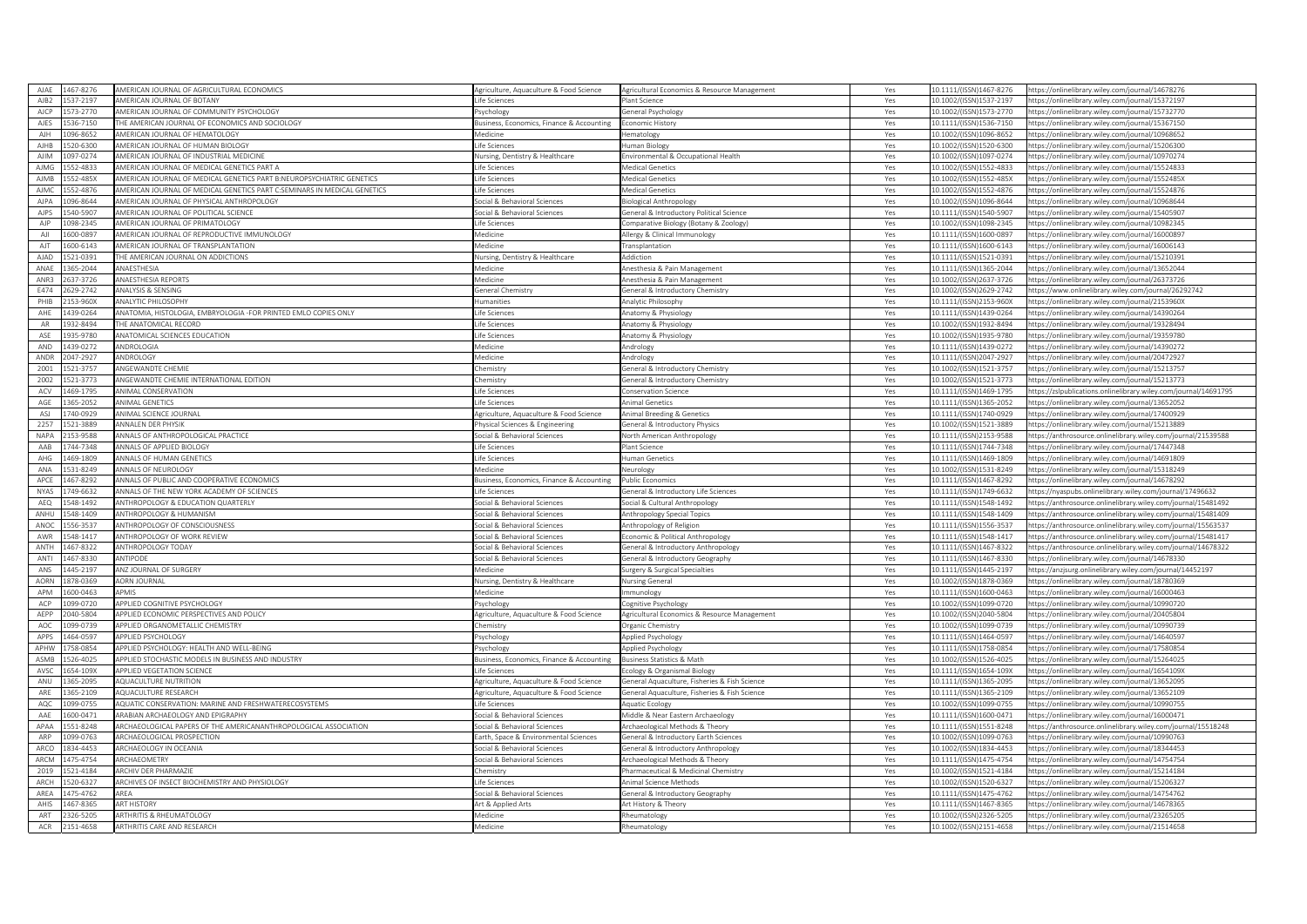| AOR         | 525-1594 | <b>ARTIFICIAL ORGANS</b>                                                          | hysical Sciences & Engineering                                  | Design of Artificial Organs                                                     | Yes        | 10.1111/(ISSN)1525-1594                            | https://onlinelibrary.wiley.com/journal/15251594                                                     |
|-------------|----------|-----------------------------------------------------------------------------------|-----------------------------------------------------------------|---------------------------------------------------------------------------------|------------|----------------------------------------------------|------------------------------------------------------------------------------------------------------|
| <b>APHR</b> | 744-7941 | ASIA PACIFIC JOURNAL OF HUMAN RESOURCES                                           | usiness, Economics, Finance & Accounting                        | General & Introductory Business & Management                                    | Yes        | 10.1111/(ISSN)1744-7941                            | https://onlinelibrary.wiley.com/journal/17447941                                                     |
| APV         | 467-8373 | <b>ASIA PACIFIC VIEWPOINT</b>                                                     | ocial & Behavioral Sciences                                     | eneral & Introductory Geography                                                 | Yes        | 10.1111/(ISSN)1467-8373                            | https://onlinelibrary.wiley.com/journal/14678375                                                     |
| ASEJ        | 467-8381 | ASIAN ECONOMIC JOURNAL                                                            | siness, Economics, Finance & Accounting                         | ieneral & Introductory Economics                                                | Yes        | 10.1111/(ISSN)1467-8381                            | https://onlinelibrary.wiley.com/journal/14678381                                                     |
| AEPR        | 748-3131 | ASIAN ECONOMIC POLICY REVIEW                                                      | siness, Economics, Finance & Accounting                         | ieneral & Introductory Economics                                                | Yes        | 10.1111/(ISSN)1748-3131                            | https://onlinelibrary.wiley.com/journal/17483131                                                     |
| ASJC        | 934-6093 | ASIAN IOURNAL OF CONTROL                                                          | hysical Sciences & Engineering                                  | ontrol Systems Technology                                                       | Yes        | 10.1002/(ISSN)1934-6093                            | https://onlinelibrary.wiley.com/journal/19346093                                                     |
| ASES        | 758-5910 | ASIAN JOURNAL OF ENDOSCOPIC SURGERY                                               | Aedicine                                                        | urgery & Surgical Specialties                                                   | Yes        | 10.1111/(ISSN)1758-5910                            | https://onlinelibrary.wiley.com/journal/17585910                                                     |
| 2157        | 193-5815 | ASIAN JOURNAL OF ORGANIC CHEMISTRY                                                | hemistry                                                        | <b>Drganic Chemistry</b>                                                        | Yes        | 10.1002/(ISSN)2193-5815                            | https://onlinelibrary.wiley.com/journal/21935815                                                     |
| AJSP        | 467-839X | ASIAN JOURNAL OF SOCIAL PSYCHOLOGY                                                | sychology                                                       | Social Psychology                                                               | Yes        | 10.1111/(ISSN)1467-839X                            | https://onlinelibrary.wiley.com/journal/1467839X                                                     |
| ASPP        | 943-0787 | ASIAN POLITICS AND POLICY                                                         | ocial & Behavioral Sciences                                     | <b>Asian Politics</b>                                                           | Yes        | 10.1111/(ISSN)1943-0787                            | https://onlinelibrary.wiley.com/journal/19430787                                                     |
| ASWE        | 753-1411 | ASIAN SOCIAL WORK AND POLICY REVIEW                                               | ocial & Behavioral Sciences                                     | Social Work                                                                     | Yes        | 10.1111/(ISSN)1753-1411                            | https://onlinelibrary.wiley.com/journal/17531411                                                     |
| APEL        | 467-8411 | ASIAN-PACIFIC ECONOMIC LITERATURE                                                 | usiness, Economics, Finance & Accounting                        | Seneral & Introductory Economics                                                | Yes        | 10.1111/(ISSN)1467-8411                            | https://onlinelibrary.wiley.com/iournal/14678411                                                     |
| APJ         | 32-2143  | ASIA-PACIFIC JOURNAL OF CHEMICAL ENGINEERING                                      | emistry                                                         | eneral & Introductory Chemical Engineering                                      | Yes        | 10.1002/(ISSN)1932-2143                            | https://onlinelibrary.wiley.com/iournal/19322143                                                     |
| AICO        |          |                                                                                   | <i><b>Aedicine</b></i>                                          |                                                                                 |            | 10.1111/(ISSN)1743-7563                            |                                                                                                      |
|             | 743-7563 | ASIA-PACIFIC JOURNAL OF CLINICAL ONCOLOGY                                         |                                                                 | Oncology & Radiotherapy                                                         | Yes        |                                                    | https://onlinelibrary.wiley.com/journal/17437563                                                     |
| AJFS        | 041-6156 | ASIA-PACIFIC JOURNAL OF FINANCIAL STUDIES                                         | usiness, Economics, Finance & Accounting                        | eneral Finance & Investments                                                    | Yes        | 10.1111/(ISSN)2041-6156                            | https://onlinelibrary.wiley.com/journal/20416156                                                     |
| APPY        | 758-5872 | <b>ASIA-PACIFIC PSYCHIATRY</b>                                                    | Aedicine                                                        | svchiatry                                                                       | Yes        | 10.1111/(ISSN)1758-5872                            | https://onlinelibrary.wiley.com/journal/17585872                                                     |
| 2228        | 521-3994 | ASTRONOMISCHE NACHRICHTEN                                                         | hysical Sciences & Engineering                                  | Astronomy & Astrophysics                                                        | Yes        | 10.1002/(ISSN)1521-3994                            | https://onlinelibrary.wiley.com/journal/15213994                                                     |
| AFC         | 442-9993 | <b>NUSTRAL ECOLOGY</b>                                                            | ife Sciences                                                    | cology & Organismal Biology                                                     | Yes        | 10.1111/(ISSN)1442-9993                            | https://onlinelibrary.wiley.com/journal/14429993                                                     |
| AEN         | 052-1758 | <b>IUSTRAL ENTOMOLOGY</b>                                                         | ife Sciences                                                    | ntomology                                                                       | Yes        | 10.1111/(ISSN)2052-1758                            | https://onlinelibrary.wiley.com/journal/20521758                                                     |
| AID         | 440-0960 | <b>NUSTRALASIAN JOURNAL OF DERMATOLOGY</b>                                        | <i><b>Medicine</b></i>                                          | ermatology                                                                      | Yes        | 10.1111/(ISSN)1440-0960                            | ttps://onlinelibrary.wiley.com/journal/14400960                                                      |
| AIUM        | 205-0140 | AUSTRALASIAN JOURNAL OF ULTRASOUND IN MEDICINE                                    | Medicine                                                        | Radiology & Imaging                                                             | Yes        | 10.1002/(ISSN)2205-0140                            | https://onlinelibrary.wiley.com/journal/22050140                                                     |
| AJAG        | 41-6612  | AUSTRALASIAN JOURNAL ON AGEING                                                    | Aedicine                                                        | Seriatric Medicine                                                              | Yes        | 10.1111/(ISSN)1741-6612                            | https://onlinelibrary.wiley.com/journal/17416612                                                     |
| ANZS        | 467-842X | AUSTRALIAN & NEW ZEALAND JOURNAL OF STATISTICS                                    | Mathematics & Statistics                                        | General & Introductory Statistics                                               | Yes        | 10.1111/(ISSN)1467-842X                            | https://onlinelibrary.wiley.com/journal/1467842X                                                     |
| AUAR        | 835-2561 | <b>NUSTRALIAN ACCOUNTING REVIEW</b>                                               | usiness, Economics, Finance & Accounting                        | eneral & Introductory Accounting                                                | Yes        | 10.1111/(ISSN)1835-2561                            | ttps://onlinelibrary.wiley.com/iournal/18352561                                                      |
| AJO         | 479-828X | AUSTRALIAN AND NEW ZEALAND JOURNAL OF OBSTETRICSAND GYNAECOLOGY                   | Aedicine                                                        | Obstetrics & Gynecology                                                         | Yes        | 10.1111/(ISSN)1479-828X                            | https://obgyn.onlinelibrary.wiley.com/journal/1479828X                                               |
| AN7F        | 167-8438 | <b>NUSTRALIAN AND NEW ZEALANDJOURNAL OF FAMILY THERAPY</b>                        | sychology                                                       | amily Therapy                                                                   | Yes        | 10.1002/(ISSN)1467-8438                            | https://onlinelibrary.wiley.com/journal/14678438                                                     |
| ADI         | 834-7819 | <b>AUSTRALIAN DENTAL JOURNAL</b>                                                  | Nursing, Dentistry & Healthcare                                 | <b>Seneral Dentistry</b>                                                        | Yes        | 10.1111/(ISSN)1834-7819                            | https://onlinelibrary.wiley.com/journal/18347819                                                     |
| AEHR        | 467-8446 | AUSTRALIAN ECONOMIC HISTORY REVIEW                                                | usiness, Economics, Finance & Accounting                        | conomic History                                                                 | Yes        | 10.1111/(ISSN)1467-8446                            | https://onlinelibrary.wiley.com/journal/14678446                                                     |
| AEPA        | 467-8454 | <b>AUSTRALIAN ECONOMIC PAPERS</b>                                                 | siness, Economics, Finance & Accounting                         | ieneral & Introductory Economics                                                | Yes        | 10.1111/(ISSN)1467-8454                            | https://onlinelibrary.wiley.com/journal/14678454                                                     |
| AFRF        | 467-8462 | HE AUSTRALIAN ECONOMIC REVIEW                                                     | siness, Economics, Finance & Accounting                         | eneral & Introductory Economics                                                 | Yes        | 10.1111/(ISSN)1467-8462                            | https://onlinelibrary.wiley.com/journal/14678462                                                     |
| AFI         | 747-4477 | <b>IUSTRALIAN ENDODONTIC IOURNAL</b>                                              | <b>Nursing, Dentistry &amp; Healthcare</b>                      | ndodontics                                                                      | Yes        | 10.1111/(ISSN)1747-4477                            | https://onlinelibrary.wiley.com/journal/17474477                                                     |
| AJAR        | 467-8489 | HE AUSTRALIAN JOURNAL OF AGRICULTURAL RESOURCE ECONOMICS                          | griculture, Aquaculture & Food Science                          | Agricultural Economics & Resource Management                                    | Yes        | 10.1111/(ISSN)1467-8489                            | https://onlinelibrary.wiley.com/journal/14678489                                                     |
| TAJA        | 757-6547 | HE AUSTRALIAN JOURNAL OF ANTHROPOLOGY                                             | ocial & Behavioral Sciences                                     | ieneral & Introductory Anthropology                                             | Yes        | 10.1111/(ISSN)1757-6547                            | ttps://onlinelibrary.wiley.com/journal/17576547                                                      |
| <b>AJGW</b> | 55-0238  | <b>IUSTRALIAN JOURNAL OF GRAPE AND WINE RESEARCH</b>                              | griculture, Aquaculture & Food Science                          | ermented Foods & Beverages                                                      | Yes        | 10.1111/(ISSN)1755-0238                            | ttps://onlinelibrary.wiley.com/journal/17550238                                                      |
| AIPH        | 467-8497 | <b>USTRALIAN JOURNAL OF POLITICS AND HISTORY</b>                                  | ocial & Behavioral Sciences                                     | eneral & Introductory Political Science                                         | Yes        | 10.1111/(ISSN)1467-8497                            | https://onlinelibrary.wiley.com/journal/14678497                                                     |
| AUPA        | 467-8500 |                                                                                   |                                                                 |                                                                                 |            |                                                    |                                                                                                      |
| AJR         | 440-1584 | AUSTRALIAN JOURNAL OF PUBLIC ADMINISTRATION<br>AUSTRALIAN JOURNAL OF RURAL HEALTH | iocial & Behavioral Sciences<br>lursing, Dentistry & Healthcare | General & Introductory Political Science<br>Health & Health Care Special Topics | Yes<br>Yes | 10.1111/(ISSN)1467-8500<br>10.1111/(ISSN)1440-1584 | https://onlinelibrary.wiley.com/journal/14678500<br>https://onlinelibrary.wiley.com/journal/14401584 |
|             | 839-4655 |                                                                                   |                                                                 |                                                                                 |            |                                                    |                                                                                                      |
| AJS4        |          | <b>NUSTRALIAN JOURNAL OF SOCIAL ISSUES</b>                                        | cial & Behavioral Sciences                                      | eneral & Introductory Social Policy & Welfare                                   | Yes        | 10.1002/(ISSN)1839-4655                            | https://onlinelibrary.wiley.com/journal/18394655                                                     |
| AOT         | 440-1630 | <b>NUSTRALIAN OCCUPATIONAL THERAPY JOURNAL</b>                                    | Iursing, Dentistry & Healthcare                                 | <b>Iccupational Therany</b>                                                     | Yes        | 10.1111/(ISSN)1440-1630                            | https://onlinelibrary.wiley.com/journal/14401630                                                     |
| AVJ         | 751-0813 | AUSTRALIAN VETERINARY IOURNAL                                                     | 'eterinary Medicine                                             | General & Introductory Veterinary Medicine                                      | Yes        | 10.1111/(ISSN)1751-0813                            | https://onlinelibrary.wiley.com/journal/17510813                                                     |
| AUR         | 39-3806  | <b>AUTISM RESEARCH</b>                                                            | <i><b>Medicine</b></i>                                          | siological Psychiatry                                                           | Yes        | 10.1002/(ISSN)1939-3806                            | https://onlinelibrary.wiley.com/journal/19393806                                                     |
| AWS2        | 577-8161 | <b>WWA WATER SCIENCE</b>                                                          | arth, Space & Environmental Sciences                            | <b>Nater Resource Management</b>                                                | Yes        | 10.1002/(ISSN)2577-8161                            | https://onlinelibrary.wiley.com/journal/25778161                                                     |
| <b>BCPT</b> | 42-7843  | BASIC AND CLINICAL PHARMACOLOGY & TOXICOLOGY                                      | Aedicine                                                        | harmacology & Pharmaceutical Medicine                                           | Yes        | 10.1111/(ISSN)1742-7843                            | https://onlinelibrary.wiley.com/journal/17427843                                                     |
| <b>BRF</b>  | 365-2117 | <b>BASIN RESEARCH</b>                                                             | arth. Space & Environmental Sciences                            | Geology & Geophysics                                                            | Yes        | 10.1111/(ISSN)1365-2117                            | https://onlinelibrary.wiley.com/journal/13652117                                                     |
| E811        | 66-6223  | <b>BATTERIES &amp; SUPERCAPS</b>                                                  | hysical Sciences & Engineering                                  | Batteries & Fuel Cells                                                          | Yes        | 10.1002/(ISSN)2566-6223                            | https://onlinelibrary.wiley.com/journal/25666223                                                     |
| <b>BIN</b>  | 099-078X | <b><i>REHAVIORAL INTERVENTIONS</i></b>                                            | sychology                                                       | linical Psychology                                                              | Yes        | 10.1002/(ISSN)1099-078X                            | ttps://onlinelibrary.wiley.com/journal/1099078X                                                      |
| <b>BSL</b>  | 099-0798 | BEHAVIORAL SCIENCES & THE LAW                                                     | sychology                                                       | orensic Psychology                                                              | Yes        | 10.1002/(ISSN)1099-0798                            | https://onlinelibrary.wiley.com/journal/10990798                                                     |
| 2031        | 522-2365 | BERICHTE ZUR WISSENSCHAFTSGESCHICHTE                                              | hemistry                                                        | rocess Development                                                              | Yes        | 10.1002/(ISSN)1522-2365                            | https://onlinelibrary.wiley.com/iournal/15222365                                                     |
| BMB         | 39-3429  | IOCHEMISTRY AND MOLECULAR BIOLOGY EDUCATION                                       | ife Sciences                                                    | ochemistry                                                                      | Yes        | 10.1002/(ISSN)1539-3429                            | https://iubmb.onlinelibrary.wiley.com/journal/15393429                                               |
| <b>BEM</b>  | 521-186X | <b>IOELECTROMAGNETICS</b>                                                         | hysical Sciences & Engineering                                  | iophysics                                                                       | Yes        | 10.1002/(ISSN)1521-186X                            | ttps://onlinelibrary.wiley.com/iournal/1521186X                                                      |
| <b>BIES</b> | 521-1878 | <b>BIOESSAYS</b>                                                                  | ife Sciences                                                    | ell & Molecular Biology                                                         | Yes        | 10.1002/(ISSN)1521-1878                            | https://onlinelibrary.wiley.com/journal/15211878                                                     |
| <b>BIOE</b> | 467-8519 | <b>BIOETHICS</b>                                                                  | lumanities                                                      | Bioethics & Medical Ethics                                                      | Yes        | 10.1111/(ISSN)1467-8519                            | https://onlinelibrary.wiley.com/journal/14678519                                                     |
| <b>BIOF</b> | 872-8081 | <b>BIOFACTORS</b>                                                                 | ife Sciences                                                    | <b>Biochemistry</b>                                                             | Yes        | 10.1002/(ISSN)1872-8081                            | https://iubmb.onlinelibrary.wiley.com/journal/18728081                                               |
| <b>BBB</b>  | 932-1031 | <b>IOFUELS, BIOPRODUCTS AND BIOREFINING</b>                                       | hysical Sciences & Engineering                                  | sioenergy                                                                       | Yes        | 10.1002/(ISSN)1932-1031                            | ttps://onlinelibrary.wiley.com/journal/19321031                                                      |
| <b>BRV</b>  | 469-185X | BIOLOGICAL REVIEWS                                                                | ife Sciences                                                    | Seneral & Introductory Life Sciences                                            | Yes        | 10.1111/(ISSN)1469-185X                            | https://onlinelibrary.wiley.com/journal/1469185X                                                     |
| BOC         | 68-322X  | <b>IOLOGY OF THE CELL</b>                                                         | fe Sciences                                                     | ell & Molecular Biology                                                         | Yes        | 10.1111/(ISSN)1768-322X                            | https://onlinelibrary.wiley.com/journal/1768322X                                                     |
| BMC         | 099-0801 | <b>IOMEDICAL CHROMATOGRAPHY</b>                                                   | hemistry                                                        | hromatography / Separation Techniques                                           | Yes        | 10.1002/(ISSN)1099-0801                            | https://onlinelibrary.wiley.com/iournal/10990801                                                     |
| 2221        | 521-4036 | <b>IOMETRICAL JOURNAL</b>                                                         | Mathematics & Statistics                                        | iometrics                                                                       | Yes        | 10.1002/(ISSN)1521-4036                            | ttps://onlinelibrary.wiley.com/journal/15214036                                                      |
| <b>BIOM</b> | 41-0420  | <b>IOMETRICS</b>                                                                  | Aathematics & Statistics                                        | iometrics                                                                       | Yes        | 10.1111/(ISSN)1541-0420                            | https://onlinelibrary.wiley.com/journal/15410420                                                     |
| <b>BDD</b>  | 99-081X  | IOPHARMACEUTICS & DRUG DISPOSITION                                                | hemistry                                                        | rug Formulation & Delivery                                                      | Yes        | 10.1002/(ISSN)1099-081X                            | https://onlinelibrary.wiley.com/journal/1099081X                                                     |
| <b>BIP</b>  | 197-0282 | <b>IOPOLYMERS</b>                                                                 | ife Sciences                                                    | siopolymers                                                                     | Yes        | 10.1002/(ISSN)1097-0282                            | https://onlinelibrary.wiley.com/journal/10970282                                                     |
| <b>BAB</b>  | 470-8744 | <b>IOTECHNOLOGY AND APPLIED BIOCHEMISTRY</b>                                      | ife Sciences                                                    | iotechnology (Life Sciences)                                                    | Yes        | 10.1002/(ISSN)1470-8744                            | https://iubmb.onlinelibrary.wiley.com/journal/14708744                                               |
| <b>BIT</b>  | 097-0290 | IOTECHNOLOGY AND BIOENGINEERING                                                   | ife Sciences                                                    |                                                                                 |            | 10.1002/(ISSN)1097-0290                            |                                                                                                      |
| 2446        | 360-7314 | <b>IOTECHNOLOGY JOURNA</b>                                                        | fe Sciences                                                     | iotechnology (Life Sciences)<br>iotechnology (Life Sciences)                    | Yes<br>Yes | 10.1002/(ISSN)1860-7314                            | https://onlinelibrary.wiley.com/journal/10970290<br>https://onlinelibrary.wiley.com/journal/18607314 |
| <b>BTPR</b> | 20-6033  | <b>BIOTECHNOLOGY PROGRESS</b>                                                     |                                                                 |                                                                                 | Yes        | 10.1021/(ISSN)1520-6033                            | https://onlinelibrary.wiley.com/journal/15206033                                                     |
|             |          |                                                                                   | ife Sciences                                                    | siotechnology (Life Sciences)                                                   |            |                                                    |                                                                                                      |
| <b>BTP</b>  | 744-7429 | BIOTROPICA                                                                        | ife Sciences                                                    | ropical Ecology                                                                 | Yes        | 10.1111/(ISSN)1744-7429                            | https://onlinelibrary.wiley.com/journal/17447429                                                     |
| <b>BDI</b>  | 399-5618 | <b>BIPOLAR DISORDERS</b>                                                          | Aedicine                                                        | Psychiatry                                                                      | Yes        | 10.1111/(ISSN)1399-5618                            | https://onlinelibrary.wiley.com/journal/13995618                                                     |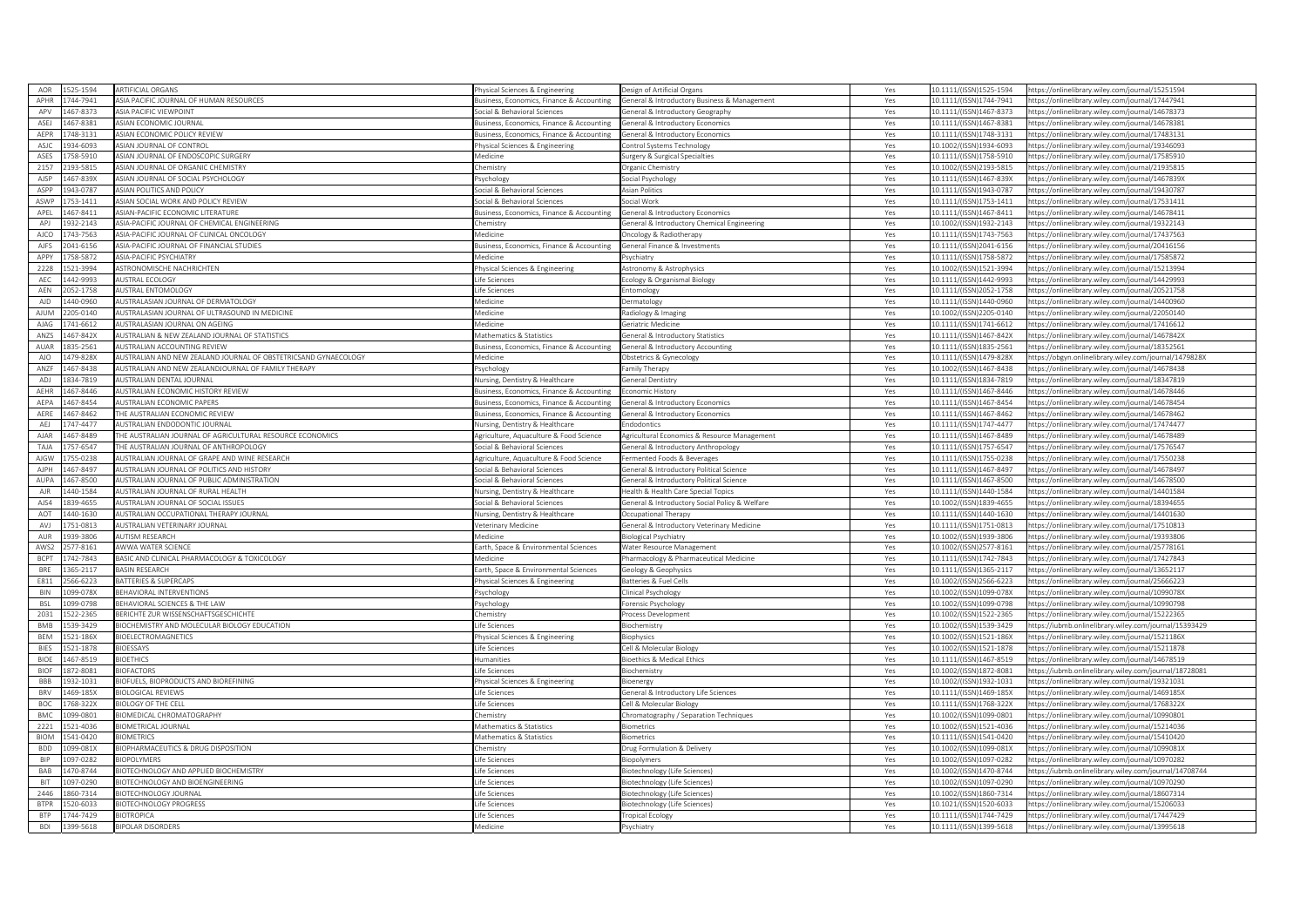| <b>BIRT</b>      | 523-536X  | <b>BIRTH</b>                                                                                 | Jursing, Dentistry & Healthcare            | <b>Nomen's Health Nursing</b>                            | Yes | 10.1111/(ISSN)1523-536X | https://onlinelibrary.wiley.com/journal/1523536X             |
|------------------|-----------|----------------------------------------------------------------------------------------------|--------------------------------------------|----------------------------------------------------------|-----|-------------------------|--------------------------------------------------------------|
| <b>BDR</b>       | 2472-1727 | <b>BIRTH DEFECTS RESEARCH</b>                                                                | ife Sciences                               | <b>Medical Genetics</b>                                  | Yes | 10.1002/(ISSN)2472-1727 | https://onlinelibrary.wiley.com/journal/24721727             |
| <b>BIO</b>       | 471-0528  | 3JOG: AN INTERNATIONAL JOURNAL OF OBSTETRICS AND GYNAECOLOGY                                 | <i><u><b>Aedicine</b></u></i>              | Obstetrics & Gynecology                                  | Yes | 10.1111/(ISSN)1471-0528 | https://obgyn.onlinelibrary.wiley.com/journal/14710528       |
| <b>BIU</b>       | 464-410X  | <b><i>RILLINTERNATIONAL</i></b>                                                              | Aedicine                                   | Jrology                                                  | Yes | 10.1111/(ISSN)1464-410X | ttps://onlinelibrary.wiley.com/journal/1464410)              |
| <b>BOR</b>       | 02-3885   | <b>ORFAS</b>                                                                                 | arth, Space & Environmental Sciences       | Quaternary Science & Glaciology                          | Yes | 10.1111/(ISSN)1502-3885 | https://onlinelibrary.wiley.com/journal/15023885             |
| TBJ              | 524-4741  | THE BREAST JOURNAL                                                                           | <i><b>Aedicine</b></i>                     | Obstetrics & Gynecology                                  | Yes | 10.1111/(ISSN)1524-4741 | https://onlinelibrary.wiley.com/journal/15244741             |
| BERJ             | 469-3518  | <b>BRITISH EDUCATIONAL RESEARCH JOURNAL</b>                                                  | ocial & Behavioral Sciences                | eneral & Introductory Education                          | Yes | 10.1002/(ISSN)1469-3518 | https://onlinelibrary.wiley.com/journal/14693518             |
| <b>BCP</b>       | 365-2125  | RITISH JOURNAL OF CLINICAL PHARMACOLOGY                                                      | Aedicine                                   | harmacology & Pharmaceutical Medicine                    | Yes | 10.1111/(ISSN)1365-2125 | https://bpspubs.onlinelibrary.wiley.com/journal/13652125     |
| <b>BJC</b>       | 044-8260  | RITISH JOURNAL OF CLINICAL PSYCHOLOGY                                                        |                                            |                                                          | Yes | 10.1111/(ISSN)2044-8260 |                                                              |
|                  |           |                                                                                              | sychology                                  | linical Psychology                                       |     |                         | ttps://onlinelibrary.wiley.com/journal/20448260              |
| <b>BID</b>       | 365-2133  | BRITISH JOURNAL OF DERMATOLOGY                                                               | <i><b>Medicine</b></i>                     | <b>Dermatology</b>                                       | Yes | 10.1111/(ISSN)1365-2133 | https://onlinelibrary.wiley.com/journal/13652133             |
| <b>BJDP</b>      | 044-835X  | BRITISH JOURNAL OF DEVELOPMENTAL PSYCHOLOGY                                                  | sychology                                  | evelopmental Psychology                                  | Yes | 10.1111/(ISSN)2044-835X | https://onlinelibrary.wiley.com/journal/2044835X             |
| <b>BJEP</b>      | 044-8279  | RITISH JOURNAL OF EDUCATIONAL PSYCHOLOGY                                                     | sychology                                  | ducational & School Psychology                           | Yes | 10.1111/(ISSN)2044-8279 | ttps://onlinelibrary.wiley.com/journal/20448279              |
| <b>BJET</b>      | 467-8535  | BRITISH JOURNAL OF EDUCATIONAL TECHNOLOGY                                                    | ocial & Behavioral Sciences                | echnology & Education (K-12)                             | Yes | 10.1111/(ISSN)1467-8535 | https://onlinelibrary.wiley.com/journal/14678535             |
| BJH              | 365-2141  | <b>BRITISH JOURNAL OF HAEMATOLOGY</b>                                                        | <i><b>Aedicine</b></i>                     | Hematology                                               | Yes | 10.1111/(ISSN)1365-2141 | https://onlinelibrary.wiley.com/journal/13652141             |
| <b>BIHP</b>      | 044-8287  | <b>BRITISH JOURNAL OF HEALTH PSYCHOLOGY</b>                                                  | svchology                                  | Health & Behavioral Clinical Psychology                  | Yes | 10.1111/(ISSN)2044-8287 | /12044828/https://onlinelibrary.wiley.com/iournal            |
| BIIF             | 467-8543  | RITISH JOURNAL OF INDUSTRIAL RELATIONS                                                       | siness, Economics, Finance & Accounting    | ndustrial & Labor Relations                              | Yes | 10.1111/(ISSN)1467-8543 | ttps://onlinelibrary.wiley.com/journal/14678543              |
| <b>BLD</b>       | 468-3156  | BRITISH JOURNAL OF LEARNING DISABILITIES                                                     | <b>Nursing, Dentistry &amp; Healthcare</b> | ntellectual Disability                                   | Yes | 10.1111/(ISSN)1468-3156 | https://onlinelibrary.wiley.com/journal/14683156             |
| <b>BJOM</b>      | 167-8551  | <b>BRITISH JOURNAL OF MANAGEMENT</b>                                                         | usiness, Economics, Finance & Accounting   | Management                                               | Yes | 10.1111/(ISSN)1467-8551 | https://onlinelibrary.wiley.com/journal/14678551             |
| <b>BMSF</b>      | 044-8317  | BRITISH JOURNAL OF MATHEMATICAL AND STATISTICAL PSYCHOLOGY                                   | sychology                                  | <sup>2</sup> sychological Methods, Research & Statistics | Yes | 10.1111/(ISSN)2044-8317 | https://onlinelibrary.wiley.com/journal/20448317             |
| BPH              | 476-5381  | BRITISH JOURNAL OF PHARMACOLOGY                                                              | <i>Aedicine</i>                            | harmacology & Pharmaceutical Medicine                    | Yes | 10.1111/(ISSN)1476-5381 | ttps://bpspubs.onlinelibrary.wiley.com/iournal/14765381      |
| <b>BJOP</b>      | 044-8295  | BRITISH JOURNAL OF PSYCHOLOGY                                                                |                                            |                                                          |     | 10.1111/(ISSN)2044-8295 | https://onlinelibrary.wiley.com/iournal/20448295             |
| <b>BIP</b>       |           | <b>RITISH IOURNAL OF PSYCHOTHERAPY</b>                                                       | sychology                                  | eneral Psychology                                        | Yes |                         |                                                              |
|                  | 752-0118  |                                                                                              | sychology                                  | sychotherapy & Counseling                                | Yes | 10.1111/(ISSN)1752-0118 | ttps://onlinelibrary.wiley.com/journal/17520118              |
| <b>BISO</b>      | 0028-400  | BRITISH JOURNAL OF SOCIAL PSYCHOLOGY                                                         | sychology                                  | Social Psychology                                        | Yes | 10.1111/(ISSN)2044-8309 | https://onlinelibrary.wiley.com/journal/20448309             |
| <b>BJOS</b>      | 468-4446  | HE BRITISH JOURNAL OF SOCIOLOGY                                                              | ocial & Behavioral Sciences                | eneral Sociology                                         | Yes | 10.1111/(ISSN)1468-4446 | ttps://onlinelibrary.wiley.com/journal/14684446              |
| <b>BJSP</b>      | 467-8578  | BRITISH JOURNAL OF SPECIAL EDUCATION                                                         | ocial & Behavioral Sciences                | Special Educational Needs                                | Yes | 10.1111/(ISSN)1467-8578 | https://onlinelibrary.wiley.com/journal/14678578             |
| <b>BOFR</b>      | 167-8586  | <b>IULLETIN OF ECONOMIC RESEARCH</b>                                                         | siness, Economics, Finance & Accounting    | eneral & Introductory Economics                          | Yes | 10.1111/(ISSN)1467-8586 | ttps://onlinelibrary.wiley.com/journal/14678586              |
| RI AR            | 470-9856  | <b>BULLETIN OF LATIN AMERICAN RESEARCH</b>                                                   | ocial & Behavioral Sciences                | ieneral & Introductory Geography                         | Yes | 10.1111/(ISSN)1470-9856 | https://onlinelibrary.wiley.com/journal/14709856             |
| E762             | 229-5949  | BULLETIN OF THE KOREAN CHEMICAL SOCIETY(ELECTRONIC)                                          | hemistry                                   | ieneral & Introductory Chemistry                         | Yes | 10.1002/(ISSN)1229-5949 | https://onlinelibrary.wiley.com/journal/12295949             |
| <b>BLMS</b>      | 469-2120  | <b>BULLETIN OF THE LONDON MATHEMATICAL SOCIETY</b>                                           | Mathematics & Statistics                   | ieneral & Introductory Mathematics                       | Yes | 10.1112/(ISSN)1469-2120 | https://londmathsoc.onlinelibrary.wiley.com/journal/14692120 |
| BASR             | 167-8594  | <b>BUSINESS AND SOCIETY REVIEW</b>                                                           | siness, Economics, Finance & Accounting    | usiness & Society                                        | Yes | 10.1111/(ISSN)1467-8594 | ttps://onlinelibrary.wiley.com/journal/14678594              |
| BEER             | 467-8608  | <b>BUSINESS ETHICS</b>                                                                       | usiness, Economics, Finance & Accounting   | <b>Business Ethics</b>                                   | Yes | 10.1111/(ISSN)1467-8608 | https://onlinelibrary.wiley.com/journal/14678608             |
| BSD <sub>2</sub> | 572-3170  | <b>BUSINESS STRATEGY AND DEVELOPMENT</b>                                                     | ocial & Behavioral Sciences                | ieneral & Introductory Development Studies               | Yes | 10.1002/(ISSN)2572-3170 | https://onlinelibrary.wiley.com/journal/25723170             |
| <b>BSE</b>       | 099-0836  | <b>BUSINESS STRATEGY AND THE ENVIRONMENT</b>                                                 | ocial & Behavioral Sciences                |                                                          | Yes | 10.1002/(ISSN)1099-0836 |                                                              |
|                  |           |                                                                                              |                                            | eneral & Introductory Development Studies                |     |                         | ttps://onlinelibrary.wiley.com/journal/10990836              |
| CAG              | 41-0064   | HE CANADIAN GEOGRAPHER / LE GéOGRAPHE CANADIEN                                               | ocial & Behavioral Sciences                | Seneral & Introductory Geography                         | Yes | 10.1111/(ISSN)1541-0064 | https://onlinelibrary.wiley.com/journal/15410064             |
| CIAS             | 936-4490  | ANADIAN JOURNAL OF ADMINISTRATIVE SCIENCESREVUE CANADIENNE DES SCIENCES DE L'ADMINISTRATION. | usiness, Economics, Finance & Accounting   | Management                                               | Yes | 10.1002/(ISSN)1936-4490 | https://onlinelibrary.wiley.com/iournal/19364490             |
| CIAG             | 744-7976  | CANADIAN JOURNAL OF AGRICULTURAL ECONOMICS/REVUE CANADIENNE D'AGROECONOMIE                   | griculture, Aquaculture & Food Science     | Agricultural Economics & Resource Management             | Yes | 10.1111/(ISSN)1744-7976 | https://onlinelibrary.wiley.com/journal/17447976             |
| CJCE             | 939-019X  | THE CANADIAN JOURNAL OF CHEMICAL ENGINEERING                                                 | hemistry                                   | Seneral & Introductory Chemical Engineering              | Yes | 10.1002/(ISSN)1939-019X | https://onlinelibrary.wiley.com/journal/1939019X             |
| CAJE             | 540-5982  | CANADIAN JOURNAL OF ECONOMICS/REVUE CANADIENNE D'éCONOMIQUI                                  | siness, Economics, Finance & Accounting    | eneral & Introductory Economics                          | Yes | 10.1111/(ISSN)1540-5982 | https://onlinelibrary.wiley.com/journal/15405982             |
| <b>CJS</b>       | 708-945X  | HE CANADIAN JOURNAL OF STATISTICS/LA REVUE CANADIENNE DE STATISTIQUI                         | Aathematics & Statistics                   | eneral & Introductory Statistics                         | Yes | 10.1002/(ISSN)1708-945X | https://onlinelibrary.wiley.com/journal/1708945)             |
| CAPA             | 754-7121  | ANADIAN PUBLIC ADMINISTRATION/ADMINISTRATIONPUBLIQUE DU CANADA                               | ocial & Behavioral Sciences                | Public Administration                                    | Yes | 10.1111/(ISSN)1754-7121 | https://onlinelibrary.wiley.com/journal/17547121             |
| CARS             | 755-618X  | CANADIAN REVIEW OF SOCIOLOGY/REVUE CANADIENNE DE SOCIOLOGIE                                  | ocial & Behavioral Sciences                | eneral Sociology                                         | Yes | 10.1111/(ISSN)1755-618X | ttps://onlinelibrary.wiley.com/journal/1755618X              |
| CNCR             | 097-0142  | ANCER'                                                                                       | <i><b>Medicine</b></i>                     | ncology & Radiotherapy                                   | Yes | 10.1002/(ISSN)1097-0142 | https://onlinelibrary.wiley.com/journal/10970142             |
| CNCY             | 34-6638   | ANCER CYTOPATHOLOGY                                                                          | Aedicine                                   | Oncology & Radiotherapy                                  | Yes | 10.1002/(ISSN)1934-6638 | https://onlinelibrary.wiley.com/journal/19346638             |
| CDQ              | 161-0045  | HE CAREER DEVELOPMENT QUARTERLY                                                              | sychology                                  | 'sychotherapy & Counseling                               | Yes | 10.1002/(ISSN)2161-0045 | https://onlinelibrary.wiley.com/journal/21610045             |
| CCD              | 522-726X  | <b>CATHETERIZATION AND CARDIOVASCULAR INTERVENTIONS</b>                                      | <i><b>Medicine</b></i>                     | Cardiovascular Disease                                   | Yes | 10.1002/(ISSN)1522-726X | https://onlinelibrary.wiley.com/journal/1522726X             |
| F774             | 509-7075  | <b>CE/PAPERS</b>                                                                             |                                            |                                                          |     |                         |                                                              |
|                  |           |                                                                                              | hysical Sciences & Engineering             | ieneral & Introductory Civil Engineering & Construction  | Yes | 10.1002/(ISSN)2509-7075 | https://onlinelibrary.wiley.com/journal/25097075             |
| CBF              | 099-0844  | CELL BIOCHEMISTRY & FUNCTION                                                                 | ife Sciences                               | ell Biology                                              | Yes | 10.1002/(ISSN)1099-0844 | https://onlinelibrary.wiley.com/journal/10990844             |
| CBIN             | 095-8355  | CELL BIOLOGY INTERNATIONAL                                                                   | ife Sciences                               | Cell & Molecular Biology                                 | Yes | 10.1002/(ISSN)1095-8355 | https://onlinelibrary.wiley.com/journal/10958355             |
| CMI              | 462-5822  | CELLULAR MICROBIOLOGY                                                                        | ife Sciences                               | Microbiology & Virology                                  | Yes | 10.1111/(ISSN)1462-5822 | https://onlinelibrary.wiley.com/journal/14625822             |
| CN <sub>1</sub>  | 600-0498  | <b>FNTAURUS</b>                                                                              | umanities                                  | listory of Science & Medicine                            | Yes | 10.1111/(ISSN)1600-0498 | ttps://onlinelibrary.wiley.com/journal/16000498              |
| CCHE             | 943-3638  | <b>EREAL CHEMISTRY</b>                                                                       | griculture, Aquaculture & Food Science     | Bakery & Cereals                                         | Yes | 10.1002/(ISSN)1943-3638 | https://onlinelibrary.wiley.com/journal/19433638             |
| 2268             | 439-7633  | <b>HEMBIOCHEM</b>                                                                            | hemistry                                   | Biochemistry (Chemical Biology)                          | Yes | 10.1002/(ISSN)1439-7633 | https://onlinelibrary.wiley.com/journal/14397633             |
| E326             | 196-9744  | <b>CHEMBIOENG REVIEWS (ELECTRONIC)</b>                                                       | hemistry                                   | ieneral & Introductory Chemical Engineering              | Yes | 10.1002/(ISSN)2196-9744 | https://onlinelibrary.wiley.com/journal/21969744             |
| 2491             | 867-3899  | <b>HEMCATCHEM</b>                                                                            | hemistry                                   | <b>Catalysis</b>                                         | Yes | 10.1002/(ISSN)1867-3899 | ttps://onlinelibrary.wiley.com/journal/18673899              |
| E701             | 196-0216  | <b>CHEMELECTROCHEM (ELECTRONIC)</b>                                                          | emistry                                    | ectrochemistrv                                           | Yes | 10.1002/(ISSN)2196-0216 | https://onlinelibrary.wiley.com/journal/21960216             |
| CBDD             | 47-0285   | HEMICAL BIOLOGY & DRUG DESIGN                                                                | ife Sciences                               | iochemistrv                                              | Yes | 10.1111/(ISSN)1747-0285 | https://onlinelibrary.wiley.com/iournal/17470285             |
|                  |           |                                                                                              |                                            |                                                          |     |                         |                                                              |
| 2044             | 21-4125   | HEMICAL ENGINEERING & TECHNOLOGY (CET)                                                       | emistry                                    | eneral & Introductory Chemical Engineering               | Yes | 10.1002/(ISSN)1521-4125 | https://onlinelibrary.wiley.com/journal/15214125             |
| <b>TCR</b>       | 28-0691   | HE CHEMICAL RECORD                                                                           | hemistry                                   | eneral & Introductory Chemistry                          | Yes | 10.1002/(ISSN)1528-0691 | ttps://onlinelibrary.wiley.com/journal/15280691              |
| 2004             | 522-2640  | CHEMIE-INGENIEUR-TECHNIK (CIT)                                                               | hemistry                                   | General & Introductory Chemical Engineering              | Yes | 10.1002/(ISSN)1522-2640 | https://onlinelibrary.wiley.com/journal/15222640             |
| 2111             | 521-3765  | HEMISTRY - A EUROPEAN JOURNAL                                                                | hemistry                                   | eneral & Introductory Chemistry                          | Yes | 10.1002/(ISSN)1521-3765 | https://onlinelibrary.wiley.com/journal/15213765             |
| 2451             | 861-471X  | HEMISTRY - AN ASIAN JOURNAL                                                                  | hemistry                                   | General & Introductory Chemistry                         | Yes | 10.1002/(ISSN)1861-471X | https://onlinelibrary.wiley.com/journal/1861471X             |
| 2136             | 612-1880  | <b>HEMISTRY &amp; BIODIVERSITY</b>                                                           | hemistry                                   | harmaceutical & Medicinal Chemistry                      | Yes | 10.1002/(ISSN)1612-1880 | https://onlinelibrary.wiley.com/journal/16121880             |
| E766             | 365-6549  | CHEMISTRYSELECT                                                                              | hemistry                                   | Seneral & Introductory Chemistry                         | Yes | 10.1002/(ISSN)2365-6549 | https://onlinelibrary.wiley.com/journal/23656549             |
| 2452             | 360-7187  | <b>HEMMEDCHEM</b>                                                                            | emistrv                                    | harmaceutical & Medicinal Chemistry                      | Yes | 10.1002/(ISSN)1860-7187 | ttps://onlinelibrary.wiley.com/journal/18607187              |
| F761             | 199-692X  | <b>HEMNANOMAT</b>                                                                            | hysical Sciences & Engineering             | <b>Nanochemistry</b>                                     | Yes | 10.1002/(ISSN)2199-692X | https://onlinelibrary.wiley.com/iournal/2199692X             |
| E768             | 367-0932  | <b>HEMPHOTOCHEM</b>                                                                          | hemistry                                   | hotochemistry                                            | Yes | 10.1002/(ISSN)2367-0932 | https://onlinelibrary.wiley.com/journal/23670932             |
| 2267             | 1439-7641 | CHEMPHYSCHEM                                                                                 | hemistry                                   | hysical Chemistry                                        | Yes | 10.1002/(ISSN)1439-7641 | https://onlinelibrary.wiley.com/journal/14397641             |
|                  |           |                                                                                              |                                            |                                                          |     |                         |                                                              |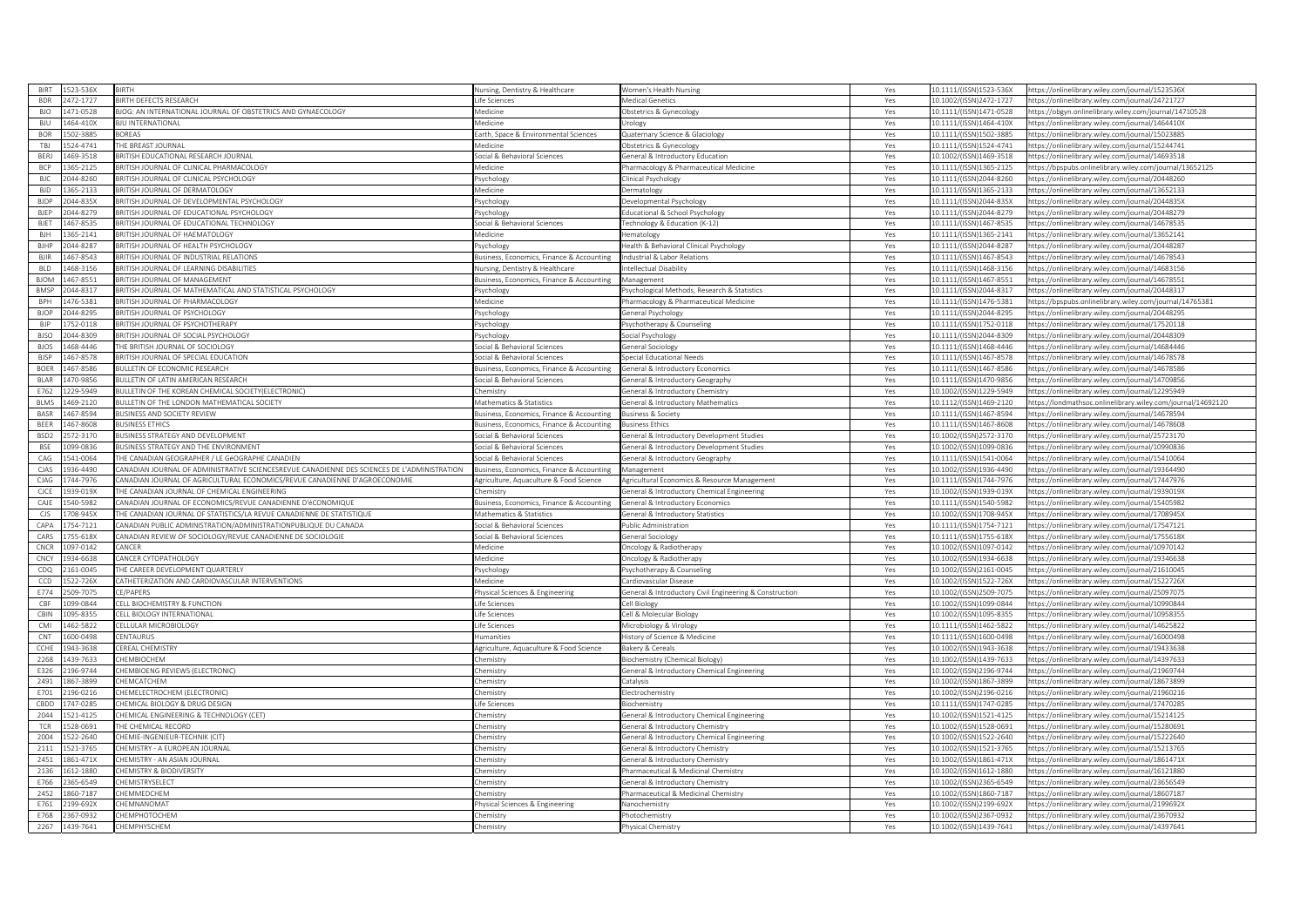| F688        | 192-6506 | <b>HEMPLUSCHEM</b>                                                                                                               | hemistry                                               | Seneral & Introductory Chemistry                        | Yes        | 10.1002/(ISSN)2192-6506                            | https://onlinelibrary.wiley.com/journal/21926506              |
|-------------|----------|----------------------------------------------------------------------------------------------------------------------------------|--------------------------------------------------------|---------------------------------------------------------|------------|----------------------------------------------------|---------------------------------------------------------------|
| 2476        | 864-564X | <b>HEMSUSCHEM</b>                                                                                                                | hemistry                                               | Sustainable Chemistry & Green Chemistry                 | Yes        | 10.1002/(ISSN)1864-564X                            | https://onlinelibrary.wiley.com/journal/1864564X              |
| <b>F570</b> | 570-4206 | <b>HEMSYSTEMSCHEM</b>                                                                                                            | hemistry                                               | eneral & Introductory Chemistry                         | Yes        | 10.1002/(ISSN)2570-4206                            | https://onlinelibrary.wiley.com/journal/25704206              |
| CES         | 365-2206 | CHILD & FAMILY SOCIAL WORK                                                                                                       | ocial & Behavioral Sciences                            | Social Work                                             | Yes        | 10.1111/(ISSN)1365-2206                            | https://onlinelibrary.wiley.com/journal/13652206              |
| CAR         | 099-0852 | HILD ABUSE REVIEW                                                                                                                | svchology                                              | hildhood                                                | Yes        | 10.1002/(ISSN)1099-0852                            | https://onlinelibrary.wiley.com/journal/10990852              |
| CAMH        | 475-3588 | CHILD AND ADOLESCENT MENTAL HEALTH                                                                                               | sychology                                              | Developmental Psychology                                | Yes        | 10.1111/(ISSN)1475-3588                            | https://onlinelibrary.wiley.com/journal/14753588              |
| CDEV        | 467-8624 | HILD DEVELOPMENT                                                                                                                 | sychology                                              | evelopmental Psychology                                 | Yes        | 10.1111/(ISSN)1467-8624                            | https://onlinelibrary.wiley.com/journal/14678624              |
| CDEP        | 750-8606 | HILD DEVELOPMENT PERSPECTIVES                                                                                                    | sychology                                              | evelopmental Psychology                                 | Yes        | 10.1111/(ISSN)1750-8606                            | https://onlinelibrary.wiley.com/journal/17508606              |
| CCH         | 865-2214 | CHILD: CARE, HEALTH AND DEVELOPMENT                                                                                              | ocial & Behavioral Sciences                            | amily Studies General                                   | Yes        | 10.1111/(ISSN)1365-2214                            | ttps://onlinelibrary.wiley.com/journal/13652214               |
| CHSO        | 0380-090 | HILDREN & SOCIETY                                                                                                                |                                                        | hildhood                                                |            | 10.1111/(ISSN)1099-0860                            | https://onlinelibrary.wiley.com/journal/10990860              |
| CWE         | 749-124X | <b>HINA AND WORLD ECONOMY</b>                                                                                                    | 'sychology<br>usiness, Economics, Finance & Accounting | Seneral & Introductory Economics                        | Yes<br>Yes | 10.1111/(ISSN)1749-124X                            | https://onlinelibrary.wiley.com/journal/1749124X              |
| 2434        | 614-7065 | HINESE JOURNAL OF CHEMISTRY                                                                                                      | hemistry                                               |                                                         | Yes        | 10.1002/(ISSN)1614-7065                            | ttps://onlinelibrary.wiley.com/journal/16147065               |
| CHIR        | 520-636X | CHIRALITY                                                                                                                        |                                                        | eneral & Introductory Chemistry                         | Yes        | 10.1002/(ISSN)1520-636X                            | https://onlinelibrary.wiley.com/journal/1520636X              |
|             |          |                                                                                                                                  | hemistry                                               | Organic Chemistry                                       |            |                                                    |                                                               |
| CISO        | 548-744X | <b>CITY &amp; SOCIETY</b>                                                                                                        | ocial & Behavioral Sciences                            | Seneral & Introductory Anthropology                     | Yes        | 10.1111/(ISSN)1548-744X                            | https://anthrosource.onlinelibrary.wiley.com/journal/1548744X |
| E403        | 625-073X | IVIL ENGINEERING DESIGN                                                                                                          | hysical Sciences & Engineering                         | General & Introductory Civil Engineering & Construction | Yes        | 10.1002/(ISSN)2625-073X                            | https://onlinelibrary.wiley.com/iournal/2625073)              |
| CLA         | 096-0031 | <b>LADISTICS</b>                                                                                                                 | ife Sciences                                           | volutionary Biology                                     | Yes        | 10.1111/(ISSN)1096-0031                            | ttps://onlinelibrary.wiley.com/journal/10960031               |
| 2047        | 863-0669 | LEAN - SOIL, AIR, WATER                                                                                                          | arth, Space & Environmental Sciences                   | Environmental Chemistry                                 | Yes        | 10.1002/(ISSN)1863-0669                            | https://onlinelibrary.wiley.com/journal/18630669              |
| CEA         | 865-2222 | LINICAL & EXPERIMENTAL ALLERGY                                                                                                   | Aedicine                                               | Allergy & Clinical Immunology                           | Yes        | 10.1111/(ISSN)1365-2222                            | https://onlinelibrary.wiley.com/journal/13652222              |
| CED         | 365-2230 | LINICAL & EXPERIMENTAL DERMATOLOGY                                                                                               | Aedicine                                               | ermatology                                              | Yes        | 10.1111/(ISSN)1365-2230                            | https://onlinelibrary.wiley.com/journal/13652230              |
| CEI         | 365-2249 | LINICAL & EXPERIMENTAL IMMUNOLOGY                                                                                                | Aedicine                                               | nmunology                                               | Yes        | 10.1111/(ISSN)1365-2249                            | ttps://onlinelibrary.wiley.com/iournal/13652249               |
| CEO         | 442-9071 | CLINICAL & EXPERIMENTAL OPHTHALMOLOGY                                                                                            | edicine                                                | phthalmology & Optometry                                | Yes        | 10.1111/(ISSN)1442-9071                            | https://onlinelibrary.wiley.com/journal/14429071              |
| CAP         | 63-0097  | LINICAL ADVANCES IN PERIODONTICS                                                                                                 | lursing, Dentistry & Healthcare                        | eneral Dentistry                                        | Yes        | 10.1002/(ISSN)2163-0097                            | ttps://onlinelibrary.wiley.com/journal/21630097               |
| CA          | 098-2353 | <b>CLINICAL ANATOMY</b>                                                                                                          | ife Sciences                                           | Anatomy & Physiology                                    | Yes        | 10.1002/(ISSN)1098-2353                            | https://onlinelibrary.wiley.com/journal/10982353              |
| CEN3        | 759-1961 | LINICAL AND EXPERIMENTAL NEUROIMMUNOLOGY                                                                                         | Aedicine                                               | eurology                                                | Yes        | 10.1111/(ISSN)1759-1961                            | https://onlinelibrary.wiley.com/journal/17591961              |
| CEP         | 440-1681 | CLINICAL AND EXPERIMENTAL PHARMACOLOGY AND PHYSIOLOGY                                                                            | Aedicine                                               | harmacology & Pharmaceutical Medicine                   | Yes        | 10.1111/(ISSN)1440-1681                            | https://onlinelibrary.wiley.com/journal/14401681              |
| CFN         | 65-2265  | <b>LINICAL ENDOCRINOLOGY</b>                                                                                                     | edicine                                                | ndocrinology                                            | Yes        | 10.1111/(ISSN)1365-2265                            | ttps://onlinelibrary.wiley.com/journal/13652265               |
| CGE         | 499-0004 | LINICAL GENETICS                                                                                                                 | ife Sciences                                           | Medical Genetics                                        | Yes        | 10.1111/(ISSN)1399-0004                            | https://onlinelibrary.wiley.com/journal/13990004              |
| CID         | 708-8208 | CLINICAL IMPLANT DENTISTRY AND RELATED RESEARCH                                                                                  | <b>Nursing, Dentistry &amp; Healthcare</b>             | mplant Dentistry                                        | Yes        | 10.1111/(ISSN)1708-8208                            | https://onlinelibrary.wiley.com/journal/17088208              |
| COB         | 758-8111 | CLINICAL OBESITY                                                                                                                 | Aedicine                                               | )besitv                                                 | Yes        | 10.1111/(ISSN)1758-8111                            | https://onlinelibrary.wiley.com/journal/17588111              |
| <b>CLR</b>  | 600-0501 | LINICAL ORAL IMPLANTS RESEARCH                                                                                                   | ursing, Dentistry & Healthcare                         | nplant Dentistry                                        | Yes        | 10.1111/(ISSN)1600-0501                            | ttps://onlinelibrary.wiley.com/journal/16000501               |
| COA         | 749-4486 | <b>LINICAL OTOLARYNGOLOGY</b>                                                                                                    | <i><b>Aedicine</b></i>                                 | Otolaryngology (Ear, Nose & Throat)                     | Yes        | 10.1111/(ISSN)1749-4486                            | https://onlinelibrary.wiley.com/journal/17494486              |
| CPT         | 32-6535  | LINICAL PHARMACOLOGY & THERAPEUTICS                                                                                              | Aedicine                                               | Iinical Pharmacology & Therapeutics                     | Yes        | 10.1002/(ISSN)1532-6535                            | https://ascpt.onlinelibrary.wiley.com/journal/1532653         |
| CPD3        | 160-7648 | LINICAL PHARMACOLOGY IN DRUG DEVELOPMENT(ELECTRONIC)                                                                             | Aedicine                                               |                                                         | Yes        | 10.1002/(ISSN)2160-7648                            | ttps://onlinelibrary.wiley.com/journal/21607648               |
| CPF         | 175-097X |                                                                                                                                  | Aedicine                                               | inical Pharmacology & Therapeutics                      |            |                                                    |                                                               |
| CPP         | 199-0879 | LINICAL PHYSIOLOGY AND FUNCTIONAL IMAGING<br>LINICAL PSYCHOLOGY AND PSYCHOTHERAPY(AN INTERNATIONAL JOURNAL OF THEORY & PRACTICE) |                                                        | hysiology                                               | Yes        | 10.1111/(ISSN)1475-097X<br>10.1002/(ISSN)1099-0879 | https://onlinelibrary.wiley.com/journal/1475097X              |
|             |          |                                                                                                                                  | sychology                                              | linical Psychology                                      | Yes        |                                                    | https://onlinelibrary.wiley.com/iournal/10990879              |
| CRJ         | 752-699X | THE CLINICAL RESPIRATORY JOURNAL                                                                                                 | Aedicine                                               | tespiratory Medicine                                    | Yes        | 10.1111/(ISSN)1752-699X                            | https://onlinelibrary.wiley.com/journal/1752699X              |
| <b>TCT</b>  | 743-498X | LINICAL TEACHER, THE                                                                                                             | Medicine                                               | <b>Medical Professional Development</b>                 | Yes        | 10.1111/(ISSN)1743-498X                            | https://onlinelibrary.wiley.com/journal/1743498X              |
| CTR         | 399-0012 | LINICAL TRANSPLANTATION                                                                                                          | edicine                                                | ansplantation                                           | Yes        | 10.1111/(ISSN)1399-0012                            | https://onlinelibrary.wiley.com/journal/13990012              |
| <b>COGS</b> | 551-6709 | OGNITIVE SCIENCE - A MULTIDISCIPLINARY JOURNAL                                                                                   | sychology                                              | ognitive Science                                        | Yes        | 10.1111/(ISSN)1551-6709                            | https://onlinelibrary.wiley.com/journal/15516709              |
| COL         | 520-6378 | COLOR RESEARCH & APPLICATION                                                                                                     | hemistry                                               | ndustrial Chemistry                                     | Yes        | 10.1002/(ISSN)1520-6378                            | https://onlinelibrary.wiley.com/journal/15206378              |
| COTE        | 478-4408 | <b>COLORATION TECHNOLOGY</b>                                                                                                     | hemistry                                               | aints, Pigments, Coatings, Dyes                         | Yes        | 10.1111/(ISSN)1478-4408                            | ttps://onlinelibrary.wiley.com/journal/14784408               |
| CODI        | 463-1318 | <b>OLORECTAL DISEASE</b>                                                                                                         | <i><b>Medicine</b></i>                                 | urgery & Surgical Specialties                           | Yes        | 10.1111/(ISSN)1463-1318                            | https://onlinelibrary.wiley.com/journal/14631318              |
| CPA         | 097-0312 | COMMUNICATIONS ON PURE AND APPLIED MATHEMATICS                                                                                   | Mathematics & Statistics                               | <b>Applied Mathematics</b>                              | Yes        | 10.1002/(ISSN)1097-0312                            | https://onlinelibrary.wiley.com/journal/10970312              |
| CDOE        | 600-0528 | COMMUNITY DENTISTRY AND ORAL EPIDEMIOLOGY                                                                                        | Nursing, Dentistry & Healthcare                        | General Dentistry                                       | Yes        | 10.1111/(ISSN)1600-0528                            | https://onlinelibrary.wiley.com/iournal/16000528              |
| CMM4        | 577-7408 | <b>COMPUTATIONAL AND MATHEMATICAL METHODS</b>                                                                                    | Aathematics & Statistics                               | Applied Mathematics in Science                          | Yes        | 10.1002/(ISSN)2577-7408                            | https://onlinelibrary.wiley.com/journal/25777408              |
| COIN        | 467-8640 | COMPUTATIONAL INTELLIGENCE                                                                                                       | mputer Science & Information Technology                | General & Introductory Computer Science                 | Yes        | 10.1111/(ISSN)1467-8640                            | https://onlinelibrary.wiley.com/journal/14678640              |
| CAV         | 546-427X | COMPUTER ANIMATION & VIRTUAL WORLDS                                                                                              | omputer Science & Information Technology               | /isualization & Computer Graphics                       | Yes        | 10.1002/(ISSN)1546-427X                            | https://onlinelibrary.wiley.com/journal/1546427X              |
| CAE         | 099-0542 | COMPUTER APPLICATIONS IN ENGINEERING EDUCATION                                                                                   | omputer Science & Information Technology               | General & Introductory Computer Science                 | Yes        | 10.1002/(ISSN)1099-0542                            | https://onlinelibrary.wiley.com/journal/10990542              |
| CGF         | 467-8659 | COMPUTER GRAPHICS FORUM                                                                                                          | omputer Science & Information Technology               | isualization & Computer Graphics                        | Yes        | 10.1111/(ISSN)1467-8659                            | https://onlinelibrary.wiley.com/journal/14678659              |
| MICE        | 467-8667 | COMPUTER-AIDED CIVIL AND INFRASTRUCTURE ENGINEERING                                                                              | hysical Sciences & Engineering                         | ieneral & Introductory Civil Engineering & Construction | Yes        | 10.1111/(ISSN)1467-8667                            | https://onlinelibrary.wiley.com/journal/14678667              |
| CPE         | 32-0634  | ONCURRENCY AND COMPUTATION: PRACTICE AND EXPERIENCE                                                                              | omputer Science & Information Technology               | rogramming & Software Development                       | Yes        | 10.1002/(ISSN)1532-0634                            | https://onlinelibrary.wiley.com/journal/15320634              |
| CRO         | 541-1508 | ONFLICT RESOLUTION QUARTERLY                                                                                                     | aw & Criminology                                       | legotiation & Conflict Resolution                       | Yes        | 10.1002/(ISSN)1541-1508                            | https://onlinelibrary.wiley.com/journal/15411508              |
| CGA         | 741-4520 | ONGENITAL ANOMALIES                                                                                                              | ife Sciences                                           | enetics                                                 | Yes        | 10.1111/(ISSN)1741-4520                            | https://onlinelibrary.wiley.com/journal/17414520              |
| COBI        | 523-1739 | ONSERVATION BIOLOGY                                                                                                              | ife Sciences                                           | onservation Science                                     | Yes        | 10.1111/(ISSN)1523-1739                            | oftns://onlinelibrary.wiley.com/journal/15231739              |
| CONS        | 467-8675 | <b>CONSTELLATIONS</b>                                                                                                            | cial & Behavioral Sciences                             | ieneral & Introductory Political Science                | Yes        | 10.1111/(ISSN)1467-8675                            | https://onlinelibrary.wiley.com/journal/14678675              |
| ARCP        | 476-1281 | CONSUMER PSYCHOLOGY REVIEW                                                                                                       | usiness, Economics, Finance & Accounting               | Business & Management Special Topics                    | Yes        | 10.1002/(ISSN)2476-1281                            | 124761281/ttps://onlinelibrary.wiley.com/iournal              |
| COD         | 600-0536 | CONTACT DERMATITIS                                                                                                               | dedicine                                               | ermatology                                              | Yes        | 10.1111/(ISSN)1600-0536                            | https://onlinelibrary.wiley.com/journal/16000536              |
| CARE        | 911-3846 | <b>CONTEMPORARY ACCOUNTING RESEARCH</b>                                                                                          | usiness, Economics, Finance & Accounting               | inancial Accounting                                     | Yes        | 10.1111/(ISSN)1911-3846                            | https://onlinelibrary.wiley.com/journal/19113846              |
| COEP        | 465-7287 | CONTEMPORARY ECONOMIC POLICY                                                                                                     | usiness, Economics, Finance & Accounting               | <b>Public Economics</b>                                 | Yes        | 10.1111/(ISSN)1465-7287                            | /ttps://onlinelibrary.wiley.com/journal/1465728               |
| 2222        | 521-3986 | CONTRIBUTIONS TO PLASMA PHYSICS                                                                                                  | hysical Sciences & Engineering                         | Seneral & Introductory Physics                          | Yes        | 10.1002/(ISSN)1521-3986                            | https://onlinelibrary.wiley.com/journal/15213986              |
| CORG        | 467-8683 | CORPORATE GOVERNANCE                                                                                                             |                                                        |                                                         |            | 10.1111/(ISSN)1467-8683                            | https://onlinelibrary.wiley.com/journal/14678683              |
|             |          |                                                                                                                                  | usiness, Economics, Finance & Accounting               | Corporate Governance                                    | Yes        |                                                    |                                                               |
| CSR         | 535-3966 | ORPORATE SOCIAL RESPONSIBILITY AND ENVIRONMENTALMANAGEMENT                                                                       | ocial & Behavioral Sciences                            | ieneral & Introductory Development Studies              | Yes        | 10.1002/(ISSN)1535-3966                            | https://onlinelibrary.wiley.com/journal/15353966              |
| CVJ         | 161-007X | OUNSELING AND VALUES                                                                                                             | sychology                                              | 'sychotherapy & Counseling                              | Yes        | 10.1002/(ISSN)2161-007X                            | https://onlinelibrary.wiley.com/iournal/2161007>              |
| CAPR        | 46-140   | OUNSELLING AND PSYCHOTHERAPY RESEARCH                                                                                            | vchology                                               | eneral Psychology                                       | Yes        | 10.1002/(ISSN)1746-1405                            | ttps://onlinelibrary.wiley.com/journal/17461405               |
| CEAS        | 556-6978 | COUNSELOR EDUCATION AND SUPERVISION                                                                                              | svchology                                              | 'sychotherapy & Counseling                              | Yes        | 10.1002/(ISSN)1556-6978                            | https://onlinelibrary.wiley.com/iournal/15566978              |
| CAIM<br>CRM | 467-8691 | CREATIVITY AND INNOVATION MANAGEMENT                                                                                             | usiness, Economics, Finance & Accounting               | Creativity & Innovation Management                      | Yes        | 10.1111/(ISSN)1467-8691                            | https://onlinelibrary.wiley.com/journal/14678691              |
|             | 471-2857 | CRIMINAL BEHAVIOUR AND MENTAL HEALTH                                                                                             | sychology                                              | linical Psychology                                      | Yes        | 10.1002/(ISSN)1471-2857                            | https://onlinelibrary.wiley.com/journal/14712857              |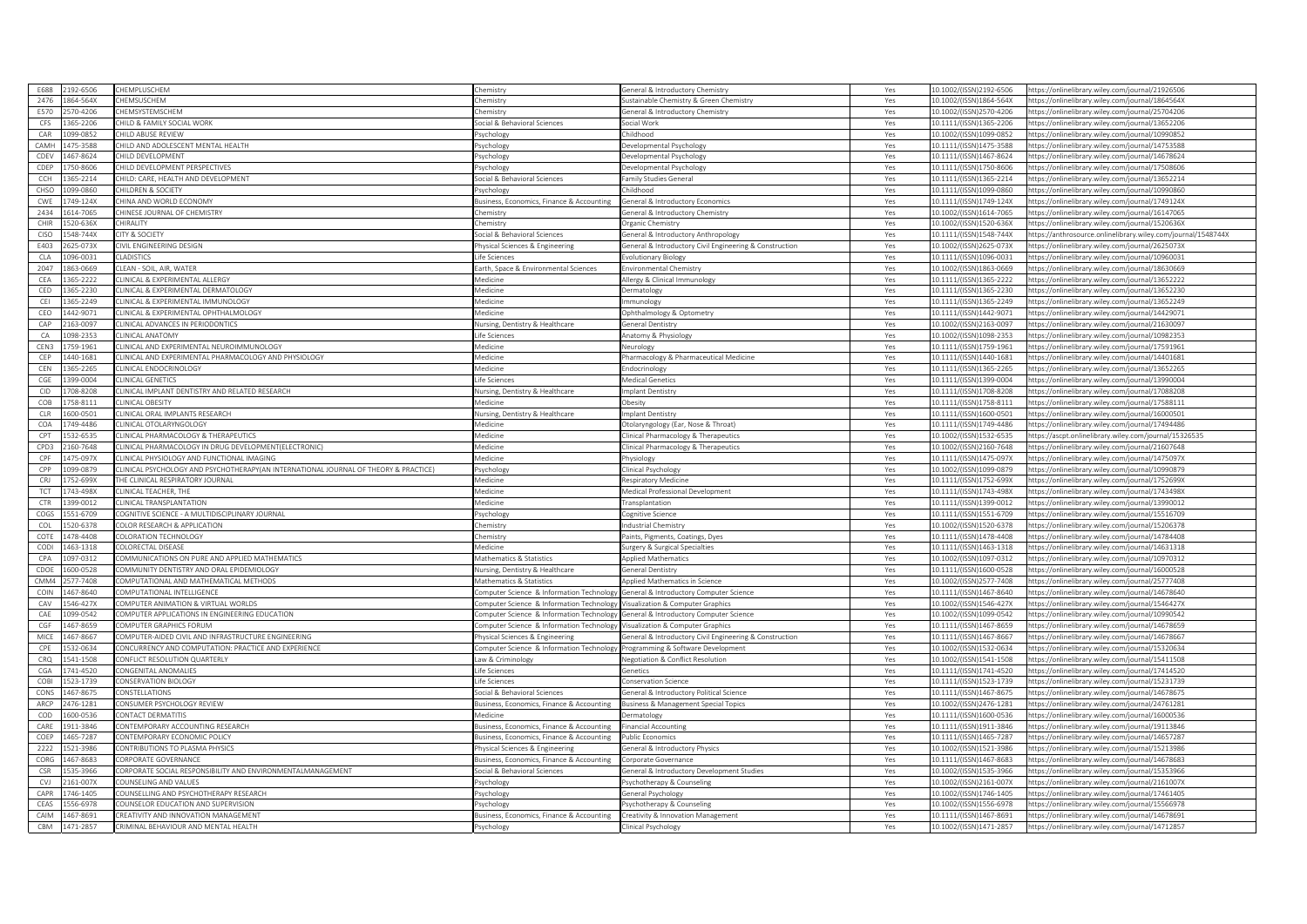| CAPP<br>1745-9133<br>RIMINOLOGY AND PUBLIC POLICY<br>10.1111/(ISSN)1745-9133<br>https://onlinelibrary.wiley.com/journal/17459133<br>Law & Criminology<br>riminology<br>Yes<br>467-8705<br>CRIO<br><b>RITICAL OUARTERLY</b><br><b>Humanities</b><br>eneral Literature<br>Yes<br>10.1111/(ISSN)1467-8705<br>https://onlinelibrary.wiley.com/journal/14678705<br>1435-0653<br>CSC <sub>2</sub><br><b>CROP SCIENCE</b><br>Life Sciences<br>10.1002/(ISSN)1435-0653<br>Mant Genetics<br>Yes<br>https://onlinelibrary.wiley.com/iournal/14350653<br>ROP, FORAGE & TURFGRASS MANAGEMENT<br>CFT2<br>374-3832<br>Agriculture, Aquaculture & Food Science<br>Yes<br>0.1002/(ISSN)2374-3832<br>https://onlinelibrary.wiley.com/journal/23743832<br>rops<br>CRSO<br>2325-3606<br>ROPS & SOILS<br>Agriculture, Aquaculture & Food Science<br>10.1002/(ISSN)2325-3606<br>https://onlinelibrary.wiley.com/journal/23253606<br>crops<br>Yes<br>2223<br>521-4079<br>RYSTAL RESEARCH & TECHNOLOGY<br>10.1002/(ISSN)1521-4079<br>https://onlinelibrary.wiley.com/journal/15214079<br>hysical Sciences & Engineering<br>eneral & Introductory Physics<br>Yes<br>CSAN<br>325-3584<br>SA NEWS<br>10.1002/(ISSN)2325-3584<br>Agriculture, Aquaculture & Food Science<br>Agriculture Special Topics<br>Yes<br>https://onlinelibrary.wiley.com/journal/23253584<br>CUAG<br>153-9561<br>ULTURE, AGRICULTURE, FOOD AND ENVIRONMENT<br>Yes<br>10.1111/(ISSN)2153-9561<br>ttps://anthrosource.onlinelibrary.wiley.com/journal/21539561<br>Social & Behavioral Sciences<br>nthropology Special Topics<br>CURA<br>151-6952<br>URATORTHE MUSEUM JOURNAL<br>Museum & Heritage Studies<br>10.1111/(ISSN)2151-6952<br>https://onlinelibrary.wiley.com/journal/21516952<br>Art & Annlied Arts<br>Yes<br>CURJ<br>469-3704<br>HE CURRICULUM JOURNAL<br>Social & Behavioral Sciences<br>eneral & Introductory Education<br>10.1002/(ISSN)1469-3704<br>https://onlinelibrary.wiley.com/journal/14693704<br>Yes<br>CURT<br>467-8748<br>URTIS'S BOTANICAL MAGAZINE<br>0.1111/(ISSN)1467-8748<br>ife Sciences<br>lant Science<br>Yes<br>ttps://onlinelibrary.wiley.com/journal/14678748<br>CYTO<br>552-4930<br><b>YTOMFTRY PART A</b><br>Life Sciences<br>ell & Molecular Biology<br>Yes<br>0.1002/(ISSN)1552-4930<br>https://onlinelibrary.wiley.com/journal/15524930<br>YTOMETRY PART B:CLINICAL CYTOMETRY<br>CYTB<br>552-4957<br>10.1002/(ISSN)1552-4957<br>https://onlinelibrary.wiley.com/journal/15524957<br>ife Sciences<br>ell & Molecular Biology<br>Yes<br>CYT<br>365-2303<br><b>YTOPATHOLOGY</b><br>Medicine<br>10.1111/(ISSN)1365-2303<br>https://onlinelibrary.wiley.com/journal/13652303<br>athology<br>Yes<br><b>CM</b><br>949-3592<br><b>YTOSKELETON</b><br>ife Sciences<br>ell & Molecular Biology<br>0.1002/(ISSN)1949-3592<br>ttps://onlinelibrary.wiley.com/journal/19493592<br>Yes<br>DECI<br>540-5915<br>DECISION SCIENCES<br>10.1111/(ISSN)1540-5915<br>https://onlinelibrary.wiley.com/journal/15405915<br>Business, Economics, Finance & Accounting<br>ecision Sciences<br>Yes<br>DECISION SCIENCES JOURNAL OF INNOVATIVE EDUCATION<br>DSJI<br>540-4609<br>Business, Economics, Finance & Accounting<br>Yes<br>0.1111/(ISSN)1540-4609<br>ttps://onlinelibrary.wiley.com/journal/15404609<br>ecision Sciences<br>EDT<br>600-9657<br>DENTAL TRAUMATOLOGY<br>Nursing, Dentistry & Healthcare<br>ental Traumatology<br>Yes<br>10.1111/(ISSN)1600-9657<br>https://onlinelibrary.wiley.com/journal/16009657<br>DA<br>520-6394<br>DEPRESSION AND ANXIETY<br>Medicine<br>svchiatry<br>Yes<br>10.1002/(ISSN)1520-6394<br>https://onlinelibrary.wiley.com/iournal/15206394<br>529-8019<br>Medicine<br>DTH<br>DERMATOLOGIC THERAPY<br>Yes<br>10.1111/(ISSN)1529-8019<br>ermatology<br>https://onlinelibrary.wiley.com/journal/15298019<br>DER2<br>637-7489<br><b>JERMATOLOGICAL REVIEWS</b><br>Medicine<br>ermatology<br>Yes<br>0.1002/(ISSN)2637-7489<br>ttps://onlinelibrary.wiley.com/journal/26377489<br><b>DMJ</b><br>948-7177<br><b>DESIGN MANAGEMENT JOURNAL</b><br>10.1111/(ISSN)1948-7177<br>https://onlinelibrary.wiley.com/journal/19487177<br>Art & Applied Arts<br>Jesign History & Theory<br>Yes<br>948-7169<br>DREV<br><b>DESIGN MANAGEMENT REVIEW</b><br>Art & Applied Arts<br>esign History & Theory<br>Yes<br>10.1111/(ISSN)1948-7169<br>ttps://onlinelibrary.wiley.com/journal/19487169<br>DEVE<br>746-1049<br>HE DEVELOPING ECONOMIES<br>Business, Economics, Finance & Accounting<br>10.1111/(ISSN)1746-1049<br>https://onlinelibrary.wiley.com/journal/17461049<br>conomic Development<br>Yes<br>471-8847<br>DEWB<br>EVELOPING WORLD BIOETHICS<br>lumanities<br>oethics & Medical Ethics<br>Yes<br>0.1111/(ISSN)1471-8847<br>ttps://onlinelibrary.wiley.com/journal/14718847<br>467-7660<br>DECH<br>DEVELOPMENT AND CHANGE<br>ocial & Behavioral Sciences<br>eneral & Introductory Development Studies<br>10.1111/(ISSN)1467-7660<br>https://onlinelibrary.wiley.com/journal/14677660<br>Yes<br><b>DPR</b><br>467-7679<br>DEVELOPMENT POLICY REVIEW<br>Social & Behavioral Sciences<br>General & Introductory Development Studies<br>10.1111/(ISSN)1467-7679<br>https://onlinelibrary.wiley.com/journal/14677679<br>Yes<br>440-169X<br>DGD<br>DEVELOPMENT, GROWTH & DIFFERENTIATION<br>Medicine<br>Yes<br>10.1111/(ISSN)1440-169X<br>mbryology<br>https://onlinelibrary.wiley.com/journal/1440169X<br><b>DVDY</b><br>097-0177<br>DEVELOPMENTAL DYNAMICS<br>ife Sciences<br>0.1002/(ISSN)1097-0177<br>evelopmental Biology<br>Yes<br>ttps://onlinelibrary.wiley.com/journal/10970177<br>DMCN<br>469-8749<br>DEVELOPMENTAL MEDICINE & CHILD NEUROLOGY<br>10.1111/(ISSN)1469-8749<br>https://onlinelibrary.wiley.com/journal/14698749<br><i><b>Aedicine</b></i><br>eurology<br>Yes<br>NEU<br>932-846X<br>DEVELOPMENTAL NEUROBIOLOGY<br>Life Sciences<br>Veuroscience<br>Yes<br>10.1002/(ISSN)1932-846X<br>https://onlinelibrary.wiley.com/journal/1932846X<br>DEV<br>098-2302<br><b>DEVELOPMENTAL PSYCHOBIOLOGY</b><br>sychology<br>evelopmental Psychology<br>Yes<br>10.1002/(ISSN)1098-2302<br>ttps://onlinelibrary.wiley.com/journal/10982302<br>DESC<br>467-7687<br>DEVELOPMENTAL SCIENCE<br>Psychology<br>evelopmental Psychology<br>Yes<br>10.1111/(ISSN)1467-7687<br>https://onlinelibrary.wiley.com/journal/14677687<br><b>DOM</b><br>463-1326<br><b>JIARETES ORESITY &amp; METAROLISM</b><br>Medicine<br>10.1111/(ISSN)1463-1326<br>https://onlinelibrary.wiley.com/journal/14631326<br>iahetes<br>Yes<br><b>DMRR</b><br>520-7560<br>DIABETES/METABOLISM RESEARCH AND REVIEWS<br>Medicine<br>iabetes<br>Yes<br>10.1002/(ISSN)1520-7560<br>https://onlinelibrary.wiley.com/journal/15207560<br>DME<br>464-5491<br><b>DIABETIC MEDICINE</b><br>Medicine<br>iabetes<br>Yes<br>10.1111/(ISSN)1464-5491<br>https://onlinelibrary.wiley.com/journal/14645491<br>Medicine<br>DC<br>097-0339<br>DIAGNOSTIC CYTOPATHOLOGY<br>athology<br>Yes<br>LO.1002/(ISSN)1097-0339<br>https://onlinelibrary.wiley.com/journal/10970339<br>DIAL<br>540-6385<br><b>DIALOG</b><br>10.1111/(ISSN)1540-6385<br>https://onlinelibrary.wiley.com/iournal/15406385<br>Humanities<br>ontemporary Theology<br>Yes<br>TGER<br>DIE UNTERRICHTSPRAXIS/TEACHING GERMAN<br>10.1111/(ISSN)1756-1221<br>756-1221<br>Humanities<br>Applied Linguistics<br>Yes<br>https://onlinelibrary.wiley.com/journal/17561221<br><b>DOME</b><br>949-3606<br>Aiddle Eastern Politics<br>IGEST OF MIDDLE EAST STUDIES<br>ocial & Behavioral Sciences<br>Yes<br>0.1111/(ISSN)1949-3606<br>ttps://onlinelibrary.wiley.com/journal/19493606<br>DEN<br>1443-1661<br>DIGESTIVE ENDOSCOPY<br>Medicine<br>Yes<br>10.1111/(ISSN)1443-1661<br>https://onlinelibrary.wiley.com/journal/14431661<br>ndoscopy<br>DISA<br>467-7717<br><b>DISASTERS</b><br>ocial & Behavioral Sciences<br>eneral & Introductory Development Studies<br>Yes<br>0.1111/(ISSN)1467-7717<br>https://onlinelibrary.wiley.com/journal/14677717<br>DAR<br>465-3362<br>Nursing, Dentistry & Healthcare<br>RUG AND ALCOHOL REVIEW<br><b>Addiction</b><br>10.1111/(ISSN)1465-3362<br>https://onlinelibrary.wiley.com/journal/14653362<br>Yes<br>098-2299<br>RUG DEVELOPMENT RESEARCH<br>Medicine<br>harmacology & Pharmaceutical Medicine<br>10.1002/(ISSN)1098-2299<br>DDR<br>Yes<br>https://onlinelibrary.wiley.com/journal/10982299<br>942-7611<br>DTA<br><b>DRUG TESTING AND ANALYSIS</b><br>hemistry<br>nalytical Chemistry<br>Yes<br>10.1002/(ISSN)1942-7611<br>https://onlinelibrary.wiley.com/journal/19427611<br>DYS<br>099-0909<br>DYSLEXIA<br>ocial & Behavioral Sciences<br>Reading & Dyslexia<br>Yes<br>LO.1002/(ISSN)1099-0909<br>https://onlinelibrary.wiley.com/journal/10990909<br>EIP<br>751-7893<br>EARLY INTERVENTION IN PSYCHIATRY<br>10.1111/(ISSN)1751-7893<br>Medicine<br>sychiatry<br>https://onlinelibrary.wiley.com/journal/17517893<br>Yes<br>EMED<br>468-0254<br>ARLY MEDIEVAL EUROPE<br>Medieval History (500-1500)<br>10.1111/(ISSN)1468-0254<br><b>lumanities</b><br>Yes<br>https://onlinelibrary.wiley.com/journal/14680254<br>096-9837<br>ARTH SURFACE PROCESSES AND LANDFORMS<br>ESP<br>arth, Space & Environmental Sciences<br>10.1002/(ISSN)1096-9837<br>https://onlinelibrary.wiley.com/journal/10969837<br>eomorphology<br>Yes<br>EQE<br>096-9845<br>ARTHQUAKE ENGINEERING & STRUCTURAL DYNAMICS<br>Physical Sciences & Engineering<br>tructural & Building Engineering<br>Yes<br>L0.1002/(ISSN)1096-9845<br>https://onlinelibrary.wiley.com/journal/10969845<br>ECHO<br>540-8175<br>CHOCARDIOGRAPHY<br>0.1111/(ISSN)1540-8175<br><i><b>Aedicine</b></i><br>ardiovascular Disease<br>Yes<br>https://onlinelibrary.wiley.com/journal/15408175<br>ECO<br>936-0592<br>COHYDROLOGY<br>Earth, Space & Environmental Sciences<br>lydrological Sciences<br>LO.1002/(ISSN)1936-0592<br>https://onlinelibrary.wiley.com/journal/19360592<br>Yes<br>EAP<br>939-5582<br>COLOGICAL APPLICATIONS<br>10.1002/(ISSN)1939-5582<br>life Sciences<br>cology & Organismal Biology<br>Yes<br>sttps://esajournals.onlinelibrary.wiley.com/journal/19395582<br>EEN<br>365-2311<br>COLOGICAL ENTOMOLOGY<br>ife Sciences<br>itomology<br>Yes<br>0.1111/(ISSN)1365-2311<br>https://onlinelibrary.wiley.com/journal/13652311<br>EMR<br>442-8903<br>COLOGICAL MANAGEMENT & RESTORATION<br>cology & Organismal Biology<br>0.1111/(ISSN)1442-8903<br>https://onlinelibrary.wiley.com/journal/14428903<br>ife Sciences<br>Yes<br>ECM<br>557-7015<br>COLOGICAL MONOGRAPHS<br>ife Sciences<br>cology & Organismal Biology<br>Yes<br>10.1002/(ISSN)1557-7015<br>https://esajournals.onlinelibrary.wiley.com/journal/15577015<br>ERE<br>440-1703<br>COLOGICAL RESEARCH<br>ife Sciences<br>10.1111/(ISSN)1440-1703<br>ttps://onlinelibrary.wiley.com/journal/14401703<br>cology & Organismal Biology<br>Yes<br>ECY<br>1939-9170<br>COLOGY<br>Life Sciences<br>10.1002/(ISSN)1939-9170<br>https://esajournals.onlinelibrary.wiley.com/journal/19399170<br>cology & Organismal Biology<br>Yes<br>ELE<br>461-0248<br><b>COLOGY LETTERS</b><br>ife Sciences<br>cology & Organismal Biology<br>Yes<br>0.1111/(ISSN)1461-0248<br>ttps://onlinelibrary.wiley.com/journal/14610248<br>EFF<br>600-0633<br>COLOGY OF FRESHWATER FISH<br>cology & Organismal Biology<br>10.1111/(ISSN)1600-0633<br>https://onlinelibrary.wiley.com/journal/16000633<br>Life Sciences<br>Yes<br>468-0262<br>ECTA<br>CONOMETRICA<br>Business, Economics, Finance & Accounting<br>Yes<br>10.1111/(ISSN)1468-0262<br>https://onlinelibrary.wiley.com/journal/14680262<br>conometrics<br>468-0270<br>ECAF<br>CONOMIC AFFAIRS<br>usiness, Economics, Finance & Accounting<br>Yes<br>10.1111/(ISSN)1468-0270<br>https://onlinelibrary.wiley.com/journal/14680270<br>ieneral & Introductory Economics<br>SEA2<br>330-4847<br>CONOMIC ANTHROPOLOGY (ELECTRONIC)<br>ocial & Behavioral Sciences<br>eneral & Introductory Anthropology<br>Yes<br>0.1002/(ISSN)2330-4847<br>ttps://anthrosource.onlinelibrary.wiley.com/journal/23304847<br>EHR<br>468-0289<br>CONOMIC HISTORY REVIEW<br>10.1111/(ISSN)1468-0289<br>https://onlinelibrary.wiley.com/journal/14680289<br>Business, Economics, Finance & Accounting<br>conomic History<br>Yes<br>ECIN<br>465-7295<br><b>CONOMIC INQUIRY</b><br>Business, Economics, Finance & Accounting<br>General & Introductory Economics<br>10.1111/(ISSN)1465-7295<br>https://onlinelibrary.wiley.com/journal/14657295<br>Yes | CRIM | 1745-9125 | <b>RIMINOLOGY</b>     | Law & Criminology                         | riminology                 | Yes | 0.1111/(ISSN)1745-9125  | https://onlinelibrary.wiley.com/iournal/17459125 |
|----------------------------------------------------------------------------------------------------------------------------------------------------------------------------------------------------------------------------------------------------------------------------------------------------------------------------------------------------------------------------------------------------------------------------------------------------------------------------------------------------------------------------------------------------------------------------------------------------------------------------------------------------------------------------------------------------------------------------------------------------------------------------------------------------------------------------------------------------------------------------------------------------------------------------------------------------------------------------------------------------------------------------------------------------------------------------------------------------------------------------------------------------------------------------------------------------------------------------------------------------------------------------------------------------------------------------------------------------------------------------------------------------------------------------------------------------------------------------------------------------------------------------------------------------------------------------------------------------------------------------------------------------------------------------------------------------------------------------------------------------------------------------------------------------------------------------------------------------------------------------------------------------------------------------------------------------------------------------------------------------------------------------------------------------------------------------------------------------------------------------------------------------------------------------------------------------------------------------------------------------------------------------------------------------------------------------------------------------------------------------------------------------------------------------------------------------------------------------------------------------------------------------------------------------------------------------------------------------------------------------------------------------------------------------------------------------------------------------------------------------------------------------------------------------------------------------------------------------------------------------------------------------------------------------------------------------------------------------------------------------------------------------------------------------------------------------------------------------------------------------------------------------------------------------------------------------------------------------------------------------------------------------------------------------------------------------------------------------------------------------------------------------------------------------------------------------------------------------------------------------------------------------------------------------------------------------------------------------------------------------------------------------------------------------------------------------------------------------------------------------------------------------------------------------------------------------------------------------------------------------------------------------------------------------------------------------------------------------------------------------------------------------------------------------------------------------------------------------------------------------------------------------------------------------------------------------------------------------------------------------------------------------------------------------------------------------------------------------------------------------------------------------------------------------------------------------------------------------------------------------------------------------------------------------------------------------------------------------------------------------------------------------------------------------------------------------------------------------------------------------------------------------------------------------------------------------------------------------------------------------------------------------------------------------------------------------------------------------------------------------------------------------------------------------------------------------------------------------------------------------------------------------------------------------------------------------------------------------------------------------------------------------------------------------------------------------------------------------------------------------------------------------------------------------------------------------------------------------------------------------------------------------------------------------------------------------------------------------------------------------------------------------------------------------------------------------------------------------------------------------------------------------------------------------------------------------------------------------------------------------------------------------------------------------------------------------------------------------------------------------------------------------------------------------------------------------------------------------------------------------------------------------------------------------------------------------------------------------------------------------------------------------------------------------------------------------------------------------------------------------------------------------------------------------------------------------------------------------------------------------------------------------------------------------------------------------------------------------------------------------------------------------------------------------------------------------------------------------------------------------------------------------------------------------------------------------------------------------------------------------------------------------------------------------------------------------------------------------------------------------------------------------------------------------------------------------------------------------------------------------------------------------------------------------------------------------------------------------------------------------------------------------------------------------------------------------------------------------------------------------------------------------------------------------------------------------------------------------------------------------------------------------------------------------------------------------------------------------------------------------------------------------------------------------------------------------------------------------------------------------------------------------------------------------------------------------------------------------------------------------------------------------------------------------------------------------------------------------------------------------------------------------------------------------------------------------------------------------------------------------------------------------------------------------------------------------------------------------------------------------------------------------------------------------------------------------------------------------------------------------------------------------------------------------------------------------------------------------------------------------------------------------------------------------------------------------------------------------------------------------------------------------------------------------------------------------------------------------------------------------------------------------------------------------------------------------------------------------------------------------------------------------------------------------------------------------------------------------------------------------------------------------------------------------------------------------------------------------------------------------------------------------------------------------------------------------------------------------------------------------------------------------------------------------------------------------------------------------------------------------------------------------------------------------------------------------------------------------------------------------------------------------------------------------------------------------------------------------------------------------------------------------------------------------------------------------------------------------------------------------------------------------------------------------------------------------------------------------------------------------------------------------------------------------------------------------------------------------------------------------------------------------------------------------------------------------------------------------------------------------------------------------------------------------------------------------------------------------------------------------------------------------------------------------------------------------------------------------------------------------------------------------------------------------------------------------------------------------------------------------------------------------------------------------------------------------------------------------------------------------------------------------------------------------------------------------------------------------------------------------------------------------------------------------------------------------------------------------------------------------------------------------------------------------------------------------------------------------------------------------------------------------------------------------------------------------------------------------------------------------------------------------------------------------------------------------------------------------------------------------------------------------------------------------------------------------------------------------------------------------------------------------------------------------------------------------------------------------------------------------------------------------------------------------------------------------------------------------------------------------------------------------------------------------------------------------------------------------------------------------------------------------------------------------------------------------------------------------------------------------------------------------------------------------------------------------------------------------------------------------------------------------------------------------------------------------------------------------------------------------------------------------------------------------------------------------------------------------------------------------------------------------------------------------------------------------------------------------------------------------------------------------------------------------------|------|-----------|-----------------------|-------------------------------------------|----------------------------|-----|-------------------------|--------------------------------------------------|
|                                                                                                                                                                                                                                                                                                                                                                                                                                                                                                                                                                                                                                                                                                                                                                                                                                                                                                                                                                                                                                                                                                                                                                                                                                                                                                                                                                                                                                                                                                                                                                                                                                                                                                                                                                                                                                                                                                                                                                                                                                                                                                                                                                                                                                                                                                                                                                                                                                                                                                                                                                                                                                                                                                                                                                                                                                                                                                                                                                                                                                                                                                                                                                                                                                                                                                                                                                                                                                                                                                                                                                                                                                                                                                                                                                                                                                                                                                                                                                                                                                                                                                                                                                                                                                                                                                                                                                                                                                                                                                                                                                                                                                                                                                                                                                                                                                                                                                                                                                                                                                                                                                                                                                                                                                                                                                                                                                                                                                                                                                                                                                                                                                                                                                                                                                                                                                                                                                                                                                                                                                                                                                                                                                                                                                                                                                                                                                                                                                                                                                                                                                                                                                                                                                                                                                                                                                                                                                                                                                                                                                                                                                                                                                                                                                                                                                                                                                                                                                                                                                                                                                                                                                                                                                                                                                                                                                                                                                                                                                                                                                                                                                                                                                                                                                                                                                                                                                                                                                                                                                                                                                                                                                                                                                                                                                                                                                                                                                                                                                                                                                                                                                                                                                                                                                                                                                                                                                                                                                                                                                                                                                                                                                                                                                                                                                                                                                                                                                                                                                                                                                                                                                                                                                                                                                                                                                                                                                                                                                                                                                                                                                                                                                                                                                                                                                                                                                                                                                                                                                                                                                                                                                                                                                                                                                                                                                                                                                                                                                                                                                                                                                                                                                                                                                                                                                                                                                                                                                                                                                                                                                                                                                                                                                                                                                                                                                                                                                                                                                  |      |           |                       |                                           |                            |     |                         |                                                  |
|                                                                                                                                                                                                                                                                                                                                                                                                                                                                                                                                                                                                                                                                                                                                                                                                                                                                                                                                                                                                                                                                                                                                                                                                                                                                                                                                                                                                                                                                                                                                                                                                                                                                                                                                                                                                                                                                                                                                                                                                                                                                                                                                                                                                                                                                                                                                                                                                                                                                                                                                                                                                                                                                                                                                                                                                                                                                                                                                                                                                                                                                                                                                                                                                                                                                                                                                                                                                                                                                                                                                                                                                                                                                                                                                                                                                                                                                                                                                                                                                                                                                                                                                                                                                                                                                                                                                                                                                                                                                                                                                                                                                                                                                                                                                                                                                                                                                                                                                                                                                                                                                                                                                                                                                                                                                                                                                                                                                                                                                                                                                                                                                                                                                                                                                                                                                                                                                                                                                                                                                                                                                                                                                                                                                                                                                                                                                                                                                                                                                                                                                                                                                                                                                                                                                                                                                                                                                                                                                                                                                                                                                                                                                                                                                                                                                                                                                                                                                                                                                                                                                                                                                                                                                                                                                                                                                                                                                                                                                                                                                                                                                                                                                                                                                                                                                                                                                                                                                                                                                                                                                                                                                                                                                                                                                                                                                                                                                                                                                                                                                                                                                                                                                                                                                                                                                                                                                                                                                                                                                                                                                                                                                                                                                                                                                                                                                                                                                                                                                                                                                                                                                                                                                                                                                                                                                                                                                                                                                                                                                                                                                                                                                                                                                                                                                                                                                                                                                                                                                                                                                                                                                                                                                                                                                                                                                                                                                                                                                                                                                                                                                                                                                                                                                                                                                                                                                                                                                                                                                                                                                                                                                                                                                                                                                                                                                                                                                                                                                                                  |      |           |                       |                                           |                            |     |                         |                                                  |
|                                                                                                                                                                                                                                                                                                                                                                                                                                                                                                                                                                                                                                                                                                                                                                                                                                                                                                                                                                                                                                                                                                                                                                                                                                                                                                                                                                                                                                                                                                                                                                                                                                                                                                                                                                                                                                                                                                                                                                                                                                                                                                                                                                                                                                                                                                                                                                                                                                                                                                                                                                                                                                                                                                                                                                                                                                                                                                                                                                                                                                                                                                                                                                                                                                                                                                                                                                                                                                                                                                                                                                                                                                                                                                                                                                                                                                                                                                                                                                                                                                                                                                                                                                                                                                                                                                                                                                                                                                                                                                                                                                                                                                                                                                                                                                                                                                                                                                                                                                                                                                                                                                                                                                                                                                                                                                                                                                                                                                                                                                                                                                                                                                                                                                                                                                                                                                                                                                                                                                                                                                                                                                                                                                                                                                                                                                                                                                                                                                                                                                                                                                                                                                                                                                                                                                                                                                                                                                                                                                                                                                                                                                                                                                                                                                                                                                                                                                                                                                                                                                                                                                                                                                                                                                                                                                                                                                                                                                                                                                                                                                                                                                                                                                                                                                                                                                                                                                                                                                                                                                                                                                                                                                                                                                                                                                                                                                                                                                                                                                                                                                                                                                                                                                                                                                                                                                                                                                                                                                                                                                                                                                                                                                                                                                                                                                                                                                                                                                                                                                                                                                                                                                                                                                                                                                                                                                                                                                                                                                                                                                                                                                                                                                                                                                                                                                                                                                                                                                                                                                                                                                                                                                                                                                                                                                                                                                                                                                                                                                                                                                                                                                                                                                                                                                                                                                                                                                                                                                                                                                                                                                                                                                                                                                                                                                                                                                                                                                                                                                  |      |           |                       |                                           |                            |     |                         |                                                  |
|                                                                                                                                                                                                                                                                                                                                                                                                                                                                                                                                                                                                                                                                                                                                                                                                                                                                                                                                                                                                                                                                                                                                                                                                                                                                                                                                                                                                                                                                                                                                                                                                                                                                                                                                                                                                                                                                                                                                                                                                                                                                                                                                                                                                                                                                                                                                                                                                                                                                                                                                                                                                                                                                                                                                                                                                                                                                                                                                                                                                                                                                                                                                                                                                                                                                                                                                                                                                                                                                                                                                                                                                                                                                                                                                                                                                                                                                                                                                                                                                                                                                                                                                                                                                                                                                                                                                                                                                                                                                                                                                                                                                                                                                                                                                                                                                                                                                                                                                                                                                                                                                                                                                                                                                                                                                                                                                                                                                                                                                                                                                                                                                                                                                                                                                                                                                                                                                                                                                                                                                                                                                                                                                                                                                                                                                                                                                                                                                                                                                                                                                                                                                                                                                                                                                                                                                                                                                                                                                                                                                                                                                                                                                                                                                                                                                                                                                                                                                                                                                                                                                                                                                                                                                                                                                                                                                                                                                                                                                                                                                                                                                                                                                                                                                                                                                                                                                                                                                                                                                                                                                                                                                                                                                                                                                                                                                                                                                                                                                                                                                                                                                                                                                                                                                                                                                                                                                                                                                                                                                                                                                                                                                                                                                                                                                                                                                                                                                                                                                                                                                                                                                                                                                                                                                                                                                                                                                                                                                                                                                                                                                                                                                                                                                                                                                                                                                                                                                                                                                                                                                                                                                                                                                                                                                                                                                                                                                                                                                                                                                                                                                                                                                                                                                                                                                                                                                                                                                                                                                                                                                                                                                                                                                                                                                                                                                                                                                                                                                                                  |      |           |                       |                                           |                            |     |                         |                                                  |
|                                                                                                                                                                                                                                                                                                                                                                                                                                                                                                                                                                                                                                                                                                                                                                                                                                                                                                                                                                                                                                                                                                                                                                                                                                                                                                                                                                                                                                                                                                                                                                                                                                                                                                                                                                                                                                                                                                                                                                                                                                                                                                                                                                                                                                                                                                                                                                                                                                                                                                                                                                                                                                                                                                                                                                                                                                                                                                                                                                                                                                                                                                                                                                                                                                                                                                                                                                                                                                                                                                                                                                                                                                                                                                                                                                                                                                                                                                                                                                                                                                                                                                                                                                                                                                                                                                                                                                                                                                                                                                                                                                                                                                                                                                                                                                                                                                                                                                                                                                                                                                                                                                                                                                                                                                                                                                                                                                                                                                                                                                                                                                                                                                                                                                                                                                                                                                                                                                                                                                                                                                                                                                                                                                                                                                                                                                                                                                                                                                                                                                                                                                                                                                                                                                                                                                                                                                                                                                                                                                                                                                                                                                                                                                                                                                                                                                                                                                                                                                                                                                                                                                                                                                                                                                                                                                                                                                                                                                                                                                                                                                                                                                                                                                                                                                                                                                                                                                                                                                                                                                                                                                                                                                                                                                                                                                                                                                                                                                                                                                                                                                                                                                                                                                                                                                                                                                                                                                                                                                                                                                                                                                                                                                                                                                                                                                                                                                                                                                                                                                                                                                                                                                                                                                                                                                                                                                                                                                                                                                                                                                                                                                                                                                                                                                                                                                                                                                                                                                                                                                                                                                                                                                                                                                                                                                                                                                                                                                                                                                                                                                                                                                                                                                                                                                                                                                                                                                                                                                                                                                                                                                                                                                                                                                                                                                                                                                                                                                                                                                  |      |           |                       |                                           |                            |     |                         |                                                  |
|                                                                                                                                                                                                                                                                                                                                                                                                                                                                                                                                                                                                                                                                                                                                                                                                                                                                                                                                                                                                                                                                                                                                                                                                                                                                                                                                                                                                                                                                                                                                                                                                                                                                                                                                                                                                                                                                                                                                                                                                                                                                                                                                                                                                                                                                                                                                                                                                                                                                                                                                                                                                                                                                                                                                                                                                                                                                                                                                                                                                                                                                                                                                                                                                                                                                                                                                                                                                                                                                                                                                                                                                                                                                                                                                                                                                                                                                                                                                                                                                                                                                                                                                                                                                                                                                                                                                                                                                                                                                                                                                                                                                                                                                                                                                                                                                                                                                                                                                                                                                                                                                                                                                                                                                                                                                                                                                                                                                                                                                                                                                                                                                                                                                                                                                                                                                                                                                                                                                                                                                                                                                                                                                                                                                                                                                                                                                                                                                                                                                                                                                                                                                                                                                                                                                                                                                                                                                                                                                                                                                                                                                                                                                                                                                                                                                                                                                                                                                                                                                                                                                                                                                                                                                                                                                                                                                                                                                                                                                                                                                                                                                                                                                                                                                                                                                                                                                                                                                                                                                                                                                                                                                                                                                                                                                                                                                                                                                                                                                                                                                                                                                                                                                                                                                                                                                                                                                                                                                                                                                                                                                                                                                                                                                                                                                                                                                                                                                                                                                                                                                                                                                                                                                                                                                                                                                                                                                                                                                                                                                                                                                                                                                                                                                                                                                                                                                                                                                                                                                                                                                                                                                                                                                                                                                                                                                                                                                                                                                                                                                                                                                                                                                                                                                                                                                                                                                                                                                                                                                                                                                                                                                                                                                                                                                                                                                                                                                                                                                                                  |      |           |                       |                                           |                            |     |                         |                                                  |
|                                                                                                                                                                                                                                                                                                                                                                                                                                                                                                                                                                                                                                                                                                                                                                                                                                                                                                                                                                                                                                                                                                                                                                                                                                                                                                                                                                                                                                                                                                                                                                                                                                                                                                                                                                                                                                                                                                                                                                                                                                                                                                                                                                                                                                                                                                                                                                                                                                                                                                                                                                                                                                                                                                                                                                                                                                                                                                                                                                                                                                                                                                                                                                                                                                                                                                                                                                                                                                                                                                                                                                                                                                                                                                                                                                                                                                                                                                                                                                                                                                                                                                                                                                                                                                                                                                                                                                                                                                                                                                                                                                                                                                                                                                                                                                                                                                                                                                                                                                                                                                                                                                                                                                                                                                                                                                                                                                                                                                                                                                                                                                                                                                                                                                                                                                                                                                                                                                                                                                                                                                                                                                                                                                                                                                                                                                                                                                                                                                                                                                                                                                                                                                                                                                                                                                                                                                                                                                                                                                                                                                                                                                                                                                                                                                                                                                                                                                                                                                                                                                                                                                                                                                                                                                                                                                                                                                                                                                                                                                                                                                                                                                                                                                                                                                                                                                                                                                                                                                                                                                                                                                                                                                                                                                                                                                                                                                                                                                                                                                                                                                                                                                                                                                                                                                                                                                                                                                                                                                                                                                                                                                                                                                                                                                                                                                                                                                                                                                                                                                                                                                                                                                                                                                                                                                                                                                                                                                                                                                                                                                                                                                                                                                                                                                                                                                                                                                                                                                                                                                                                                                                                                                                                                                                                                                                                                                                                                                                                                                                                                                                                                                                                                                                                                                                                                                                                                                                                                                                                                                                                                                                                                                                                                                                                                                                                                                                                                                                                                                  |      |           |                       |                                           |                            |     |                         |                                                  |
|                                                                                                                                                                                                                                                                                                                                                                                                                                                                                                                                                                                                                                                                                                                                                                                                                                                                                                                                                                                                                                                                                                                                                                                                                                                                                                                                                                                                                                                                                                                                                                                                                                                                                                                                                                                                                                                                                                                                                                                                                                                                                                                                                                                                                                                                                                                                                                                                                                                                                                                                                                                                                                                                                                                                                                                                                                                                                                                                                                                                                                                                                                                                                                                                                                                                                                                                                                                                                                                                                                                                                                                                                                                                                                                                                                                                                                                                                                                                                                                                                                                                                                                                                                                                                                                                                                                                                                                                                                                                                                                                                                                                                                                                                                                                                                                                                                                                                                                                                                                                                                                                                                                                                                                                                                                                                                                                                                                                                                                                                                                                                                                                                                                                                                                                                                                                                                                                                                                                                                                                                                                                                                                                                                                                                                                                                                                                                                                                                                                                                                                                                                                                                                                                                                                                                                                                                                                                                                                                                                                                                                                                                                                                                                                                                                                                                                                                                                                                                                                                                                                                                                                                                                                                                                                                                                                                                                                                                                                                                                                                                                                                                                                                                                                                                                                                                                                                                                                                                                                                                                                                                                                                                                                                                                                                                                                                                                                                                                                                                                                                                                                                                                                                                                                                                                                                                                                                                                                                                                                                                                                                                                                                                                                                                                                                                                                                                                                                                                                                                                                                                                                                                                                                                                                                                                                                                                                                                                                                                                                                                                                                                                                                                                                                                                                                                                                                                                                                                                                                                                                                                                                                                                                                                                                                                                                                                                                                                                                                                                                                                                                                                                                                                                                                                                                                                                                                                                                                                                                                                                                                                                                                                                                                                                                                                                                                                                                                                                                                                                  |      |           |                       |                                           |                            |     |                         |                                                  |
|                                                                                                                                                                                                                                                                                                                                                                                                                                                                                                                                                                                                                                                                                                                                                                                                                                                                                                                                                                                                                                                                                                                                                                                                                                                                                                                                                                                                                                                                                                                                                                                                                                                                                                                                                                                                                                                                                                                                                                                                                                                                                                                                                                                                                                                                                                                                                                                                                                                                                                                                                                                                                                                                                                                                                                                                                                                                                                                                                                                                                                                                                                                                                                                                                                                                                                                                                                                                                                                                                                                                                                                                                                                                                                                                                                                                                                                                                                                                                                                                                                                                                                                                                                                                                                                                                                                                                                                                                                                                                                                                                                                                                                                                                                                                                                                                                                                                                                                                                                                                                                                                                                                                                                                                                                                                                                                                                                                                                                                                                                                                                                                                                                                                                                                                                                                                                                                                                                                                                                                                                                                                                                                                                                                                                                                                                                                                                                                                                                                                                                                                                                                                                                                                                                                                                                                                                                                                                                                                                                                                                                                                                                                                                                                                                                                                                                                                                                                                                                                                                                                                                                                                                                                                                                                                                                                                                                                                                                                                                                                                                                                                                                                                                                                                                                                                                                                                                                                                                                                                                                                                                                                                                                                                                                                                                                                                                                                                                                                                                                                                                                                                                                                                                                                                                                                                                                                                                                                                                                                                                                                                                                                                                                                                                                                                                                                                                                                                                                                                                                                                                                                                                                                                                                                                                                                                                                                                                                                                                                                                                                                                                                                                                                                                                                                                                                                                                                                                                                                                                                                                                                                                                                                                                                                                                                                                                                                                                                                                                                                                                                                                                                                                                                                                                                                                                                                                                                                                                                                                                                                                                                                                                                                                                                                                                                                                                                                                                                                                                                  |      |           |                       |                                           |                            |     |                         |                                                  |
|                                                                                                                                                                                                                                                                                                                                                                                                                                                                                                                                                                                                                                                                                                                                                                                                                                                                                                                                                                                                                                                                                                                                                                                                                                                                                                                                                                                                                                                                                                                                                                                                                                                                                                                                                                                                                                                                                                                                                                                                                                                                                                                                                                                                                                                                                                                                                                                                                                                                                                                                                                                                                                                                                                                                                                                                                                                                                                                                                                                                                                                                                                                                                                                                                                                                                                                                                                                                                                                                                                                                                                                                                                                                                                                                                                                                                                                                                                                                                                                                                                                                                                                                                                                                                                                                                                                                                                                                                                                                                                                                                                                                                                                                                                                                                                                                                                                                                                                                                                                                                                                                                                                                                                                                                                                                                                                                                                                                                                                                                                                                                                                                                                                                                                                                                                                                                                                                                                                                                                                                                                                                                                                                                                                                                                                                                                                                                                                                                                                                                                                                                                                                                                                                                                                                                                                                                                                                                                                                                                                                                                                                                                                                                                                                                                                                                                                                                                                                                                                                                                                                                                                                                                                                                                                                                                                                                                                                                                                                                                                                                                                                                                                                                                                                                                                                                                                                                                                                                                                                                                                                                                                                                                                                                                                                                                                                                                                                                                                                                                                                                                                                                                                                                                                                                                                                                                                                                                                                                                                                                                                                                                                                                                                                                                                                                                                                                                                                                                                                                                                                                                                                                                                                                                                                                                                                                                                                                                                                                                                                                                                                                                                                                                                                                                                                                                                                                                                                                                                                                                                                                                                                                                                                                                                                                                                                                                                                                                                                                                                                                                                                                                                                                                                                                                                                                                                                                                                                                                                                                                                                                                                                                                                                                                                                                                                                                                                                                                                                                                  |      |           |                       |                                           |                            |     |                         |                                                  |
|                                                                                                                                                                                                                                                                                                                                                                                                                                                                                                                                                                                                                                                                                                                                                                                                                                                                                                                                                                                                                                                                                                                                                                                                                                                                                                                                                                                                                                                                                                                                                                                                                                                                                                                                                                                                                                                                                                                                                                                                                                                                                                                                                                                                                                                                                                                                                                                                                                                                                                                                                                                                                                                                                                                                                                                                                                                                                                                                                                                                                                                                                                                                                                                                                                                                                                                                                                                                                                                                                                                                                                                                                                                                                                                                                                                                                                                                                                                                                                                                                                                                                                                                                                                                                                                                                                                                                                                                                                                                                                                                                                                                                                                                                                                                                                                                                                                                                                                                                                                                                                                                                                                                                                                                                                                                                                                                                                                                                                                                                                                                                                                                                                                                                                                                                                                                                                                                                                                                                                                                                                                                                                                                                                                                                                                                                                                                                                                                                                                                                                                                                                                                                                                                                                                                                                                                                                                                                                                                                                                                                                                                                                                                                                                                                                                                                                                                                                                                                                                                                                                                                                                                                                                                                                                                                                                                                                                                                                                                                                                                                                                                                                                                                                                                                                                                                                                                                                                                                                                                                                                                                                                                                                                                                                                                                                                                                                                                                                                                                                                                                                                                                                                                                                                                                                                                                                                                                                                                                                                                                                                                                                                                                                                                                                                                                                                                                                                                                                                                                                                                                                                                                                                                                                                                                                                                                                                                                                                                                                                                                                                                                                                                                                                                                                                                                                                                                                                                                                                                                                                                                                                                                                                                                                                                                                                                                                                                                                                                                                                                                                                                                                                                                                                                                                                                                                                                                                                                                                                                                                                                                                                                                                                                                                                                                                                                                                                                                                                                                                  |      |           |                       |                                           |                            |     |                         |                                                  |
|                                                                                                                                                                                                                                                                                                                                                                                                                                                                                                                                                                                                                                                                                                                                                                                                                                                                                                                                                                                                                                                                                                                                                                                                                                                                                                                                                                                                                                                                                                                                                                                                                                                                                                                                                                                                                                                                                                                                                                                                                                                                                                                                                                                                                                                                                                                                                                                                                                                                                                                                                                                                                                                                                                                                                                                                                                                                                                                                                                                                                                                                                                                                                                                                                                                                                                                                                                                                                                                                                                                                                                                                                                                                                                                                                                                                                                                                                                                                                                                                                                                                                                                                                                                                                                                                                                                                                                                                                                                                                                                                                                                                                                                                                                                                                                                                                                                                                                                                                                                                                                                                                                                                                                                                                                                                                                                                                                                                                                                                                                                                                                                                                                                                                                                                                                                                                                                                                                                                                                                                                                                                                                                                                                                                                                                                                                                                                                                                                                                                                                                                                                                                                                                                                                                                                                                                                                                                                                                                                                                                                                                                                                                                                                                                                                                                                                                                                                                                                                                                                                                                                                                                                                                                                                                                                                                                                                                                                                                                                                                                                                                                                                                                                                                                                                                                                                                                                                                                                                                                                                                                                                                                                                                                                                                                                                                                                                                                                                                                                                                                                                                                                                                                                                                                                                                                                                                                                                                                                                                                                                                                                                                                                                                                                                                                                                                                                                                                                                                                                                                                                                                                                                                                                                                                                                                                                                                                                                                                                                                                                                                                                                                                                                                                                                                                                                                                                                                                                                                                                                                                                                                                                                                                                                                                                                                                                                                                                                                                                                                                                                                                                                                                                                                                                                                                                                                                                                                                                                                                                                                                                                                                                                                                                                                                                                                                                                                                                                                                                                  |      |           |                       |                                           |                            |     |                         |                                                  |
|                                                                                                                                                                                                                                                                                                                                                                                                                                                                                                                                                                                                                                                                                                                                                                                                                                                                                                                                                                                                                                                                                                                                                                                                                                                                                                                                                                                                                                                                                                                                                                                                                                                                                                                                                                                                                                                                                                                                                                                                                                                                                                                                                                                                                                                                                                                                                                                                                                                                                                                                                                                                                                                                                                                                                                                                                                                                                                                                                                                                                                                                                                                                                                                                                                                                                                                                                                                                                                                                                                                                                                                                                                                                                                                                                                                                                                                                                                                                                                                                                                                                                                                                                                                                                                                                                                                                                                                                                                                                                                                                                                                                                                                                                                                                                                                                                                                                                                                                                                                                                                                                                                                                                                                                                                                                                                                                                                                                                                                                                                                                                                                                                                                                                                                                                                                                                                                                                                                                                                                                                                                                                                                                                                                                                                                                                                                                                                                                                                                                                                                                                                                                                                                                                                                                                                                                                                                                                                                                                                                                                                                                                                                                                                                                                                                                                                                                                                                                                                                                                                                                                                                                                                                                                                                                                                                                                                                                                                                                                                                                                                                                                                                                                                                                                                                                                                                                                                                                                                                                                                                                                                                                                                                                                                                                                                                                                                                                                                                                                                                                                                                                                                                                                                                                                                                                                                                                                                                                                                                                                                                                                                                                                                                                                                                                                                                                                                                                                                                                                                                                                                                                                                                                                                                                                                                                                                                                                                                                                                                                                                                                                                                                                                                                                                                                                                                                                                                                                                                                                                                                                                                                                                                                                                                                                                                                                                                                                                                                                                                                                                                                                                                                                                                                                                                                                                                                                                                                                                                                                                                                                                                                                                                                                                                                                                                                                                                                                                                                                                  |      |           |                       |                                           |                            |     |                         |                                                  |
|                                                                                                                                                                                                                                                                                                                                                                                                                                                                                                                                                                                                                                                                                                                                                                                                                                                                                                                                                                                                                                                                                                                                                                                                                                                                                                                                                                                                                                                                                                                                                                                                                                                                                                                                                                                                                                                                                                                                                                                                                                                                                                                                                                                                                                                                                                                                                                                                                                                                                                                                                                                                                                                                                                                                                                                                                                                                                                                                                                                                                                                                                                                                                                                                                                                                                                                                                                                                                                                                                                                                                                                                                                                                                                                                                                                                                                                                                                                                                                                                                                                                                                                                                                                                                                                                                                                                                                                                                                                                                                                                                                                                                                                                                                                                                                                                                                                                                                                                                                                                                                                                                                                                                                                                                                                                                                                                                                                                                                                                                                                                                                                                                                                                                                                                                                                                                                                                                                                                                                                                                                                                                                                                                                                                                                                                                                                                                                                                                                                                                                                                                                                                                                                                                                                                                                                                                                                                                                                                                                                                                                                                                                                                                                                                                                                                                                                                                                                                                                                                                                                                                                                                                                                                                                                                                                                                                                                                                                                                                                                                                                                                                                                                                                                                                                                                                                                                                                                                                                                                                                                                                                                                                                                                                                                                                                                                                                                                                                                                                                                                                                                                                                                                                                                                                                                                                                                                                                                                                                                                                                                                                                                                                                                                                                                                                                                                                                                                                                                                                                                                                                                                                                                                                                                                                                                                                                                                                                                                                                                                                                                                                                                                                                                                                                                                                                                                                                                                                                                                                                                                                                                                                                                                                                                                                                                                                                                                                                                                                                                                                                                                                                                                                                                                                                                                                                                                                                                                                                                                                                                                                                                                                                                                                                                                                                                                                                                                                                                                                                  |      |           |                       |                                           |                            |     |                         |                                                  |
|                                                                                                                                                                                                                                                                                                                                                                                                                                                                                                                                                                                                                                                                                                                                                                                                                                                                                                                                                                                                                                                                                                                                                                                                                                                                                                                                                                                                                                                                                                                                                                                                                                                                                                                                                                                                                                                                                                                                                                                                                                                                                                                                                                                                                                                                                                                                                                                                                                                                                                                                                                                                                                                                                                                                                                                                                                                                                                                                                                                                                                                                                                                                                                                                                                                                                                                                                                                                                                                                                                                                                                                                                                                                                                                                                                                                                                                                                                                                                                                                                                                                                                                                                                                                                                                                                                                                                                                                                                                                                                                                                                                                                                                                                                                                                                                                                                                                                                                                                                                                                                                                                                                                                                                                                                                                                                                                                                                                                                                                                                                                                                                                                                                                                                                                                                                                                                                                                                                                                                                                                                                                                                                                                                                                                                                                                                                                                                                                                                                                                                                                                                                                                                                                                                                                                                                                                                                                                                                                                                                                                                                                                                                                                                                                                                                                                                                                                                                                                                                                                                                                                                                                                                                                                                                                                                                                                                                                                                                                                                                                                                                                                                                                                                                                                                                                                                                                                                                                                                                                                                                                                                                                                                                                                                                                                                                                                                                                                                                                                                                                                                                                                                                                                                                                                                                                                                                                                                                                                                                                                                                                                                                                                                                                                                                                                                                                                                                                                                                                                                                                                                                                                                                                                                                                                                                                                                                                                                                                                                                                                                                                                                                                                                                                                                                                                                                                                                                                                                                                                                                                                                                                                                                                                                                                                                                                                                                                                                                                                                                                                                                                                                                                                                                                                                                                                                                                                                                                                                                                                                                                                                                                                                                                                                                                                                                                                                                                                                                                                                  |      |           |                       |                                           |                            |     |                         |                                                  |
|                                                                                                                                                                                                                                                                                                                                                                                                                                                                                                                                                                                                                                                                                                                                                                                                                                                                                                                                                                                                                                                                                                                                                                                                                                                                                                                                                                                                                                                                                                                                                                                                                                                                                                                                                                                                                                                                                                                                                                                                                                                                                                                                                                                                                                                                                                                                                                                                                                                                                                                                                                                                                                                                                                                                                                                                                                                                                                                                                                                                                                                                                                                                                                                                                                                                                                                                                                                                                                                                                                                                                                                                                                                                                                                                                                                                                                                                                                                                                                                                                                                                                                                                                                                                                                                                                                                                                                                                                                                                                                                                                                                                                                                                                                                                                                                                                                                                                                                                                                                                                                                                                                                                                                                                                                                                                                                                                                                                                                                                                                                                                                                                                                                                                                                                                                                                                                                                                                                                                                                                                                                                                                                                                                                                                                                                                                                                                                                                                                                                                                                                                                                                                                                                                                                                                                                                                                                                                                                                                                                                                                                                                                                                                                                                                                                                                                                                                                                                                                                                                                                                                                                                                                                                                                                                                                                                                                                                                                                                                                                                                                                                                                                                                                                                                                                                                                                                                                                                                                                                                                                                                                                                                                                                                                                                                                                                                                                                                                                                                                                                                                                                                                                                                                                                                                                                                                                                                                                                                                                                                                                                                                                                                                                                                                                                                                                                                                                                                                                                                                                                                                                                                                                                                                                                                                                                                                                                                                                                                                                                                                                                                                                                                                                                                                                                                                                                                                                                                                                                                                                                                                                                                                                                                                                                                                                                                                                                                                                                                                                                                                                                                                                                                                                                                                                                                                                                                                                                                                                                                                                                                                                                                                                                                                                                                                                                                                                                                                                                                                  |      |           |                       |                                           |                            |     |                         |                                                  |
|                                                                                                                                                                                                                                                                                                                                                                                                                                                                                                                                                                                                                                                                                                                                                                                                                                                                                                                                                                                                                                                                                                                                                                                                                                                                                                                                                                                                                                                                                                                                                                                                                                                                                                                                                                                                                                                                                                                                                                                                                                                                                                                                                                                                                                                                                                                                                                                                                                                                                                                                                                                                                                                                                                                                                                                                                                                                                                                                                                                                                                                                                                                                                                                                                                                                                                                                                                                                                                                                                                                                                                                                                                                                                                                                                                                                                                                                                                                                                                                                                                                                                                                                                                                                                                                                                                                                                                                                                                                                                                                                                                                                                                                                                                                                                                                                                                                                                                                                                                                                                                                                                                                                                                                                                                                                                                                                                                                                                                                                                                                                                                                                                                                                                                                                                                                                                                                                                                                                                                                                                                                                                                                                                                                                                                                                                                                                                                                                                                                                                                                                                                                                                                                                                                                                                                                                                                                                                                                                                                                                                                                                                                                                                                                                                                                                                                                                                                                                                                                                                                                                                                                                                                                                                                                                                                                                                                                                                                                                                                                                                                                                                                                                                                                                                                                                                                                                                                                                                                                                                                                                                                                                                                                                                                                                                                                                                                                                                                                                                                                                                                                                                                                                                                                                                                                                                                                                                                                                                                                                                                                                                                                                                                                                                                                                                                                                                                                                                                                                                                                                                                                                                                                                                                                                                                                                                                                                                                                                                                                                                                                                                                                                                                                                                                                                                                                                                                                                                                                                                                                                                                                                                                                                                                                                                                                                                                                                                                                                                                                                                                                                                                                                                                                                                                                                                                                                                                                                                                                                                                                                                                                                                                                                                                                                                                                                                                                                                                                                                                  |      |           |                       |                                           |                            |     |                         |                                                  |
|                                                                                                                                                                                                                                                                                                                                                                                                                                                                                                                                                                                                                                                                                                                                                                                                                                                                                                                                                                                                                                                                                                                                                                                                                                                                                                                                                                                                                                                                                                                                                                                                                                                                                                                                                                                                                                                                                                                                                                                                                                                                                                                                                                                                                                                                                                                                                                                                                                                                                                                                                                                                                                                                                                                                                                                                                                                                                                                                                                                                                                                                                                                                                                                                                                                                                                                                                                                                                                                                                                                                                                                                                                                                                                                                                                                                                                                                                                                                                                                                                                                                                                                                                                                                                                                                                                                                                                                                                                                                                                                                                                                                                                                                                                                                                                                                                                                                                                                                                                                                                                                                                                                                                                                                                                                                                                                                                                                                                                                                                                                                                                                                                                                                                                                                                                                                                                                                                                                                                                                                                                                                                                                                                                                                                                                                                                                                                                                                                                                                                                                                                                                                                                                                                                                                                                                                                                                                                                                                                                                                                                                                                                                                                                                                                                                                                                                                                                                                                                                                                                                                                                                                                                                                                                                                                                                                                                                                                                                                                                                                                                                                                                                                                                                                                                                                                                                                                                                                                                                                                                                                                                                                                                                                                                                                                                                                                                                                                                                                                                                                                                                                                                                                                                                                                                                                                                                                                                                                                                                                                                                                                                                                                                                                                                                                                                                                                                                                                                                                                                                                                                                                                                                                                                                                                                                                                                                                                                                                                                                                                                                                                                                                                                                                                                                                                                                                                                                                                                                                                                                                                                                                                                                                                                                                                                                                                                                                                                                                                                                                                                                                                                                                                                                                                                                                                                                                                                                                                                                                                                                                                                                                                                                                                                                                                                                                                                                                                                                                                                  |      |           |                       |                                           |                            |     |                         |                                                  |
|                                                                                                                                                                                                                                                                                                                                                                                                                                                                                                                                                                                                                                                                                                                                                                                                                                                                                                                                                                                                                                                                                                                                                                                                                                                                                                                                                                                                                                                                                                                                                                                                                                                                                                                                                                                                                                                                                                                                                                                                                                                                                                                                                                                                                                                                                                                                                                                                                                                                                                                                                                                                                                                                                                                                                                                                                                                                                                                                                                                                                                                                                                                                                                                                                                                                                                                                                                                                                                                                                                                                                                                                                                                                                                                                                                                                                                                                                                                                                                                                                                                                                                                                                                                                                                                                                                                                                                                                                                                                                                                                                                                                                                                                                                                                                                                                                                                                                                                                                                                                                                                                                                                                                                                                                                                                                                                                                                                                                                                                                                                                                                                                                                                                                                                                                                                                                                                                                                                                                                                                                                                                                                                                                                                                                                                                                                                                                                                                                                                                                                                                                                                                                                                                                                                                                                                                                                                                                                                                                                                                                                                                                                                                                                                                                                                                                                                                                                                                                                                                                                                                                                                                                                                                                                                                                                                                                                                                                                                                                                                                                                                                                                                                                                                                                                                                                                                                                                                                                                                                                                                                                                                                                                                                                                                                                                                                                                                                                                                                                                                                                                                                                                                                                                                                                                                                                                                                                                                                                                                                                                                                                                                                                                                                                                                                                                                                                                                                                                                                                                                                                                                                                                                                                                                                                                                                                                                                                                                                                                                                                                                                                                                                                                                                                                                                                                                                                                                                                                                                                                                                                                                                                                                                                                                                                                                                                                                                                                                                                                                                                                                                                                                                                                                                                                                                                                                                                                                                                                                                                                                                                                                                                                                                                                                                                                                                                                                                                                                                                                  |      |           |                       |                                           |                            |     |                         |                                                  |
|                                                                                                                                                                                                                                                                                                                                                                                                                                                                                                                                                                                                                                                                                                                                                                                                                                                                                                                                                                                                                                                                                                                                                                                                                                                                                                                                                                                                                                                                                                                                                                                                                                                                                                                                                                                                                                                                                                                                                                                                                                                                                                                                                                                                                                                                                                                                                                                                                                                                                                                                                                                                                                                                                                                                                                                                                                                                                                                                                                                                                                                                                                                                                                                                                                                                                                                                                                                                                                                                                                                                                                                                                                                                                                                                                                                                                                                                                                                                                                                                                                                                                                                                                                                                                                                                                                                                                                                                                                                                                                                                                                                                                                                                                                                                                                                                                                                                                                                                                                                                                                                                                                                                                                                                                                                                                                                                                                                                                                                                                                                                                                                                                                                                                                                                                                                                                                                                                                                                                                                                                                                                                                                                                                                                                                                                                                                                                                                                                                                                                                                                                                                                                                                                                                                                                                                                                                                                                                                                                                                                                                                                                                                                                                                                                                                                                                                                                                                                                                                                                                                                                                                                                                                                                                                                                                                                                                                                                                                                                                                                                                                                                                                                                                                                                                                                                                                                                                                                                                                                                                                                                                                                                                                                                                                                                                                                                                                                                                                                                                                                                                                                                                                                                                                                                                                                                                                                                                                                                                                                                                                                                                                                                                                                                                                                                                                                                                                                                                                                                                                                                                                                                                                                                                                                                                                                                                                                                                                                                                                                                                                                                                                                                                                                                                                                                                                                                                                                                                                                                                                                                                                                                                                                                                                                                                                                                                                                                                                                                                                                                                                                                                                                                                                                                                                                                                                                                                                                                                                                                                                                                                                                                                                                                                                                                                                                                                                                                                                                                                  |      |           |                       |                                           |                            |     |                         |                                                  |
|                                                                                                                                                                                                                                                                                                                                                                                                                                                                                                                                                                                                                                                                                                                                                                                                                                                                                                                                                                                                                                                                                                                                                                                                                                                                                                                                                                                                                                                                                                                                                                                                                                                                                                                                                                                                                                                                                                                                                                                                                                                                                                                                                                                                                                                                                                                                                                                                                                                                                                                                                                                                                                                                                                                                                                                                                                                                                                                                                                                                                                                                                                                                                                                                                                                                                                                                                                                                                                                                                                                                                                                                                                                                                                                                                                                                                                                                                                                                                                                                                                                                                                                                                                                                                                                                                                                                                                                                                                                                                                                                                                                                                                                                                                                                                                                                                                                                                                                                                                                                                                                                                                                                                                                                                                                                                                                                                                                                                                                                                                                                                                                                                                                                                                                                                                                                                                                                                                                                                                                                                                                                                                                                                                                                                                                                                                                                                                                                                                                                                                                                                                                                                                                                                                                                                                                                                                                                                                                                                                                                                                                                                                                                                                                                                                                                                                                                                                                                                                                                                                                                                                                                                                                                                                                                                                                                                                                                                                                                                                                                                                                                                                                                                                                                                                                                                                                                                                                                                                                                                                                                                                                                                                                                                                                                                                                                                                                                                                                                                                                                                                                                                                                                                                                                                                                                                                                                                                                                                                                                                                                                                                                                                                                                                                                                                                                                                                                                                                                                                                                                                                                                                                                                                                                                                                                                                                                                                                                                                                                                                                                                                                                                                                                                                                                                                                                                                                                                                                                                                                                                                                                                                                                                                                                                                                                                                                                                                                                                                                                                                                                                                                                                                                                                                                                                                                                                                                                                                                                                                                                                                                                                                                                                                                                                                                                                                                                                                                                                                                  |      |           |                       |                                           |                            |     |                         |                                                  |
|                                                                                                                                                                                                                                                                                                                                                                                                                                                                                                                                                                                                                                                                                                                                                                                                                                                                                                                                                                                                                                                                                                                                                                                                                                                                                                                                                                                                                                                                                                                                                                                                                                                                                                                                                                                                                                                                                                                                                                                                                                                                                                                                                                                                                                                                                                                                                                                                                                                                                                                                                                                                                                                                                                                                                                                                                                                                                                                                                                                                                                                                                                                                                                                                                                                                                                                                                                                                                                                                                                                                                                                                                                                                                                                                                                                                                                                                                                                                                                                                                                                                                                                                                                                                                                                                                                                                                                                                                                                                                                                                                                                                                                                                                                                                                                                                                                                                                                                                                                                                                                                                                                                                                                                                                                                                                                                                                                                                                                                                                                                                                                                                                                                                                                                                                                                                                                                                                                                                                                                                                                                                                                                                                                                                                                                                                                                                                                                                                                                                                                                                                                                                                                                                                                                                                                                                                                                                                                                                                                                                                                                                                                                                                                                                                                                                                                                                                                                                                                                                                                                                                                                                                                                                                                                                                                                                                                                                                                                                                                                                                                                                                                                                                                                                                                                                                                                                                                                                                                                                                                                                                                                                                                                                                                                                                                                                                                                                                                                                                                                                                                                                                                                                                                                                                                                                                                                                                                                                                                                                                                                                                                                                                                                                                                                                                                                                                                                                                                                                                                                                                                                                                                                                                                                                                                                                                                                                                                                                                                                                                                                                                                                                                                                                                                                                                                                                                                                                                                                                                                                                                                                                                                                                                                                                                                                                                                                                                                                                                                                                                                                                                                                                                                                                                                                                                                                                                                                                                                                                                                                                                                                                                                                                                                                                                                                                                                                                                                                                                                  |      |           |                       |                                           |                            |     |                         |                                                  |
|                                                                                                                                                                                                                                                                                                                                                                                                                                                                                                                                                                                                                                                                                                                                                                                                                                                                                                                                                                                                                                                                                                                                                                                                                                                                                                                                                                                                                                                                                                                                                                                                                                                                                                                                                                                                                                                                                                                                                                                                                                                                                                                                                                                                                                                                                                                                                                                                                                                                                                                                                                                                                                                                                                                                                                                                                                                                                                                                                                                                                                                                                                                                                                                                                                                                                                                                                                                                                                                                                                                                                                                                                                                                                                                                                                                                                                                                                                                                                                                                                                                                                                                                                                                                                                                                                                                                                                                                                                                                                                                                                                                                                                                                                                                                                                                                                                                                                                                                                                                                                                                                                                                                                                                                                                                                                                                                                                                                                                                                                                                                                                                                                                                                                                                                                                                                                                                                                                                                                                                                                                                                                                                                                                                                                                                                                                                                                                                                                                                                                                                                                                                                                                                                                                                                                                                                                                                                                                                                                                                                                                                                                                                                                                                                                                                                                                                                                                                                                                                                                                                                                                                                                                                                                                                                                                                                                                                                                                                                                                                                                                                                                                                                                                                                                                                                                                                                                                                                                                                                                                                                                                                                                                                                                                                                                                                                                                                                                                                                                                                                                                                                                                                                                                                                                                                                                                                                                                                                                                                                                                                                                                                                                                                                                                                                                                                                                                                                                                                                                                                                                                                                                                                                                                                                                                                                                                                                                                                                                                                                                                                                                                                                                                                                                                                                                                                                                                                                                                                                                                                                                                                                                                                                                                                                                                                                                                                                                                                                                                                                                                                                                                                                                                                                                                                                                                                                                                                                                                                                                                                                                                                                                                                                                                                                                                                                                                                                                                                                                                  |      |           |                       |                                           |                            |     |                         |                                                  |
|                                                                                                                                                                                                                                                                                                                                                                                                                                                                                                                                                                                                                                                                                                                                                                                                                                                                                                                                                                                                                                                                                                                                                                                                                                                                                                                                                                                                                                                                                                                                                                                                                                                                                                                                                                                                                                                                                                                                                                                                                                                                                                                                                                                                                                                                                                                                                                                                                                                                                                                                                                                                                                                                                                                                                                                                                                                                                                                                                                                                                                                                                                                                                                                                                                                                                                                                                                                                                                                                                                                                                                                                                                                                                                                                                                                                                                                                                                                                                                                                                                                                                                                                                                                                                                                                                                                                                                                                                                                                                                                                                                                                                                                                                                                                                                                                                                                                                                                                                                                                                                                                                                                                                                                                                                                                                                                                                                                                                                                                                                                                                                                                                                                                                                                                                                                                                                                                                                                                                                                                                                                                                                                                                                                                                                                                                                                                                                                                                                                                                                                                                                                                                                                                                                                                                                                                                                                                                                                                                                                                                                                                                                                                                                                                                                                                                                                                                                                                                                                                                                                                                                                                                                                                                                                                                                                                                                                                                                                                                                                                                                                                                                                                                                                                                                                                                                                                                                                                                                                                                                                                                                                                                                                                                                                                                                                                                                                                                                                                                                                                                                                                                                                                                                                                                                                                                                                                                                                                                                                                                                                                                                                                                                                                                                                                                                                                                                                                                                                                                                                                                                                                                                                                                                                                                                                                                                                                                                                                                                                                                                                                                                                                                                                                                                                                                                                                                                                                                                                                                                                                                                                                                                                                                                                                                                                                                                                                                                                                                                                                                                                                                                                                                                                                                                                                                                                                                                                                                                                                                                                                                                                                                                                                                                                                                                                                                                                                                                                                                                  |      |           |                       |                                           |                            |     |                         |                                                  |
|                                                                                                                                                                                                                                                                                                                                                                                                                                                                                                                                                                                                                                                                                                                                                                                                                                                                                                                                                                                                                                                                                                                                                                                                                                                                                                                                                                                                                                                                                                                                                                                                                                                                                                                                                                                                                                                                                                                                                                                                                                                                                                                                                                                                                                                                                                                                                                                                                                                                                                                                                                                                                                                                                                                                                                                                                                                                                                                                                                                                                                                                                                                                                                                                                                                                                                                                                                                                                                                                                                                                                                                                                                                                                                                                                                                                                                                                                                                                                                                                                                                                                                                                                                                                                                                                                                                                                                                                                                                                                                                                                                                                                                                                                                                                                                                                                                                                                                                                                                                                                                                                                                                                                                                                                                                                                                                                                                                                                                                                                                                                                                                                                                                                                                                                                                                                                                                                                                                                                                                                                                                                                                                                                                                                                                                                                                                                                                                                                                                                                                                                                                                                                                                                                                                                                                                                                                                                                                                                                                                                                                                                                                                                                                                                                                                                                                                                                                                                                                                                                                                                                                                                                                                                                                                                                                                                                                                                                                                                                                                                                                                                                                                                                                                                                                                                                                                                                                                                                                                                                                                                                                                                                                                                                                                                                                                                                                                                                                                                                                                                                                                                                                                                                                                                                                                                                                                                                                                                                                                                                                                                                                                                                                                                                                                                                                                                                                                                                                                                                                                                                                                                                                                                                                                                                                                                                                                                                                                                                                                                                                                                                                                                                                                                                                                                                                                                                                                                                                                                                                                                                                                                                                                                                                                                                                                                                                                                                                                                                                                                                                                                                                                                                                                                                                                                                                                                                                                                                                                                                                                                                                                                                                                                                                                                                                                                                                                                                                                                                                  |      |           |                       |                                           |                            |     |                         |                                                  |
|                                                                                                                                                                                                                                                                                                                                                                                                                                                                                                                                                                                                                                                                                                                                                                                                                                                                                                                                                                                                                                                                                                                                                                                                                                                                                                                                                                                                                                                                                                                                                                                                                                                                                                                                                                                                                                                                                                                                                                                                                                                                                                                                                                                                                                                                                                                                                                                                                                                                                                                                                                                                                                                                                                                                                                                                                                                                                                                                                                                                                                                                                                                                                                                                                                                                                                                                                                                                                                                                                                                                                                                                                                                                                                                                                                                                                                                                                                                                                                                                                                                                                                                                                                                                                                                                                                                                                                                                                                                                                                                                                                                                                                                                                                                                                                                                                                                                                                                                                                                                                                                                                                                                                                                                                                                                                                                                                                                                                                                                                                                                                                                                                                                                                                                                                                                                                                                                                                                                                                                                                                                                                                                                                                                                                                                                                                                                                                                                                                                                                                                                                                                                                                                                                                                                                                                                                                                                                                                                                                                                                                                                                                                                                                                                                                                                                                                                                                                                                                                                                                                                                                                                                                                                                                                                                                                                                                                                                                                                                                                                                                                                                                                                                                                                                                                                                                                                                                                                                                                                                                                                                                                                                                                                                                                                                                                                                                                                                                                                                                                                                                                                                                                                                                                                                                                                                                                                                                                                                                                                                                                                                                                                                                                                                                                                                                                                                                                                                                                                                                                                                                                                                                                                                                                                                                                                                                                                                                                                                                                                                                                                                                                                                                                                                                                                                                                                                                                                                                                                                                                                                                                                                                                                                                                                                                                                                                                                                                                                                                                                                                                                                                                                                                                                                                                                                                                                                                                                                                                                                                                                                                                                                                                                                                                                                                                                                                                                                                                                                                  |      |           |                       |                                           |                            |     |                         |                                                  |
|                                                                                                                                                                                                                                                                                                                                                                                                                                                                                                                                                                                                                                                                                                                                                                                                                                                                                                                                                                                                                                                                                                                                                                                                                                                                                                                                                                                                                                                                                                                                                                                                                                                                                                                                                                                                                                                                                                                                                                                                                                                                                                                                                                                                                                                                                                                                                                                                                                                                                                                                                                                                                                                                                                                                                                                                                                                                                                                                                                                                                                                                                                                                                                                                                                                                                                                                                                                                                                                                                                                                                                                                                                                                                                                                                                                                                                                                                                                                                                                                                                                                                                                                                                                                                                                                                                                                                                                                                                                                                                                                                                                                                                                                                                                                                                                                                                                                                                                                                                                                                                                                                                                                                                                                                                                                                                                                                                                                                                                                                                                                                                                                                                                                                                                                                                                                                                                                                                                                                                                                                                                                                                                                                                                                                                                                                                                                                                                                                                                                                                                                                                                                                                                                                                                                                                                                                                                                                                                                                                                                                                                                                                                                                                                                                                                                                                                                                                                                                                                                                                                                                                                                                                                                                                                                                                                                                                                                                                                                                                                                                                                                                                                                                                                                                                                                                                                                                                                                                                                                                                                                                                                                                                                                                                                                                                                                                                                                                                                                                                                                                                                                                                                                                                                                                                                                                                                                                                                                                                                                                                                                                                                                                                                                                                                                                                                                                                                                                                                                                                                                                                                                                                                                                                                                                                                                                                                                                                                                                                                                                                                                                                                                                                                                                                                                                                                                                                                                                                                                                                                                                                                                                                                                                                                                                                                                                                                                                                                                                                                                                                                                                                                                                                                                                                                                                                                                                                                                                                                                                                                                                                                                                                                                                                                                                                                                                                                                                                                                                                  |      |           |                       |                                           |                            |     |                         |                                                  |
|                                                                                                                                                                                                                                                                                                                                                                                                                                                                                                                                                                                                                                                                                                                                                                                                                                                                                                                                                                                                                                                                                                                                                                                                                                                                                                                                                                                                                                                                                                                                                                                                                                                                                                                                                                                                                                                                                                                                                                                                                                                                                                                                                                                                                                                                                                                                                                                                                                                                                                                                                                                                                                                                                                                                                                                                                                                                                                                                                                                                                                                                                                                                                                                                                                                                                                                                                                                                                                                                                                                                                                                                                                                                                                                                                                                                                                                                                                                                                                                                                                                                                                                                                                                                                                                                                                                                                                                                                                                                                                                                                                                                                                                                                                                                                                                                                                                                                                                                                                                                                                                                                                                                                                                                                                                                                                                                                                                                                                                                                                                                                                                                                                                                                                                                                                                                                                                                                                                                                                                                                                                                                                                                                                                                                                                                                                                                                                                                                                                                                                                                                                                                                                                                                                                                                                                                                                                                                                                                                                                                                                                                                                                                                                                                                                                                                                                                                                                                                                                                                                                                                                                                                                                                                                                                                                                                                                                                                                                                                                                                                                                                                                                                                                                                                                                                                                                                                                                                                                                                                                                                                                                                                                                                                                                                                                                                                                                                                                                                                                                                                                                                                                                                                                                                                                                                                                                                                                                                                                                                                                                                                                                                                                                                                                                                                                                                                                                                                                                                                                                                                                                                                                                                                                                                                                                                                                                                                                                                                                                                                                                                                                                                                                                                                                                                                                                                                                                                                                                                                                                                                                                                                                                                                                                                                                                                                                                                                                                                                                                                                                                                                                                                                                                                                                                                                                                                                                                                                                                                                                                                                                                                                                                                                                                                                                                                                                                                                                                                                                  |      |           |                       |                                           |                            |     |                         |                                                  |
|                                                                                                                                                                                                                                                                                                                                                                                                                                                                                                                                                                                                                                                                                                                                                                                                                                                                                                                                                                                                                                                                                                                                                                                                                                                                                                                                                                                                                                                                                                                                                                                                                                                                                                                                                                                                                                                                                                                                                                                                                                                                                                                                                                                                                                                                                                                                                                                                                                                                                                                                                                                                                                                                                                                                                                                                                                                                                                                                                                                                                                                                                                                                                                                                                                                                                                                                                                                                                                                                                                                                                                                                                                                                                                                                                                                                                                                                                                                                                                                                                                                                                                                                                                                                                                                                                                                                                                                                                                                                                                                                                                                                                                                                                                                                                                                                                                                                                                                                                                                                                                                                                                                                                                                                                                                                                                                                                                                                                                                                                                                                                                                                                                                                                                                                                                                                                                                                                                                                                                                                                                                                                                                                                                                                                                                                                                                                                                                                                                                                                                                                                                                                                                                                                                                                                                                                                                                                                                                                                                                                                                                                                                                                                                                                                                                                                                                                                                                                                                                                                                                                                                                                                                                                                                                                                                                                                                                                                                                                                                                                                                                                                                                                                                                                                                                                                                                                                                                                                                                                                                                                                                                                                                                                                                                                                                                                                                                                                                                                                                                                                                                                                                                                                                                                                                                                                                                                                                                                                                                                                                                                                                                                                                                                                                                                                                                                                                                                                                                                                                                                                                                                                                                                                                                                                                                                                                                                                                                                                                                                                                                                                                                                                                                                                                                                                                                                                                                                                                                                                                                                                                                                                                                                                                                                                                                                                                                                                                                                                                                                                                                                                                                                                                                                                                                                                                                                                                                                                                                                                                                                                                                                                                                                                                                                                                                                                                                                                                                                                                  |      |           |                       |                                           |                            |     |                         |                                                  |
|                                                                                                                                                                                                                                                                                                                                                                                                                                                                                                                                                                                                                                                                                                                                                                                                                                                                                                                                                                                                                                                                                                                                                                                                                                                                                                                                                                                                                                                                                                                                                                                                                                                                                                                                                                                                                                                                                                                                                                                                                                                                                                                                                                                                                                                                                                                                                                                                                                                                                                                                                                                                                                                                                                                                                                                                                                                                                                                                                                                                                                                                                                                                                                                                                                                                                                                                                                                                                                                                                                                                                                                                                                                                                                                                                                                                                                                                                                                                                                                                                                                                                                                                                                                                                                                                                                                                                                                                                                                                                                                                                                                                                                                                                                                                                                                                                                                                                                                                                                                                                                                                                                                                                                                                                                                                                                                                                                                                                                                                                                                                                                                                                                                                                                                                                                                                                                                                                                                                                                                                                                                                                                                                                                                                                                                                                                                                                                                                                                                                                                                                                                                                                                                                                                                                                                                                                                                                                                                                                                                                                                                                                                                                                                                                                                                                                                                                                                                                                                                                                                                                                                                                                                                                                                                                                                                                                                                                                                                                                                                                                                                                                                                                                                                                                                                                                                                                                                                                                                                                                                                                                                                                                                                                                                                                                                                                                                                                                                                                                                                                                                                                                                                                                                                                                                                                                                                                                                                                                                                                                                                                                                                                                                                                                                                                                                                                                                                                                                                                                                                                                                                                                                                                                                                                                                                                                                                                                                                                                                                                                                                                                                                                                                                                                                                                                                                                                                                                                                                                                                                                                                                                                                                                                                                                                                                                                                                                                                                                                                                                                                                                                                                                                                                                                                                                                                                                                                                                                                                                                                                                                                                                                                                                                                                                                                                                                                                                                                                                                                  |      |           |                       |                                           |                            |     |                         |                                                  |
|                                                                                                                                                                                                                                                                                                                                                                                                                                                                                                                                                                                                                                                                                                                                                                                                                                                                                                                                                                                                                                                                                                                                                                                                                                                                                                                                                                                                                                                                                                                                                                                                                                                                                                                                                                                                                                                                                                                                                                                                                                                                                                                                                                                                                                                                                                                                                                                                                                                                                                                                                                                                                                                                                                                                                                                                                                                                                                                                                                                                                                                                                                                                                                                                                                                                                                                                                                                                                                                                                                                                                                                                                                                                                                                                                                                                                                                                                                                                                                                                                                                                                                                                                                                                                                                                                                                                                                                                                                                                                                                                                                                                                                                                                                                                                                                                                                                                                                                                                                                                                                                                                                                                                                                                                                                                                                                                                                                                                                                                                                                                                                                                                                                                                                                                                                                                                                                                                                                                                                                                                                                                                                                                                                                                                                                                                                                                                                                                                                                                                                                                                                                                                                                                                                                                                                                                                                                                                                                                                                                                                                                                                                                                                                                                                                                                                                                                                                                                                                                                                                                                                                                                                                                                                                                                                                                                                                                                                                                                                                                                                                                                                                                                                                                                                                                                                                                                                                                                                                                                                                                                                                                                                                                                                                                                                                                                                                                                                                                                                                                                                                                                                                                                                                                                                                                                                                                                                                                                                                                                                                                                                                                                                                                                                                                                                                                                                                                                                                                                                                                                                                                                                                                                                                                                                                                                                                                                                                                                                                                                                                                                                                                                                                                                                                                                                                                                                                                                                                                                                                                                                                                                                                                                                                                                                                                                                                                                                                                                                                                                                                                                                                                                                                                                                                                                                                                                                                                                                                                                                                                                                                                                                                                                                                                                                                                                                                                                                                                                                                  |      |           |                       |                                           |                            |     |                         |                                                  |
|                                                                                                                                                                                                                                                                                                                                                                                                                                                                                                                                                                                                                                                                                                                                                                                                                                                                                                                                                                                                                                                                                                                                                                                                                                                                                                                                                                                                                                                                                                                                                                                                                                                                                                                                                                                                                                                                                                                                                                                                                                                                                                                                                                                                                                                                                                                                                                                                                                                                                                                                                                                                                                                                                                                                                                                                                                                                                                                                                                                                                                                                                                                                                                                                                                                                                                                                                                                                                                                                                                                                                                                                                                                                                                                                                                                                                                                                                                                                                                                                                                                                                                                                                                                                                                                                                                                                                                                                                                                                                                                                                                                                                                                                                                                                                                                                                                                                                                                                                                                                                                                                                                                                                                                                                                                                                                                                                                                                                                                                                                                                                                                                                                                                                                                                                                                                                                                                                                                                                                                                                                                                                                                                                                                                                                                                                                                                                                                                                                                                                                                                                                                                                                                                                                                                                                                                                                                                                                                                                                                                                                                                                                                                                                                                                                                                                                                                                                                                                                                                                                                                                                                                                                                                                                                                                                                                                                                                                                                                                                                                                                                                                                                                                                                                                                                                                                                                                                                                                                                                                                                                                                                                                                                                                                                                                                                                                                                                                                                                                                                                                                                                                                                                                                                                                                                                                                                                                                                                                                                                                                                                                                                                                                                                                                                                                                                                                                                                                                                                                                                                                                                                                                                                                                                                                                                                                                                                                                                                                                                                                                                                                                                                                                                                                                                                                                                                                                                                                                                                                                                                                                                                                                                                                                                                                                                                                                                                                                                                                                                                                                                                                                                                                                                                                                                                                                                                                                                                                                                                                                                                                                                                                                                                                                                                                                                                                                                                                                                                                                  |      |           |                       |                                           |                            |     |                         |                                                  |
|                                                                                                                                                                                                                                                                                                                                                                                                                                                                                                                                                                                                                                                                                                                                                                                                                                                                                                                                                                                                                                                                                                                                                                                                                                                                                                                                                                                                                                                                                                                                                                                                                                                                                                                                                                                                                                                                                                                                                                                                                                                                                                                                                                                                                                                                                                                                                                                                                                                                                                                                                                                                                                                                                                                                                                                                                                                                                                                                                                                                                                                                                                                                                                                                                                                                                                                                                                                                                                                                                                                                                                                                                                                                                                                                                                                                                                                                                                                                                                                                                                                                                                                                                                                                                                                                                                                                                                                                                                                                                                                                                                                                                                                                                                                                                                                                                                                                                                                                                                                                                                                                                                                                                                                                                                                                                                                                                                                                                                                                                                                                                                                                                                                                                                                                                                                                                                                                                                                                                                                                                                                                                                                                                                                                                                                                                                                                                                                                                                                                                                                                                                                                                                                                                                                                                                                                                                                                                                                                                                                                                                                                                                                                                                                                                                                                                                                                                                                                                                                                                                                                                                                                                                                                                                                                                                                                                                                                                                                                                                                                                                                                                                                                                                                                                                                                                                                                                                                                                                                                                                                                                                                                                                                                                                                                                                                                                                                                                                                                                                                                                                                                                                                                                                                                                                                                                                                                                                                                                                                                                                                                                                                                                                                                                                                                                                                                                                                                                                                                                                                                                                                                                                                                                                                                                                                                                                                                                                                                                                                                                                                                                                                                                                                                                                                                                                                                                                                                                                                                                                                                                                                                                                                                                                                                                                                                                                                                                                                                                                                                                                                                                                                                                                                                                                                                                                                                                                                                                                                                                                                                                                                                                                                                                                                                                                                                                                                                                                                                                                  |      |           |                       |                                           |                            |     |                         |                                                  |
|                                                                                                                                                                                                                                                                                                                                                                                                                                                                                                                                                                                                                                                                                                                                                                                                                                                                                                                                                                                                                                                                                                                                                                                                                                                                                                                                                                                                                                                                                                                                                                                                                                                                                                                                                                                                                                                                                                                                                                                                                                                                                                                                                                                                                                                                                                                                                                                                                                                                                                                                                                                                                                                                                                                                                                                                                                                                                                                                                                                                                                                                                                                                                                                                                                                                                                                                                                                                                                                                                                                                                                                                                                                                                                                                                                                                                                                                                                                                                                                                                                                                                                                                                                                                                                                                                                                                                                                                                                                                                                                                                                                                                                                                                                                                                                                                                                                                                                                                                                                                                                                                                                                                                                                                                                                                                                                                                                                                                                                                                                                                                                                                                                                                                                                                                                                                                                                                                                                                                                                                                                                                                                                                                                                                                                                                                                                                                                                                                                                                                                                                                                                                                                                                                                                                                                                                                                                                                                                                                                                                                                                                                                                                                                                                                                                                                                                                                                                                                                                                                                                                                                                                                                                                                                                                                                                                                                                                                                                                                                                                                                                                                                                                                                                                                                                                                                                                                                                                                                                                                                                                                                                                                                                                                                                                                                                                                                                                                                                                                                                                                                                                                                                                                                                                                                                                                                                                                                                                                                                                                                                                                                                                                                                                                                                                                                                                                                                                                                                                                                                                                                                                                                                                                                                                                                                                                                                                                                                                                                                                                                                                                                                                                                                                                                                                                                                                                                                                                                                                                                                                                                                                                                                                                                                                                                                                                                                                                                                                                                                                                                                                                                                                                                                                                                                                                                                                                                                                                                                                                                                                                                                                                                                                                                                                                                                                                                                                                                                                                                  |      |           |                       |                                           |                            |     |                         |                                                  |
|                                                                                                                                                                                                                                                                                                                                                                                                                                                                                                                                                                                                                                                                                                                                                                                                                                                                                                                                                                                                                                                                                                                                                                                                                                                                                                                                                                                                                                                                                                                                                                                                                                                                                                                                                                                                                                                                                                                                                                                                                                                                                                                                                                                                                                                                                                                                                                                                                                                                                                                                                                                                                                                                                                                                                                                                                                                                                                                                                                                                                                                                                                                                                                                                                                                                                                                                                                                                                                                                                                                                                                                                                                                                                                                                                                                                                                                                                                                                                                                                                                                                                                                                                                                                                                                                                                                                                                                                                                                                                                                                                                                                                                                                                                                                                                                                                                                                                                                                                                                                                                                                                                                                                                                                                                                                                                                                                                                                                                                                                                                                                                                                                                                                                                                                                                                                                                                                                                                                                                                                                                                                                                                                                                                                                                                                                                                                                                                                                                                                                                                                                                                                                                                                                                                                                                                                                                                                                                                                                                                                                                                                                                                                                                                                                                                                                                                                                                                                                                                                                                                                                                                                                                                                                                                                                                                                                                                                                                                                                                                                                                                                                                                                                                                                                                                                                                                                                                                                                                                                                                                                                                                                                                                                                                                                                                                                                                                                                                                                                                                                                                                                                                                                                                                                                                                                                                                                                                                                                                                                                                                                                                                                                                                                                                                                                                                                                                                                                                                                                                                                                                                                                                                                                                                                                                                                                                                                                                                                                                                                                                                                                                                                                                                                                                                                                                                                                                                                                                                                                                                                                                                                                                                                                                                                                                                                                                                                                                                                                                                                                                                                                                                                                                                                                                                                                                                                                                                                                                                                                                                                                                                                                                                                                                                                                                                                                                                                                                                                                                  |      |           |                       |                                           |                            |     |                         |                                                  |
|                                                                                                                                                                                                                                                                                                                                                                                                                                                                                                                                                                                                                                                                                                                                                                                                                                                                                                                                                                                                                                                                                                                                                                                                                                                                                                                                                                                                                                                                                                                                                                                                                                                                                                                                                                                                                                                                                                                                                                                                                                                                                                                                                                                                                                                                                                                                                                                                                                                                                                                                                                                                                                                                                                                                                                                                                                                                                                                                                                                                                                                                                                                                                                                                                                                                                                                                                                                                                                                                                                                                                                                                                                                                                                                                                                                                                                                                                                                                                                                                                                                                                                                                                                                                                                                                                                                                                                                                                                                                                                                                                                                                                                                                                                                                                                                                                                                                                                                                                                                                                                                                                                                                                                                                                                                                                                                                                                                                                                                                                                                                                                                                                                                                                                                                                                                                                                                                                                                                                                                                                                                                                                                                                                                                                                                                                                                                                                                                                                                                                                                                                                                                                                                                                                                                                                                                                                                                                                                                                                                                                                                                                                                                                                                                                                                                                                                                                                                                                                                                                                                                                                                                                                                                                                                                                                                                                                                                                                                                                                                                                                                                                                                                                                                                                                                                                                                                                                                                                                                                                                                                                                                                                                                                                                                                                                                                                                                                                                                                                                                                                                                                                                                                                                                                                                                                                                                                                                                                                                                                                                                                                                                                                                                                                                                                                                                                                                                                                                                                                                                                                                                                                                                                                                                                                                                                                                                                                                                                                                                                                                                                                                                                                                                                                                                                                                                                                                                                                                                                                                                                                                                                                                                                                                                                                                                                                                                                                                                                                                                                                                                                                                                                                                                                                                                                                                                                                                                                                                                                                                                                                                                                                                                                                                                                                                                                                                                                                                                                                                  |      |           |                       |                                           |                            |     |                         |                                                  |
|                                                                                                                                                                                                                                                                                                                                                                                                                                                                                                                                                                                                                                                                                                                                                                                                                                                                                                                                                                                                                                                                                                                                                                                                                                                                                                                                                                                                                                                                                                                                                                                                                                                                                                                                                                                                                                                                                                                                                                                                                                                                                                                                                                                                                                                                                                                                                                                                                                                                                                                                                                                                                                                                                                                                                                                                                                                                                                                                                                                                                                                                                                                                                                                                                                                                                                                                                                                                                                                                                                                                                                                                                                                                                                                                                                                                                                                                                                                                                                                                                                                                                                                                                                                                                                                                                                                                                                                                                                                                                                                                                                                                                                                                                                                                                                                                                                                                                                                                                                                                                                                                                                                                                                                                                                                                                                                                                                                                                                                                                                                                                                                                                                                                                                                                                                                                                                                                                                                                                                                                                                                                                                                                                                                                                                                                                                                                                                                                                                                                                                                                                                                                                                                                                                                                                                                                                                                                                                                                                                                                                                                                                                                                                                                                                                                                                                                                                                                                                                                                                                                                                                                                                                                                                                                                                                                                                                                                                                                                                                                                                                                                                                                                                                                                                                                                                                                                                                                                                                                                                                                                                                                                                                                                                                                                                                                                                                                                                                                                                                                                                                                                                                                                                                                                                                                                                                                                                                                                                                                                                                                                                                                                                                                                                                                                                                                                                                                                                                                                                                                                                                                                                                                                                                                                                                                                                                                                                                                                                                                                                                                                                                                                                                                                                                                                                                                                                                                                                                                                                                                                                                                                                                                                                                                                                                                                                                                                                                                                                                                                                                                                                                                                                                                                                                                                                                                                                                                                                                                                                                                                                                                                                                                                                                                                                                                                                                                                                                                                                                  |      |           |                       |                                           |                            |     |                         |                                                  |
|                                                                                                                                                                                                                                                                                                                                                                                                                                                                                                                                                                                                                                                                                                                                                                                                                                                                                                                                                                                                                                                                                                                                                                                                                                                                                                                                                                                                                                                                                                                                                                                                                                                                                                                                                                                                                                                                                                                                                                                                                                                                                                                                                                                                                                                                                                                                                                                                                                                                                                                                                                                                                                                                                                                                                                                                                                                                                                                                                                                                                                                                                                                                                                                                                                                                                                                                                                                                                                                                                                                                                                                                                                                                                                                                                                                                                                                                                                                                                                                                                                                                                                                                                                                                                                                                                                                                                                                                                                                                                                                                                                                                                                                                                                                                                                                                                                                                                                                                                                                                                                                                                                                                                                                                                                                                                                                                                                                                                                                                                                                                                                                                                                                                                                                                                                                                                                                                                                                                                                                                                                                                                                                                                                                                                                                                                                                                                                                                                                                                                                                                                                                                                                                                                                                                                                                                                                                                                                                                                                                                                                                                                                                                                                                                                                                                                                                                                                                                                                                                                                                                                                                                                                                                                                                                                                                                                                                                                                                                                                                                                                                                                                                                                                                                                                                                                                                                                                                                                                                                                                                                                                                                                                                                                                                                                                                                                                                                                                                                                                                                                                                                                                                                                                                                                                                                                                                                                                                                                                                                                                                                                                                                                                                                                                                                                                                                                                                                                                                                                                                                                                                                                                                                                                                                                                                                                                                                                                                                                                                                                                                                                                                                                                                                                                                                                                                                                                                                                                                                                                                                                                                                                                                                                                                                                                                                                                                                                                                                                                                                                                                                                                                                                                                                                                                                                                                                                                                                                                                                                                                                                                                                                                                                                                                                                                                                                                                                                                                                                                  |      |           |                       |                                           |                            |     |                         |                                                  |
|                                                                                                                                                                                                                                                                                                                                                                                                                                                                                                                                                                                                                                                                                                                                                                                                                                                                                                                                                                                                                                                                                                                                                                                                                                                                                                                                                                                                                                                                                                                                                                                                                                                                                                                                                                                                                                                                                                                                                                                                                                                                                                                                                                                                                                                                                                                                                                                                                                                                                                                                                                                                                                                                                                                                                                                                                                                                                                                                                                                                                                                                                                                                                                                                                                                                                                                                                                                                                                                                                                                                                                                                                                                                                                                                                                                                                                                                                                                                                                                                                                                                                                                                                                                                                                                                                                                                                                                                                                                                                                                                                                                                                                                                                                                                                                                                                                                                                                                                                                                                                                                                                                                                                                                                                                                                                                                                                                                                                                                                                                                                                                                                                                                                                                                                                                                                                                                                                                                                                                                                                                                                                                                                                                                                                                                                                                                                                                                                                                                                                                                                                                                                                                                                                                                                                                                                                                                                                                                                                                                                                                                                                                                                                                                                                                                                                                                                                                                                                                                                                                                                                                                                                                                                                                                                                                                                                                                                                                                                                                                                                                                                                                                                                                                                                                                                                                                                                                                                                                                                                                                                                                                                                                                                                                                                                                                                                                                                                                                                                                                                                                                                                                                                                                                                                                                                                                                                                                                                                                                                                                                                                                                                                                                                                                                                                                                                                                                                                                                                                                                                                                                                                                                                                                                                                                                                                                                                                                                                                                                                                                                                                                                                                                                                                                                                                                                                                                                                                                                                                                                                                                                                                                                                                                                                                                                                                                                                                                                                                                                                                                                                                                                                                                                                                                                                                                                                                                                                                                                                                                                                                                                                                                                                                                                                                                                                                                                                                                                                                                  |      |           |                       |                                           |                            |     |                         |                                                  |
|                                                                                                                                                                                                                                                                                                                                                                                                                                                                                                                                                                                                                                                                                                                                                                                                                                                                                                                                                                                                                                                                                                                                                                                                                                                                                                                                                                                                                                                                                                                                                                                                                                                                                                                                                                                                                                                                                                                                                                                                                                                                                                                                                                                                                                                                                                                                                                                                                                                                                                                                                                                                                                                                                                                                                                                                                                                                                                                                                                                                                                                                                                                                                                                                                                                                                                                                                                                                                                                                                                                                                                                                                                                                                                                                                                                                                                                                                                                                                                                                                                                                                                                                                                                                                                                                                                                                                                                                                                                                                                                                                                                                                                                                                                                                                                                                                                                                                                                                                                                                                                                                                                                                                                                                                                                                                                                                                                                                                                                                                                                                                                                                                                                                                                                                                                                                                                                                                                                                                                                                                                                                                                                                                                                                                                                                                                                                                                                                                                                                                                                                                                                                                                                                                                                                                                                                                                                                                                                                                                                                                                                                                                                                                                                                                                                                                                                                                                                                                                                                                                                                                                                                                                                                                                                                                                                                                                                                                                                                                                                                                                                                                                                                                                                                                                                                                                                                                                                                                                                                                                                                                                                                                                                                                                                                                                                                                                                                                                                                                                                                                                                                                                                                                                                                                                                                                                                                                                                                                                                                                                                                                                                                                                                                                                                                                                                                                                                                                                                                                                                                                                                                                                                                                                                                                                                                                                                                                                                                                                                                                                                                                                                                                                                                                                                                                                                                                                                                                                                                                                                                                                                                                                                                                                                                                                                                                                                                                                                                                                                                                                                                                                                                                                                                                                                                                                                                                                                                                                                                                                                                                                                                                                                                                                                                                                                                                                                                                                                                                                  |      |           |                       |                                           |                            |     |                         |                                                  |
|                                                                                                                                                                                                                                                                                                                                                                                                                                                                                                                                                                                                                                                                                                                                                                                                                                                                                                                                                                                                                                                                                                                                                                                                                                                                                                                                                                                                                                                                                                                                                                                                                                                                                                                                                                                                                                                                                                                                                                                                                                                                                                                                                                                                                                                                                                                                                                                                                                                                                                                                                                                                                                                                                                                                                                                                                                                                                                                                                                                                                                                                                                                                                                                                                                                                                                                                                                                                                                                                                                                                                                                                                                                                                                                                                                                                                                                                                                                                                                                                                                                                                                                                                                                                                                                                                                                                                                                                                                                                                                                                                                                                                                                                                                                                                                                                                                                                                                                                                                                                                                                                                                                                                                                                                                                                                                                                                                                                                                                                                                                                                                                                                                                                                                                                                                                                                                                                                                                                                                                                                                                                                                                                                                                                                                                                                                                                                                                                                                                                                                                                                                                                                                                                                                                                                                                                                                                                                                                                                                                                                                                                                                                                                                                                                                                                                                                                                                                                                                                                                                                                                                                                                                                                                                                                                                                                                                                                                                                                                                                                                                                                                                                                                                                                                                                                                                                                                                                                                                                                                                                                                                                                                                                                                                                                                                                                                                                                                                                                                                                                                                                                                                                                                                                                                                                                                                                                                                                                                                                                                                                                                                                                                                                                                                                                                                                                                                                                                                                                                                                                                                                                                                                                                                                                                                                                                                                                                                                                                                                                                                                                                                                                                                                                                                                                                                                                                                                                                                                                                                                                                                                                                                                                                                                                                                                                                                                                                                                                                                                                                                                                                                                                                                                                                                                                                                                                                                                                                                                                                                                                                                                                                                                                                                                                                                                                                                                                                                                                                                  |      |           |                       |                                           |                            |     |                         |                                                  |
|                                                                                                                                                                                                                                                                                                                                                                                                                                                                                                                                                                                                                                                                                                                                                                                                                                                                                                                                                                                                                                                                                                                                                                                                                                                                                                                                                                                                                                                                                                                                                                                                                                                                                                                                                                                                                                                                                                                                                                                                                                                                                                                                                                                                                                                                                                                                                                                                                                                                                                                                                                                                                                                                                                                                                                                                                                                                                                                                                                                                                                                                                                                                                                                                                                                                                                                                                                                                                                                                                                                                                                                                                                                                                                                                                                                                                                                                                                                                                                                                                                                                                                                                                                                                                                                                                                                                                                                                                                                                                                                                                                                                                                                                                                                                                                                                                                                                                                                                                                                                                                                                                                                                                                                                                                                                                                                                                                                                                                                                                                                                                                                                                                                                                                                                                                                                                                                                                                                                                                                                                                                                                                                                                                                                                                                                                                                                                                                                                                                                                                                                                                                                                                                                                                                                                                                                                                                                                                                                                                                                                                                                                                                                                                                                                                                                                                                                                                                                                                                                                                                                                                                                                                                                                                                                                                                                                                                                                                                                                                                                                                                                                                                                                                                                                                                                                                                                                                                                                                                                                                                                                                                                                                                                                                                                                                                                                                                                                                                                                                                                                                                                                                                                                                                                                                                                                                                                                                                                                                                                                                                                                                                                                                                                                                                                                                                                                                                                                                                                                                                                                                                                                                                                                                                                                                                                                                                                                                                                                                                                                                                                                                                                                                                                                                                                                                                                                                                                                                                                                                                                                                                                                                                                                                                                                                                                                                                                                                                                                                                                                                                                                                                                                                                                                                                                                                                                                                                                                                                                                                                                                                                                                                                                                                                                                                                                                                                                                                                                                                  |      |           |                       |                                           |                            |     |                         |                                                  |
|                                                                                                                                                                                                                                                                                                                                                                                                                                                                                                                                                                                                                                                                                                                                                                                                                                                                                                                                                                                                                                                                                                                                                                                                                                                                                                                                                                                                                                                                                                                                                                                                                                                                                                                                                                                                                                                                                                                                                                                                                                                                                                                                                                                                                                                                                                                                                                                                                                                                                                                                                                                                                                                                                                                                                                                                                                                                                                                                                                                                                                                                                                                                                                                                                                                                                                                                                                                                                                                                                                                                                                                                                                                                                                                                                                                                                                                                                                                                                                                                                                                                                                                                                                                                                                                                                                                                                                                                                                                                                                                                                                                                                                                                                                                                                                                                                                                                                                                                                                                                                                                                                                                                                                                                                                                                                                                                                                                                                                                                                                                                                                                                                                                                                                                                                                                                                                                                                                                                                                                                                                                                                                                                                                                                                                                                                                                                                                                                                                                                                                                                                                                                                                                                                                                                                                                                                                                                                                                                                                                                                                                                                                                                                                                                                                                                                                                                                                                                                                                                                                                                                                                                                                                                                                                                                                                                                                                                                                                                                                                                                                                                                                                                                                                                                                                                                                                                                                                                                                                                                                                                                                                                                                                                                                                                                                                                                                                                                                                                                                                                                                                                                                                                                                                                                                                                                                                                                                                                                                                                                                                                                                                                                                                                                                                                                                                                                                                                                                                                                                                                                                                                                                                                                                                                                                                                                                                                                                                                                                                                                                                                                                                                                                                                                                                                                                                                                                                                                                                                                                                                                                                                                                                                                                                                                                                                                                                                                                                                                                                                                                                                                                                                                                                                                                                                                                                                                                                                                                                                                                                                                                                                                                                                                                                                                                                                                                                                                                                                                                  |      |           |                       |                                           |                            |     |                         |                                                  |
|                                                                                                                                                                                                                                                                                                                                                                                                                                                                                                                                                                                                                                                                                                                                                                                                                                                                                                                                                                                                                                                                                                                                                                                                                                                                                                                                                                                                                                                                                                                                                                                                                                                                                                                                                                                                                                                                                                                                                                                                                                                                                                                                                                                                                                                                                                                                                                                                                                                                                                                                                                                                                                                                                                                                                                                                                                                                                                                                                                                                                                                                                                                                                                                                                                                                                                                                                                                                                                                                                                                                                                                                                                                                                                                                                                                                                                                                                                                                                                                                                                                                                                                                                                                                                                                                                                                                                                                                                                                                                                                                                                                                                                                                                                                                                                                                                                                                                                                                                                                                                                                                                                                                                                                                                                                                                                                                                                                                                                                                                                                                                                                                                                                                                                                                                                                                                                                                                                                                                                                                                                                                                                                                                                                                                                                                                                                                                                                                                                                                                                                                                                                                                                                                                                                                                                                                                                                                                                                                                                                                                                                                                                                                                                                                                                                                                                                                                                                                                                                                                                                                                                                                                                                                                                                                                                                                                                                                                                                                                                                                                                                                                                                                                                                                                                                                                                                                                                                                                                                                                                                                                                                                                                                                                                                                                                                                                                                                                                                                                                                                                                                                                                                                                                                                                                                                                                                                                                                                                                                                                                                                                                                                                                                                                                                                                                                                                                                                                                                                                                                                                                                                                                                                                                                                                                                                                                                                                                                                                                                                                                                                                                                                                                                                                                                                                                                                                                                                                                                                                                                                                                                                                                                                                                                                                                                                                                                                                                                                                                                                                                                                                                                                                                                                                                                                                                                                                                                                                                                                                                                                                                                                                                                                                                                                                                                                                                                                                                                                                                  |      |           |                       |                                           |                            |     |                         |                                                  |
|                                                                                                                                                                                                                                                                                                                                                                                                                                                                                                                                                                                                                                                                                                                                                                                                                                                                                                                                                                                                                                                                                                                                                                                                                                                                                                                                                                                                                                                                                                                                                                                                                                                                                                                                                                                                                                                                                                                                                                                                                                                                                                                                                                                                                                                                                                                                                                                                                                                                                                                                                                                                                                                                                                                                                                                                                                                                                                                                                                                                                                                                                                                                                                                                                                                                                                                                                                                                                                                                                                                                                                                                                                                                                                                                                                                                                                                                                                                                                                                                                                                                                                                                                                                                                                                                                                                                                                                                                                                                                                                                                                                                                                                                                                                                                                                                                                                                                                                                                                                                                                                                                                                                                                                                                                                                                                                                                                                                                                                                                                                                                                                                                                                                                                                                                                                                                                                                                                                                                                                                                                                                                                                                                                                                                                                                                                                                                                                                                                                                                                                                                                                                                                                                                                                                                                                                                                                                                                                                                                                                                                                                                                                                                                                                                                                                                                                                                                                                                                                                                                                                                                                                                                                                                                                                                                                                                                                                                                                                                                                                                                                                                                                                                                                                                                                                                                                                                                                                                                                                                                                                                                                                                                                                                                                                                                                                                                                                                                                                                                                                                                                                                                                                                                                                                                                                                                                                                                                                                                                                                                                                                                                                                                                                                                                                                                                                                                                                                                                                                                                                                                                                                                                                                                                                                                                                                                                                                                                                                                                                                                                                                                                                                                                                                                                                                                                                                                                                                                                                                                                                                                                                                                                                                                                                                                                                                                                                                                                                                                                                                                                                                                                                                                                                                                                                                                                                                                                                                                                                                                                                                                                                                                                                                                                                                                                                                                                                                                                                                                  |      |           |                       |                                           |                            |     |                         |                                                  |
|                                                                                                                                                                                                                                                                                                                                                                                                                                                                                                                                                                                                                                                                                                                                                                                                                                                                                                                                                                                                                                                                                                                                                                                                                                                                                                                                                                                                                                                                                                                                                                                                                                                                                                                                                                                                                                                                                                                                                                                                                                                                                                                                                                                                                                                                                                                                                                                                                                                                                                                                                                                                                                                                                                                                                                                                                                                                                                                                                                                                                                                                                                                                                                                                                                                                                                                                                                                                                                                                                                                                                                                                                                                                                                                                                                                                                                                                                                                                                                                                                                                                                                                                                                                                                                                                                                                                                                                                                                                                                                                                                                                                                                                                                                                                                                                                                                                                                                                                                                                                                                                                                                                                                                                                                                                                                                                                                                                                                                                                                                                                                                                                                                                                                                                                                                                                                                                                                                                                                                                                                                                                                                                                                                                                                                                                                                                                                                                                                                                                                                                                                                                                                                                                                                                                                                                                                                                                                                                                                                                                                                                                                                                                                                                                                                                                                                                                                                                                                                                                                                                                                                                                                                                                                                                                                                                                                                                                                                                                                                                                                                                                                                                                                                                                                                                                                                                                                                                                                                                                                                                                                                                                                                                                                                                                                                                                                                                                                                                                                                                                                                                                                                                                                                                                                                                                                                                                                                                                                                                                                                                                                                                                                                                                                                                                                                                                                                                                                                                                                                                                                                                                                                                                                                                                                                                                                                                                                                                                                                                                                                                                                                                                                                                                                                                                                                                                                                                                                                                                                                                                                                                                                                                                                                                                                                                                                                                                                                                                                                                                                                                                                                                                                                                                                                                                                                                                                                                                                                                                                                                                                                                                                                                                                                                                                                                                                                                                                                                                                                  |      |           |                       |                                           |                            |     |                         |                                                  |
|                                                                                                                                                                                                                                                                                                                                                                                                                                                                                                                                                                                                                                                                                                                                                                                                                                                                                                                                                                                                                                                                                                                                                                                                                                                                                                                                                                                                                                                                                                                                                                                                                                                                                                                                                                                                                                                                                                                                                                                                                                                                                                                                                                                                                                                                                                                                                                                                                                                                                                                                                                                                                                                                                                                                                                                                                                                                                                                                                                                                                                                                                                                                                                                                                                                                                                                                                                                                                                                                                                                                                                                                                                                                                                                                                                                                                                                                                                                                                                                                                                                                                                                                                                                                                                                                                                                                                                                                                                                                                                                                                                                                                                                                                                                                                                                                                                                                                                                                                                                                                                                                                                                                                                                                                                                                                                                                                                                                                                                                                                                                                                                                                                                                                                                                                                                                                                                                                                                                                                                                                                                                                                                                                                                                                                                                                                                                                                                                                                                                                                                                                                                                                                                                                                                                                                                                                                                                                                                                                                                                                                                                                                                                                                                                                                                                                                                                                                                                                                                                                                                                                                                                                                                                                                                                                                                                                                                                                                                                                                                                                                                                                                                                                                                                                                                                                                                                                                                                                                                                                                                                                                                                                                                                                                                                                                                                                                                                                                                                                                                                                                                                                                                                                                                                                                                                                                                                                                                                                                                                                                                                                                                                                                                                                                                                                                                                                                                                                                                                                                                                                                                                                                                                                                                                                                                                                                                                                                                                                                                                                                                                                                                                                                                                                                                                                                                                                                                                                                                                                                                                                                                                                                                                                                                                                                                                                                                                                                                                                                                                                                                                                                                                                                                                                                                                                                                                                                                                                                                                                                                                                                                                                                                                                                                                                                                                                                                                                                                                                                  |      |           |                       |                                           |                            |     |                         |                                                  |
|                                                                                                                                                                                                                                                                                                                                                                                                                                                                                                                                                                                                                                                                                                                                                                                                                                                                                                                                                                                                                                                                                                                                                                                                                                                                                                                                                                                                                                                                                                                                                                                                                                                                                                                                                                                                                                                                                                                                                                                                                                                                                                                                                                                                                                                                                                                                                                                                                                                                                                                                                                                                                                                                                                                                                                                                                                                                                                                                                                                                                                                                                                                                                                                                                                                                                                                                                                                                                                                                                                                                                                                                                                                                                                                                                                                                                                                                                                                                                                                                                                                                                                                                                                                                                                                                                                                                                                                                                                                                                                                                                                                                                                                                                                                                                                                                                                                                                                                                                                                                                                                                                                                                                                                                                                                                                                                                                                                                                                                                                                                                                                                                                                                                                                                                                                                                                                                                                                                                                                                                                                                                                                                                                                                                                                                                                                                                                                                                                                                                                                                                                                                                                                                                                                                                                                                                                                                                                                                                                                                                                                                                                                                                                                                                                                                                                                                                                                                                                                                                                                                                                                                                                                                                                                                                                                                                                                                                                                                                                                                                                                                                                                                                                                                                                                                                                                                                                                                                                                                                                                                                                                                                                                                                                                                                                                                                                                                                                                                                                                                                                                                                                                                                                                                                                                                                                                                                                                                                                                                                                                                                                                                                                                                                                                                                                                                                                                                                                                                                                                                                                                                                                                                                                                                                                                                                                                                                                                                                                                                                                                                                                                                                                                                                                                                                                                                                                                                                                                                                                                                                                                                                                                                                                                                                                                                                                                                                                                                                                                                                                                                                                                                                                                                                                                                                                                                                                                                                                                                                                                                                                                                                                                                                                                                                                                                                                                                                                                                                                                  |      |           |                       |                                           |                            |     |                         |                                                  |
|                                                                                                                                                                                                                                                                                                                                                                                                                                                                                                                                                                                                                                                                                                                                                                                                                                                                                                                                                                                                                                                                                                                                                                                                                                                                                                                                                                                                                                                                                                                                                                                                                                                                                                                                                                                                                                                                                                                                                                                                                                                                                                                                                                                                                                                                                                                                                                                                                                                                                                                                                                                                                                                                                                                                                                                                                                                                                                                                                                                                                                                                                                                                                                                                                                                                                                                                                                                                                                                                                                                                                                                                                                                                                                                                                                                                                                                                                                                                                                                                                                                                                                                                                                                                                                                                                                                                                                                                                                                                                                                                                                                                                                                                                                                                                                                                                                                                                                                                                                                                                                                                                                                                                                                                                                                                                                                                                                                                                                                                                                                                                                                                                                                                                                                                                                                                                                                                                                                                                                                                                                                                                                                                                                                                                                                                                                                                                                                                                                                                                                                                                                                                                                                                                                                                                                                                                                                                                                                                                                                                                                                                                                                                                                                                                                                                                                                                                                                                                                                                                                                                                                                                                                                                                                                                                                                                                                                                                                                                                                                                                                                                                                                                                                                                                                                                                                                                                                                                                                                                                                                                                                                                                                                                                                                                                                                                                                                                                                                                                                                                                                                                                                                                                                                                                                                                                                                                                                                                                                                                                                                                                                                                                                                                                                                                                                                                                                                                                                                                                                                                                                                                                                                                                                                                                                                                                                                                                                                                                                                                                                                                                                                                                                                                                                                                                                                                                                                                                                                                                                                                                                                                                                                                                                                                                                                                                                                                                                                                                                                                                                                                                                                                                                                                                                                                                                                                                                                                                                                                                                                                                                                                                                                                                                                                                                                                                                                                                                                                                                  |      |           |                       |                                           |                            |     |                         |                                                  |
|                                                                                                                                                                                                                                                                                                                                                                                                                                                                                                                                                                                                                                                                                                                                                                                                                                                                                                                                                                                                                                                                                                                                                                                                                                                                                                                                                                                                                                                                                                                                                                                                                                                                                                                                                                                                                                                                                                                                                                                                                                                                                                                                                                                                                                                                                                                                                                                                                                                                                                                                                                                                                                                                                                                                                                                                                                                                                                                                                                                                                                                                                                                                                                                                                                                                                                                                                                                                                                                                                                                                                                                                                                                                                                                                                                                                                                                                                                                                                                                                                                                                                                                                                                                                                                                                                                                                                                                                                                                                                                                                                                                                                                                                                                                                                                                                                                                                                                                                                                                                                                                                                                                                                                                                                                                                                                                                                                                                                                                                                                                                                                                                                                                                                                                                                                                                                                                                                                                                                                                                                                                                                                                                                                                                                                                                                                                                                                                                                                                                                                                                                                                                                                                                                                                                                                                                                                                                                                                                                                                                                                                                                                                                                                                                                                                                                                                                                                                                                                                                                                                                                                                                                                                                                                                                                                                                                                                                                                                                                                                                                                                                                                                                                                                                                                                                                                                                                                                                                                                                                                                                                                                                                                                                                                                                                                                                                                                                                                                                                                                                                                                                                                                                                                                                                                                                                                                                                                                                                                                                                                                                                                                                                                                                                                                                                                                                                                                                                                                                                                                                                                                                                                                                                                                                                                                                                                                                                                                                                                                                                                                                                                                                                                                                                                                                                                                                                                                                                                                                                                                                                                                                                                                                                                                                                                                                                                                                                                                                                                                                                                                                                                                                                                                                                                                                                                                                                                                                                                                                                                                                                                                                                                                                                                                                                                                                                                                                                                                                                                  |      |           |                       |                                           |                            |     |                         |                                                  |
|                                                                                                                                                                                                                                                                                                                                                                                                                                                                                                                                                                                                                                                                                                                                                                                                                                                                                                                                                                                                                                                                                                                                                                                                                                                                                                                                                                                                                                                                                                                                                                                                                                                                                                                                                                                                                                                                                                                                                                                                                                                                                                                                                                                                                                                                                                                                                                                                                                                                                                                                                                                                                                                                                                                                                                                                                                                                                                                                                                                                                                                                                                                                                                                                                                                                                                                                                                                                                                                                                                                                                                                                                                                                                                                                                                                                                                                                                                                                                                                                                                                                                                                                                                                                                                                                                                                                                                                                                                                                                                                                                                                                                                                                                                                                                                                                                                                                                                                                                                                                                                                                                                                                                                                                                                                                                                                                                                                                                                                                                                                                                                                                                                                                                                                                                                                                                                                                                                                                                                                                                                                                                                                                                                                                                                                                                                                                                                                                                                                                                                                                                                                                                                                                                                                                                                                                                                                                                                                                                                                                                                                                                                                                                                                                                                                                                                                                                                                                                                                                                                                                                                                                                                                                                                                                                                                                                                                                                                                                                                                                                                                                                                                                                                                                                                                                                                                                                                                                                                                                                                                                                                                                                                                                                                                                                                                                                                                                                                                                                                                                                                                                                                                                                                                                                                                                                                                                                                                                                                                                                                                                                                                                                                                                                                                                                                                                                                                                                                                                                                                                                                                                                                                                                                                                                                                                                                                                                                                                                                                                                                                                                                                                                                                                                                                                                                                                                                                                                                                                                                                                                                                                                                                                                                                                                                                                                                                                                                                                                                                                                                                                                                                                                                                                                                                                                                                                                                                                                                                                                                                                                                                                                                                                                                                                                                                                                                                                                                                                                                  |      |           |                       |                                           |                            |     |                         |                                                  |
|                                                                                                                                                                                                                                                                                                                                                                                                                                                                                                                                                                                                                                                                                                                                                                                                                                                                                                                                                                                                                                                                                                                                                                                                                                                                                                                                                                                                                                                                                                                                                                                                                                                                                                                                                                                                                                                                                                                                                                                                                                                                                                                                                                                                                                                                                                                                                                                                                                                                                                                                                                                                                                                                                                                                                                                                                                                                                                                                                                                                                                                                                                                                                                                                                                                                                                                                                                                                                                                                                                                                                                                                                                                                                                                                                                                                                                                                                                                                                                                                                                                                                                                                                                                                                                                                                                                                                                                                                                                                                                                                                                                                                                                                                                                                                                                                                                                                                                                                                                                                                                                                                                                                                                                                                                                                                                                                                                                                                                                                                                                                                                                                                                                                                                                                                                                                                                                                                                                                                                                                                                                                                                                                                                                                                                                                                                                                                                                                                                                                                                                                                                                                                                                                                                                                                                                                                                                                                                                                                                                                                                                                                                                                                                                                                                                                                                                                                                                                                                                                                                                                                                                                                                                                                                                                                                                                                                                                                                                                                                                                                                                                                                                                                                                                                                                                                                                                                                                                                                                                                                                                                                                                                                                                                                                                                                                                                                                                                                                                                                                                                                                                                                                                                                                                                                                                                                                                                                                                                                                                                                                                                                                                                                                                                                                                                                                                                                                                                                                                                                                                                                                                                                                                                                                                                                                                                                                                                                                                                                                                                                                                                                                                                                                                                                                                                                                                                                                                                                                                                                                                                                                                                                                                                                                                                                                                                                                                                                                                                                                                                                                                                                                                                                                                                                                                                                                                                                                                                                                                                                                                                                                                                                                                                                                                                                                                                                                                                                                                                                  |      |           |                       |                                           |                            |     |                         |                                                  |
|                                                                                                                                                                                                                                                                                                                                                                                                                                                                                                                                                                                                                                                                                                                                                                                                                                                                                                                                                                                                                                                                                                                                                                                                                                                                                                                                                                                                                                                                                                                                                                                                                                                                                                                                                                                                                                                                                                                                                                                                                                                                                                                                                                                                                                                                                                                                                                                                                                                                                                                                                                                                                                                                                                                                                                                                                                                                                                                                                                                                                                                                                                                                                                                                                                                                                                                                                                                                                                                                                                                                                                                                                                                                                                                                                                                                                                                                                                                                                                                                                                                                                                                                                                                                                                                                                                                                                                                                                                                                                                                                                                                                                                                                                                                                                                                                                                                                                                                                                                                                                                                                                                                                                                                                                                                                                                                                                                                                                                                                                                                                                                                                                                                                                                                                                                                                                                                                                                                                                                                                                                                                                                                                                                                                                                                                                                                                                                                                                                                                                                                                                                                                                                                                                                                                                                                                                                                                                                                                                                                                                                                                                                                                                                                                                                                                                                                                                                                                                                                                                                                                                                                                                                                                                                                                                                                                                                                                                                                                                                                                                                                                                                                                                                                                                                                                                                                                                                                                                                                                                                                                                                                                                                                                                                                                                                                                                                                                                                                                                                                                                                                                                                                                                                                                                                                                                                                                                                                                                                                                                                                                                                                                                                                                                                                                                                                                                                                                                                                                                                                                                                                                                                                                                                                                                                                                                                                                                                                                                                                                                                                                                                                                                                                                                                                                                                                                                                                                                                                                                                                                                                                                                                                                                                                                                                                                                                                                                                                                                                                                                                                                                                                                                                                                                                                                                                                                                                                                                                                                                                                                                                                                                                                                                                                                                                                                                                                                                                                                                                  |      |           |                       |                                           |                            |     |                         |                                                  |
|                                                                                                                                                                                                                                                                                                                                                                                                                                                                                                                                                                                                                                                                                                                                                                                                                                                                                                                                                                                                                                                                                                                                                                                                                                                                                                                                                                                                                                                                                                                                                                                                                                                                                                                                                                                                                                                                                                                                                                                                                                                                                                                                                                                                                                                                                                                                                                                                                                                                                                                                                                                                                                                                                                                                                                                                                                                                                                                                                                                                                                                                                                                                                                                                                                                                                                                                                                                                                                                                                                                                                                                                                                                                                                                                                                                                                                                                                                                                                                                                                                                                                                                                                                                                                                                                                                                                                                                                                                                                                                                                                                                                                                                                                                                                                                                                                                                                                                                                                                                                                                                                                                                                                                                                                                                                                                                                                                                                                                                                                                                                                                                                                                                                                                                                                                                                                                                                                                                                                                                                                                                                                                                                                                                                                                                                                                                                                                                                                                                                                                                                                                                                                                                                                                                                                                                                                                                                                                                                                                                                                                                                                                                                                                                                                                                                                                                                                                                                                                                                                                                                                                                                                                                                                                                                                                                                                                                                                                                                                                                                                                                                                                                                                                                                                                                                                                                                                                                                                                                                                                                                                                                                                                                                                                                                                                                                                                                                                                                                                                                                                                                                                                                                                                                                                                                                                                                                                                                                                                                                                                                                                                                                                                                                                                                                                                                                                                                                                                                                                                                                                                                                                                                                                                                                                                                                                                                                                                                                                                                                                                                                                                                                                                                                                                                                                                                                                                                                                                                                                                                                                                                                                                                                                                                                                                                                                                                                                                                                                                                                                                                                                                                                                                                                                                                                                                                                                                                                                                                                                                                                                                                                                                                                                                                                                                                                                                                                                                                                                                  |      |           |                       |                                           |                            |     |                         |                                                  |
|                                                                                                                                                                                                                                                                                                                                                                                                                                                                                                                                                                                                                                                                                                                                                                                                                                                                                                                                                                                                                                                                                                                                                                                                                                                                                                                                                                                                                                                                                                                                                                                                                                                                                                                                                                                                                                                                                                                                                                                                                                                                                                                                                                                                                                                                                                                                                                                                                                                                                                                                                                                                                                                                                                                                                                                                                                                                                                                                                                                                                                                                                                                                                                                                                                                                                                                                                                                                                                                                                                                                                                                                                                                                                                                                                                                                                                                                                                                                                                                                                                                                                                                                                                                                                                                                                                                                                                                                                                                                                                                                                                                                                                                                                                                                                                                                                                                                                                                                                                                                                                                                                                                                                                                                                                                                                                                                                                                                                                                                                                                                                                                                                                                                                                                                                                                                                                                                                                                                                                                                                                                                                                                                                                                                                                                                                                                                                                                                                                                                                                                                                                                                                                                                                                                                                                                                                                                                                                                                                                                                                                                                                                                                                                                                                                                                                                                                                                                                                                                                                                                                                                                                                                                                                                                                                                                                                                                                                                                                                                                                                                                                                                                                                                                                                                                                                                                                                                                                                                                                                                                                                                                                                                                                                                                                                                                                                                                                                                                                                                                                                                                                                                                                                                                                                                                                                                                                                                                                                                                                                                                                                                                                                                                                                                                                                                                                                                                                                                                                                                                                                                                                                                                                                                                                                                                                                                                                                                                                                                                                                                                                                                                                                                                                                                                                                                                                                                                                                                                                                                                                                                                                                                                                                                                                                                                                                                                                                                                                                                                                                                                                                                                                                                                                                                                                                                                                                                                                                                                                                                                                                                                                                                                                                                                                                                                                                                                                                                                                                                  |      |           |                       |                                           |                            |     |                         |                                                  |
|                                                                                                                                                                                                                                                                                                                                                                                                                                                                                                                                                                                                                                                                                                                                                                                                                                                                                                                                                                                                                                                                                                                                                                                                                                                                                                                                                                                                                                                                                                                                                                                                                                                                                                                                                                                                                                                                                                                                                                                                                                                                                                                                                                                                                                                                                                                                                                                                                                                                                                                                                                                                                                                                                                                                                                                                                                                                                                                                                                                                                                                                                                                                                                                                                                                                                                                                                                                                                                                                                                                                                                                                                                                                                                                                                                                                                                                                                                                                                                                                                                                                                                                                                                                                                                                                                                                                                                                                                                                                                                                                                                                                                                                                                                                                                                                                                                                                                                                                                                                                                                                                                                                                                                                                                                                                                                                                                                                                                                                                                                                                                                                                                                                                                                                                                                                                                                                                                                                                                                                                                                                                                                                                                                                                                                                                                                                                                                                                                                                                                                                                                                                                                                                                                                                                                                                                                                                                                                                                                                                                                                                                                                                                                                                                                                                                                                                                                                                                                                                                                                                                                                                                                                                                                                                                                                                                                                                                                                                                                                                                                                                                                                                                                                                                                                                                                                                                                                                                                                                                                                                                                                                                                                                                                                                                                                                                                                                                                                                                                                                                                                                                                                                                                                                                                                                                                                                                                                                                                                                                                                                                                                                                                                                                                                                                                                                                                                                                                                                                                                                                                                                                                                                                                                                                                                                                                                                                                                                                                                                                                                                                                                                                                                                                                                                                                                                                                                                                                                                                                                                                                                                                                                                                                                                                                                                                                                                                                                                                                                                                                                                                                                                                                                                                                                                                                                                                                                                                                                                                                                                                                                                                                                                                                                                                                                                                                                                                                                                                                                  |      |           |                       |                                           |                            |     |                         |                                                  |
|                                                                                                                                                                                                                                                                                                                                                                                                                                                                                                                                                                                                                                                                                                                                                                                                                                                                                                                                                                                                                                                                                                                                                                                                                                                                                                                                                                                                                                                                                                                                                                                                                                                                                                                                                                                                                                                                                                                                                                                                                                                                                                                                                                                                                                                                                                                                                                                                                                                                                                                                                                                                                                                                                                                                                                                                                                                                                                                                                                                                                                                                                                                                                                                                                                                                                                                                                                                                                                                                                                                                                                                                                                                                                                                                                                                                                                                                                                                                                                                                                                                                                                                                                                                                                                                                                                                                                                                                                                                                                                                                                                                                                                                                                                                                                                                                                                                                                                                                                                                                                                                                                                                                                                                                                                                                                                                                                                                                                                                                                                                                                                                                                                                                                                                                                                                                                                                                                                                                                                                                                                                                                                                                                                                                                                                                                                                                                                                                                                                                                                                                                                                                                                                                                                                                                                                                                                                                                                                                                                                                                                                                                                                                                                                                                                                                                                                                                                                                                                                                                                                                                                                                                                                                                                                                                                                                                                                                                                                                                                                                                                                                                                                                                                                                                                                                                                                                                                                                                                                                                                                                                                                                                                                                                                                                                                                                                                                                                                                                                                                                                                                                                                                                                                                                                                                                                                                                                                                                                                                                                                                                                                                                                                                                                                                                                                                                                                                                                                                                                                                                                                                                                                                                                                                                                                                                                                                                                                                                                                                                                                                                                                                                                                                                                                                                                                                                                                                                                                                                                                                                                                                                                                                                                                                                                                                                                                                                                                                                                                                                                                                                                                                                                                                                                                                                                                                                                                                                                                                                                                                                                                                                                                                                                                                                                                                                                                                                                                                                                                  |      |           |                       |                                           |                            |     |                         |                                                  |
|                                                                                                                                                                                                                                                                                                                                                                                                                                                                                                                                                                                                                                                                                                                                                                                                                                                                                                                                                                                                                                                                                                                                                                                                                                                                                                                                                                                                                                                                                                                                                                                                                                                                                                                                                                                                                                                                                                                                                                                                                                                                                                                                                                                                                                                                                                                                                                                                                                                                                                                                                                                                                                                                                                                                                                                                                                                                                                                                                                                                                                                                                                                                                                                                                                                                                                                                                                                                                                                                                                                                                                                                                                                                                                                                                                                                                                                                                                                                                                                                                                                                                                                                                                                                                                                                                                                                                                                                                                                                                                                                                                                                                                                                                                                                                                                                                                                                                                                                                                                                                                                                                                                                                                                                                                                                                                                                                                                                                                                                                                                                                                                                                                                                                                                                                                                                                                                                                                                                                                                                                                                                                                                                                                                                                                                                                                                                                                                                                                                                                                                                                                                                                                                                                                                                                                                                                                                                                                                                                                                                                                                                                                                                                                                                                                                                                                                                                                                                                                                                                                                                                                                                                                                                                                                                                                                                                                                                                                                                                                                                                                                                                                                                                                                                                                                                                                                                                                                                                                                                                                                                                                                                                                                                                                                                                                                                                                                                                                                                                                                                                                                                                                                                                                                                                                                                                                                                                                                                                                                                                                                                                                                                                                                                                                                                                                                                                                                                                                                                                                                                                                                                                                                                                                                                                                                                                                                                                                                                                                                                                                                                                                                                                                                                                                                                                                                                                                                                                                                                                                                                                                                                                                                                                                                                                                                                                                                                                                                                                                                                                                                                                                                                                                                                                                                                                                                                                                                                                                                                                                                                                                                                                                                                                                                                                                                                                                                                                                                                                                  |      |           |                       |                                           |                            |     |                         |                                                  |
|                                                                                                                                                                                                                                                                                                                                                                                                                                                                                                                                                                                                                                                                                                                                                                                                                                                                                                                                                                                                                                                                                                                                                                                                                                                                                                                                                                                                                                                                                                                                                                                                                                                                                                                                                                                                                                                                                                                                                                                                                                                                                                                                                                                                                                                                                                                                                                                                                                                                                                                                                                                                                                                                                                                                                                                                                                                                                                                                                                                                                                                                                                                                                                                                                                                                                                                                                                                                                                                                                                                                                                                                                                                                                                                                                                                                                                                                                                                                                                                                                                                                                                                                                                                                                                                                                                                                                                                                                                                                                                                                                                                                                                                                                                                                                                                                                                                                                                                                                                                                                                                                                                                                                                                                                                                                                                                                                                                                                                                                                                                                                                                                                                                                                                                                                                                                                                                                                                                                                                                                                                                                                                                                                                                                                                                                                                                                                                                                                                                                                                                                                                                                                                                                                                                                                                                                                                                                                                                                                                                                                                                                                                                                                                                                                                                                                                                                                                                                                                                                                                                                                                                                                                                                                                                                                                                                                                                                                                                                                                                                                                                                                                                                                                                                                                                                                                                                                                                                                                                                                                                                                                                                                                                                                                                                                                                                                                                                                                                                                                                                                                                                                                                                                                                                                                                                                                                                                                                                                                                                                                                                                                                                                                                                                                                                                                                                                                                                                                                                                                                                                                                                                                                                                                                                                                                                                                                                                                                                                                                                                                                                                                                                                                                                                                                                                                                                                                                                                                                                                                                                                                                                                                                                                                                                                                                                                                                                                                                                                                                                                                                                                                                                                                                                                                                                                                                                                                                                                                                                                                                                                                                                                                                                                                                                                                                                                                                                                                                                                                  |      |           |                       |                                           |                            |     |                         |                                                  |
|                                                                                                                                                                                                                                                                                                                                                                                                                                                                                                                                                                                                                                                                                                                                                                                                                                                                                                                                                                                                                                                                                                                                                                                                                                                                                                                                                                                                                                                                                                                                                                                                                                                                                                                                                                                                                                                                                                                                                                                                                                                                                                                                                                                                                                                                                                                                                                                                                                                                                                                                                                                                                                                                                                                                                                                                                                                                                                                                                                                                                                                                                                                                                                                                                                                                                                                                                                                                                                                                                                                                                                                                                                                                                                                                                                                                                                                                                                                                                                                                                                                                                                                                                                                                                                                                                                                                                                                                                                                                                                                                                                                                                                                                                                                                                                                                                                                                                                                                                                                                                                                                                                                                                                                                                                                                                                                                                                                                                                                                                                                                                                                                                                                                                                                                                                                                                                                                                                                                                                                                                                                                                                                                                                                                                                                                                                                                                                                                                                                                                                                                                                                                                                                                                                                                                                                                                                                                                                                                                                                                                                                                                                                                                                                                                                                                                                                                                                                                                                                                                                                                                                                                                                                                                                                                                                                                                                                                                                                                                                                                                                                                                                                                                                                                                                                                                                                                                                                                                                                                                                                                                                                                                                                                                                                                                                                                                                                                                                                                                                                                                                                                                                                                                                                                                                                                                                                                                                                                                                                                                                                                                                                                                                                                                                                                                                                                                                                                                                                                                                                                                                                                                                                                                                                                                                                                                                                                                                                                                                                                                                                                                                                                                                                                                                                                                                                                                                                                                                                                                                                                                                                                                                                                                                                                                                                                                                                                                                                                                                                                                                                                                                                                                                                                                                                                                                                                                                                                                                                                                                                                                                                                                                                                                                                                                                                                                                                                                                                                                                  |      |           |                       |                                           |                            |     |                         |                                                  |
|                                                                                                                                                                                                                                                                                                                                                                                                                                                                                                                                                                                                                                                                                                                                                                                                                                                                                                                                                                                                                                                                                                                                                                                                                                                                                                                                                                                                                                                                                                                                                                                                                                                                                                                                                                                                                                                                                                                                                                                                                                                                                                                                                                                                                                                                                                                                                                                                                                                                                                                                                                                                                                                                                                                                                                                                                                                                                                                                                                                                                                                                                                                                                                                                                                                                                                                                                                                                                                                                                                                                                                                                                                                                                                                                                                                                                                                                                                                                                                                                                                                                                                                                                                                                                                                                                                                                                                                                                                                                                                                                                                                                                                                                                                                                                                                                                                                                                                                                                                                                                                                                                                                                                                                                                                                                                                                                                                                                                                                                                                                                                                                                                                                                                                                                                                                                                                                                                                                                                                                                                                                                                                                                                                                                                                                                                                                                                                                                                                                                                                                                                                                                                                                                                                                                                                                                                                                                                                                                                                                                                                                                                                                                                                                                                                                                                                                                                                                                                                                                                                                                                                                                                                                                                                                                                                                                                                                                                                                                                                                                                                                                                                                                                                                                                                                                                                                                                                                                                                                                                                                                                                                                                                                                                                                                                                                                                                                                                                                                                                                                                                                                                                                                                                                                                                                                                                                                                                                                                                                                                                                                                                                                                                                                                                                                                                                                                                                                                                                                                                                                                                                                                                                                                                                                                                                                                                                                                                                                                                                                                                                                                                                                                                                                                                                                                                                                                                                                                                                                                                                                                                                                                                                                                                                                                                                                                                                                                                                                                                                                                                                                                                                                                                                                                                                                                                                                                                                                                                                                                                                                                                                                                                                                                                                                                                                                                                                                                                                                                                  |      |           |                       |                                           |                            |     |                         |                                                  |
|                                                                                                                                                                                                                                                                                                                                                                                                                                                                                                                                                                                                                                                                                                                                                                                                                                                                                                                                                                                                                                                                                                                                                                                                                                                                                                                                                                                                                                                                                                                                                                                                                                                                                                                                                                                                                                                                                                                                                                                                                                                                                                                                                                                                                                                                                                                                                                                                                                                                                                                                                                                                                                                                                                                                                                                                                                                                                                                                                                                                                                                                                                                                                                                                                                                                                                                                                                                                                                                                                                                                                                                                                                                                                                                                                                                                                                                                                                                                                                                                                                                                                                                                                                                                                                                                                                                                                                                                                                                                                                                                                                                                                                                                                                                                                                                                                                                                                                                                                                                                                                                                                                                                                                                                                                                                                                                                                                                                                                                                                                                                                                                                                                                                                                                                                                                                                                                                                                                                                                                                                                                                                                                                                                                                                                                                                                                                                                                                                                                                                                                                                                                                                                                                                                                                                                                                                                                                                                                                                                                                                                                                                                                                                                                                                                                                                                                                                                                                                                                                                                                                                                                                                                                                                                                                                                                                                                                                                                                                                                                                                                                                                                                                                                                                                                                                                                                                                                                                                                                                                                                                                                                                                                                                                                                                                                                                                                                                                                                                                                                                                                                                                                                                                                                                                                                                                                                                                                                                                                                                                                                                                                                                                                                                                                                                                                                                                                                                                                                                                                                                                                                                                                                                                                                                                                                                                                                                                                                                                                                                                                                                                                                                                                                                                                                                                                                                                                                                                                                                                                                                                                                                                                                                                                                                                                                                                                                                                                                                                                                                                                                                                                                                                                                                                                                                                                                                                                                                                                                                                                                                                                                                                                                                                                                                                                                                                                                                                                                                                                  |      |           |                       |                                           |                            |     |                         |                                                  |
|                                                                                                                                                                                                                                                                                                                                                                                                                                                                                                                                                                                                                                                                                                                                                                                                                                                                                                                                                                                                                                                                                                                                                                                                                                                                                                                                                                                                                                                                                                                                                                                                                                                                                                                                                                                                                                                                                                                                                                                                                                                                                                                                                                                                                                                                                                                                                                                                                                                                                                                                                                                                                                                                                                                                                                                                                                                                                                                                                                                                                                                                                                                                                                                                                                                                                                                                                                                                                                                                                                                                                                                                                                                                                                                                                                                                                                                                                                                                                                                                                                                                                                                                                                                                                                                                                                                                                                                                                                                                                                                                                                                                                                                                                                                                                                                                                                                                                                                                                                                                                                                                                                                                                                                                                                                                                                                                                                                                                                                                                                                                                                                                                                                                                                                                                                                                                                                                                                                                                                                                                                                                                                                                                                                                                                                                                                                                                                                                                                                                                                                                                                                                                                                                                                                                                                                                                                                                                                                                                                                                                                                                                                                                                                                                                                                                                                                                                                                                                                                                                                                                                                                                                                                                                                                                                                                                                                                                                                                                                                                                                                                                                                                                                                                                                                                                                                                                                                                                                                                                                                                                                                                                                                                                                                                                                                                                                                                                                                                                                                                                                                                                                                                                                                                                                                                                                                                                                                                                                                                                                                                                                                                                                                                                                                                                                                                                                                                                                                                                                                                                                                                                                                                                                                                                                                                                                                                                                                                                                                                                                                                                                                                                                                                                                                                                                                                                                                                                                                                                                                                                                                                                                                                                                                                                                                                                                                                                                                                                                                                                                                                                                                                                                                                                                                                                                                                                                                                                                                                                                                                                                                                                                                                                                                                                                                                                                                                                                                                                                                  |      |           |                       |                                           |                            |     |                         |                                                  |
|                                                                                                                                                                                                                                                                                                                                                                                                                                                                                                                                                                                                                                                                                                                                                                                                                                                                                                                                                                                                                                                                                                                                                                                                                                                                                                                                                                                                                                                                                                                                                                                                                                                                                                                                                                                                                                                                                                                                                                                                                                                                                                                                                                                                                                                                                                                                                                                                                                                                                                                                                                                                                                                                                                                                                                                                                                                                                                                                                                                                                                                                                                                                                                                                                                                                                                                                                                                                                                                                                                                                                                                                                                                                                                                                                                                                                                                                                                                                                                                                                                                                                                                                                                                                                                                                                                                                                                                                                                                                                                                                                                                                                                                                                                                                                                                                                                                                                                                                                                                                                                                                                                                                                                                                                                                                                                                                                                                                                                                                                                                                                                                                                                                                                                                                                                                                                                                                                                                                                                                                                                                                                                                                                                                                                                                                                                                                                                                                                                                                                                                                                                                                                                                                                                                                                                                                                                                                                                                                                                                                                                                                                                                                                                                                                                                                                                                                                                                                                                                                                                                                                                                                                                                                                                                                                                                                                                                                                                                                                                                                                                                                                                                                                                                                                                                                                                                                                                                                                                                                                                                                                                                                                                                                                                                                                                                                                                                                                                                                                                                                                                                                                                                                                                                                                                                                                                                                                                                                                                                                                                                                                                                                                                                                                                                                                                                                                                                                                                                                                                                                                                                                                                                                                                                                                                                                                                                                                                                                                                                                                                                                                                                                                                                                                                                                                                                                                                                                                                                                                                                                                                                                                                                                                                                                                                                                                                                                                                                                                                                                                                                                                                                                                                                                                                                                                                                                                                                                                                                                                                                                                                                                                                                                                                                                                                                                                                                                                                                                                                  |      |           |                       |                                           |                            |     |                         |                                                  |
|                                                                                                                                                                                                                                                                                                                                                                                                                                                                                                                                                                                                                                                                                                                                                                                                                                                                                                                                                                                                                                                                                                                                                                                                                                                                                                                                                                                                                                                                                                                                                                                                                                                                                                                                                                                                                                                                                                                                                                                                                                                                                                                                                                                                                                                                                                                                                                                                                                                                                                                                                                                                                                                                                                                                                                                                                                                                                                                                                                                                                                                                                                                                                                                                                                                                                                                                                                                                                                                                                                                                                                                                                                                                                                                                                                                                                                                                                                                                                                                                                                                                                                                                                                                                                                                                                                                                                                                                                                                                                                                                                                                                                                                                                                                                                                                                                                                                                                                                                                                                                                                                                                                                                                                                                                                                                                                                                                                                                                                                                                                                                                                                                                                                                                                                                                                                                                                                                                                                                                                                                                                                                                                                                                                                                                                                                                                                                                                                                                                                                                                                                                                                                                                                                                                                                                                                                                                                                                                                                                                                                                                                                                                                                                                                                                                                                                                                                                                                                                                                                                                                                                                                                                                                                                                                                                                                                                                                                                                                                                                                                                                                                                                                                                                                                                                                                                                                                                                                                                                                                                                                                                                                                                                                                                                                                                                                                                                                                                                                                                                                                                                                                                                                                                                                                                                                                                                                                                                                                                                                                                                                                                                                                                                                                                                                                                                                                                                                                                                                                                                                                                                                                                                                                                                                                                                                                                                                                                                                                                                                                                                                                                                                                                                                                                                                                                                                                                                                                                                                                                                                                                                                                                                                                                                                                                                                                                                                                                                                                                                                                                                                                                                                                                                                                                                                                                                                                                                                                                                                                                                                                                                                                                                                                                                                                                                                                                                                                                                                                                  |      |           |                       |                                           |                            |     |                         |                                                  |
|                                                                                                                                                                                                                                                                                                                                                                                                                                                                                                                                                                                                                                                                                                                                                                                                                                                                                                                                                                                                                                                                                                                                                                                                                                                                                                                                                                                                                                                                                                                                                                                                                                                                                                                                                                                                                                                                                                                                                                                                                                                                                                                                                                                                                                                                                                                                                                                                                                                                                                                                                                                                                                                                                                                                                                                                                                                                                                                                                                                                                                                                                                                                                                                                                                                                                                                                                                                                                                                                                                                                                                                                                                                                                                                                                                                                                                                                                                                                                                                                                                                                                                                                                                                                                                                                                                                                                                                                                                                                                                                                                                                                                                                                                                                                                                                                                                                                                                                                                                                                                                                                                                                                                                                                                                                                                                                                                                                                                                                                                                                                                                                                                                                                                                                                                                                                                                                                                                                                                                                                                                                                                                                                                                                                                                                                                                                                                                                                                                                                                                                                                                                                                                                                                                                                                                                                                                                                                                                                                                                                                                                                                                                                                                                                                                                                                                                                                                                                                                                                                                                                                                                                                                                                                                                                                                                                                                                                                                                                                                                                                                                                                                                                                                                                                                                                                                                                                                                                                                                                                                                                                                                                                                                                                                                                                                                                                                                                                                                                                                                                                                                                                                                                                                                                                                                                                                                                                                                                                                                                                                                                                                                                                                                                                                                                                                                                                                                                                                                                                                                                                                                                                                                                                                                                                                                                                                                                                                                                                                                                                                                                                                                                                                                                                                                                                                                                                                                                                                                                                                                                                                                                                                                                                                                                                                                                                                                                                                                                                                                                                                                                                                                                                                                                                                                                                                                                                                                                                                                                                                                                                                                                                                                                                                                                                                                                                                                                                                                                                                  |      |           |                       |                                           |                            |     |                         |                                                  |
|                                                                                                                                                                                                                                                                                                                                                                                                                                                                                                                                                                                                                                                                                                                                                                                                                                                                                                                                                                                                                                                                                                                                                                                                                                                                                                                                                                                                                                                                                                                                                                                                                                                                                                                                                                                                                                                                                                                                                                                                                                                                                                                                                                                                                                                                                                                                                                                                                                                                                                                                                                                                                                                                                                                                                                                                                                                                                                                                                                                                                                                                                                                                                                                                                                                                                                                                                                                                                                                                                                                                                                                                                                                                                                                                                                                                                                                                                                                                                                                                                                                                                                                                                                                                                                                                                                                                                                                                                                                                                                                                                                                                                                                                                                                                                                                                                                                                                                                                                                                                                                                                                                                                                                                                                                                                                                                                                                                                                                                                                                                                                                                                                                                                                                                                                                                                                                                                                                                                                                                                                                                                                                                                                                                                                                                                                                                                                                                                                                                                                                                                                                                                                                                                                                                                                                                                                                                                                                                                                                                                                                                                                                                                                                                                                                                                                                                                                                                                                                                                                                                                                                                                                                                                                                                                                                                                                                                                                                                                                                                                                                                                                                                                                                                                                                                                                                                                                                                                                                                                                                                                                                                                                                                                                                                                                                                                                                                                                                                                                                                                                                                                                                                                                                                                                                                                                                                                                                                                                                                                                                                                                                                                                                                                                                                                                                                                                                                                                                                                                                                                                                                                                                                                                                                                                                                                                                                                                                                                                                                                                                                                                                                                                                                                                                                                                                                                                                                                                                                                                                                                                                                                                                                                                                                                                                                                                                                                                                                                                                                                                                                                                                                                                                                                                                                                                                                                                                                                                                                                                                                                                                                                                                                                                                                                                                                                                                                                                                                                                                  |      |           |                       |                                           |                            |     |                         |                                                  |
|                                                                                                                                                                                                                                                                                                                                                                                                                                                                                                                                                                                                                                                                                                                                                                                                                                                                                                                                                                                                                                                                                                                                                                                                                                                                                                                                                                                                                                                                                                                                                                                                                                                                                                                                                                                                                                                                                                                                                                                                                                                                                                                                                                                                                                                                                                                                                                                                                                                                                                                                                                                                                                                                                                                                                                                                                                                                                                                                                                                                                                                                                                                                                                                                                                                                                                                                                                                                                                                                                                                                                                                                                                                                                                                                                                                                                                                                                                                                                                                                                                                                                                                                                                                                                                                                                                                                                                                                                                                                                                                                                                                                                                                                                                                                                                                                                                                                                                                                                                                                                                                                                                                                                                                                                                                                                                                                                                                                                                                                                                                                                                                                                                                                                                                                                                                                                                                                                                                                                                                                                                                                                                                                                                                                                                                                                                                                                                                                                                                                                                                                                                                                                                                                                                                                                                                                                                                                                                                                                                                                                                                                                                                                                                                                                                                                                                                                                                                                                                                                                                                                                                                                                                                                                                                                                                                                                                                                                                                                                                                                                                                                                                                                                                                                                                                                                                                                                                                                                                                                                                                                                                                                                                                                                                                                                                                                                                                                                                                                                                                                                                                                                                                                                                                                                                                                                                                                                                                                                                                                                                                                                                                                                                                                                                                                                                                                                                                                                                                                                                                                                                                                                                                                                                                                                                                                                                                                                                                                                                                                                                                                                                                                                                                                                                                                                                                                                                                                                                                                                                                                                                                                                                                                                                                                                                                                                                                                                                                                                                                                                                                                                                                                                                                                                                                                                                                                                                                                                                                                                                                                                                                                                                                                                                                                                                                                                                                                                                                                                                  |      |           |                       |                                           |                            |     |                         |                                                  |
|                                                                                                                                                                                                                                                                                                                                                                                                                                                                                                                                                                                                                                                                                                                                                                                                                                                                                                                                                                                                                                                                                                                                                                                                                                                                                                                                                                                                                                                                                                                                                                                                                                                                                                                                                                                                                                                                                                                                                                                                                                                                                                                                                                                                                                                                                                                                                                                                                                                                                                                                                                                                                                                                                                                                                                                                                                                                                                                                                                                                                                                                                                                                                                                                                                                                                                                                                                                                                                                                                                                                                                                                                                                                                                                                                                                                                                                                                                                                                                                                                                                                                                                                                                                                                                                                                                                                                                                                                                                                                                                                                                                                                                                                                                                                                                                                                                                                                                                                                                                                                                                                                                                                                                                                                                                                                                                                                                                                                                                                                                                                                                                                                                                                                                                                                                                                                                                                                                                                                                                                                                                                                                                                                                                                                                                                                                                                                                                                                                                                                                                                                                                                                                                                                                                                                                                                                                                                                                                                                                                                                                                                                                                                                                                                                                                                                                                                                                                                                                                                                                                                                                                                                                                                                                                                                                                                                                                                                                                                                                                                                                                                                                                                                                                                                                                                                                                                                                                                                                                                                                                                                                                                                                                                                                                                                                                                                                                                                                                                                                                                                                                                                                                                                                                                                                                                                                                                                                                                                                                                                                                                                                                                                                                                                                                                                                                                                                                                                                                                                                                                                                                                                                                                                                                                                                                                                                                                                                                                                                                                                                                                                                                                                                                                                                                                                                                                                                                                                                                                                                                                                                                                                                                                                                                                                                                                                                                                                                                                                                                                                                                                                                                                                                                                                                                                                                                                                                                                                                                                                                                                                                                                                                                                                                                                                                                                                                                                                                                                                                  |      |           |                       |                                           |                            |     |                         |                                                  |
|                                                                                                                                                                                                                                                                                                                                                                                                                                                                                                                                                                                                                                                                                                                                                                                                                                                                                                                                                                                                                                                                                                                                                                                                                                                                                                                                                                                                                                                                                                                                                                                                                                                                                                                                                                                                                                                                                                                                                                                                                                                                                                                                                                                                                                                                                                                                                                                                                                                                                                                                                                                                                                                                                                                                                                                                                                                                                                                                                                                                                                                                                                                                                                                                                                                                                                                                                                                                                                                                                                                                                                                                                                                                                                                                                                                                                                                                                                                                                                                                                                                                                                                                                                                                                                                                                                                                                                                                                                                                                                                                                                                                                                                                                                                                                                                                                                                                                                                                                                                                                                                                                                                                                                                                                                                                                                                                                                                                                                                                                                                                                                                                                                                                                                                                                                                                                                                                                                                                                                                                                                                                                                                                                                                                                                                                                                                                                                                                                                                                                                                                                                                                                                                                                                                                                                                                                                                                                                                                                                                                                                                                                                                                                                                                                                                                                                                                                                                                                                                                                                                                                                                                                                                                                                                                                                                                                                                                                                                                                                                                                                                                                                                                                                                                                                                                                                                                                                                                                                                                                                                                                                                                                                                                                                                                                                                                                                                                                                                                                                                                                                                                                                                                                                                                                                                                                                                                                                                                                                                                                                                                                                                                                                                                                                                                                                                                                                                                                                                                                                                                                                                                                                                                                                                                                                                                                                                                                                                                                                                                                                                                                                                                                                                                                                                                                                                                                                                                                                                                                                                                                                                                                                                                                                                                                                                                                                                                                                                                                                                                                                                                                                                                                                                                                                                                                                                                                                                                                                                                                                                                                                                                                                                                                                                                                                                                                                                                                                                                                                  |      |           |                       |                                           |                            |     |                         |                                                  |
|                                                                                                                                                                                                                                                                                                                                                                                                                                                                                                                                                                                                                                                                                                                                                                                                                                                                                                                                                                                                                                                                                                                                                                                                                                                                                                                                                                                                                                                                                                                                                                                                                                                                                                                                                                                                                                                                                                                                                                                                                                                                                                                                                                                                                                                                                                                                                                                                                                                                                                                                                                                                                                                                                                                                                                                                                                                                                                                                                                                                                                                                                                                                                                                                                                                                                                                                                                                                                                                                                                                                                                                                                                                                                                                                                                                                                                                                                                                                                                                                                                                                                                                                                                                                                                                                                                                                                                                                                                                                                                                                                                                                                                                                                                                                                                                                                                                                                                                                                                                                                                                                                                                                                                                                                                                                                                                                                                                                                                                                                                                                                                                                                                                                                                                                                                                                                                                                                                                                                                                                                                                                                                                                                                                                                                                                                                                                                                                                                                                                                                                                                                                                                                                                                                                                                                                                                                                                                                                                                                                                                                                                                                                                                                                                                                                                                                                                                                                                                                                                                                                                                                                                                                                                                                                                                                                                                                                                                                                                                                                                                                                                                                                                                                                                                                                                                                                                                                                                                                                                                                                                                                                                                                                                                                                                                                                                                                                                                                                                                                                                                                                                                                                                                                                                                                                                                                                                                                                                                                                                                                                                                                                                                                                                                                                                                                                                                                                                                                                                                                                                                                                                                                                                                                                                                                                                                                                                                                                                                                                                                                                                                                                                                                                                                                                                                                                                                                                                                                                                                                                                                                                                                                                                                                                                                                                                                                                                                                                                                                                                                                                                                                                                                                                                                                                                                                                                                                                                                                                                                                                                                                                                                                                                                                                                                                                                                                                                                                                                                                  | ECNO | 1468-0300 | <b>ECONOMIC NOTES</b> | Business, Economics, Finance & Accounting | <b>Financial Economics</b> | Yes | 10.1111/(ISSN)1468-0300 | https://onlinelibrary.wiley.com/journal/14680300 |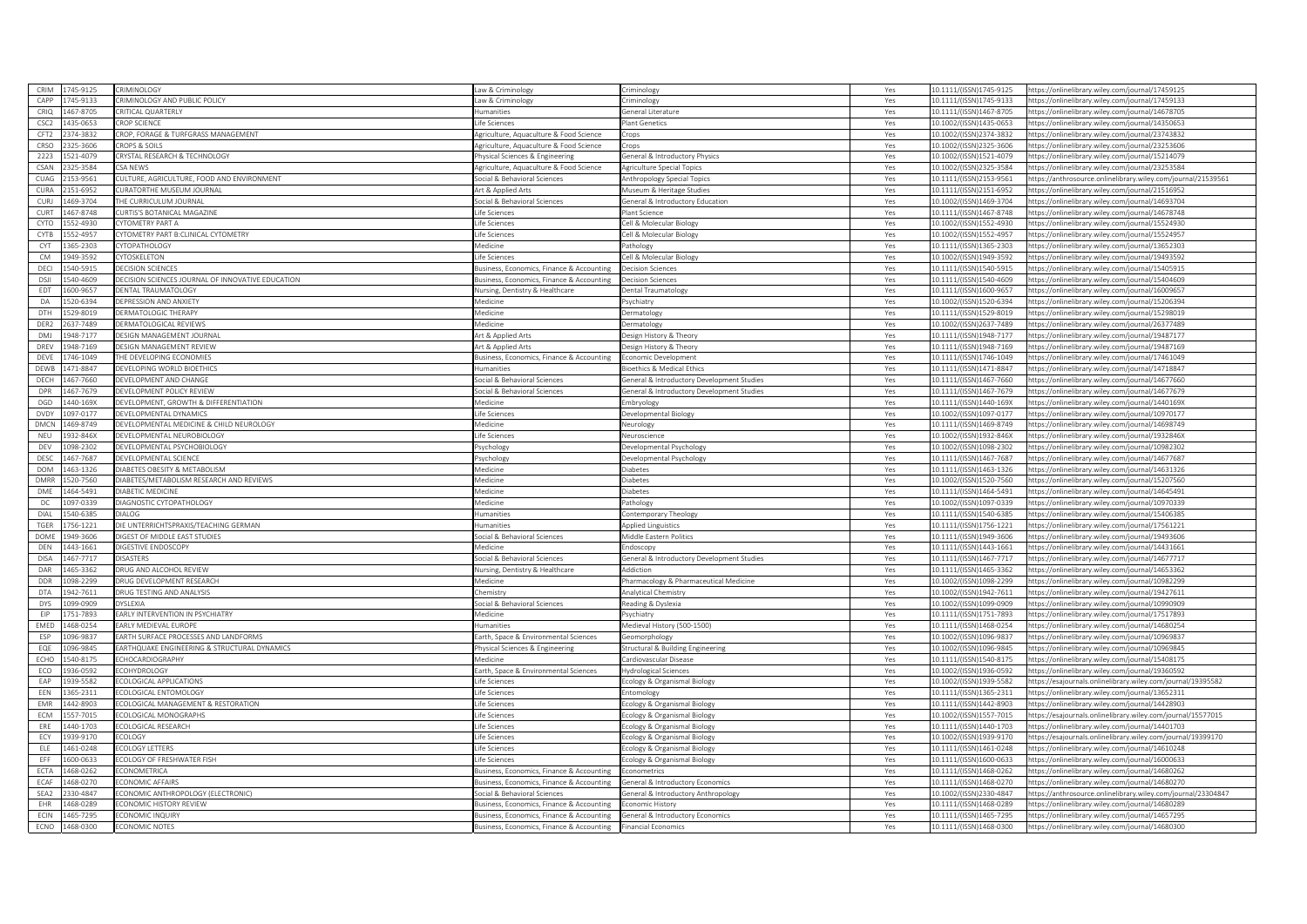|                  | 1759-3441             | ECONOMIC PAPERS                                                      | Business, Economics, Finance & Accounting | General & Introductory Economics                          | Yes | 10.1111/(ISSN)1759-3441 | https://onlinelibrary.wiley.com/iournal/17593441              |
|------------------|-----------------------|----------------------------------------------------------------------|-------------------------------------------|-----------------------------------------------------------|-----|-------------------------|---------------------------------------------------------------|
| ECOR             | 1475-4932             | <b>CONOMIC RECORD</b>                                                | Business, Economics, Finance & Accounting | General & Introductory Economics                          | Yes | 10.1111/(ISSN)1475-4932 | https://onlinelibrary.wiley.com/journal/14754932              |
| ECCA             | 468-0335              | CONOMICA                                                             | Business, Economics, Finance & Accounting | eneral & Introductory Economics                           | Yes | 10.1111/(ISSN)1468-0335 | https://onlinelibrary.wiley.com/journal/14680335              |
| ECPO             | 468-0343              | CONOMICS & POLITICS                                                  | usiness, Economics, Finance & Accounting  | olitical Economics                                        | Yes | 10.1111/(ISSN)1468-0343 | https://onlinelibrary.wiley.com/iournal/14680343              |
| ECOT             | 577-6983              | CONOMICS OF TRANSITION AND INSTITUTIONAL CHANGE                      | usiness, Economics, Finance & Accounting  | eneral & Introductory Economics                           | Yes | 0.1111/(ISSN)2577-6983  | https://onlinelibrary.wiley.com/journal/25776983              |
| EREV             | 758-6623              | HE ECUMENICAL REVIEW                                                 | Humanities                                | eneral & Introductory Religion & Theology                 | Yes | 10.1111/(ISSN)1758-6623 | https://onlinelibrary.wiley.com/journal/17586623              |
| EDTH             | 741-5446              | <b>DUCATIONAL THEORY</b>                                             | ocial & Behavioral Sciences               | eory of Education                                         | Yes | 10.1111/(ISSN)1741-5446 | ttps://onlinelibrary.wiley.com/journal/17415446               |
| EEJ              | 520-6416              | LECTRICAL ENGINEERING IN JAPAN                                       | hysical Sciences & Engineering            | ower Technology & Power Engineering                       | Yes | 10.1002/(ISSN)1520-6416 | https://onlinelibrary.wiley.com/journal/15206416              |
| 2049             | 521-4109              | <b>LECTROANALYSIS</b>                                                | emistry                                   | Analytical Chemistry                                      | Yes | 10.1002/(ISSN)1521-4109 | ttps://onlinelibrary.wiley.com/journal/15214109               |
| ISD <sub>2</sub> | 681-4835              | HE ELECTRONIC JOURNAL OF INFORMATION SYSTEMS IN DEVELOPING COUNTRIES | Computer Science & Information Technology | Information & Library Science                             | Yes | 10.1002/(ISSN)1681-4835 | https://onlinelibrary.wiley.com/journal/16814835              |
| ECJ              | 942-9541              | LECTRONICS AND COMMUNICATIONS IN JAPAN                               | hysical Sciences & Engineering            | ircuit Theory & Design                                    | Yes | 10.1002/(ISSN)1942-9541 | https://onlinelibrary.wiley.com/journal/19429541              |
| 2027             | 522-2683              | <b>LECTROPHORESIS</b>                                                | hemistry                                  |                                                           | Yes | 10.1002/(ISSN)1522-2683 | ttps://onlinelibrary.wiley.com/journal/15222683               |
| 2328             | 460-2075              | HE EMBO JOURNAL                                                      | Life Sciences                             | iochemistry (Chemical Biology)<br>ell & Molecular Biology | Yes | 10.1002/(ISSN)1460-2075 | 14602075/ttps://onlinelibrary.wiley.com/journal               |
|                  |                       |                                                                      |                                           |                                                           |     |                         |                                                               |
| 2327             | 469-3178              | <b>MBO REPORTS</b>                                                   | ife Sciences.                             | ell & Molecular Biology                                   | Yes | 10.1002/(ISSN)1469-3178 | https://onlinelibrary.wiley.com/journal/14693178              |
| EMM              | 742-6723              | EMERGENCY MEDICINE AUSTRALASIA                                       | Medicine                                  | mergency Medicine & Trauma                                | Yes | 10.1111/(ISSN)1742-6723 | https://onlinelibrary.wiley.com/iournal/17426723              |
| EST <sub>2</sub> | 578-4862              | <b>INERGY STORAGE</b>                                                | hysical Sciences & Engineering            | nergy Storage                                             | Yes | 0.1002/(ISSN)2578-4862  | ttps://onlinelibrary.wiley.com/journal/25784862               |
| 2198             | 194-4296              | NERGY TECHNOLOGY                                                     | Chemistry                                 | eneral & Introductory Chemical Engineering                | Yes | LO.1002/(ISSN)2194-4296 | https://onlinelibrary.wiley.com/journal/21944296              |
| EEA              | 570-7458              | <b>INTOMOLOGIA EXPERIMENTALIS ET APPLICATA</b>                       | ife Sciences                              | ntomology                                                 | Yes | 0.1111/(ISSN)1570-7458  | ttps://onlinelibrary.wiley.com/journal/15707458               |
| ENR              | 748-5967              | <b>INTOMOLOGICAL RESEARCH</b>                                        | Life Sciences                             | ntomology                                                 | Yes | 10.1111/(ISSN)1748-5967 | https://onlinelibrary.wiley.com/journal/17485967              |
| ENS              | 479-8298              | <b>INTOMOLOGICAL SCIENCE</b>                                         | Life Sciences                             | ntomology                                                 | Yes | 10.1111/(ISSN)1479-8298 | ttps://onlinelibrary.wiley.com/iournal/14798298               |
| EM               | 098-2280              | INVIRONMENTAL AND MOLECULAR MUTAGENESIS                              | ife Sciences                              | enetics                                                   | Yes | 10.1002/(ISSN)1098-2280 | https://onlinelibrary.wiley.com/journal/10982280              |
| EMI              | 462-2920              | NVIRONMENTAL MICROBIOLOGY                                            | ife Sciences                              | licrobial Ecology                                         | Yes | 0.1111/(ISSN)1462-2920  | ttps://onlinelibrary.wiley.com/journal/14622920               |
| EMI4             | 758-2229              | ENVIRONMENTAL MICROBIOLOGY REPORTS                                   | ife Sciences                              | Microbial Ecology                                         | Yes | 10.1111/(ISSN)1758-2229 | https://onlinelibrary.wiley.com/journal/17582229              |
| EET              | 756-9338              | <b>INVIRONMENTAL POLICY AND GOVERNANC</b>                            | ocial & Behavioral Sciences               | eneral & Introductory Development Studies                 | Yes | LO.1002/(ISSN)1756-9338 | ttps://onlinelibrary.wiley.com/journal/17569338               |
| EP               | 1944-7450             | INVIRONMENTAL PROGRESS & SUSTAINABLE ENERGY                          | Physical Sciences & Engineering           | nvironmental Engineering                                  | Yes | 10.1002/(ISSN)1944-7450 | https://onlinelibrary.wiley.com/journal/19447450              |
| TQEM             | 520-6483              | NVIRONMENTAL QUALITY MANAGEMENT                                      | Earth, Space & Environmental Sciences     | nvironmental Management, Policy & Planning                | Yes | 0.1002/(ISSN)1520-6483  | ttps://onlinelibrary.wiley.com/journal/15206483               |
| TOX              | 522-7278              | NVIRONMENTAL TOXICOLOGY                                              | Chemistry                                 | oxicology                                                 | Yes | 10.1002/(ISSN)1522-7278 | https://onlinelibrary.wiley.com/journal/15227278              |
| ETC              | 552-8618              | <b>INVIRONMENTAL TOXICOLOGY &amp; CHEMISTRY</b>                      | Earth, Space & Environmental Sciences     | cotoxicology & Pollution Science                          | Yes | 10.1002/(ISSN)1552-8618 | https://setac.onlinelibrary.wiley.com/journal/15528618        |
| ENV              | 099-095X              | <b>INVIRONMETRICS</b>                                                | Mathematics & Statistics                  | nvironmental Statistics & Environmetrics                  | Yes | 10.1002/(ISSN)1099-095X | https://onlinelibrary.wiley.com/journal/1099095X              |
| EPI              | 528-1167              | PILEPSIA                                                             | Aedicine                                  | eurology                                                  | Yes | 0.1111/(ISSN)1528-1167  | ttps://onlinelibrary.wiley.com/journal/15281167               |
| EPP              | 365-2338              | PPO BULLETIN                                                         | ife Sciences                              | lant Science                                              | Yes | 10.1111/(ISSN)1365-2338 | ttps://onlinelibrary.wiley.com/journal/13652338               |
| EVE              | 042-3292              | QUINE VETERINARY EDUCATION                                           | Veterinary Medicine                       | eterinary Medicine - Equine                               | Yes | 10.1001/(ISSN)2042-3292 | https://onlinelibrary.wiley.com/journal/20423292              |
|                  | 042-3306              | QUINE VETERINARY JOURNAL                                             |                                           |                                                           |     | 10.1001/(ISSN)2042-3306 |                                                               |
| EVJ              |                       |                                                                      | eterinary Medicine                        | eterinary Medicine - Equine                               | Yes |                         | ttps://onlinelibrary.wiley.com/journal/20423306               |
| EAHR             | 578-2363              | THICS & HUMAN RESEARCH                                               | <b>Humanities</b>                         | ioethics & Medical Ethics                                 | Yes | 0.1002/(ISSN)2578-2363  | https://onlinelibrary.wiley.com/journal/25782363              |
| FTH              | 439-0310              | THOLOGY                                                              | ife Sciences                              | nimal Behavior                                            | Yes | 10.1111/(ISSN)1439-0310 | https://onlinelibrary.wiley.com/iournal/14390310              |
| ETHC             | 548-1352              | THOS                                                                 | Social & Behavioral Sciences              | iocial & Cultural Anthropology                            | Yes | 10.1111/(ISSN)1548-1352 | https://anthrosource.onlinelibrary.wiley.com/journal/15481352 |
| EUCH             | 746-692X              | UROCHOICES                                                           | Agriculture, Aquaculture & Food Science   | Agricultural Economics & Resource Management              | Yes | 10.1111/(ISSN)1746-692X | https://onlinelibrary.wiley.com/journal/1746692X              |
|                  |                       |                                                                      |                                           |                                                           |     | LO.1002/(ISSN)1099-0968 |                                                               |
| ERV              | 099-0968              | UROPEAN EATING DISORDERS REVIEW                                      | sychology                                 | inical Psychology                                         | Yes |                         | https://onlinelibrary.wiley.com/journal/10990968              |
| EUFM             | 468-036X              | UROPEAN FINANCIAL MANAGEMENT                                         | usiness, Economics, Finance & Accounting  | stitutional & Corporate Finance                           | Yes | 10.1111/(ISSN)1468-036X | sttps://onlinelibrary.wiley.com/journal/1468036)              |
| ECC              | 365-2354              | UROPEAN JOURNAL OF CANCER CARE                                       | Nursing, Dentistry & Healthcare           | onsumer Health General                                    | Yes | 10.1111/(ISSN)1365-2354 | https://onlinelibrary.wiley.com/journal/13652354              |
| ECI              | 365-2362              | UROPEAN JOURNAL OF CLINICAL INVESTIGATION                            | Medicine                                  | eneral & Internal Medicine                                | Yes | 10.1111/(ISSN)1365-2362 | ttps://onlinelibrary.wiley.com/journal/13652362               |
|                  | 600-0579              | UROPEAN JOURNAL OF DENTAL EDUCATION                                  | Nursing, Dentistry & Healthcare           | ommunity Dentistry & Public Health                        | Yes | 10.1111/(ISSN)1600-0579 | https://onlinelibrary.wiley.com/journal/16000579              |
| EJE<br>EJED      | 465-3435              | UROPEAN JOURNAL OF EDUCATION                                         | ocial & Behavioral Sciences               | eneral & Introductory Education                           | Yes | 0.1111/(ISSN)1465-3435  | ttps://onlinelibrary.wiley.com/journal/14653435               |
| EJH              | 600-0609              | UROPEAN JOURNAL OF HAEMATOLOGY                                       | Medicine                                  | ematology                                                 | Yes | 10.1111/(ISSN)1600-0609 | https://onlinelibrary.wiley.com/journal/16000609              |
| FIHE             | 879-0844              | UROPEAN JOURNAL OF HEART FAILURE                                     | Medicine                                  | leart Failure                                             | Yes | 10.1002/(ISSN)1879-0844 | https://onlinelibrary.wiley.com/journal/18790844              |
| 2040             | 521-4141              | UROPEAN JOURNAL OF IMMUNOLOGY                                        | Medicine                                  |                                                           | Yes | 10.1002/(ISSN)1521-4141 | https://onlinelibrary.wiley.com/journal/15214141              |
| 2005             | 099-0682              | UROPEAN JOURNAL OF INORGANIC CHEMISTRY                               | Chemistry                                 | nmunology<br>organic Chemistry                            | Yes | 0.1002/(ISSN)1099-0682c | https://onlinelibrary.wiley.com/journal/10990682c             |
| 2114             | 1438-9312             | UROPEAN JOURNAL OF LIPID SCIENCE AND TECHNOLOGY                      | Agriculture, Aquaculture & Food Science   | Dils & Fats                                               | Yes | 10.1002/(ISSN)1438-9312 | https://onlinelibrary.wiley.com/journal/14389312              |
|                  | 468-1331              | UROPEAN JOURNAL OF NEUROLOGY                                         | Medicine                                  |                                                           |     | 10.1111/(ISSN)1468-1331 |                                                               |
| ENE              |                       |                                                                      |                                           | eurology<br>euroscience                                   | Yes |                         | https://onlinelibrary.wiley.com/journal/14681331              |
| EJN              | 460-9568              | UROPEAN JOURNAL OF NEUROSCIENCE                                      | ife Sciences                              |                                                           | Yes | 10.1111/(ISSN)1460-9568 | ittps://onlinelibrary.wiley.com/journal/14609568              |
| EOS              | 600-0722              | UROPEAN JOURNAL OF ORAL SCIENCES                                     | Nursing, Dentistry & Healthcare           | Oral Sciences & Technology<br>rganic Chemistry            | Yes | 0.1111/(ISSN)1600-0722  | https://onlinelibrary.wiley.com/journal/16000722              |
| 2046             | 099-0690              | UROPEAN JOURNAL OF ORGANIC CHEMISTRY                                 | hemistrv:                                 |                                                           | Yes | LO.1002/(ISSN)1099-0690 | https://onlinelibrary.wiley.com/journal/10990690              |
| EJP              | 532-2149              | UROPEAN JOURNAL OF PAIN                                              | Medicine                                  | ain Medicine                                              | Yes | 10.1002/(ISSN)1532-2149 | https://onlinelibrary.wiley.com/journal/15322149              |
| <b>EJOP</b>      | 468-0378              | UROPEAN JOURNAL OF PHILOSOPHY                                        | Humanities                                | ontinental Philosophy                                     | Yes | 10.1111/(ISSN)1468-0378 | https://onlinelibrary.wiley.com/journal/14680378              |
| EJPR             | 475-6765              | UROPEAN JOURNAL OF POLITICAL RESEARCH                                | ocial & Behavioral Sciences               | eneral & Introductory Political Science                   | Yes | 0.1111/(ISSN)1475-6765  | ttps://onlinelibrary.wiley.com/journal/14756765               |
| EPDY             | 047-8852              | UROPEAN JOURNAL OF POLITICAL RESEARCH POLITICALDATA YEARBOOK         | ocial & Behavioral Sciences               | eneral & Introductory Political Science                   | Yes | 0.1111/(ISSN)2047-8852  | https://onlinelibrary.wiley.com/journal/20478852              |
| EJSP             | 099-0992              | UROPEAN JOURNAL OF SOCIAL PSYCHOLOGY                                 | sychology                                 | ocial Psychology                                          | Yes | LO.1002/(ISSN)1099-0992 | https://onlinelibrary.wiley.com/journal/10990992              |
| <b>EJSS</b>      | 365-2389              | UROPEAN JOURNAL OF SOIL SCIENCE                                      | arth, Space & Environmental Sciences      | pil Science & Geoarchaeology                              | Yes | 10.1111/(ISSN)1365-2389 | ttps://onlinelibrary.wiley.com/journal/13652389               |
| EULJ             | 1468-0386             | UROPEAN LAW JOURNAL                                                  | Law & Criminology                         | eneral & Introductory Law                                 | Yes | 10.1111/(ISSN)1468-0386 | https://onlinelibrary.wiley.com/journal/14680386              |
| EMRE             | 740-4762              | UROPEAN MANAGEMENT REVIEW                                            | usiness, Economics, Finance & Accounting  | Management                                                | Yes | 0.1002/(ISSN)1740-4762  | ttps://onlinelibrary.wiley.com/journal/17404762               |
| EPA2             | 380-6567              | UROPEAN POLICY ANALYSIS                                              | Social & Behavioral Sciences              | olitical Science Special Topics                           | Yes | 10.1002/(ISSN)2380-6567 | https://onlinelibrary.wiley.com/journal/23806567              |
| EVO              | 558-5646              | VOLUTION                                                             | Life Sciences                             | volutionary Biology                                       | Yes | 10.1111/(ISSN)1558-5646 | https://onlinelibrary.wiley.com/journal/15585646              |
| EDE              | 525-142X              | VOLUTION AND DEVELOPMENT                                             | Life Sciences                             | volution                                                  | Yes | 10.1111/(ISSN)1525-142X | https://onlinelibrary.wiley.com/iournal/1525142>              |
| EVAN             | 520-6505              | VOLUTIONARY ANTHROPOLOGY                                             | ife Sciences                              | olutionary Biology                                        | Yes | 0.1002/(ISSN)1520-6505  | ttps://onlinelibrary.wiley.com/journal/15206505               |
| EXD              | 600-0625              | EXPERIMENTAL DERMATOLOGY                                             | Medicine                                  | ermatology                                                | Yes | 10.1111/(ISSN)1600-0625 | https://onlinelibrary.wilev.com/iournal/16000625              |
| EPH              | 469-445X<br>1468-0394 | EXPERIMENTAL PHYSIOLOGY                                              | Life Sciences                             | natomy & Physiology                                       | Yes | 10.1111/(ISSN)1469-445X | https://physoc.onlinelibrary.wiley.com/journal/1469445X       |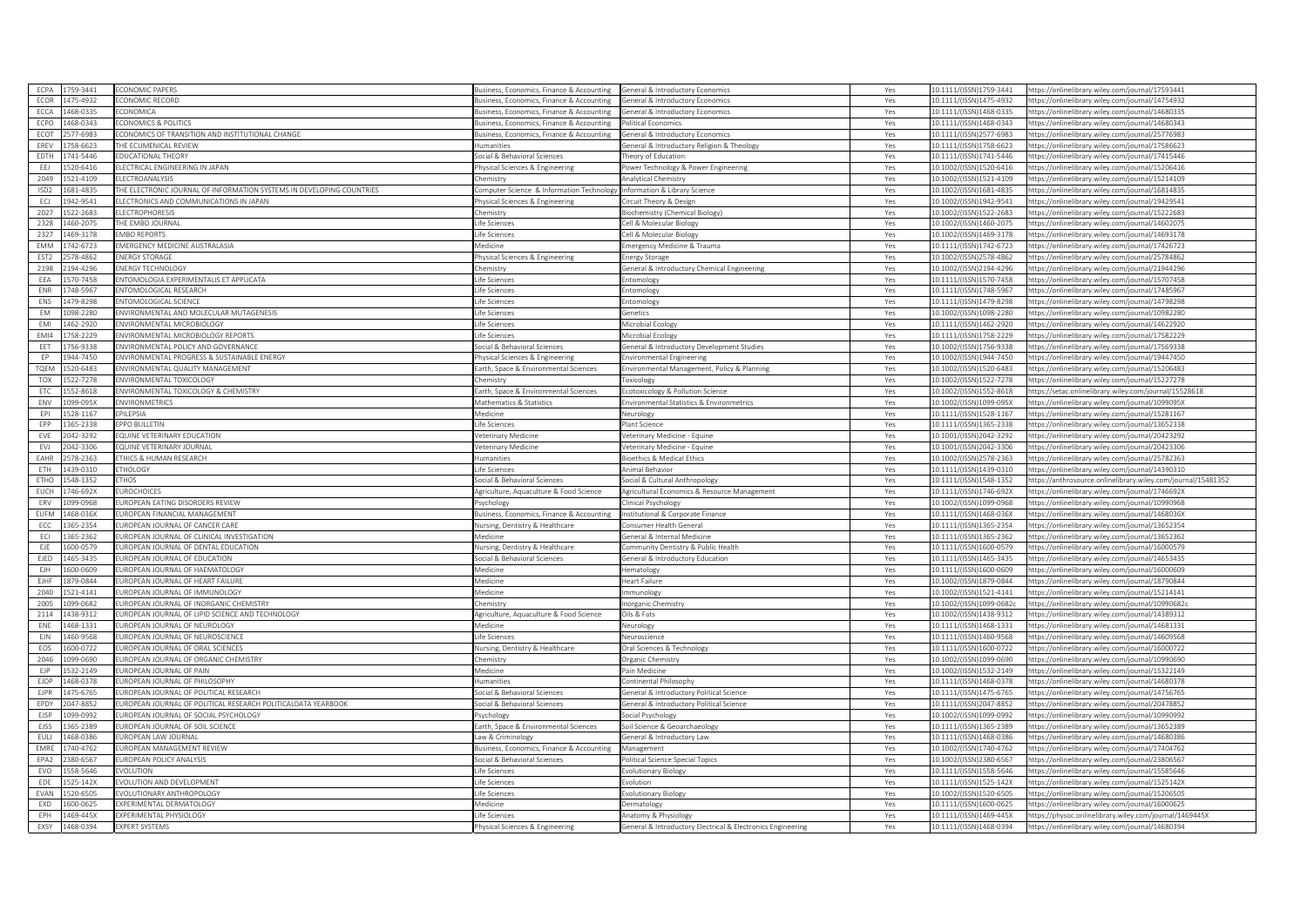|                  | 552-3934             | AMILY & CONSUMER SCIENCES RESEARCH JOURNAL                    | ocial & Behavioral Sciences                                                        | Family Studies General                                      | Yes        | 10.1002/(ISSN)1552-3934                            | https://onlinelibrary.wiley.com/iournal/15523934                                                     |
|------------------|----------------------|---------------------------------------------------------------|------------------------------------------------------------------------------------|-------------------------------------------------------------|------------|----------------------------------------------------|------------------------------------------------------------------------------------------------------|
| FCRE             | 744-1617             | FAMILY COURT REVIEW                                           | aw & Criminology                                                                   | ivil Law                                                    | Yes        | 10.1111/(ISSN)1744-1617                            | https://onlinelibrary.wiley.com/journal/17441617                                                     |
| FAMP             | 545-5300             | <b>AMILY PROCESS</b>                                          | ocial & Behavioral Sciences                                                        | amily Studies General                                       | Yes        | 10.1111/(ISSN)1545-5300                            | https://onlinelibrary.wiley.com/journal/15455300                                                     |
| $F\Delta RF$     | 741-3729             | <b>AMILY RELATIONS</b>                                        | ocial & Behavioral Sciences                                                        | amily Studies General                                       | Yes        | 10.1111/(ISSN)1741-3729                            | https://onlinelibrary.wiley.com/iournal/17413729                                                     |
| FSB <sub>2</sub> | 530-6860             | HE FASER IOURNAL                                              | fe Sciences                                                                        | ieneral Biology                                             | Yes        | 10.1096/(ISSN)1530-6860                            | https://onlinelibrary.wiley.com/journal/15306860                                                     |
| FFE              | 460-2695             | ATIGUE & FRACTURE OF ENGINEERING MATERIALS AND STRUCTURES     | hysical Sciences & Engineering                                                     | ailure Fracture                                             | Yes        | 10.1111/(ISSN)1460-2695                            | https://onlinelibrary.wiley.com/journal/14602695                                                     |
| FEBS             | 742-4658             | HE FEBS JOURNAL                                               | fe Sciences                                                                        | iochemistry                                                 | Yes        | 10.1111/(ISSN)1742-4658                            | https://febs.onlinelibrary.wiley.com/journal/17424658                                                |
| FEB <sub>2</sub> | 373-3468             | <b>EBS LETTERS</b>                                            | fe Sciences                                                                        | <b>Biochemistry</b>                                         | Yes        | 10.1002/(ISSN)1873-3468                            | https://febs.onlinelibrary.wiley.com/journal/18733468                                                |
| 2243             | 522-239X             | EDDES REPERTORIUM                                             | fe Sciences                                                                        | Plant Science                                               | Yes        | 10.1002/(ISSN)1522-239Xb                           | https://onlinelibrary.wiley.com/journal/1522239Xb                                                    |
| FEA2             | 643-7961             | EMINIST ANTHROPOLOGY                                          | iocial & Behavioral Sciences                                                       | General & Introductory Anthropology                         | Yes        | 10.1002/(ISSN)2643-7961                            | https://onlinelibrary.wiley.com/journal/26437961                                                     |
| FAAM             | 468-0408             | INANCIAL ACCOUNTABILITY & MANAGEMENT                          | Business, Economics, Finance & Accounting                                          | General Finance & Investments                               | Yes        | 10.1111/(ISSN)1468-0408                            | https://onlinelibrary.wiley.com/journal/14680408                                                     |
| <b>FIMA</b>      | 55-053X              | INANCIAL MANAGEMEN'                                           | usiness, Economics, Finance & Accounting                                           | General Finance & Investments                               | Yes        | 10.1111/(ISSN)1755-053X                            | https://onlinelibrary.wiley.com/journal/1755053X                                                     |
| FMII             | 468-0416             | INANCIAL MARKETS, INSTITUTIONS & INSTRUMENTS                  | usiness, Economics, Finance & Accounting                                           | General Finance & Investments                               | Yes        | 10.1111/(ISSN)1468-0416                            | https://onlinelibrary.wiley.com/journal/14680416                                                     |
| CFP2             | 73-8615              | INANCIAL PLANNING REVIEW                                      | Business, Economics, Finance & Accounting                                          | Personal Finance                                            | Yes        | 10.1002/(ISSN)2573-8615                            | https://onlinelibrary.wiley.com/iournal/25738615                                                     |
| FIRE             | 540-6288             | THE FINANCIAL REVIEW                                          | Business, Economics, Finance & Accounting                                          | General Finance & Investments                               | Yes        | 10.1111/(ISSN)1540-6288                            | https://onlinelibrary.wiley.com/journal/15406288                                                     |
| FAM              | 099-1018             | <b>IRE AND MATERIALS</b>                                      | hysical Sciences & Engineering                                                     | Seneral & Introductory Civil Engineering & Construction     | Yes        | 10.1002/(ISSN)1099-1018                            | ttps://onlinelibrary.wiley.com/iournal/10991018                                                      |
| FISC             | 175-5890             | <b>ISCAL STUDIES</b>                                          | Business, Economics, Finance & Accounting                                          | Public Economics                                            | Yes        | 10.1111/(ISSN)1475-5890                            | https://onlinelibrary.wiley.com/journal/14755890                                                     |
| FAF              | 467-2979             | SH AND FISHERIES                                              | Agriculture, Aquaculture & Food Science                                            | General Aquaculture, Fisheries & Fish Science               | Yes        | 10.1111/(ISSN)1467-2979                            | https://onlinelibrary.wiley.com/journal/14672979                                                     |
| FSH              | 548-8446             | ISHERIES                                                      | Agriculture, Aquaculture & Food Science                                            | Fisheries                                                   | Yes        | 10.1002/(ISSN)1548-8446                            | https://onlinelibrary.wiley.com/journal/15488446                                                     |
| FME              | 365-2400             | ISHERIES MANAGEMENT & ECOLOGY                                 | Agriculture, Aquaculture & Food Science                                            | General Aquaculture, Fisheries & Fish Science               | Yes        | 10.1111/(ISSN)1365-2400                            | https://onlinelibrary.wiley.com/journal/13652400                                                     |
|                  |                      |                                                               |                                                                                    |                                                             |            |                                                    |                                                                                                      |
| FOG              | 365-2419             | ISHERIES OCEANOGRAPHY                                         | griculture, Aquaculture & Food Science                                             | Seneral Aquaculture, Fisheries & Fish Science               | Yes        | 10.1111/(ISSN)1365-2419                            | https://onlinelibrary.wiley.com/journal/13652419                                                     |
| FFJ              | 199-1026             | LAVOUR AND FRAGRANCE JOURNAL<br>ORFIGN LANGUAGE ANNALS        | nemistry                                                                           | lavor, Perfume & Cosmetic Science                           | Yes        | 10.1002/(ISSN)1099-1026                            | ttps://onlinelibrary.wiley.com/journal/10991026                                                      |
| FLAN             | 344-9720             |                                                               | umanities                                                                          | Applied Linguistics                                         | Yes        | 10.1111/(ISSN)1944-9720                            | https://onlinelibrary.wiley.com/journal/19449720                                                     |
| EFP              | 139-0329             | OREST PATHOLOGY                                               | fe Sciences                                                                        | lant Pathology                                              | Yes        | 10.1111/(ISSN)1439-0329                            | https://onlinelibrary.wiley.com/journal/14390329                                                     |
| 2244             | 521-3978             | ORTSCHRITTE DER PHYSIK/PROGRESS OF PHYSICS                    | hysical Sciences & Engineering                                                     | General & Introductory Physics                              | Yes        | 10.1002/(ISSN)1521-3978                            | https://onlinelibrary.wiley.com/journal/15213978                                                     |
| <b>FWB</b>       | 65-2427              | RESHWATER BIOLOGY                                             | fe Sciences                                                                        | cology & Organismal Biology                                 | Yes        | 10.1111/(ISSN)1365-2427                            | https://onlinelibrary.wiley.com/journal/13652427                                                     |
| FEE              | 40-9309              | RONTIERS IN ECOLOGY AND THE ENVIRONMENT                       | fe Sciences                                                                        | cology & Organismal Biology                                 | Yes        | 10.1002/(ISSN)1540-9309                            | https://esajournals.onlinelibrary.wiley.com/journal/15409309                                         |
| 2293             | 515-6854             | UEL CELLS                                                     | nysical Sciences & Engineering                                                     | Batteries & Fuel Cells                                      | Yes        | 10.1002/(ISSN)1615-6854                            | https://onlinelibrary.wiley.com/journal/16156854                                                     |
| FEC              | 365-2435             | UNCTIONAL ECOLOGY                                             | fe Sciences                                                                        | cology & Organismal Biology                                 | Yes        | 10.1111/(ISSN)1365-2435                            | https://besjournals.onlinelibrary.wiley.com/journal/13652435                                         |
| FCP              | 472-8206             | UNDAMENTAL & CLINICAL PHARMACOLOGY                            | Medicine                                                                           | Pharmacology & Pharmaceutical Medicine                      | Yes        | 10.1111/(ISSN)1472-8206                            | https://onlinelibrary.wiley.com/journal/14728206                                                     |
| FFO <sub>2</sub> | 573-5152             | UTURES & FORESIGHT SCIENCE                                    | usiness, Economics, Finance & Accounting                                           | Decision Sciences                                           | Yes        | 10.1002/(ISSN)2573-5152                            | https://onlinelibrary.wiley.com/iournal/25735152                                                     |
| 2250             | 522-2608             | <b>GAMM - MITTEILUNGEN</b>                                    | Mathematics & Statistics                                                           | <b>Seneral &amp; Introductory Mathematics</b>               | Yes        | 10.1002/(ISSN)1522-2608                            | https://onlinelibrary.wiley.com/journal/15222608                                                     |
| YGH <sub>2</sub> | 478-1239             | <b>GASTROHEP (ELECTRONIC)</b>                                 | Aedicine                                                                           | Gastroenterology & Hepatology                               | Yes        | 10.1002/(ISSN)1478-1239                            | https://onlinelibrary.wiley.com/journal/14781239                                                     |
| GEND             | 468-0424             | <b>GENDER &amp; HISTORY</b>                                   | umanities                                                                          | Gender & History                                            | Yes        | 10.1111/(ISSN)1468-0424                            | https://onlinelibrary.wiley.com/journal/14680424                                                     |
| GWAC             | 68-0432              | <b>ENDER, WORK &amp; ORGANISATION</b>                         | Business, Economics, Finance & Accounting                                          | General & Introductory Business & Management                | Yes        | 10.1111/(ISSN)1468-0432                            | https://onlinelibrary.wiley.com/journal/14680432                                                     |
| GENA             | 39-3466              | <b>GENERAL ANTHROPOLOGY</b>                                   | Social & Behavioral Sciences                                                       | General & Introductory Anthropology                         | Yes        | 10.1111/(ISSN)1939-3466                            | https://anthrosource.onlinelibrary.wiley.com/journal/19393466                                        |
| GTC              | 365-2443             | <b>SENES TO CELLS</b>                                         | ife Sciences                                                                       | ell & Molecular Biology                                     | Yes        | 10.1111/(ISSN)1365-2443                            | https://onlinelibrary.wiley.com/journal/13652443                                                     |
| GBB              | 601-183X             | <b>ENES, BRAIN AND BEHAVIOR</b>                               | fe Sciences                                                                        | Veuroscience                                                | Yes        | 10.1111/(ISSN)1601-183X                            | https://onlinelibrary.wiley.com/journal/1601183X                                                     |
| GCC              |                      |                                                               | Aedicine                                                                           | Incology & Radiotherapy                                     | Yes        | 10.1002/(ISSN)1098-2264                            | https://onlinelibrary.wiley.com/journal/10982264                                                     |
|                  | 098-2264             | <b>ENES, CHROMOSOMES AND CANCER</b>                           |                                                                                    |                                                             |            |                                                    |                                                                                                      |
| DVG              | 526-968X             | GENESIS: THE JOURNAL OF GENETICS AND DEVELOPMENT              | ife Sciences                                                                       | <b>Developmental Biology</b>                                | Yes        | 10.1002/(ISSN)1526-968X                            | https://onlinelibrary.wiley.com/journal/1526968X                                                     |
| GEPI             | 098-2272             | <b>ENETIC EPIDEMIOLOGY</b>                                    | fe Sciences                                                                        | luman Genetics                                              | Yes        | 10.1002/(ISSN)1098-2272                            | https://onlinelibrary.wiley.com/journal/10982272                                                     |
| GEA              | 20-6548              | EOARCHAEOLOGY                                                 | arth, Space & Environmental Sciences                                               | ioil Science & Geoarchaeology                               | Yes        | 10.1002/(ISSN)1520-6548                            | ttps://onlinelibrary.wiley.com/journal/15206548                                                      |
| GBI              | 472-4669             | <b>FOBIOLOGY</b>                                              | arth, Space & Environmental Sciences                                               | aleontology, Paleobiology & Geobiology                      | Yes        | 10.1111/(ISSN)1472-4669                            | https://onlinelibrary.wiley.com/journal/14724669                                                     |
| GGG3             | 25-2027              | EOCHEMISTRY, GEOPHYSICS, GEOSYSTEMS(ELECTRONIC)               | arth, Space & Environmental Sciences                                               | Geology & Geophysics                                        |            | 10.1002/(ISSN)1525-2027                            | https://agupubs.onlinelibrary.wiley.com/journal/15252027                                             |
| GEAN             | 538-4632             | <b>GEOGRAPHICAL ANALYSIS</b>                                  | ocial & Behavioral Sciences                                                        | Seographical Methodology & Techniques                       | Yes<br>Yes | 10.1111/(ISSN)1538-4632                            | https://onlinelibrary.wiley.com/journal/15384632                                                     |
| GEOJ             | 475-4959             | HE GEOGRAPHICAL JOURNAL                                       | ocial & Behavioral Sciences                                                        | General & Introductory Geography                            | Yes        | 10.1111/(ISSN)1475-4959                            | ttps://onlinelibrary.wiley.com/journal/14754959                                                      |
| GEOR             | 745-5871             | <b>GEOGRAPHICAL RESEARCH</b>                                  | cial & Behavioral Sciences                                                         | ieneral & Introductory Geography                            | Yes        | 10.1111/(ISSN)1745-5871                            | https://onlinelibrary.wiley.com/journal/17455871                                                     |
| GEC3             | 749-8198             | <b>GEOGRAPHY COMPASS (ELECTRONIC)</b>                         | ocial & Behavioral Sciences                                                        | General & Introductory Geography                            | Yes        | 10.1111/(ISSN)1749-8198                            | https://onlinelibrary.wiley.com/journal/17498198                                                     |
| GJ               | 099-1034             | <b>EOLOGICAL JOURNAL</b>                                      | arth, Space & Environmental Sciences                                               |                                                             | Yes        | 10.1002/(ISSN)1099-1034                            | https://onlinelibrary.wiley.com/journal/10991034                                                     |
| GPR              | 365-2478             | <b>EOPHYSICAL PROSPECTING</b>                                 | arth, Space & Environmental Sciences                                               | Geology & Geophysics<br>Geology & Geophysics                | Yes        | 10.1111/(ISSN)1365-2478                            | https://onlinelibrary.wiley.com/journal/13652478                                                     |
| GRL              | 944-8007             | <b>GEOPHYSICAL RESEARCH LETTERS</b>                           | arth, Space & Environmental Sciences                                               | ieology & Geophysics                                        | Yes        | 10.1002/(ISSN)1944-8007                            | https://agupubs.onlinelibrary.wiley.com/journal/19448007                                             |
| GGR              | 51-908X              | <b>EOSTANDARDS &amp; GEOANALYTICAL RESEARCH</b>               | arth, Space & Environmental Sciences                                               | Geochemistry & Mineralogy                                   | Yes        | 10.1111/(ISSN)1751-908X                            | https://onlinelibrary.wiley.com/journal/1751908X                                                     |
|                  |                      |                                                               |                                                                                    |                                                             |            |                                                    |                                                                                                      |
| GGI              | 447-0594             | <b>SERIATRICS &amp; GERONTOLOGY INTERNATIONAL</b>             | Medicine                                                                           | Seriatric Medicine                                          | Yes        | 10.1111/(ISSN)1447-0594                            | https://onlinelibrary.wiley.com/journal/14470594                                                     |
| GLAL             | 468-0483<br>756-1183 | <b>ERMAN LIFE AND LETTERS</b>                                 | umanities<br>umanities                                                             | uropean Literature<br><b>Cultural Studies General</b>       | Yes        | 10.1111/(ISSN)1468-0483                            | https://onlinelibrary.wiley.com/journal/14680483                                                     |
| GEQU             |                      | HE GERMAN QUARTERLY                                           |                                                                                    |                                                             | Yes        | 10.1111/(ISSN)1756-1183                            | https://onlinelibrary.wiley.com/journal/17561183                                                     |
| GFR              | '41-2358             | <b>FRODONTOLOGY</b>                                           | lursing, Dentistry & Healthcare                                                    | ierodontology                                               | Yes        | 10.1111/(ISSN)1741-2358                            | https://onlinelibrary.wiley.com/journal/17412358                                                     |
| GLIA             | 098-1136             | AL li                                                         | ife Sciences                                                                       | Neuroscience                                                | Yes        | 10.1002/(ISSN)1098-1136                            | https://onlinelibrary.wiley.com/iournal/10981136                                                     |
| GBC              | 944-9224             | <b>GLOBAL BIOGEOCHEMICAL CYCLES</b>                           | arth, Space & Environmental Sciences                                               | eology & Geophysics                                         | Yes        | 10.1002/(ISSN)1944-9224                            | https://agupubs.onlinelibrary.wiley.com/journal/19449224                                             |
| JOE              | 932-2062             | LOBAL BUSINESS AND ORGANIZATIONAL EXCELLENCE                  | usiness, Economics, Finance & Accounting                                           | nternational Management                                     | Yes        | 10.1002/(ISSN)1932-2062                            | https://onlinelibrary.wiley.com/journal/19322062                                                     |
| GCB              | 65-2486              | LOBAL CHANGE BIOLOGY                                          | ife Sciences                                                                       | onservation Science                                         | Yes        | 10.1111/(ISSN)1365-2486                            | https://onlinelibrary.wiley.com/journal/13652486                                                     |
| <b>GFB</b>       | 166-8238             | LOBAL ECOLOGY AND BIOGEOGRAPHY                                | ife Sciences                                                                       | cology & Organismal Biology                                 | Yes        | 10.1111/(ISSN)1466-8238                            | https://onlinelibrary.wiley.com/iournal/14668238                                                     |
| GLOB             | 471-0374             | <b>ILOBAL NETWORKS</b>                                        | ocial & Behavioral Sciences                                                        | General & Introductory Geography                            | Yes        | 10.1111/(ISSN)1471-0374                            | https://onlinelibrary.wiley.com/journal/14710374                                                     |
| GPOI             | 58-5899              | <b>LOBAL POLICY</b>                                           | ocial & Behavioral Sciences                                                        | General & Introductory Political Science                    | Yes        | 10.1111/(ISSN)1758-5899                            | https://onlinelibrary.wiley.com/journal/17585899                                                     |
| <b>GSJ</b>       | 042-5805             | LOBAL STRATEGY JOURNAL                                        | usiness, Economics, Finance & Accounting                                           | Strategic Managemen                                         | Yes        | 10.1002/(ISSN)2042-5805                            | https://onlinelibrary.wiley.com/journal/2042580!                                                     |
| GOVE             | 168-0491             | <b>OVERNANCE</b>                                              | ocial & Behavioral Sciences                                                        | ublic Administration                                        | Yes        | 10.1111/(ISSN)1468-0491                            | https://onlinelibrary.wiley.com/journal/14680491                                                     |
| GFS<br>GRS       | 365-2494<br>744-697X | <b>GRASS &amp; FORAGE SCIENCE</b><br><b>GRASSLAND SCIENCE</b> | Agriculture, Aquaculture & Food Science<br>Agriculture, Aguaculture & Food Science | General & Introductory Agriculture<br>Agriculture & Ecology | Yes<br>Yes | 10.1111/(ISSN)1365-2494<br>10.1111/(ISSN)1744-697X | https://onlinelibrary.wiley.com/journal/13652494<br>https://onlinelibrary.wiley.com/journal/1744697X |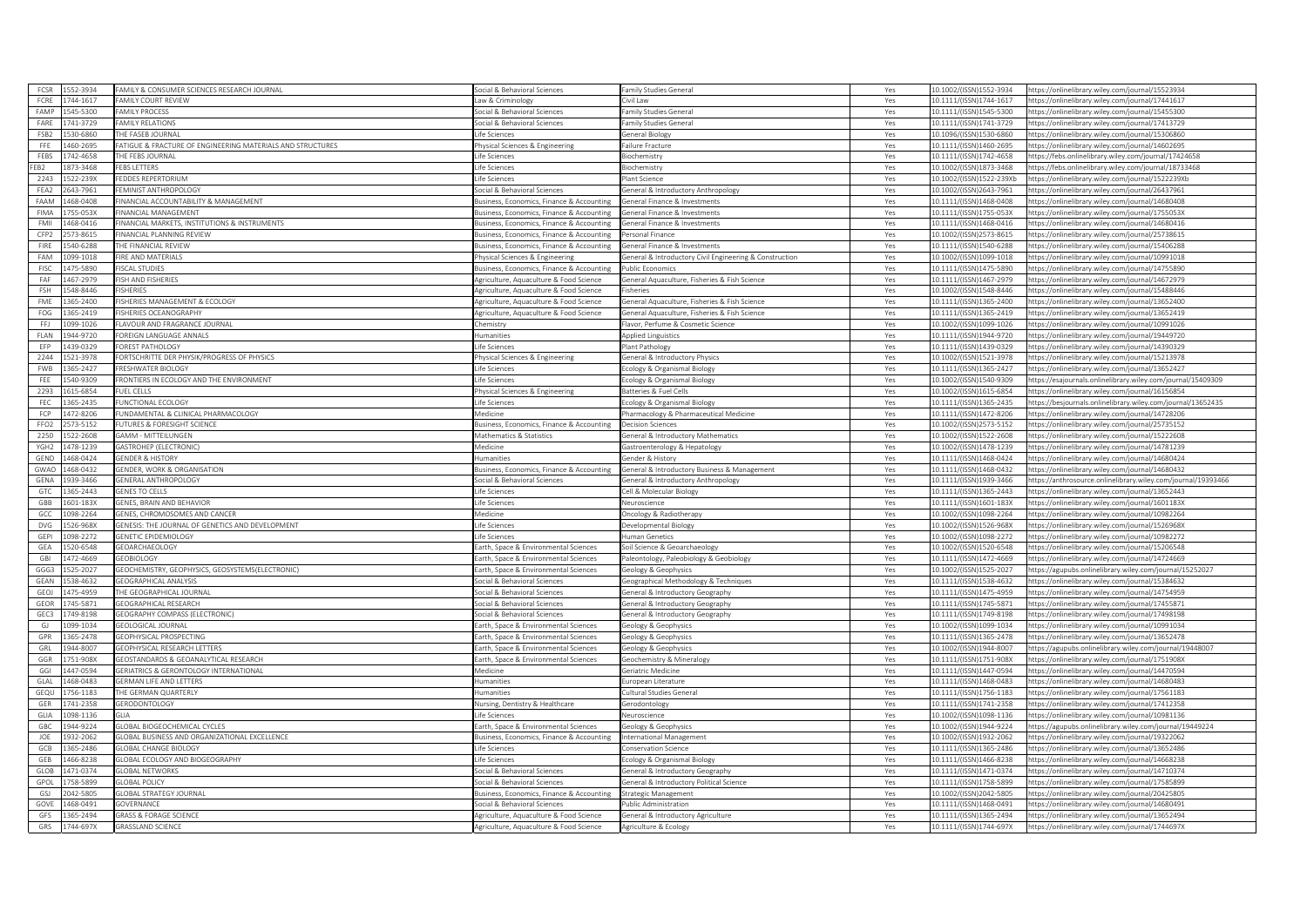| GHG3                              | 2152-3878            | REENHOUSE GASES: SCIENCE AND TECHNOLOGY                                   | hysical Sciences & Engineering                         | Carbon Capture & Storage                                    | Yes        | 10.1002/(ISSN)2152-3878                            | https://onlinelibrary.wiley.com/iournal/21523878                                                     |
|-----------------------------------|----------------------|---------------------------------------------------------------------------|--------------------------------------------------------|-------------------------------------------------------------|------------|----------------------------------------------------|------------------------------------------------------------------------------------------------------|
| GWAT                              | 745-6584             | <b>GROUNDWATER</b>                                                        | arth, Space & Environmental Sciences                   | Groundwater & Hydrogeology                                  | Yes        | 10.1111/(ISSN)1745-6584                            | https://onlinelibrary.wiley.com/journal/17456584                                                     |
| <b>GWMF</b>                       | 745-6592             | ROUNDWATER MONITORING & REMEDIATION                                       | arth, Space & Environmental Sciences                   | iroundwater & Hydrogeology                                  | Yes        | 10.1111/(ISSN)1745-6592                            | https://onlinelibrary.wiley.com/journal/17456592                                                     |
| GROW                              | 468-2257             | <b>GROWTH AND CHANGE</b>                                                  | ocial & Behavioral Sciences                            | Regional Studies                                            | Yes        | 10.1111/(ISSN)1468-2257                            | nttps://onlinelibrary.wiley.com/iournal/14682257                                                     |
| HAE                               | 365-2516             | ΙΑΕΜΟΡΗΙΙ ΙΑ                                                              | edicine                                                | ematology                                                   | Yes        | 10.1111/(ISSN)1365-2516                            | https://onlinelibrary.wiley.com/journal/13652516                                                     |
| HAST                              | 552-146X             | <b>HASTINGS CENTER REPORT</b>                                             | umanities                                              | Bioethics & Medical Ethics                                  | Yes        | 10.1002/(ISSN)1552-146X                            | https://onlinelibrary.wiley.com/iournal/1552146X                                                     |
| HED                               | 097-0347             | IEAD & NECK: JOURNAL FOR THE SCIENCES & SPECIALTIES OF THE HEAD AND NECK  | edicine                                                | urgery & Surgical Specialties                               | Yes        | 10.1002/(ISSN)1097-0347                            | https://onlinelibrary.wiley.com/journal/10970347                                                     |
| HEAD                              | 526-4610             | EADACHE: THE JOURNAL OF HEAD AND FACE PAIN                                | <i>Aedicine</i>                                        | Neurology                                                   | Yes        | 10.1111/(ISSN)1526-4610                            | https://headacheiournal.onlinelibrary.wiley.com/                                                     |
| HSC                               | 365-2524             | HEALTH & SOCIAL CARE IN THE COMMUNITY                                     | <b>Nursing, Dentistry &amp; Healthcare</b>             | onsumer Health General                                      | Yes        | 10.1111/(ISSN)1365-2524                            | https://onlinelibrary.wiley.com/journal/13652524                                                     |
| HFC                               | 039-1050             | <b>IEALTH ECONOMICS</b>                                                   | Business, Economics, Finance & Accounting              | Economics of Health & Social Care                           | Yes        | 10.1002/(ISSN)1099-1050                            | https://onlinelibrary.wiley.com/journal/10991050                                                     |
| <b>HIR</b>                        | 471-1842             | HEALTH INFORMATION AND LIBRARIES JOURNAL                                  | Vursing, Dentistry & Healthcare                        | Consumer Health General                                     | Yes        | 10.1111/(ISSN)1471-1842                            | https://onlinelibrary.wiley.com/journal/14711842                                                     |
| HPJA                              | 201-1617             | <b>IEALTH PROMOTION JOURNAL OF AUSTRALIA</b>                              | lursing, Dentistry & Healthcare                        | Public Health Behavior & Education                          | Yes        | 10.1002/(ISSN)2201-1617                            | https://onlinelibrary.wiley.com/journal/22011617                                                     |
| HESR                              | 475-6773             | HEALTH SERVICES RESEARCH                                                  |                                                        |                                                             |            | 10.1111/(ISSN)1475-6773                            | https://onlinelibrary.wiley.com/journal/14756773                                                     |
|                                   |                      |                                                                           | Jursing, Dentistry & Healthcare                        | Health & Social Care                                        | Yes        |                                                    |                                                                                                      |
| HTJ                               | 688-4542             | <b>HEAT TRANSFER</b>                                                      | hysical Sciences & Engineering                         | General & Introductory Mechanical Engineering               | Yes        | 10.1002/(ISSN)2688-4542                            | https://onlinelibrary.wiley.com/journal/26884542                                                     |
| <b>HEL</b>                        | 523-5378             | HELICOBACTER                                                              | Medicine                                               | Gastroenterology & Hepatology                               | Yes        | 10.1111/(ISSN)1523-5378                            | https://onlinelibrary.wiley.com/journal/15235378                                                     |
| 2217                              | 522-2675             | <b>IELVETICA CHIMICA ACTA</b>                                             | hemistry                                               | ieneral & Introductory Chemistry                            | Yes        | 10.1002/(ISSN)1522-2675                            | https://onlinelibrary.wiley.com/journal/15222675                                                     |
| HON                               | 099-1069             | EMATOLOGICAL ONCOLOGY                                                     | Aedicine                                               | lematology                                                  | Yes        | 10.1002/(ISSN)1099-1069                            | https://onlinelibrary.wiley.com/journal/10991069                                                     |
| HDI                               | 542-4758             | <b>IEMODIALYSIS INTERNATIONAL</b>                                         | Medicine                                               | Nephrology                                                  | Yes        | 10.1111/(ISSN)1542-4758                            | https://onlinelibrary.wiley.com/journal/15424758                                                     |
| <b>HFP</b>                        | 527-3350             | <b>HEPATOLOGY</b>                                                         | <i>A</i> edicine                                       | Hepatology                                                  | Yes        | 10.1002/(ISSN)1527-3350                            | nttps://aasIdpubs.onlinelibrary.wiley.com/journal/15273350                                           |
| HEPR                              | 872-034X             | <b>IEPATOLOGY RESEARCH</b>                                                | Aedicine                                               | lepatology                                                  | Yes        | 10.1111/(ISSN)1872-034X                            | https://onlinelibrary.wiley.com/journal/1872034X                                                     |
| <b>HFY</b>                        | 168-2265             | HE HEYTHROP JOURNAL                                                       | umanities                                              | General & Introductory Religion & Theology                  | Yes        | 10.1111/(ISSN)1468-2265                            | https://onlinelibrary.wiley.com/journal/14682265                                                     |
| HEQU                              | 468-2273             | <b>IIGHER EDUCATION OUARTERLY</b>                                         | ocial & Behavioral Sciences                            | <b>Higher Education General</b>                             | Yes        | 10.1111/(ISSN)1468-2273                            | nttps://onlinelibrary.wiley.com/journal/14682273                                                     |
| <b>HIPO</b>                       | 098-1063             | <b>IIPPOCAMPUS</b>                                                        | fe Sciences                                            | Veuroscience                                                | Yes        | 10.1002/(ISSN)1098-1063                            | https://onlinelibrary.wiley.com/journal/10981063                                                     |
| HIS                               | 365-2559             | <b>IISTOPATHOLOGY</b>                                                     | <i>Aedicine</i>                                        | athology                                                    | Yes        | 10.1111/(ISSN)1365-2559                            | nttps://onlinelibrary.wiley.com/journal/13652559                                                     |
| <b>HIST</b>                       | 468-229X             | <b>ISTORY</b>                                                             | umanities                                              | ieneral & Introductory History                              | Yes        | 10.1111/(ISSN)1468-229X                            | https://onlinelibrary.wiley.com/journal/1468229X                                                     |
| HITH                              | 468-2303             | <b>ISTORY AND THEORY</b>                                                  | umanities                                              | ieneral & Introductory History                              | Yes        | 10.1111/(ISSN)1468-2303                            | https://onlinelibrary.wiley.com/journal/14682303                                                     |
| HIC3                              | 178-0542             | ISTORY COMPASS (ELECTRONIC)                                               | umanities                                              | ieneral & Introductory History                              | Yes        | 10.1111/(ISSN)1478-0542                            | https://onlinelibrary.wiley.com/journal/14780542                                                     |
| <b>HIV</b>                        | 168-1293             | <b>IIV MEDICINE</b>                                                       | ife Sciences                                           | nfectious Disease                                           | Yes        | 10.1111/(ISSN)1468-1293                            | https://onlinelibrary.wiley.com/journal/14681293                                                     |
| <b>TAN</b>                        | 059-2310             | ILA: IMMUNE RESPONSE GENETICS                                             | fe Sciences                                            | Cell Therapies & Tissue Engineering                         | Yes        | 10.1111/(ISSN)2059-2310                            | https://onlinelibrary.wiley.com/journal/20592310                                                     |
| HOIC                              | 059-1101             | HE HOWARD JOURNAL OF CRIME AND JUSTICE                                    | aw & Criminology                                       | Seneral & Introductory Law                                  | Yes        | 10.1111/(ISSN)2059-1101                            | https://onlinelibrary.wiley.com/journal/20591101                                                     |
| HBE2                              | 78-1863              | IUMAN BEHAVIOR AND EMERGING TECHNOLOGIES                                  | svchology                                              | pplied Psychology                                           | Yes        | 10.1002/(ISSN)2578-1863                            | https://onlinelibrary.wiley.com/journal/25781863                                                     |
| <b>HFM</b>                        | 20-6564              | IUMAN FACTORS AND ERGONOMICS IN MANUFACTURING& SERVICE INDUSTRIES         | hysical Sciences & Engineering                         | Seneral & Introductory Mechanical Engineering               | Yes        | 10.1002/(ISSN)1520-6564                            | sttps://onlinelibrary.wiley.com/journal/15206564                                                     |
| HUMU                              | 098-1004             | <b>UMAN MUTATION</b>                                                      |                                                        |                                                             |            |                                                    |                                                                                                      |
|                                   |                      |                                                                           | ife Sciences                                           | Iuman Genetics                                              | Yes        | 10.1002/(ISSN)1098-1004                            | https://onlinelibrary.wiley.com/journal/10981004                                                     |
|                                   |                      |                                                                           |                                                        |                                                             |            |                                                    |                                                                                                      |
| HUP                               | 099-1077             | IUMAN PSYCHOPHARMACOLOGY: CLINICAL AND EXPERIMENTAL                       | dedicine                                               | sychiatry                                                   | Yes        | 10.1002/(ISSN)1099-1077                            | https://onlinelibrary.wiley.com/journal/10991077                                                     |
| HRDO                              | 532-1096             | IUMAN RESOURCE DEVELOPMENT QUARTERLY                                      | usiness, Economics, Finance & Accounting               | raining & Human Resource Development / Coaching & Mentoring | Yes        | 10.1002/(ISSN)1532-1096                            | https://onlinelibrary.wiley.com/journal/15321096                                                     |
| <b>HRM</b>                        | 09-050X              | <b>IUMAN RESOURCE MANAGEMENT</b>                                          | Business, Economics, Finance & Accounting              | Human Resource Management                                   | Yes        | 10.1002/(ISSN)1099-050X                            | https://onlinelibrary.wiley.com/journal/1099050X                                                     |
| <b>HRMI</b>                       | 748-8583             | <b>IUMAN RESOURCE MANAGEMENT JOURNAL</b>                                  | Business, Economics, Finance & Accounting              | Human Resource Management                                   | Yes        | 10.1111/(ISSN)1748-8583                            | https://onlinelibrary.wiley.com/journal/17488583                                                     |
| HYP                               | 099-1085             | IYDROLOGICAL PROCESSES                                                    | arth, Space & Environmental Sciences                   | <b>Hydrological Sciences</b>                                | Yes        | 10.1002/(ISSN)1099-1085                            | https://onlinelibrary.wiley.com/journal/10991085                                                     |
| IBI                               | 474-919X             |                                                                           | ife Sciences                                           | <i><b>Irnithology</b></i>                                   | Yes        | 10.1111/(ISSN)1474-919X                            | https://onlinelibrary.wiley.com/journal/1474919X                                                     |
| <b>IMR</b>                        | 600-065X             | MMUNOLOGICAL REVIEWS                                                      | edicine                                                | llergy & Clinical Immunology                                | Yes        | 10.1111/(ISSN)1600-065X                            | ttps://onlinelibrary.wiley.com/journal/1600065)                                                      |
| <b>IMM</b>                        | 365-2567             | <b>MMUNOLOGY</b>                                                          | <i>Aedicine</i>                                        | mmunology                                                   | Yes        | 10.1111/(ISSN)1365-2567                            | https://onlinelibrary.wiley.com/journal/13652567                                                     |
| <b>IMCB</b>                       | 440-1711             | MMUNOLOGY & CELL BIOLOGY                                                  | Aedicine                                               | nmunology                                                   | Yes        | 10.1111/(ISSN)1440-1711                            | https://onlinelibrary.wiley.com/journal/14401711                                                     |
| INPR                              | 042-7689             | N PRACTICE                                                                | eterinary Medicine                                     | Seneral & Introductory Veterinary Medicine                  | Yes        | 10.1002/(ISSN)2042-7689                            | https://onlinelibrary.wiley.com/journal/20427689                                                     |
| INA                               | 600-0668             | NDOOR AIR                                                                 | Vursing, Dentistry & Healthcare                        | Public Health General                                       | Yes        | 10.1111/(ISSN)1600-0668                            | https://onlinelibrary.wiley.com/journal/16000668                                                     |
| <b>IRFI</b>                       | 468-232X             | NDUSTRIAL RELATIONS                                                       | Business, Economics, Finance & Accounting              | Industrial & Labor Relations                                |            | 10.1111/(ISSN)1468-232X                            | https://onlinelibrary.wiley.com/journal/1468232X                                                     |
| IRJ                               | 468-2338             | NDUSTRIAL RELATIONS JOURNAL                                               |                                                        | Industrial & Labor Relations                                | Yes<br>Yes | 10.1111/(ISSN)1468-2338                            | https://onlinelibrary.wiley.com/journal/14682338                                                     |
| <b>INFA</b>                       | 532-7078             | NFANCY                                                                    | Business, Economics, Finance & Accounting<br>sychology | nfancy                                                      | Yes        | 10.1111/(ISSN)1532-7078                            | sttps://onlinelibrary.wiley.com/journal/15327078                                                     |
|                                   |                      |                                                                           |                                                        |                                                             |            |                                                    |                                                                                                      |
| ICD<br>IMHJ                       | 522-7219<br>097-0355 | INFANT AND CHILD DEVELOPMENT<br>NEANT MENTAL HEALTH JOURNAL               | sychology<br>svchology                                 | Developmental Psychology<br>nfancy                          | Yes<br>Yes | 10.1002/(ISSN)1522-7219<br>10.1002/(ISSN)1097-0355 | https://onlinelibrary.wiley.com/journal/15227219<br>https://onlinelibrary.wiley.com/journal/10970355 |
|                                   |                      |                                                                           |                                                        |                                                             |            |                                                    |                                                                                                      |
| <b>ISJ</b>                        | 365-2575             | NFORMATION SYSTEMS JOURNAL                                                | omputer Science & Information Technology               | Information & Library Science                               | Yes        | 10.1111/(ISSN)1365-2575                            | https://onlinelibrary.wiley.com/journal/13652575                                                     |
| ICAD                              | 752-4598             | NSECT CONSERVATION AND DIVERSITY                                          | fe Sciences                                            | ntomology                                                   | Yes        | 10.1111/(ISSN)1752-4598                            | https://onlinelibrary.wiley.com/journal/17524598                                                     |
| <b>IMB</b>                        | 365-2583             | NSECT MOLECULAR BIOLOGY                                                   | ife Sciences                                           | intomology                                                  | Yes        | 10.1111/(ISSN)1365-2583                            | https://onlinelibrary.wiley.com/journal/13652583                                                     |
| INS                               | 44-7917              | NSECT SCIENCE                                                             | fe Sciences                                            | ntomology                                                   | Yes        | 10.1111/(ISSN)1744-7917                            | https://onlinelibrary.wiley.com/journal/17447917                                                     |
| <b>IFAM</b>                       | 551-3793             | NTEGRATED ENVIRONMENTAL ASSESSMENT AND MANAGEMENT                         | arth, Space & Environmental Sciences                   | cotoxicology & Pollution Science                            | Yes        | 10.1002/(ISSN)1551-3793                            | https://setac.onlinelibrary.wiley.com/journal/15513793                                               |
| <b>IN72</b>                       | 749-4877             | NTEGRATIVE ZOOLOGY                                                        | ife Sciences                                           | Animal Science & Zoology                                    | Yes        | 10.1111/(ISSN)1749-4877                            | https://onlinelibrary.wiley.com/journal/17494877                                                     |
| <b>ISAF</b>                       | 160-0074             | INTELLIGENT SYSTEMS IN ACCOUNTING, FINANCE AND MANAGEMENT                 | usiness, Economics, Finance & Accounting               | Management Science/Operational Research                     | Yes        | 10.1002/(ISSN)1099-1174                            | https://onlinelibrary.wiley.com/journal/10991174                                                     |
| IMJ                               | 445-5994             | NTERNAL MEDICINE JOURNAL                                                  | ledicine                                               | eneral & Internal Medicine                                  | Yes        | 10.1111/(ISSN)1445-5994                            | https://onlinelibrary.wiley.com/journal/14455994                                                     |
| <b>IERE</b>                       | 168-2354             | NTERNATIONAL ECONOMIC REVIEW                                              | usiness, Economics, Finance & Accounting               | nternational Economics & Trade                              | Yes        | 10.1111/(ISSN)1468-2354                            | https://onlinelibrary.wiley.com/journal/14682354                                                     |
| IEJ                               | 365-2591             | NTERNATIONAL ENDODONTIC JOURNAL                                           | ursing, Dentistry & Healthcare                         | ndodontics                                                  | Yes        | 10.1111/(ISSN)1365-2591                            | https://onlinelibrary.wiley.com/journal/13652591                                                     |
| INFI                              | 168-2362             | NTERNATIONAL FINANCE                                                      | usiness, Economics, Finance & Accounting               | nternational Finance                                        | Yes        | 10.1111/(ISSN)1468-2362                            | ttps://onlinelibrary.wiley.com/journal/14682362                                                      |
| ALR                               | 042-6984             | INTERNATIONAL FORUM OF ALLERGY & RHINOLOGY                                | Medicine                                               | Allergy & Clinical Immunology                               | Yes        | 10.1002/(ISSN)2042-6984                            | https://onlinelibrary.wiley.com/journal/20426984                                                     |
| $\ensuremath{\mathsf{HR}}\xspace$ | 099-1107             | NTERNATIONAL INSOLVENCY REVIEW                                            | Business, Economics, Finance & Accounting              | General & Introductory Business & Management                | Yes        | 10.1002/(ISSN)1099-1107                            | https://onlinelibrary.wiley.com/journal/10991107                                                     |
| <b>NAG</b>                        | 096-9853             | NTERNATIONAL JOURNAL FOR NUMERICAL AND ANALYTICAL METHODS IN GEOMECHANICS | hysical Sciences & Engineering                         | omputational / Numerical Methods                            | Yes        | 10.1002/(ISSN)1096-9853                            | https://onlinelibrary.wiley.com/journal/10969853                                                     |
| CNM                               | 040-7947             | NTERNATIONAL JOURNAL FOR NUMERICAL METHODS IN BIOMEDICAL ENGINEERING      | nysical Sciences & Engineering                         | omputational / Numerical Methods                            | Yes        | 10.1002/(ISSN)2040-7947                            | ttps://onlinelibrary.wiley.com/journal/20407947                                                      |
| <b>NMF</b>                        | 097-0207             | NTERNATIONAL JOURNAL FOR NUMERICAL METHODS IN ENGINEERING                 | hysical Sciences & Engineering                         | omputational / Numerical Methods                            | Yes        | 10.1002/(ISSN)1097-0207                            | https://onlinelibrary.wiley.com/journal/10970207                                                     |
| ACS                               | 199-1115             | NTERNATIONAL JOURNAL OF ADAPTIVE CONTROL AND SIGNAL PROCESSING            | wsical Sciences & Engineering                          | ontrol Systems Technology                                   | Yes        | 10.1002/(ISSN)1099-1115                            | https://onlinelibrary.wiley.com/journal/10991115                                                     |
| <b>IJAC</b>                       | 744-7402             | INTERNATIONAL JOURNAL OF APPLIED CERAMIC TECHNOLOGY                       | hysical Sciences & Engineering                         | Ceramics                                                    | Yes        | 10.1111/(ISSN)1744-7402                            | https://onlinelibrary.wiley.com/journal/17447402                                                     |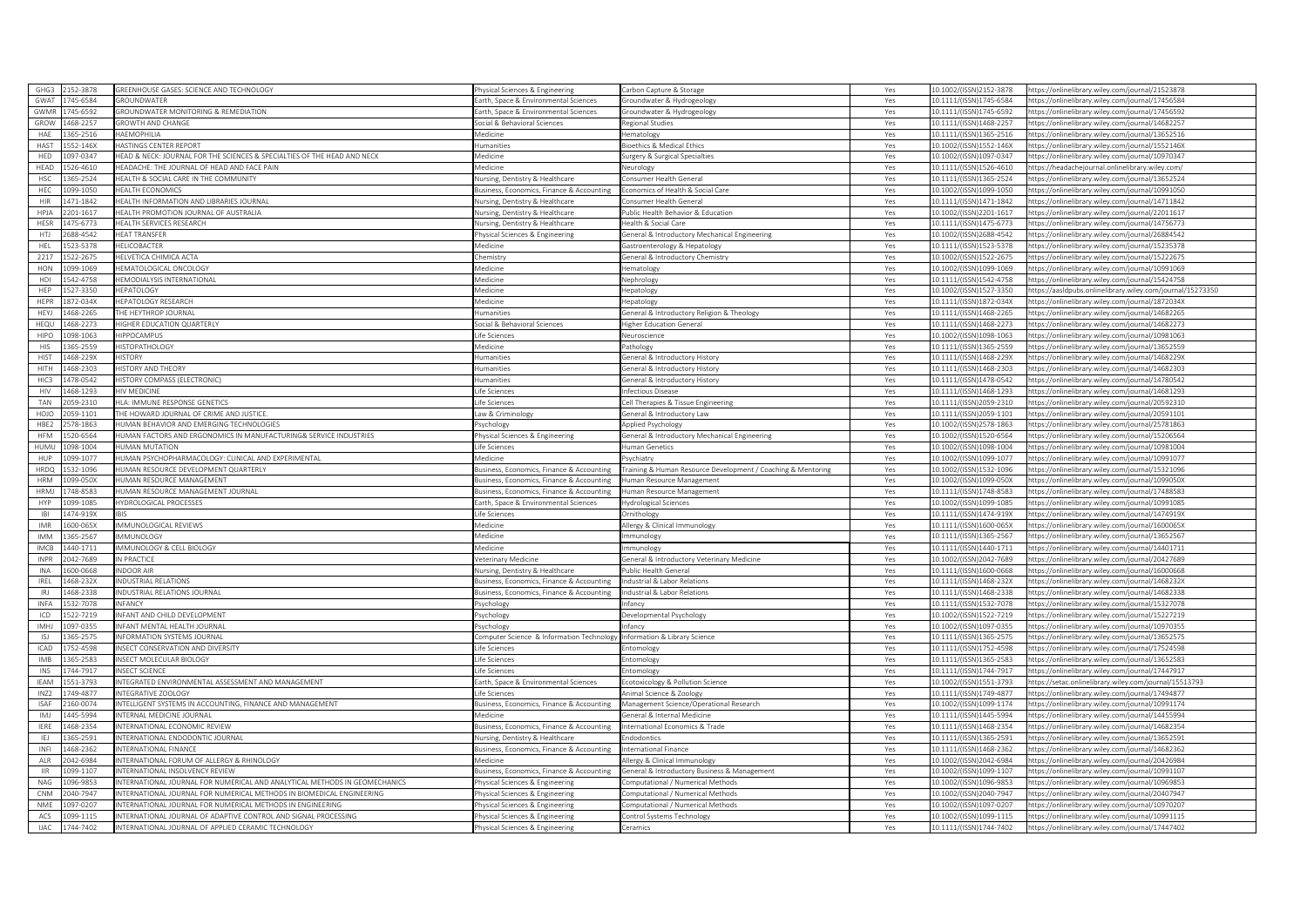| <b>IJAG</b>                           | 041-1294               | NTERNATIONAL JOURNAL OF APPLIED GLASS SCIENCE                                        | hysical Sciences & Engineering             | Ceramics                                                      | Yes | 0.1111/(ISSN)2041-1294  | https://onlinelibrary.wiley.com/journal/20411294       |
|---------------------------------------|------------------------|--------------------------------------------------------------------------------------|--------------------------------------------|---------------------------------------------------------------|-----|-------------------------|--------------------------------------------------------|
| <b>IJAL</b>                           | 1473-4192              | NTERNATIONAL JOURNAL OF APPLIED LINGUISTICS                                          | <b>lumanities</b>                          | <b>Applied Linguistics</b>                                    | Yes | 10.1111/(ISSN)1473-4192 | https://onlinelibrary.wiley.com/journal/14734192       |
| APS                                   | 56-9187                | NTERNATIONAL JOURNAL OF APPLIED PSYCHOANALYTIC STUDIES                               | sychology                                  | Psychoanalysis                                                | Yes | LO.1002/(ISSN)1556-9187 | ttps://onlinelibrary.wiley.com/iournal/15569187        |
| JADE                                  | 176-8070               | NTERNATIONAL JOURNAL OF ART & DESIGN EDUCATION                                       | iocial & Behavioral Sciences               | Art & Design Education                                        | Yes | 0.1111/(ISSN)1476-8070  | ttps://onlinelibrary.wiley.com/journal/14768070        |
| <b>HAU</b>                            | 099-1123               | NTERNATIONAL IOURNAL OF AUDITING                                                     | usiness, Economics, Finance & Accounting   | Auditing                                                      | Yes | 0.1111/(ISSN)1099-1123  | nttps://onlinelibrary.wiley.com/iournal/10991123       |
| IJC                                   | 097-0215               | NTERNATIONAL JOURNAL OF CANCER                                                       | Medicine                                   | Oncology & Radiotherapy                                       | Yes | 10.1002/(ISSN)1097-0215 | https://onlinelibrary.wiley.com/journal/10970215       |
| KIN                                   | 097-4601               | NTERNATIONAL JOURNAL OF CHEMICAL KINETICS                                            | hemistry                                   | Chemical Kinetics                                             | Yes | 10.1002/(ISSN)1097-4601 | ttps://onlinelibrary.wiley.com/journal/10974601        |
| CTA                                   | 97-007X                | NTERNATIONAL JOURNAL OF CIRCUIT THEORY ANDAPPLICATIONS                               | hysical Sciences & Engineering             | General & Introductory Electrical & Electronics Engineering   | Yes | 10.1002/(ISSN)1097-007X | https://onlinelibrary.wiley.com/journal/1097007X       |
| JOC                                   | 197-0088               | NTERNATIONAL IOURNAL OF CLIMATOLOGY                                                  | arth, Space & Environmental Sciences       | Atmospheric Sciences                                          | Yes | 10.1002/(ISSN)1097-0088 | sttps://rmets.onlinelibrary.wiley.com/journal/10970088 |
| <b>IJCP</b>                           | 742-1241               | NTERNATIONAL JOURNAL OF CLINICAL PRACTICE                                            | Medicine                                   | General & Internal Medicine                                   | Yes | 10.1111/(ISSN)1742-1241 | https://onlinelibrary.wiley.com/journal/17421241       |
| DAC                                   | 09-1131                | NTERNATIONAL JOURNAL OF COMMUNICATION SYSTEMS                                        | hysical Sciences & Engineering             | Communication Technology                                      | Yes | 10.1002/(ISSN)1099-1131 | ittps://onlinelibrary.wiley.com/journal/10991131       |
| <b>IJCS</b>                           | $\overline{470}$ -6431 | NTERNATIONAL JOURNAL OF CONSUMER STUDIES                                             | usiness, Economics, Finance & Accounting   | Marketing & Sales                                             | Yes | 10.1111/(ISSN)1470-6431 | https://onlinelibrary.wiley.com/journal/14706431       |
| ICS                                   | 468-2494               | NTERNATIONAL JOURNAL OF COSMETIC SCIENCE                                             | Aedicine                                   | ermatology                                                    | Yes | 0.1111/(ISSN)1468-2494  | ttps://onlinelibrary.wiley.com/journal/14682494        |
|                                       |                        | NTERNATIONAL IOURNAL OF DAIRY TECHNOLOGY                                             |                                            |                                                               |     |                         |                                                        |
| IDT                                   | 471-0307               |                                                                                      | Agriculture, Aguaculture & Food Science    | General & Introductory Food Science & Technology              | Yes | 10.1111/(ISSN)1471-0307 | nttps://onlinelibrary.wiley.com/iournal/14710307       |
| IDH                                   | 601-5037               | NTERNATIONAL JOURNAL OF DENTAL HYGIENE                                               | Jursing, Dentistry & Healthcare            | ental Hygiene & Therapy                                       | Yes | 10.1111/(ISSN)1601-5037 | ittps://onlinelibrary.wiley.com/journal/16015037       |
| <b>IJD</b>                            | $\overline{5}$ -4632   | <b>NTERNATIONAL JOURNAL OF DERMATOLOGY</b>                                           | Medicine                                   | Jermatology                                                   | Yes | 10.1111/(ISSN)1365-4632 | ttps://onlinelibrary.wiley.com/journal/13654632        |
| <b>JDN</b>                            | 373-474X               | NTERNATIONAL JOURNAL OF DEVELOPMENTAL NEUROSCIENCE                                   | Life Sciences                              | Neuroscience                                                  | Yes | 10.1002/(ISSN)1873-474X | https://onlinelibrary.wiley.com/journal/1873474X       |
| EAT                                   | 098-108X               | NTERNATIONAL JOURNAL OF EATING DISORDERS                                             | 'svchology                                 | Clinical Psychology                                           | Yes | 10.1002/(ISSN)1098-108X | ttps://onlinelibrary.wiley.com/iournal/1098108X        |
| <b>IJET</b>                           | 742-7363               | NTERNATIONAL JOURNAL OF ECONOMIC THEORY                                              | usiness, Economics, Finance & Accounting   | Economic Theory                                               | Yes | 10.1111/(ISSN)1742-7363 | https://onlinelibrary.wiley.com/journal/17427363       |
| ER                                    | 099-114X               | NTERNATIONAL JOURNAL OF ENERGY RESEARCH                                              | hysical Sciences & Engineering             | Seneral Energy                                                | Yes | 10.1002/(ISSN)1099-114X | ttps://onlinelibrary.wiley.com/journal/1099114X        |
| <b>IFP</b>                            | 65-2613                | NTERNATIONAL JOURNAL OF EXPERIMENTAL PATHOLOGY                                       | Medicine                                   | athology                                                      | Yes | 10.1111/(ISSN)1365-2613 | https://onlinelibrary.wiley.com/journal/13652613       |
| <b>UFE</b>                            | 199-1158               | NTERNATIONAL JOURNAL OF FINANCE & ECONOMICS                                          | usiness, Economics, Finance & Accounting   | General & Introductory Economics                              | Yes | 0.1002/(ISSN)1099-1158  | ttps://onlinelibrary.wiley.com/journal/10991158        |
| <b>IJFS</b>                           | 365-2621               | NTERNATIONAL JOURNAL OF FOOD SCIENCE & TECHNOLOGY                                    | Agriculture, Aquaculture & Food Science    | General & Introductory Food Science & Technology              | Yes | 10.1111/(ISSN)1365-2621 | https://onlinelibrary.wiley.com/journal/13652621       |
| GPS                                   | 099-1166               | NTERNATIONAL JOURNAL OF GERIATRIC PSYCHIATRY                                         | Medicine                                   | Psychiatry                                                    | Yes | 10.1002/(ISSN)1099-1166 | ttps://onlinelibrary.wiley.com/iournal/10991166        |
| <b>IJGO</b>                           | 379-3479               | NTERNATIONAL JOURNAL OF GYNECOLOGY &OBSTETRICS                                       | Medicine                                   | Obstetrics & Gynecology                                       | Yes | 10.1002/(ISSN)1879-3479 | ttps://obgyn.onlinelibrary.wiley.com/journal/18793479  |
| <b>HPM</b>                            | 99-1751                | HE INTERNATIONAL JOURNAL OF HEALTH PLANNING AND MANAGEMENT                           | Nursing, Dentistry & Healthcare            | Public Health Services & Policy                               | Yes | LO.1002/(ISSN)1099-1751 | ittps://onlinelibrary.wiley.com/journal/10991751       |
| <b>IMA</b>                            | 098-1098               | NTERNATIONAL JOURNAL OF IMAGING SYSTEMS AND TECHNOLOGY                               | Medicine                                   | Radiology & Imaging                                           | Yes | 10.1002/(ISSN)1098-1098 | https://onlinelibrary.wiley.com/journal/10981098       |
| $\begin{array}{c} \hline \end{array}$ | 744-313X               | NTERNATIONAL JOURNAL OF IMMUNOGENETICS                                               | Medicine                                   | mmunology                                                     | Yes | 10.1111/(ISSN)1744-313X | https://onlinelibrary.wiley.com/journal/1744313X       |
| INT                                   | 098-111X               | NTERNATIONAL JOURNAL OF INTELLIGENT SYSTEMS                                          | omputer Science & Information Technology   | nformation Technologies                                       | Yes | 10.1002/(ISSN)1098-111X | https://onlinelibrary.wiley.com/journal/1098111X       |
| IJJS                                  | 475-6781               | NTERNATIONAL JOURNAL OF JAPANESE SOCIOLOGY                                           | ocial & Behavioral Sciences                | eneral Sociology                                              | Yes | 10.1111/(ISSN)1475-6781 | ttps://onlinelibrary.wiley.com/journal/14756781        |
| <b>ULH</b>                            | '51-553X               | NTERNATIONAL IOURNAL OF LABORATORY HEMATOLOGY                                        | <i>A</i> edicine                           | aboratory Hematology                                          | Yes | LO.1111/(ISSN)1751-553X | https://onlinelibrary.wiley.com/journal/1751553>       |
| <b>JLCD</b>                           | 460-6984               | NTERNATIONAL JOURNAL OF LANGUAGE & COMMUNICATION DISORDERS                           | Humanities                                 | peech Science                                                 | Yes | 10.1111/(ISSN)1460-6984 | https://onlinelibrary.wiley.com/journal/14606984       |
| <b>UMR</b>                            | 468-2370               | NTERNATIONAL JOURNAL OF MANAGEMENT REVIEWS                                           | usiness, Economics, Finance & Accounting   | nternational Management                                       | Yes | 10.1111/(ISSN)1468-2370 | ttps://onlinelibrary.wiley.com/journal/14682370        |
| RCS                                   | 478-596X               | HE INTERNATIONAL JOURNAL OF MEDICAL ROBOTICS AND COMPUTER ASSISTED SURGERY           | Medicine                                   |                                                               | Yes | 10.1002/(ISSN)1478-596X | https://onlinelibrary.wiley.com/journal/1478596X       |
| <b>INM</b>                            | 447-0349               | NTERNATIONAL JOURNAL OF MENTAL HEALTH NURSING                                        | Nursing, Dentistry & Healthcare            | urgery & Surgical Specialties<br><b>Mental Health Nursing</b> |     | 0.1111/(ISSN)1447-0349  | ttps://onlinelibrary.wiley.com/iournal/14470349        |
|                                       |                        |                                                                                      |                                            |                                                               | Yes |                         |                                                        |
| <b>NFM</b>                            | 199-1190               | NTERNATIONAL JOURNAL OF NETWORK MANAGEMENT                                           | hysical Sciences & Engineering             | Communication Technology                                      | Yes | 10.1002/(ISSN)1099-1190 | https://onlinelibrary.wiley.com/journal/10991190       |
| <b>NVSM</b>                           | 479-103X               | NTERNATIONAL JOURNAL OF NONPROFIT AND VOLUNTARY SECTOR MARKETING                     | usiness, Economics, Finance & Accounting   | Non-Profit Organizations / Marketing & Communications         | Yes | 10.1002/(ISSN)1479-103X | ttps://onlinelibrary.wiley.com/journal/1479103X        |
| <b>JNM</b>                            | 099-1204               | NTERNATIONAL JOURNAL OF NUMERICAL MODELLING: ELECTRONIC NETWORKS, DEVICES AND FIELDS | hysical Sciences & Engineering             | Seneral & Introductory Electrical & Electronics Engineering   | Yes | 10.1002/(ISSN)1099-1204 | ttps://onlinelibrary.wiley.com/journal/10991204        |
| <b>IJNT</b>                           | 047-3095               | NTERNATIONAL JOURNAL OF NURSING KNOWLEDGE                                            | <b>Nursing, Dentistry &amp; Healthcare</b> | Nursing General                                               | Yes | 10.1111/(ISSN)2047-3095 | ttps://onlinelibrary.wiley.com/journal/20473095        |
| <b>IJN</b>                            | 440-172X               | NTERNATIONAL JOURNAL OF NURSING PRACTICE                                             | <b>Jursing, Dentistry &amp; Healthcare</b> | Nursing General                                               | Yes | 10.1111/(ISSN)1440-172X | https://onlinelibrary.wiley.com/journal/1440172X       |
| OPN                                   | 748-3743               | NTERNATIONAL JOURNAL OF OLDER PEOPLE NURSING                                         | lursing, Dentistry & Healthcare            | <b>Nursing General</b>                                        | Yes | 10.1111/(ISSN)1748-3743 | ttps://onlinelibrary.wiley.com/journal/17483743        |
| OA                                    | 199-1212               | NTERNATIONAL JOURNAL OF OSTEOARCHAEOLOGY                                             | ocial & Behavioral Sciences                | iological Anthropology                                        | Yes | 10.1002/(ISSN)1099-1212 | ttps://onlinelibrary.wiley.com/journal/10991212        |
| <b>IPD</b>                            | 365-263X               | NTERNATIONAL JOURNAL OF PAEDIATRIC DENTISTRY                                         | Nursing, Dentistry & Healthcare            | Pediatric Dentistry                                           | Yes | 10.1111/(ISSN)1365-263X | ttps://onlinelibrary.wiley.com/journal/1365263X        |
| <b>HOP</b>                            | 464-066X               | NTERNATIONAL JOURNAL OF PSYCHOLOGY                                                   | Psychology                                 | General Psychology                                            | Yes | 10.1002/(ISSN)1464-066X | https://onlinelibrary.wiley.com/journal/1464066X       |
| QUA                                   | 097-461X               | NTERNATIONAL JOURNAL OF QUANTUM CHEMISTRY                                            | Chemistry                                  | Quantum Chemistry                                             | Yes | 10.1002/(ISSN)1097-461X | https://onlinelibrary.wiley.com/journal/1097461X       |
| MMCE                                  | 199-047X               | VTERNATIONAL JOURNAL OF RF AND MICROWAVE COMPUTER-AIDED ENGINEERING                  | hysical Sciences & Engineering             | Communication Technology                                      | Yes | 10.1002/(ISSN)1099-047X | ttps://onlinelibrary.wiley.com/journal/1099047X        |
| APL                                   | 56-185X                | NTERNATIONAL JOURNAL OF RHEUMATIC DISEASES                                           | Medicine                                   | Rheumatology                                                  | Yes | 10.1111/(ISSN)1756-185X | ittps://onlinelibrary.wiley.com/journal/1756185X       |
| <b>RNC</b>                            | 199-1239               | NTERNATIONAL JOURNAL OF ROBUST AND NONLINEAR CONTROL                                 | hysical Sciences & Engineering             | Control Systems Technology                                    | Yes | LO.1002/(ISSN)1099-1239 | nttps://onlinelibrary.wiley.com/iournal/10991239       |
| SAT                                   | 542-0981               | NTERNATIONAL JOURNAL OF SATELLITE COMMUNICATIONSAND NETWORKING                       | hysical Sciences & Engineering             | Satellite Communications                                      | Yes | 10.1002/(ISSN)1542-0981 | https://onlinelibrary.wiley.com/journal/15420981       |
| <b>IJSA</b>                           | 468-2389               | NTERNATIONAL JOURNAL OF SELECTION AND ASSESSMENT                                     | usiness. Economics. Finance & Accounting   | <b>Human Resource Management</b>                              | Yes | 10.1111/(ISSN)1468-2389 | ttps://onlinelibrary.wiley.com/iournal/14682389        |
| <b>IJSW</b>                           | 468-2397               | NTERNATIONAL JOURNAL OF SOCIAL WELFARE                                               | iocial & Behavioral Sciences               | Social Welfare                                                | Yes | 10.1111/(ISSN)1468-2397 | ttps://onlinelibrary.wiley.com/journal/14682397        |
| <b>IJST</b>                           | 468-2400               | NTERNATIONAL JOURNAL OF SYSTEMATIC THEOLOGY                                          | Humanities                                 | Systematic Theology                                           | Yes | 0.1111/(ISSN)1468-2400  | ttps://onlinelibrary.wiley.com/journal/14682400        |
| <b>JTR</b>                            | 522-1970               | NTERNATIONAL JOURNAL OF TOURISM RESEARCH                                             | usiness, Economics, Finance & Accounting   | General & Introductory Business & Management                  | Yes | 10.1002/(ISSN)1522-1970 | nttps://onlinelibrary.wiley.com/journal/15221970       |
| <b>UTD</b>                            | 468-2419               | NTERNATIONAL JOURNAL OF TRAINING AND DEVELOPMENT                                     | usiness, Economics, Finance & Accounting   | Training & Development                                        | Yes | 10.1111/(ISSN)1468-2419 | ttps://onlinelibrary.wiley.com/journal/14682419        |
| <b>IJUR</b>                           | 468-2427               | NTERNATIONAL IOURNAL OF URBAN AND REGIONAL RESEARCH                                  | iocial & Behavioral Science                | Seneral & Introductory Urban Studies                          | Yes | 10.1111/(ISSN)1468-2427 | https://onlinelibrary.wiley.com/journal/14682427       |
| <b>IJUN</b>                           | 749-771X               | NTERNATIONAL JOURNAL OF UROLOGICAL NURSING                                           | Jursing, Dentistry & Healthcare            | <b>Nursing General</b>                                        | Yes | 0.1111/(ISSN)1749-771X  | ittps://onlinelibrary.wiley.com/journal/1749771X       |
|                                       |                        |                                                                                      |                                            |                                                               |     |                         |                                                        |
| IJU                                   | 442-2042               | NTERNATIONAL JOURNAL OF UROLOGY                                                      | Medicine                                   | Jrology                                                       | Yes | 10.1111/(ISSN)1442-2042 | https://onlinelibrary.wiley.com/journal/14422042       |
| <b>FLD</b>                            | 197-0363               | NTERNATIONAL JRNL FOR NUMERICAL METHODS IN FLUIDS                                    | hysical Sciences & Engineering             | Computational / Numerical Methods                             | Yes | 10.1002/(ISSN)1097-0363 | ttps://onlinelibrary.wiley.com/journal/10970363        |
| <b>ILR</b>                            | 64-913X                | NTERNATIONAL LABOUR REVIEW                                                           | usiness, Economics, Finance & Accounting   | abor & Demographic Economics                                  | Yes | 10.1111/(ISSN)1564-913X | ittps://onlinelibrary.wiley.com/journal/1564913X       |
| IMIG                                  | 168-2435               | NTERNATIONAL MIGRATION                                                               | ocial & Behavioral Sciences                | General & Introductory Development Studies                    | Yes | 10.1111/(ISSN)1468-2435 | ttps://onlinelibrary.wiley.com/iournal/14682435        |
| <b>INR</b>                            | 466-7657               | <b>NTERNATIONAL NURSING REVIEW</b>                                                   | <b>Jursing, Dentistry &amp; Healthcare</b> | <b>Nursing General</b>                                        | Yes | 10.1111/(ISSN)1466-7657 | ttps://onlinelibrary.wiley.com/journal/14667657        |
| <b>IRFI</b>                           | 468-2443               | NTERNATIONAL REVIEW OF FINANCE                                                       | Business, Economics, Finance & Accounting  | General Finance & Investments                                 | Yes | 10.1111/(ISSN)1468-2443 | ttps://onlinelibrary.wiley.com/journal/14682443        |
| 2246                                  | 22-2632                | NTERNATIONAL REVIEW OF HYDROBIOLOGY                                                  | ife Sciences                               | reshwater Ecology                                             | Yes | 10.1002/(ISSN)1522-2632 | ttps://onlinelibrary.wiley.com/journal/15222632        |
| <b>IROM</b>                           | 58-6631                | NTERNATIONAL REVIEW OF MISSION                                                       | <b>lumanities</b>                          | seneral & Introductory Religion & Theology                    | Yes | 10.1002/(ISSN)1758-6631 | ttps://onlinelibrary.wiley.com/journal/17586631        |
| <b>ISSI</b>                           | 168-2451               | <b>NTERNATIONAL SOCIAL SCIENCE JOURNAL</b>                                           | ocial & Behavioral Sciences                | ieneral Sociology                                             | Yes | 10.1111/(ISSN)1468-2451 | ttps://onlinelibrary.wiley.com/iournal/14682451        |
| <b>ISSR</b>                           | 468-246X               | NTERNATIONAL SOCIAL SECURITY REVIEW                                                  | iocial & Behavioral Sciences               | Social Work                                                   | Yes | 10.1111/(ISSN)1468-246X | https://onlinelibrary.wiley.com/journal/1468246X       |
| <b>INSR</b>                           | 751-5823               | NTERNATIONAL STATISTICAL REVIEW                                                      | Mathematics & Statistics                   | Applied Probability & Statistics                              | Yes | 10.1111/(ISSN)1751-5823 | https://onlinelibrary.wiley.com/journal/17515823       |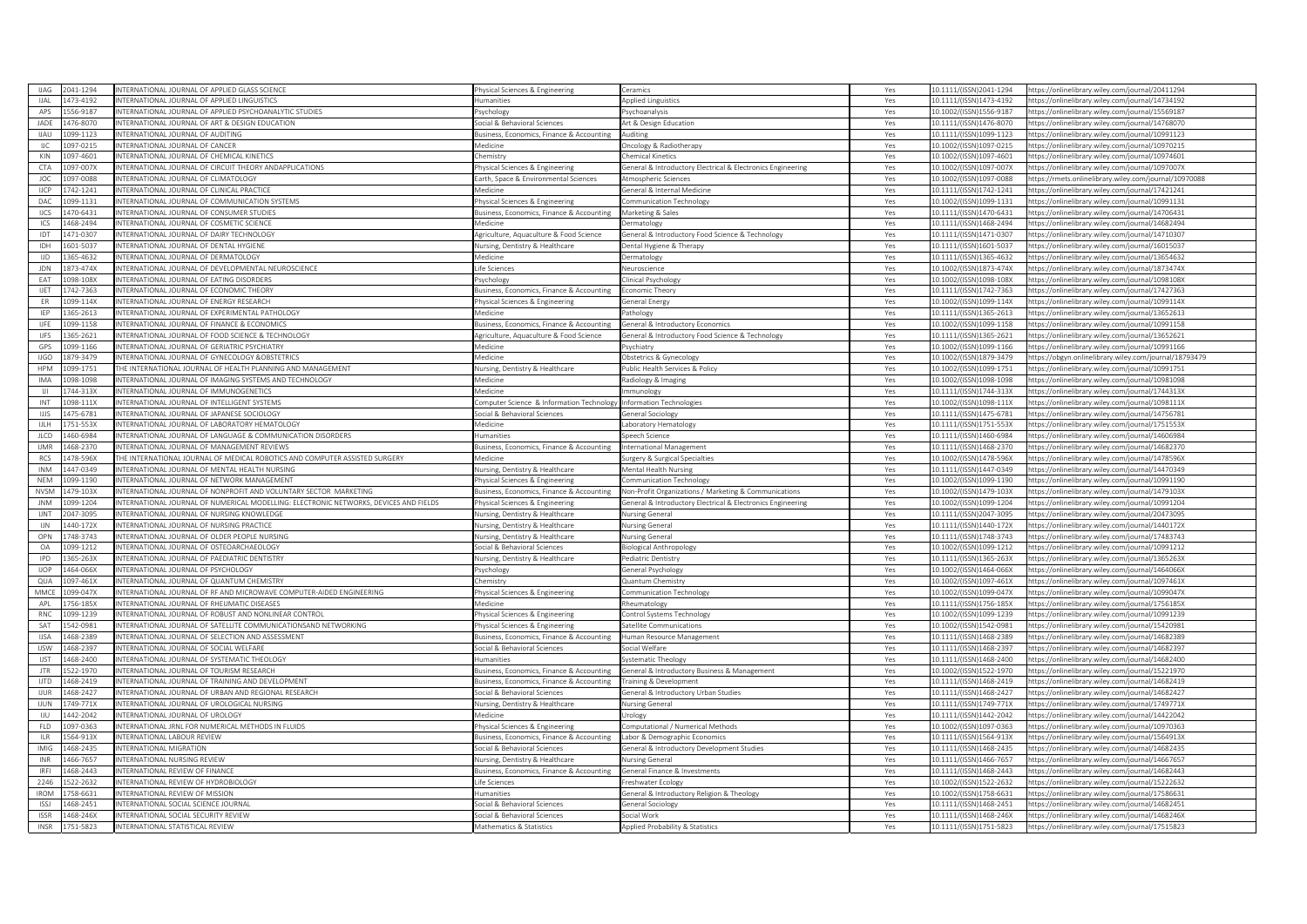| <b>ITOR</b>        | 475-3995             | NTERNATIONAL TRANSACTIONS IN OPERATIONAL RESEARCH                             | Business, Economics, Finance & Accounting Management Science/Operational Research |                                                             | Yes        | 10.1111/(ISSN)1475-3995                            | https://onlinelibrary.wiley.com/iournal/14753995                                                     |
|--------------------|----------------------|-------------------------------------------------------------------------------|-----------------------------------------------------------------------------------|-------------------------------------------------------------|------------|----------------------------------------------------|------------------------------------------------------------------------------------------------------|
| ETEP               | 050-7038             | NTERNATIONAL TRANSACTIONS ON ELECTRICAL ENERGY SYSTEMS                        | hysical Sciences & Engineering                                                    | Power Technology & Power Engineering                        | Yes        | 10.1002/(ISSN)2050-7038                            | https://onlinelibrary.wiley.com/journal/20507038                                                     |
| ITI2               | 476-1508             | NTERNET TECHNOLOGY LETTERS                                                    | hysical Sciences & Engineering                                                    | <b>Communication Technology</b>                             | Yes        | 10.1002/(ISSN)2476-1508                            | https://onlinelibrary.wiley.com/journal/24761508                                                     |
| <b>IVB</b>         | 744-7410             | <b>INVERTEBRATE BIOLOGY</b>                                                   | ife Sciences                                                                      | Animal Science Methods                                      | Yes        | 10.1111/(ISSN)1744-7410                            | nttps://onlinelibrary.wiley.com/iournal/17447410                                                     |
| NEWE               | 573-2331             | PPR PROGRESSIVE REVIEW                                                        | ocial & Behavioral Sciences                                                       | ieneral & Introductory Political Science                    | Yes        | 10.1111/(ISSN)2573-2331                            | https://onlinelibrary.wiley.com/journal/25732331                                                     |
| <b>IRD</b>         | 531-0361             | RRIGATION AND DRAINAGE                                                        | arth, Space & Environmental Sciences                                              | Water Resource Management                                   | Yes        | 10.1002/(ISSN)1531-0361                            | https://onlinelibrary.wiley.com/journal/15310361                                                     |
| VOXS               | '51-2824             | <b>SBT SCIENCE SERIES</b>                                                     | <i><b>Aedicine</b></i>                                                            | <b>Blood Transfusion</b>                                    | Yes        | 10.1111/(ISSN)1751-2824                            | https://onlinelibrary.wiley.com/journal/17512824                                                     |
| <b>IAR</b>         | 440-1738             | <b>SLAND ARC</b>                                                              | arth, Space & Environmental Sciences                                              | Geology & Geophysics                                        | Yes        | 10.1111/(ISSN)1440-1738                            | https://onlinelibrary.wiley.com/journal/14401738                                                     |
| 2525               | 869-5868             | <b>ISRAEL JOURNAL OF CHEMISTRY</b>                                            | Chemistry                                                                         | General & Introductory Chemistry                            | Yes        | 10.1002/(ISSN)1869-5868                            | https://onlinelibrary.wiley.com/journal/18695868                                                     |
| <b>IUB</b>         | 521-6551             | <b>IRMR LIFE</b>                                                              | ife Sciences                                                                      | Cell & Molecular Biology                                    | Yes        | 10.1002/(ISSN)1521-6551                            | https://iubmb.onlinelibrary.wiley.com/journal/15216551                                               |
| JAC5               | 574-9870             | ACCP: JOURNAL OF THE AMERICAN COLLEGE OF CLINICAL PHARMACY                    | Aedicine                                                                          | Pharmacology & Pharmaceutical Medicine                      | Yes        | 10.1002/(ISSN)2574-9870                            | https://onlinelibrary.wiley.com/journal/25749870                                                     |
| <b>JJNS</b>        | 742-7924             | APAN JOURNAL OF NURSING SCIENCE                                               |                                                                                   |                                                             |            | 10.1111/(ISSN)1742-7924                            | https://onlinelibrary.wiley.com/journal/17427924                                                     |
| <b>JCMS</b>        | 468-596              | CMS: JOURNAL OF COMMON MARKET STUDIES                                         | ursing, Dentistry & Healthcare<br>ocial & Behavioral Sciences                     | Nursing General<br>ieneral & Introductory Political Science | Yes<br>Yes | 10.1111/(ISSN)1468-5965                            | https://onlinelibrary.wiley.com/journal/14685965                                                     |
|                    |                      | OURNAL AWWA                                                                   |                                                                                   |                                                             |            |                                                    |                                                                                                      |
| AWW/               | 551-8833             |                                                                               | hysical Sciences & Engineering                                                    | <b>Nater Resources</b>                                      | Yes        | 10.1002/(ISSN)1551-8833                            | https://onlinelibrary.wiley.com/journal/15518833                                                     |
| DDG                | 610-0387             | OURNAL DER DEUTSCHEN DERMATOLOGISCHEN GESELLSCHAFT                            | Aedicine                                                                          | ermatology                                                  | Yes        | 10.1111/(ISSN)1610-0387                            | https://onlinelibrary.wiley.com/journal/16100387                                                     |
| <b>JECS</b>        | 754-0208             | <b>OURNAL FOR EIGHTEENTH-CENTURY STUDIES</b>                                  | umanities                                                                         | Modern History (1780-1900)                                  | Yes        | 10.1111/(ISSN)1754-0208                            | https://onlinelibrary.wiley.com/iournal/17540208                                                     |
| <b>JSPN</b>        | 744-6155             | OURNAL FOR SPECIALISTS IN PEDIATRIC NURSING                                   | lursing, Dentistry & Healthcare                                                   | linical Specialties                                         | Yes        | 10.1111/(ISSN)1744-6155                            | https://onlinelibrary.wiley.com/journal/17446155                                                     |
| <b>NAD</b>         | 175-5389             | OURNAL FOR THE ANTHROPOLOGY OF NORTH AMERICA                                  | ocial & Behavioral Sciences                                                       | North American Anthropology                                 | Yes        | 10.1002/(ISSN)1556-4819                            | https://anthrosource.onlinelibrary.wiley.com/journal/15564819                                        |
| <b>JSSR</b>        | 468-5906             | OURNAL FOR THE SCIENTIFIC STUDY OF RELIGION                                   | ocial & Behavioral Sciences                                                       | ociology of Religion                                        | Yes        | 10.1111/(ISSN)1468-5906                            | https://onlinelibrary.wiley.com/journal/14685906                                                     |
| <b>JTSB</b>        | 168-5914             | OURNAL FOR THE THEORY OF SOCIAL BEHAVIOUR                                     | svchology                                                                         | Social Psychology                                           | Yes        | 10.1111/(ISSN)1468-5914                            | https://onlinelibrary.wiley.com/iournal/14685914                                                     |
| <b>JOAR</b>        | 475-679X             | JOURNAL OF ACCOUNTING RESEARCH                                                | usiness, Economics, Finance & Accounting                                          | inancial Accountine                                         | Yes        | 10.1111/(ISSN)1475-679X                            | https://onlinelibrary.wiley.com/journal/1475679X                                                     |
| <b>JAOC</b>        | 161-1874             | JOURNAL OF ADDICTIONS & OFFENDER COUNSELING                                   | sychology                                                                         | sychotherapy & Counseling                                   | Yes        | 10.1002/(ISSN)2161-1874                            | https://onlinelibrary.wiley.com/journal/21611874                                                     |
| JAAL               | 36-2706              | JOURNAL OF ADOLESCENT & ADULT LITERACY                                        | ocial & Behavioral Sciences                                                       | iteracy & Reading                                           | Yes        | 10.1002/(ISSN)1936-2706                            | https://ila.onlinelibrary.wiley.com/journal/19362706                                                 |
| AMP <sub>2</sub>   | 637-403X             | OURNAL OF ADVANCED MANUFACTURING AND PROCESSING                               | hemistry                                                                          | ieneral & Introductory Chemical Engineering                 | Yes        | 10.1002/(ISSN)2637-403X                            | ttps://onlinelibrary.wiley.com/journal/2637403X                                                      |
| <b>JAN</b>         | 365-2648             | OURNAL OF ADVANCED NURSING                                                    | <b>Nursing, Dentistry &amp; Healthcare</b>                                        | Nursing General                                             | Yes        | 10.1111/(ISSN)1365-2648                            | https://onlinelibrary.wiley.com/journal/13652648                                                     |
| <b>JOAC</b>        | 171-0366             | OURNAL OF AGRARIAN CHANGE                                                     | ocial & Behavioral Sciences                                                       | ieneral & Introductory Development Studies                  | Yes        | 10.1111/(ISSN)1471-0366                            | https://onlinelibrary.wiley.com/journal/14710366                                                     |
| JAGE               | 177-9552             | OURNAL OF AGRICULTURAL ECONOMICS                                              | Agriculture, Aquaculture & Food Science                                           | Agricultural Economics & Resource Management                | Yes        | 10.1111/(ISSN)1477-9552                            | https://onlinelibrary.wiley.com/journal/14779552                                                     |
| JAC                | 439-037X             | OURNAL OF AGRONOMY AND CROP SCIENCE                                           | Agriculture, Aquaculture & Food Science                                           | Seneral & Introductory Agriculture                          | Yes        | 10.1111/(ISSN)1439-037X                            | https://onlinelibrary.wiley.com/journal/1439037X                                                     |
| <b>JACC</b>        | 542-734X             | HE JOURNAL OF AMERICAN CULTURE                                                | umanities                                                                         | merican Studies                                             | Yes        | 10.1111/(ISSN)1542-734X                            | https://onlinelibrary.wiley.com/journal/1542734X                                                     |
| JGS                | 32-5415              | OURNAL OF AMERICAN GERIATRICS SOCIETY                                         | Aedicine                                                                          | ieriatric Medicine                                          | Yes        | 10.1111/(ISSN)1532-5415                            | https://onlinelibrary.wiley.com/journal/15325415                                                     |
| <b>IOAP</b>        | 168-5922             | OURNAL OF ANALYTICAL PSYCHOLOGY                                               | sychology                                                                         | 'sychotherapy & Counseling                                  | Yes        | 10.1111/(ISSN)1468-5922                            | https://onlinelibrary.wiley.com/journal/14685922                                                     |
| <b>JOA</b>         | 469-7580             | OURNAL OF ANATOMY                                                             | ife Sciences                                                                      | Anatomy & Physiology                                        | Yes        | 10.1111/(ISSN)1469-7580                            | https://onlinelibrary.wiley.com/journal/14697580                                                     |
| <b>JBG</b>         | 439-0388             | OURNAL OF ANIMAL BREEDING AND GENETICS                                        | fe Sciences                                                                       | Animal Genetics                                             | Yes        | 10.1111/(ISSN)1439-0388                            | https://onlinelibrary.wiley.com/journal/14390388                                                     |
|                    |                      |                                                                               |                                                                                   |                                                             |            |                                                    |                                                                                                      |
| JANE<br><b>IPN</b> | 65-2656<br>139-0396  | OURNAL OF ANIMAL ECOLOGY                                                      | fe Sciences                                                                       | Animal Ecology                                              | Yes        | 10.1111/(ISSN)1365-2656                            | ttps://besjournals.onlinelibrary.wiley.com/journal/13652656                                          |
|                    |                      | OURNAL OF ANIMAL PHYSIOLOGY AND ANIMAL NUTRITION                              | griculture, Aquaculture & Food Science                                            | Feed                                                        | Yes        | 10.1111/(ISSN)1439-0396                            | https://onlinelibrary.wiley.com/journal/14390396                                                     |
| <b>IARA</b>        | 938-3703             | JOURNAL OF APPLIED BEHAVIOR ANALYSIS                                          | sychology                                                                         | Health & Behavioral Clinical Psychology                     | Yes        | 10.1002/(ISSN)1938-3703                            | https://onlinelibrary.wiley.com/journal/19383704                                                     |
| JACF               | 745-6622             | OURNAL OF APPLIED CORPORATE FINANCE                                           | usiness, Economics, Finance & Accounting                                          | Institutional & Corporate Finance                           | Yes        | 10.1111/(ISSN)1745-6622                            | https://onlinelibrary.wiley.com/journal/17456622                                                     |
| <b>JCR</b>         | 600-5767             | OURNAL OF APPLIED CRYSTALLOGRAPHY                                             | arth, Space & Environmental Sciences                                              | rystallography                                              | Yes        | 10.1107/S16005767                                  | https://onlinelibrary.wiley.com/journal/S16005767                                                    |
| JPE                | 65-2664              | OURNAL OF APPLIED ECOLOGY                                                     | fe Sciences                                                                       | Applied Ecology                                             | Yes        | 10.1111/(ISSN)1365-2664                            | https://besiournals.onlinelibrary.wiley.com/iournal/13652664                                         |
| JAE                | 099-1255             | JOURNAL OF APPLIED ECONOMETRICS                                               | Business, Economics, Finance & Accounting                                         | conometrics                                                 | Yes        | 10.1002/(ISSN)1099-1255                            | https://onlinelibrary.wiley.com/journal/10991255                                                     |
| JEN                | 439-0418             | <b>OURNAL OF APPLIED ENTOMOLOGY</b>                                           | ife Sciences                                                                      | ntomology                                                   | Yes        | 10.1111/(ISSN)1439-0418                            | https://onlinelibrary.wiley.com/journal/14390418                                                     |
| IAI                | 139-0426             | OURNAL OF APPLIED ICHTHYOLOGY                                                 | griculture, Aquaculture & Food Science                                            | Seneral Aquaculture, Fisheries & Fish Science               | Yes        | 10.1111/(ISSN)1439-0426                            | https://onlinelibrary.wiley.com/journal/14390426                                                     |
| JAM                | 365-2672             | JOURNAL OF APPLIED MICROBIOLOGY                                               | ife Sciences                                                                      | Applied Microbiology                                        | Yes        | 10.1111/(ISSN)1365-2672                            | https://onlinelibrary.wiley.com/journal/13652672                                                     |
| <b>JAPP</b>        | 468-5930             | JOURNAL OF APPLIED PHILOSOPHY                                                 | lumanities                                                                        | <b>Applied Ethics</b>                                       | Yes        | 10.1111/(ISSN)1468-5930                            | https://onlinelibrary.wiley.com/journal/14685930                                                     |
| APP                | 097-4628             | OURNAL OF APPLIED POLYMER SCIENCE                                             | hysical Sciences & Engineering                                                    | Polymer Science & Technology General                        | Yes        | 10.1002/(ISSN)1097-4628                            | https://onlinelibrary.wiley.com/journal/10974628                                                     |
| $1\Delta$ B        | 468-3148             | OURNAL OF APPLIED RESEARCH IN INTELLECTUAL DISABILITIES                       | lursing, Dentistry & Healthcare                                                   | Intellectual Disability                                     | Yes        | 10.1111/(ISSN)1468-3148                            | https://onlinelibrary.wiley.com/journal/14683148                                                     |
| JASP               | 559-1816             | JOURNAL OF APPLIED SOCIAL PSYCHOLOGY                                          | sychology                                                                         | Applied Social Psychology                                   | Yes        | 10.1111/(ISSN)1559-1816                            | https://onlinelibrary.wiley.com/journal/15591816                                                     |
| JAT                | 099-1263             | JOURNAL OF APPLIED TOXICOLOGY                                                 | hemistry                                                                          | oxicology                                                   | Yes        | 10.1002/(ISSN)1099-1263                            | https://onlinelibrary.wiley.com/journal/10991263                                                     |
| AAH                | 548-8667             | OURNAL OF AQUATIC ANIMAL HEALTH                                               | Agriculture, Aquaculture & Food Science                                           | ish Diseases                                                | Yes        | 10.1002/(ISSN)1548-8667                            | https://onlinelibrary.wiley.com/journal/15488667                                                     |
| <b>JAV</b>         | 600-048X             | <b>OURNAL OF AVIAN BIOLOGY</b>                                                | fe Sciences                                                                       | <b>Inithology</b>                                           | Yes        | 10.1111/(ISSN)1600-048X                            | https://onlinelibrary.wiley.com/journal/1600048X                                                     |
| 2248               | 521-4028             | OURNAL OF BASIC MICROBIOLOGY                                                  | ife Sciences                                                                      | Microbiology                                                | Yes        | 10.1002/(ISSN)1521-4028                            | https://onlinelibrary.wiley.com/journal/15214028                                                     |
| <b>BDM</b>         | 099-0771             | OURNAL OF BEHAVIORAL DECISION MAKING                                          | Business, Economics, Finance & Accounting                                         | Decision Sciences                                           | Yes        | 10.1002/(ISSN)1099-0771                            | https://onlinelibrary.wiley.com/journal/10990771                                                     |
| <b>JBT</b>         | 099-0461             | JOURNAL OF BIOCHEMICAL AND MOLECULAR TOXICOLOGY                               | Chemistry                                                                         | oxicology                                                   | Yes        | 10.1002/(ISSN)1099-0461                            | https://onlinelibrary.wiley.com/journal/10990461                                                     |
| B                  | 365-2699             | <b>OURNAL OF BIOGEOGRAPHY</b>                                                 | fe Sciences                                                                       | onservation Science                                         | Yes        | 10.1111/(ISSN)1365-2699                            | ttps://onlinelibrary.wiley.com/journal/13652699                                                      |
| <b>IBM</b>         | 52-4965              | OURNAL OF BIOMEDICAL MATERIALS RESEARCH PART A                                | nysical Sciences & Engineering                                                    | olymer Science & Technology General                         | Yes        | 10.1002/(ISSN)1552-4965                            | https://onlinelibrary.wiley.com/journal/15524965                                                     |
| <b>JBMB</b>        |                      |                                                                               |                                                                                   |                                                             |            |                                                    |                                                                                                      |
|                    |                      |                                                                               |                                                                                   |                                                             |            |                                                    |                                                                                                      |
|                    | 52-4981              | OURNAL OF BIOMEDICAL MATERIALS RESEARCH PART B: APPLIED BIOMATERIALS          | hysical Sciences & Engineering                                                    | olymer Science & Technology General                         | Yes        | 10.1002/(ISSN)1552-4981                            | https://onlinelibrary.wiley.com/journal/15524981                                                     |
| 2475               | 864-0648             | OURNAL OF BIOPHOTONICS                                                        | hysical Sciences & Engineering                                                    | Optics & Photonics                                          | Yes        | 10.1002/(ISSN)1864-0648                            | https://onlinelibrary.wiley.com/journal/18640648                                                     |
| <b>JBMR</b>        | 523-4681             | OURNAL OF BONE AND MINERAL RESEARCH                                           | fe Sciences                                                                       | Anatomy & Physiology                                        | Yes        | 10.1002/(ISSN)1523-4681                            | https://onlinelibrary.wiley.com/iournal/15234681                                                     |
| <b>JBFA</b>        | 468-5957             | OURNAL OF BUSINESS FINANCE & ACCOUNTING                                       | usiness, Economics, Finance & Accounting                                          | Corporate Finance                                           | Yes        | 10.1111/(ISSN)1468-5957                            | https://onlinelibrary.wiley.com/journal/14685957                                                     |
| <b>JBL</b>         | 58-1592              | OURNAL OF BUSINESS LOGISTICS                                                  | Business, Economics, Finance & Accounting                                         | Management                                                  | Yes        | 10.1002/(ISSN)2158-1592                            | https://onlinelibrary.wiley.com/journal/21581592                                                     |
| JOCS               | 540-8191             | <b>OURNAL OF CARDIAC SURGERY</b>                                              | Medicine                                                                          | Cardiovascular Surgerv                                      | Yes        | 10.1111/(ISSN)1540-8191                            | https://onlinelibrary.wiley.com/journal/15408191                                                     |
| JCE                | 540-8167             | OURNAL OF CARDIOVASCULAR ELECTROPHYSIOLOGY                                    | Aedicine                                                                          | Cardiovascular Disease                                      | Yes        | 10.1111/(ISSN)1540-8167                            | https://onlinelibrary.wiley.com/journal/15408167                                                     |
| JCB                | 097-4644             | JOURNAL OF CELLULAR BIOCHEMISTRY                                              | ife Sciences                                                                      | Cell Biology (Life Sciences)                                | Yes        | 10.1002/(ISSN)1097-4644                            | https://onlinelibrary.wiley.com/journal/10974644                                                     |
| JCP                | 197-4652             | OURNAL OF CELLULAR PHYSIOLOGY                                                 | fe Sciences                                                                       | enomics & Proteomics                                        | Yes        | 10.1002/(ISSN)1097-4652                            | ittps://onlinelibrary.wiley.com/journal/10974652                                                     |
| <b>ICTB</b>        | 097-4660             | OURNAL OF CHEMICAL TECHNOLOGY & BIOTECHNOLOGY                                 | hemistrv                                                                          | seneral & Introductory Chemical Engineering                 | Yes        | 10.1002/(ISSN)1097-4660                            | https://onlinelibrary.wiley.com/journal/10974660                                                     |
| CEM<br><b>JCAP</b> | 099-128X<br>744-6171 | JOURNAL OF CHEMOMETRICS<br>JOURNAL OF CHILD AND ADOLESCENT PSYCHIATRICNURSING | Chemistry<br>Nursing, Dentistry & Healthcare                                      | ab Automation & Miniaturization<br><b>Nursing General</b>   | Yes<br>Yes | 10.1002/(ISSN)1099-128X<br>10.1111/(ISSN)1744-6171 | https://onlinelibrary.wiley.com/journal/1099128X<br>https://onlinelibrary.wiley.com/journal/17446171 |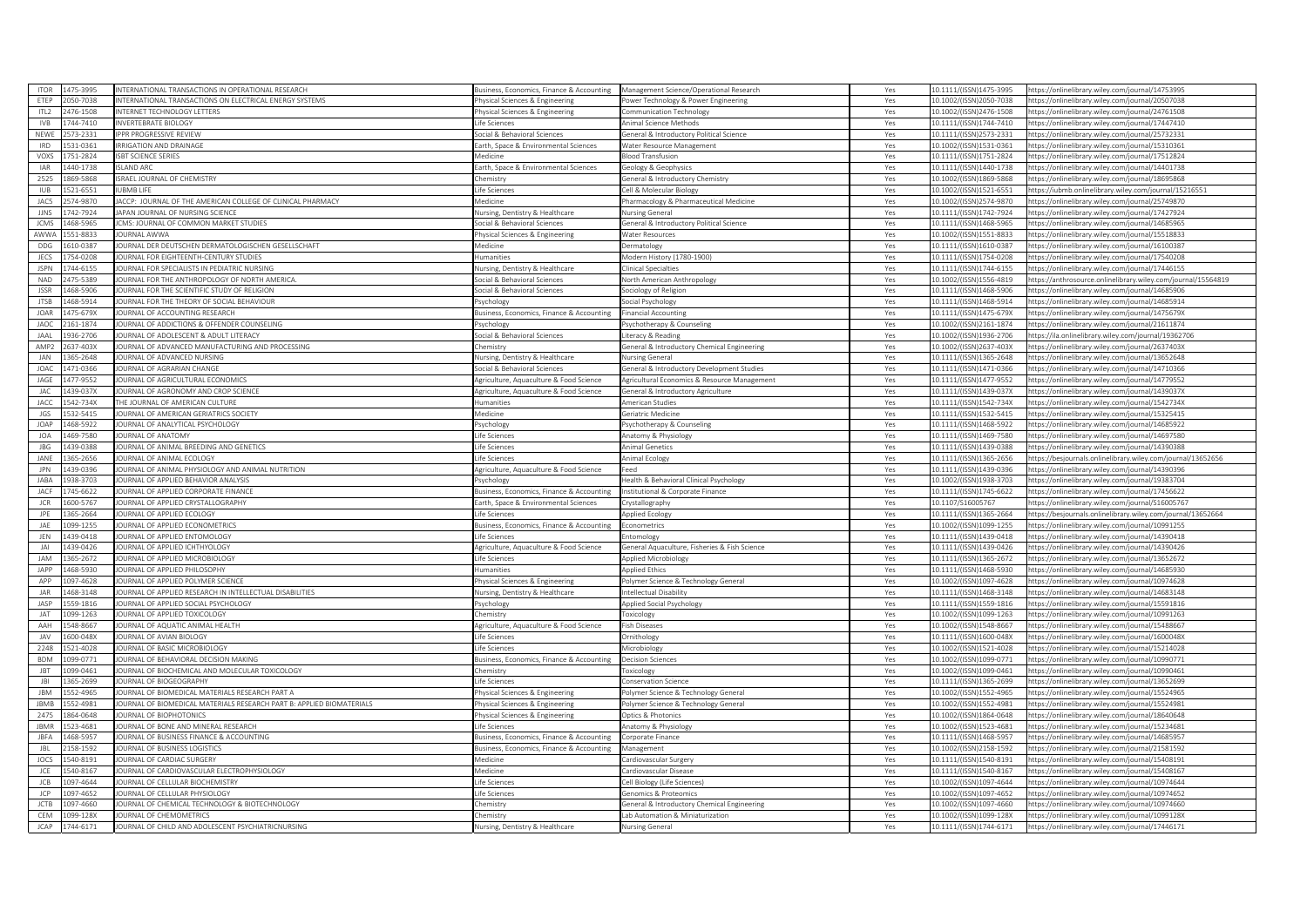|             | 1469-7610 | HE JOURNAL OF CHILD PSYCHOLOGY AND PSYCHIATRY                               | 'sychology                                 | Developmental Psychology                                    | Yes        | 0.1111/(ISSN)1469-7610  | https://onlinelibrary.wiley.com/iournal/14697610                                                   |
|-------------|-----------|-----------------------------------------------------------------------------|--------------------------------------------|-------------------------------------------------------------|------------|-------------------------|----------------------------------------------------------------------------------------------------|
| JCA         | 098-1101  | OURNAL OF CLINICAL APHERESIS                                                | Medicine                                   | lematology                                                  | Yes        | 10.1002/(ISSN)1098-1101 | https://onlinelibrary.wiley.com/journal/10981101                                                   |
| <b>IOCN</b> | 365-2702  | <b>OURNAL OF CLINICAL NURSING</b>                                           | <b>Nursing, Dentistry &amp; Healthcare</b> | <b>Nursing General</b>                                      | Yes        | 10.1111/(ISSN)1365-2702 | ttps://onlinelibrary.wiley.com/journal/13652702                                                    |
| <b>JCPE</b> | 600-051X  | OURNAL OF CLINICAL PERIODONTOLOGY                                           | <b>Jursing, Dentistry &amp; Healthcare</b> | Periodontology                                              | Yes        | 10.1111/(ISSN)1600-051X | https://onlinelibrary.wiley.com/iournal/1600051X                                                   |
| JCPH        | 52-4604   | OURNAL OF CLINICAL PHARMACOLOGY                                             | ledicine                                   | linical Pharmacology & Therapeutics                         | Yes        | 10.1002/(ISSN)1552-4604 | ttps://accp1.onlinelibrary.wiley.com/journal/15524604                                              |
| JCPT        | 365-2710  | OURNAL OF CLINICAL PHARMACY & THERAPEUTICS                                  | Medicine                                   | Pharmacology & Pharmaceutical Medicine                      | Yes        | 10.1111/(ISSN)1365-2710 | https://onlinelibrary.wiley.com/journal/13652710                                                   |
| <b>JCLP</b> | 197-4679  | <b>OURNAL OF CLINICAL PSYCHOLOGY</b>                                        | sychology                                  | linical Psychology                                          | Yes        | 10.1002/(ISSN)1097-4679 | ttps://onlinelibrary.wiley.com/journal/10974679                                                    |
| JCU         | 197-0096  | OURNAL OF CLINICAL ULTRASOUND                                               | Medicine                                   | tadiology & Imaging                                         | Yes        | 10.1002/(ISSN)1097-0096 | ttps://onlinelibrary.wiley.com/journal/10970096                                                    |
| JOCC        | 161-1882  | OURNAL OF COLLEGE COUNSELING                                                | sychology                                  | <sup>9</sup> sychotherapy & Counseling                      | Yes        | 10.1002/(ISSN)2161-1882 | https://onlinelibrary.wiley.com/journal/21611882                                                   |
| JCD         | 20-6610   | OURNAL OF COMBINATORIAL DESIGNS                                             | Mathematics & Statistics                   | Seneral & Introductory Mathematics                          | Yes        | 10.1002/(ISSN)1520-6610 | https://onlinelibrary.wiley.com/journal/15206610                                                   |
| CASP        | 199-1298  | OURNAL OF COMMUNITY & APPLIED SOCIAL PSYCHOLOGY                             | 'svchology                                 | Applied Social Psychology                                   | Yes        | 10.1002/(ISSN)1099-1298 | https://onlinelibrary.wiley.com/journal/10991298                                                   |
| JCOP        | 20-6629   | <b>OURNAL OF COMMUNITY PSYCHOLOGY</b>                                       | sychology                                  |                                                             | Yes        | 10.1002/(ISSN)1520-6629 | ttps://onlinelibrary.wiley.com/journal/15206629                                                    |
| CNE         |           |                                                                             |                                            | Seneral Psychology                                          |            |                         |                                                                                                    |
|             | 096-9861  | THE JOURNAL OF COMPARATIVE NEUROLOGY                                        | ife Sciences                               | Neurosystems                                                | Yes        | 10.1002/(ISSN)1096-9861 | nttps://onlinelibrary.wiley.com/journal/10969861                                                   |
| CBE2        | 379-6154  | HE JOURNAL OF COMPETENCY-BASED EDUCATION                                    | ocial & Behavioral Sciences                | Seneral & Introductory Education                            | Yes        | LO.1002/(ISSN)2379-6154 | ttps://onlinelibrary.wiley.com/iournal/23796154                                                    |
| JCC         | 096-987X  | OURNAL OF COMPUTATIONAL CHEMISTRY                                           | Chemistry                                  | Computational Chemistry & Molecular Modeling                | Yes        | 10.1002/(ISSN)1096-987X | https://onlinelibrary.wiley.com/journal/1096987X                                                   |
| <b>JCAL</b> | 365-2729  | OURNAL OF COMPUTER ASSISTED LEARNING                                        | ocial & Behavioral Sciences                | General & Introductory Education                            | Yes        | 10.1111/(ISSN)1365-2729 | ttps://onlinelibrary.wiley.com/iournal/13652729                                                    |
| <b>JOCA</b> | 745-6606  | OURNAL OF CONSUMER AFFAIRS                                                  | usiness, Economics, Finance & Accounting   | ntroductory Marketing                                       | Yes        | 10.1111/(ISSN)1745-6606 | ttps://onlinelibrary.wiley.com/journal/17456606                                                    |
| CB          | 479-1838  | OURNAL OF CONSUMER BEHAVIOUR                                                | usiness, Economics, Finance & Accounting   | Consumer Behavior                                           | Yes        | LO.1002/(ISSN)1479-1838 | ttps://onlinelibrary.wiley.com/journal/14791838                                                    |
| JCPY        | 532-7663  | OURNAL OF CONSUMER PSYCHOLOGY                                               | Business, Economics, Finance & Accounting  | <b>Business &amp; Management Special Topics</b>             | Yes        | 10.1002/(ISSN)1532-7663 | https://onlinelibrary.wiley.com/journal/15327663                                                   |
| <b>JCCM</b> | 468-5973  | OURNAL OF CONTINGENCIES AND CRISIS MANAGEMENT                               | ocial & Behavioral Sciences                | General & Introductory Political Science                    | Yes        | 10.1111/(ISSN)1468-5973 | ttps://onlinelibrary.wiley.com/journal/14685973                                                    |
| JCAF        | 097-0053  | OURNAL OF CORPORATE ACCOUNTING & FINANCE                                    | usiness, Economics, Finance & Accounting   | Corporate Finance                                           | Yes        | 10.1002/(ISSN)1097-0053 | https://onlinelibrary.wiley.com/journal/10970053                                                   |
| <b>JOCD</b> | 473-2165  | OURNAL OF COSMETIC DERMATOLOGY                                              | ledicine                                   | ermatology                                                  | Yes        | 0.1111/(ISSN)1473-2165  | ttps://onlinelibrary.wiley.com/journal/14732165                                                    |
| <b>JCAD</b> | 56-6676   | OURNAL OF COUNSELING & DEVELOPMENT                                          | 'sychology                                 | 'sychotherapy & Counseling                                  | Yes        | 10.1002/(ISSN)1556-6676 | https://onlinelibrary.wiley.com/journal/15566676                                                   |
| JOCB        | 62-6057   | HE JOURNAL OF CREATIVE BEHAVIOR                                             | sychology                                  | Cognitive Psychology                                        | Yes        | 10.1002/(ISSN)2162-6057 | ttps://onlinelibrary.wiley.com/journal/21626057                                                    |
| CUP         | 00-0560   | OURNAL OF CUTANEOUS PATHOLOGY                                               | Aedicine                                   | <b>Dermatology</b>                                          | Yes        | 10.1111/(ISSN)1600-0560 | ttps://onlinelibrary.wiley.com/journal/16000560                                                    |
| JDD         | 30-7837   | OURNAL OF DENTAL EDUCATION                                                  | <b>Nursing, Dentistry &amp; Healthcare</b> | Dental Professional Practice                                | Yes        | 10.1002/(ISSN)1930-7837 | ttps://onlinelibrary.wiley.com/journal/19307837                                                    |
| <b>JDE</b>  | 146-8138  | HE JOURNAL OF DERMATOLOGY                                                   | Medicine                                   | ermatology                                                  | Yes        | 0.1111/(ISSN)1346-8138  | ttps://onlinelibrary.wiley.com/journal/13468138                                                    |
| JDB         | '53-0407  | OURNAL OF DIABETES                                                          | Medicine                                   | <b>Diabetes</b>                                             | Yes        | 10.1111/(ISSN)1753-0407 | ttps://onlinelibrary.wiley.com/journal/17530407                                                    |
| CDD         | 51-2980   | OURNAL OF DIGESTIVE DISEASES                                                | Medicine                                   | iastroenterology                                            | Yes        | 10.1111/(ISSN)1751-2980 | ttps://onlinelibrary.wiley.com/journal/17512980                                                    |
| JEC         | 65-2745   | OURNAL OF ECOLOGY                                                           | ife Sciences                               | lant Ecology                                                | Yes        | 10.1111/(ISSN)1365-2745 | ttps://besjournals.onlinelibrary.wiley.com/journal/13652745                                        |
| JOES        | 467-6419  | <b>OURNAL OF ECONOMIC SURVEYS</b>                                           | usiness, Economics, Finance & Accounting   | General & Introductory Economics                            | Yes        | 0.1111/(ISSN)1467-6419  | ttps://onlinelibrary.wiley.com/iournal/14676419                                                    |
|             |           |                                                                             |                                            |                                                             |            |                         |                                                                                                    |
| JEMS        | 530-9134  | OURNAL OF ECONOMICS & MANAGEMENT STRATEGY                                   | Business, Economics, Finance & Accounting  | <b>Financial Economics</b>                                  | Yes        | 10.1111/(ISSN)1530-9134 | https://onlinelibrary.wiley.com/journal/15309134                                                   |
| JELS        | 740-1461  | OURNAL OF EMPIRICAL LEGAL STUDIES                                           | Law & Criminology                          | General & Introductory Law                                  | Yes        | 10.1111/(ISSN)1740-1461 | ttps://onlinelibrary.wiley.com/journal/17401461                                                    |
| JOEC        | 161-1920  | OURNAL OF EMPLOYMENT COUNSELING                                             | 'sychology                                 | Sychotherapy & Counseling                                   | Yes        | 10.1002/(ISSN)2161-1920 | https://onlinelibrary.wiley.com/journal/21611920                                                   |
| JEE         | 68-9830   | OURNAL OF ENGINEERING EDUCATION                                             | hysical Sciences & Engineering             | General & Introductory Electrical & Electronics Engineering | Yes        | 0.1002/(ISSN)2168-9830  | ttps://onlinelibrary.wiley.com/journal/21689830                                                    |
| JEQ2        |           |                                                                             |                                            |                                                             |            | 10.1002/(ISSN)1537-2537 |                                                                                                    |
|             | 537-2537  | OURNAL OF ENVIRONMENTAL QUALITY                                             | Earth, Space & Environmental Sciences      | Environmental Change                                        | Yes        |                         | https://onlinelibrary.wiley.com/journal/15372537                                                   |
| JERD        | 708-8240  | OURNAL OF ESTHETIC AND RESTORATIVE DENTISTRY                                | <b>Nursing, Dentistry &amp; Healthcare</b> | sthetic Dentistry                                           | Yes        | 10.1111/(ISSN)1708-8240 | ttps://onlinelibrary.wiley.com/journal/17088240                                                    |
| JEU         | 50-7408   | THE JOURNAL OF EUKARYOTIC MICROBIOLOGY                                      | ife Sciences                               | Microbiology                                                | Yes        | 10.1111/(ISSN)1550-7408 | https://onlinelibrary.wiley.com/journal/15507408                                                   |
| JEP         | 365-2753  | OURNAL OF EVALUATION IN CLINICAL PRACTICE                                   | <b>Nursing, Dentistry &amp; Healthcare</b> | Consumer Health General                                     | Yes        | 0.1111/(ISSN)1365-2753  | ttps://onlinelibrary.wiley.com/journal/13652753                                                    |
| JEBM        | 756-5391  | OURNAL OF EVIDENCE BASED MEDICINE                                           | Vedicine                                   | vidence-Based Health Care                                   | Yes        | 10.1111/(ISSN)1756-5391 | https://onlinelibrary.wiley.com/journal/17565391                                                   |
| JEB         | 420-9101  | <b>OURNAL OF EVOLUTIONARY BIOLOGY</b>                                       | ife Sciences                               | volution                                                    | Yes        | 10.1111/(ISSN)1420-9101 | ttps://onlinelibrary.wiley.com/journal/14209101                                                    |
| JEZ         | 471-5646  | OURNAL OF EXPERIMENTAL ZOOLOGY PART A:ECOLOGICAL AND INTEGRATIVE PHYSIOLOGY | ife Sciences                               | cology & Organismal Biology                                 | Yes        | 10.1002/(ISSN)2471-5646 | ttps://onlinelibrary.wiley.com/journal/24715646                                                    |
| JEZB        | 52-5015   | OURNAL OF EXPERIMENTAL ZOOLOGY PART B MOLECULAR AND DEVELOPMENTAL EVOLUTION | ife Sciences                               | cology & Organismal Biology                                 | Yes        | 0.1002/(ISSN)1552-5015  | ttps://onlinelibrary.wiley.com/journal/15525015                                                    |
| <b>IFTR</b> | 56-2589   | OURNAL OF FAMILY THEORY & REVIEW                                            | iocial & Behavioral Sciences               | amily Studies General                                       | Yes        | 10.1111/(ISSN)1756-2589 | https://onlinelibrary.wiley.com/journal/17562589                                                   |
| <b>JOFT</b> | 167-6427  | OURNAL OF FAMILY THERAPY                                                    |                                            | amily Therapy                                               |            | 10.1111/(ISSN)1467-6427 |                                                                                                    |
| JOFO        | 57-9263   | <b>OURNAL OF FIELD ORNITHOLOGY</b>                                          | 'sychology<br>ife Sciences                 | Animal Science Methods                                      | Yes<br>Yes | 10.1111/(ISSN)1557-9263 | ttps://onlinelibrary.wiley.com/journal/14676427<br>ttps://onlinelibrary.wiley.com/journal/15579263 |
| ROB         | 56-4967   | OURNAL OF FIELD ROBOTICS                                                    | hysical Sciences & Engineering             | Seneral & Introductory Electrical & Electronics Engineering | Yes        | 10.1002/(ISSN)1556-4967 | https://onlinelibrary.wiley.com/journal/15564967                                                   |
|             |           | HE JOURNAL OF FINANCE                                                       |                                            | General Finance & Investments                               |            |                         |                                                                                                    |
| JOFI        | 40-6261   |                                                                             | usiness, Economics, Finance & Accounting   |                                                             | Yes        | 10.1111/(ISSN)1540-6261 | ttps://onlinelibrary.wiley.com/journal/15406261                                                    |
| JFIR        | 475-6803  | THE JOURNAL OF FINANCIAL RESEARCH                                           | Business, Economics, Finance & Accounting  | General Finance & Investments                               | Yes        | 10.1111/(ISSN)1475-6803 | https://onlinelibrary.wiley.com/journal/14756803                                                   |
| <b>JFB</b>  | 095-8649  | OURNAL OF FISH BIOLOGY                                                      | griculture, Aquaculture & Food Science     | Seneral Aquaculture, Fisheries & Fish Science               | Yes        | 10.1111/(ISSN)1095-8649 | ttps://onlinelibrary.wiley.com/journal/10958649                                                    |
| JFD         | 65-2761   | OURNAL OF FISH DISEASES                                                     | Agriculture, Aquaculture & Food Science    | General Aquaculture, Fisheries & Fish Science               | Yes        | 10.1111/(ISSN)1365-2761 | https://onlinelibrary.wiley.com/journal/13652761                                                   |
| JFBC        | 745-4514  | OURNAL OF FOOD BIOCHEMISTRY                                                 | Agriculture, Aquaculture & Food Science    | seneral & Introductory Food Science & Technology            | Yes        | 0.1111/(ISSN)1745-4514  | ttps://onlinelibrary.wiley.com/journal/17454514                                                    |
| JFPE        | 745-4530  | OURNAL OF FOOD PROCESS ENGINEERING                                          | Agriculture, Aquaculture & Food Science    | General & Introductory Food Science & Technology            | Yes        | 10.1111/(ISSN)1745-4530 | nttps://onlinelibrary.wiley.com/journal/17454530                                                   |
| JFPP        | 745-4549  | OURNAL OF FOOD PROCESSING AND PRESERVATION                                  | Agriculture, Aquaculture & Food Science    | General & Introductory Food Science & Technology            | Yes        | 10.1111/(ISSN)1745-4549 | ttps://onlinelibrary.wiley.com/journal/17454549                                                    |
| <b>JFS</b>  | 745-4565  | OURNAL OF FOOD SAFETY                                                       | Agriculture, Aquaculture & Food Science    | General & Introductory Food Science & Technology            | Yes        | 10.1111/(ISSN)1745-4565 | https://onlinelibrary.wiley.com/journal/17454565                                                   |
| JFDS        | 50-3841   | <b>OURNAL OF FOOD SCIENCE</b>                                               | Agriculture, Aquaculture & Food Science    | ieneral & Introductory Food Science & Technology            | Yes        | 10.1111/(ISSN)1750-3841 | ttps://onlinelibrary.wiley.com/journal/17503841                                                    |
| FOR         | 09-131X   | <b>OURNAL OF FORECASTING</b>                                                | Business, Economics, Finance & Accounting  | General & Introductory Economics                            | Yes        | 10.1002/(ISSN)1099-131X | https://onlinelibrary.wiley.com/journal/1099131X                                                   |
| <b>JFO</b>  | 556-4029  | <b>OURNAL OF FORENSIC SCIENCES</b>                                          | ife Sciences                               | orensic Science                                             | Yes        | 10.1111/(ISSN)1556-4029 | ttps://onlinelibrary.wiley.com/journal/15564029                                                    |
| FUT         | 096-9934  | HE JOURNAL OF FUTURES MARKETS                                               | usiness, Economics, Finance & Accounting   | General Finance & Investments                               | Yes        | 10.1002/(ISSN)1096-9934 | ttps://onlinelibrary.wiley.com/journal/10969934                                                    |
| <b>JGH</b>  | 440-1746  | OURNAL OF GASTROENTEROLOGY AND HEPATOLOGY                                   | Medicine                                   | Sastroenterology & Hepatology                               | Yes        | 10.1111/(ISSN)1440-1746 | ttps://onlinelibrary.wiley.com/journal/14401746                                                    |
| <b>IGM</b>  | 21-2254   | HE JOURNAL OF GENE MEDICINE                                                 | ife Sciences                               | DNA & RNA Therapies                                         | Yes        | 10.1002/(ISSN)1521-2254 | ttps://onlinelibrary.wiley.com/journal/15212254                                                    |
| JGC4        | 73-3599   | OURNAL OF GENETIC COUNSELING                                                | ife Sciences                               | <b>Human Genetics</b>                                       | Yes        | 10.1002/(ISSN)1573-3599 | ttps://onlinelibrary.wiley.com/journal/15733599                                                    |
| <b>JGRD</b> | 69-8996   | OURNAL OF GEOPHYSICAL RESEARCH: ATMOSPHERES                                 | arth, Space & Environmental Sciences       | Atmospheric Sciences                                        | Yes        | 10.1002/(ISSN)2169-8996 | ttps://agupubs.onlinelibrary.wiley.com/journal/21698996                                            |
| <b>JGRG</b> | 69-8961   | OURNAL OF GEOPHYSICAL RESEARCH: BIOGEOSCIENCES                              | arth, Space & Environmental Sciences       | aleontology, Paleobiology & Geobiology                      | Yes        | 10.1002/(ISSN)2169-8961 | ttps://agupubs.onlinelibrary.wiley.com/journal/21698961                                            |
| <b>JGRF</b> | 169-9011  | OURNAL OF GEOPHYSICAL RESEARCH: EARTH SURFACE                               | arth, Space & Environmental Sciences       | ieomornhology                                               | Yes        | 10.1002/(ISSN)2169-9011 | ttps://agupubs.onlinelibrary.wiley.com/iournal/21699011                                            |
| <b>JGRC</b> | 169-9291  | OURNAL OF GEOPHYSICAL RESEARCH: OCEANS                                      | Earth, Space & Environmental Sciences      | Oceanography & Paleoceanography                             | Yes        | 10.1002/(ISSN)2169-9291 | https://agupubs.onlinelibrary.wiley.com/journal/21699291                                           |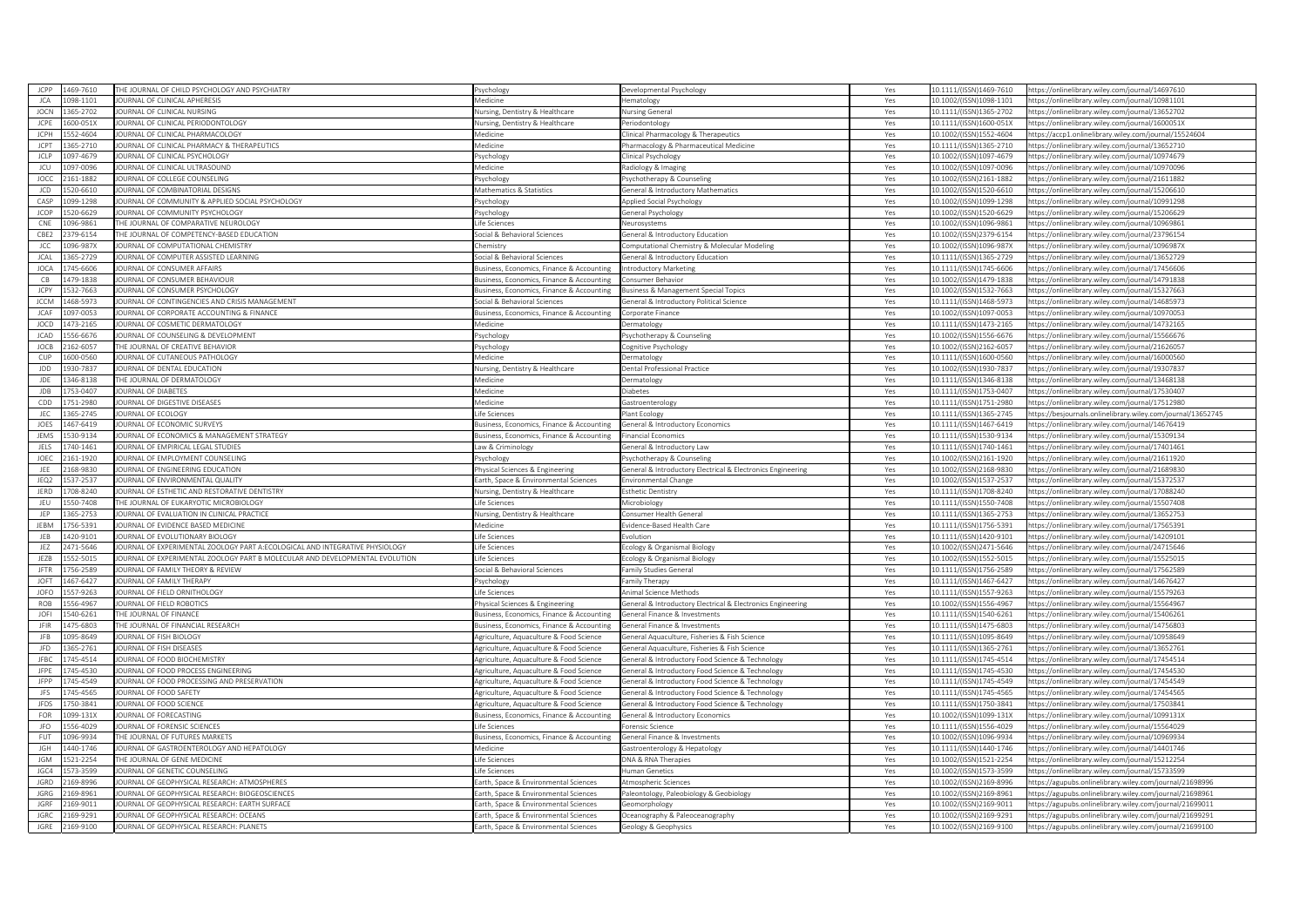| JGRB                       | 2169-9356            | OURNAL OF GEOPHYSICAL RESEARCH: SOLID EARTH                       | arth, Space & Environmental Sciences                                 | Geology & Geophysics                       | Yes        | 10.1002/(ISSN)2169-9356  | https://agupubs.onlinelibrary.wiley.com/journal/21699356      |
|----------------------------|----------------------|-------------------------------------------------------------------|----------------------------------------------------------------------|--------------------------------------------|------------|--------------------------|---------------------------------------------------------------|
| <b>IGRA</b>                | 169-9402             | OURNAL OF GEOPHYSICAL RESEARCH: SPACE PHYSICS                     | arth, Space & Environmental Sciences                                 | Space and Planetary Sciences               | Yes        | 10.1002/(ISSN)2169-9402  | https://agupubs.onlinelibrary.wiley.com/journal/21699402      |
| <b>IGT</b>                 | 097-0118             | <b>OURNAL OF GRAPH THEORY</b>                                     | Mathematics & Statistics                                             | <b>Graph Theory</b>                        | Yes        | 10.1002/(ISSN)1097-0118  | https://onlinelibrary.wiley.com/journal/10970118              |
| <b>IHRM</b>                | 140-0861             | OURNAL OF HEALTHCARE RISK MANAGEMENT                              | <b>Nursing, Dentistry &amp; Healthcare</b>                           | aw & Ethics in Health & Social Care        | Yes        | 10.1002/(ISSN)2040-0861  | https://onlinelibrary.wiley.com/journal/20400861              |
| JHBP                       | 68-6982              | OURNAL OF HEPATO-BILIARY-PANCREATIC SCIENCES                      | dedicine                                                             | surgery & Surgical Specialties             | Yes        | 10.1002/(ISSN)1868-6982  | ttps://onlinelibrary.wiley.com/journal/18686982               |
| JHET                       | 943-5193             | OURNAL OF HETEROCYCLIC CHEMISTRY                                  | hemistry:                                                            | Organic Chemistry                          | Yes        | 10.1002/(ISSN)1943-5193  | https://onlinelibrary.wiley.com/journal/19435193              |
| JOHS                       | 467-6443             | <b>OURNAL OF HISTORICAL SOCIOLOGY</b>                             | ocial & Behavioral Sciences                                          | Political Sociology                        | Yes        | 10.1111/(ISSN)1467-6443  | ttps://onlinelibrary.wiley.com/journal/14676443               |
| JHN                        | 65-277X              | OURNAL OF HUMAN NUTRITION & DIETETICS                             | <b>Nursing, Dentistry &amp; Healthcare</b>                           | <b>Nutrition</b>                           | Yes        | 10.1111/(ISSN)1365-277X  | ttps://onlinelibrary.wiley.com/journal/1365277X               |
| JOHC                       | 161-1939             | THE JOURNAL OF HUMANISTIC COUNSELING                              | sychology                                                            | 'sychotherapy & Counseling                 | Yes        | 10.1002/(ISSN)2161-1939  | https://onlinelibrary.wiley.com/journal/21611939              |
| JIEC                       | 30-9290              | OURNAL OF INDUSTRIAL ECOLOGY                                      | arth, Space & Environmental Sciences                                 | Invironmental Science                      | Yes        | 10.1111/(ISSN)1530-9290  | https://onlinelibrary.wiley.com/journal/15309290              |
| JOIE                       | 167-6451             | THE JOURNAL OF INDUSTRIAL ECONOMICS                               | susiness, Economics, Finance & Accounting                            | General & Introductory Economics           | Yes        | 10.1111/(ISSN)1467-6451  | https://onlinelibrary.wiley.com/journal/14676451              |
| <b>JIMD</b>                | 73-2665              | OURNAL OF INHERITED METABOLIC DISEASE                             | Aedicine                                                             | Metabolic Disease                          | Yes        | 10.1002/(ISSN)1573-2665  | ttps://onlinelibrary.wiley.com/journal/15732665               |
| <b>JIPB</b>                | 744-7909             | OURNAL OF INTEGRATIVE PLANT BIOLOGY                               | ife Sciences                                                         | lant Science                               | Yes        | 10.1111/(ISSN)1744-7909  | https://onlinelibrary.wiley.com/journal/17447909              |
| $\overline{\text{IIR}}$    | 65-2788              | OURNAL OF INTELLECTUAL DISABILITY RESEARCH                        |                                                                      |                                            |            | 10.1111/(ISSN)1365-2788  | https://onlinelibrary.wiley.com/iournal/13652788              |
| JOID                       | 939-1668             | OURNAL OF INTERIOR DESIGN                                         | <b>Nursing, Dentistry &amp; Healthcare</b><br>cchitecture & Planning | ntellectual Disability<br>nterior Desigr   | Yes<br>Yes | 10.1111/(ISSN)1939-1668  | https://onlinelibrary.wiley.com/journal/19391668              |
|                            |                      |                                                                   |                                                                      |                                            |            |                          |                                                               |
| <b>JOIM</b>                | 365-2796             | OURNAL OF INTERNAL MEDICINE                                       | <b>Aedicine</b>                                                      | Seneral & Internal Medicine                | Yes        | 10.1111/(ISSN)1365-2796  | ttps://onlinelibrary.wiley.com/iournal/13652796               |
| $_{\rm JID}$               | 99-1328              | OURNAL OF INTERNATIONAL DEVELOPMENT                               | ocial & Behavioral Sciences                                          | General & Introductory Development Studies | Yes        | 10.1002/(ISSN)1099-1328  | https://onlinelibrary.wiley.com/journal/10991328              |
| <b>JIFM</b>                | 467-646X             | OURNAL OF INTERNATIONAL FINANCIAL MANAGEMENT & ACCOUNTING         | susiness, Economics, Finance & Accounting                            | International Finance                      | Yes        | 10.1111/(ISSN)1467-646X  | ttps://onlinelibrary.wiley.com/journal/1467646X               |
| IIP                        | 544-4767             | OURNAL OF INVESTIGATIVE PSYCHOLOGY AND OFFENDER PROFILING         | 'sychology                                                           | <b>Inical Psychology</b>                   | Yes        | 10.1002/(ISSN)1544-4767  | https://onlinelibrary.wiley.com/journal/15444767              |
| <b>JLC</b>                 | 199-1344             | OURNAL OF LABELLED COMPOUNDS AND RADIOPHARMACEUTICALS             | hemistry                                                             | Methods - Synthesis & Techniques           | Yes        | 10.1002/(ISSN)1099-1344  | https://onlinelibrary.wiley.com/journal/10991344              |
| <b>JLCA</b>                | 335-4940             | OURNAL OF LATIN AMERICAN & CARIBBEAN ANTHROPOLOGY                 | iocial & Behavioral Sciences                                         | atin- & Meso-American Anthropology         | Yes        | 10.1111/(ISSN)1935-4940  | https://anthrosource.onlinelibrary.wiley.com/journal/19354940 |
| JOLS                       | 467-6478             | OURNAL OF LAW AND SOCIETY                                         | aw & Criminology                                                     | ieneral & Introductory Law                 | Yes        | 10.1111/(ISSN)1467-6478  | ttps://onlinelibrary.wiley.com/journal/14676478               |
| JLS                        | 35-262X              | <b>OURNAL OF LEADERSHIP STUDIES</b>                               | usiness, Economics, Finance & Accounting                             | Organization & Management Theory           | Yes        | 10.1002/(ISSN)1935-262X  | https://onlinelibrary.wiley.com/journal/1935262X              |
| JLSE                       | 744-1722             | OURNAL OF LEGAL STUDIES EDUCATION                                 | Law & Criminology                                                    | Commercial Law                             | Yes        | 10.1111/(ISSN)1744-1722  | ttps://onlinelibrary.wiley.com/journal/17441722               |
| JLB                        | 38-3673              | OURNAL OF LEUKOCYTE BIOLOGY                                       | Aedicine                                                             | mmunology                                  | Yes        | 10.1002/(ISSN)1938-3673  | https://jlb.onlinelibrary.wiley.com/journal/19383675          |
| JOLA                       | 48-1395              | OURNAL OF LINGUISTIC ANTHROPOLOGY                                 | lumanities                                                           | inguistic Anthropology.                    | Yes        | 10.1111/(ISSN)1548-1395  | https://anthrosource.onlinelibrary.wiley.com/journal/15481395 |
| IMR                        | 22-2586              | OURNAL OF MAGNETIC RESONANCE IMAGING                              | Aedicine                                                             | Radiology & Imaging                        | Yes        | 10.1002/(ISSN)1522-2586  | https://onlinelibrary.wiley.com/iournal/15222586              |
| <b>JOMS</b>                | 467-6486             | OURNAL OF MANAGEMENT STUDIES                                      | usiness, Economics, Finance & Accounting                             | Managemen <sup>®</sup>                     | Yes        | 10.1111/(ISSN)1467-6486  | https://onlinelibrary.wiley.com/journal/14676486              |
| IMF                        | 52-0606              | OURNAL OF MARITAL AND FAMILY THERAPY                              | sychology                                                            | amily Therapy                              | Yes        | 10.1111/(ISSN)1752-0606  | https://onlinelibrary.wiley.com/journal/17520606              |
| <b>JOMF</b>                | 41-3737              | OURNAL OF MARRIAGE AND FAMILY                                     | ocial & Behavioral Sciences                                          | amily Studies Genera                       | Yes        | 10.1111/(ISSN)1741-3737  | ttps://onlinelibrary.wiley.com/iournal/17413737               |
| <b>JMS</b>                 | 96-9888              | OURNAL OF MASS SPECTROMETRY (INCORP BIOLOGICAL MASS SPECTROMETRY) | hemistry                                                             | <b>Mass Spectrometry</b>                   | Yes        | 10.1002/(ISSN)1096-98886 | https://onlinelibrary.wiley.com/iournal/10969888c             |
| ARA                        | 754-9485             | OURNAL OF MEDICAL IMAGING AND RADIATION ONCOLOGY                  | Medicine                                                             | Radiology & Imaging                        | Yes        | 10.1111/(ISSN)1754-9485  | https://onlinelibrary.wiley.com/journal/17549485              |
| <b>JMP</b>                 | 600-0684             | OURNAL OF MEDICAL PRIMATOLOGY                                     | <b>Aedicine</b>                                                      | <b>Dermatology</b>                         | Yes        | 10.1111/(ISSN)1600-0684  | ttps://onlinelibrary.wiley.com/journal/16000684               |
| <b>JMV</b>                 | 096-9071             | OURNAL OF MEDICAL VIROLOGY                                        | ife Sciences                                                         | nfectious Disease & Microbiology           | Yes        | 10.1002/(ISSN)1096-9071  | nttps://onlinelibrary.wiley.com/journal/10969071              |
| <b>JMG</b>                 | 25-1314              | OURNAL OF METAMORPHIC GEOLOGY                                     | arth, Space & Environmental Sciences                                 | Geochemistry & Mineralogy                  | Yes        | 10.1111/(ISSN)1525-1314  | https://onlinelibrary.wiley.com/journal/15251314              |
| IMI                        | 365-2818             | OURNAL OF MICROSCOPY                                              | hemistry                                                             | Microscopy                                 | Yes        | 10.1111/(ISSN)1365-2818  | https://onlinelibrary.wiley.com/journal/13652818              |
| <b>IMWH</b>                | 542-2011             | OURNAL OF MIDWIFERY & WOMEN'S HEALTH                              | <b>Nursing, Dentistry &amp; Healthcare</b>                           | <b>Nursing General</b>                     | Yes        | 10.1111/(ISSN)1542-2011  | https://onlinelibrary.wiley.com/journal/15422011              |
|                            |                      |                                                                   |                                                                      |                                            |            |                          |                                                               |
| <b>JMR</b>                 | 099-1352             | OURNAL OF MOLECULAR RECOGNITION                                   | hemistry                                                             | Biochemistry (Chemical Biology)            | Yes        | 10.1002/(ISSN)1099-1352  | sttps://onlinelibrary.wiley.com/iournal/10991352              |
| <b>JMCB</b><br><b>IMOR</b> | 538-4616             | OURNAL OF MONEY, CREDIT AND BANKING                               | usiness, Economics, Finance & Accounting                             | Macroeconomics                             | Yes        | 10.1111/(ISSN)1538-4616  | ttps://onlinelibrary.wiley.com/journal/15384616               |
|                            | 097-4687             | <b>OURNAL OF MORPHOLOGY</b>                                       | ife Sciences                                                         | General & Introductory Life Sciences       | Yes        | 10.1002/(ISSN)1097-4687  | https://onlinelibrary.wiley.com/journal/10974687              |
| MCDA                       | 199-1360             | OURNAL OF MULTI-CRITERIA DECISION ANALYSIS                        | usiness, Economics, Finance & Accounting                             | Jecision Science                           | Yes        | 10.1002/(ISSN)1099-1360  | https://onlinelibrary.wiley.com/journal/10991360              |
| <b>JMCD</b>                | 161-1912             | OURNAL OF MULTICULTURAL COUNSELING ANDDEVELOPMENT                 | sychology                                                            | 'sychotherapy & Counseling                 | Yes        | 10.1002/(ISSN)2161-1912  | https://onlinelibrary.wiley.com/journal/21611912              |
| <b>JNC</b>                 | 471-4159             | OURNAL OF NEUROCHEMISTRY                                          | ife Sciences                                                         | Veuroscience                               | Yes        | 10.1111/(ISSN)1471-4159  | ttps://onlinelibrary.wiley.com/journal/14714159               |
| JNE                        | 65-2826              | OURNAL OF NEUROENDOCRINOLOGY                                      | ife Sciences                                                         | Veuroendocrinology                         | Yes        | 10.1111/(ISSN)1365-2826  | https://onlinelibrary.wiley.com/journal/13652826              |
| JON                        | 52-6569              | OURNAL OF NEUROIMAGING                                            | edicine                                                              | Veurology                                  | Yes        | 10.1111/(ISSN)1552-6569  | https://onlinelibrary.wiley.com/journal/15526569              |
| <b>JNP</b>                 | 48-6653              | <b>OURNAL OF NEUROPSYCHOLOGY</b>                                  | sychology                                                            | Clinical Neuropsychology                   | Yes        | 10.1111/(ISSN)1748-6653  | ttps://onlinelibrary.wiley.com/journal/17486653               |
| <b>JNR</b>                 | 097-4547             | OURNAL OF NEUROSCIENCE RESEARCH                                   | ife Sciences                                                         | Veuroscience                               | Yes        | 10.1002/(ISSN)1097-4547  | https://onlinelibrary.wiley.com/journal/10974547              |
| <b>IONM</b>                | 65-2834              | <b>OURNAL OF NURSING MANAGEMENT</b>                               | Jursing, Dentistry & Healthcare                                      | <b>Nursing Genera</b>                      | Yes        | 10.1111/(ISSN)1365-2834  | https://onlinelibrary.wiley.com/journal/13652834              |
| JNU                        | 547-5069             | OURNAL OF NURSING SCHOLARSHIP                                     | <b>Nursing, Dentistry &amp; Healthcare</b>                           | <b>Nursing General</b>                     | Yes        | 10.1111/(ISSN)1547-5069  | https://sigmapubs.onlinelibrary.wiley.com/journal/15475069    |
| JOG                        | 447-0756             | OURNAL OF OBSTETRICS AND GYNAECOLOGY RESEARCH                     | <b>Aedicine</b>                                                      | Obstetrics & Gynecology                    | Yes        | 10.1111/(ISSN)1447-0756  | ttps://obgyn.onlinelibrary.wiley.com/journal/14470756         |
| JOOP                       | 144-8325             | OURNAL OF OCCUPATIONAL AND ORGANIZATIONAL PSYCHOLOGY              | sychology                                                            | Organizational & Industrial Psychology     | Yes        | 10.1111/(ISSN)2044-8325  | https://onlinelibrary.wiley.com/journal/20448325              |
| <b>JOOM</b>                | 873-1317             | OURNAL OF OPERATIONS MANAGEMENT                                   | susiness, Economics, Finance & Accounting                            | Management                                 | Yes        | 10.1002/(ISSN)1873-1317  | ttps://onlinelibrary.wiley.com/journal/18731317               |
| <b>IOP</b>                 | 600-0714             | OURNAL OF ORAL PATHOLOGY & MEDICINE                               | <b>Nursing, Dentistry &amp; Healthcare</b>                           | Oral Pathology                             | Yes        | 10.1111/(ISSN)1600-0714  | https://onlinelibrary.wiley.com/journal/16000714              |
| <b>JOOR</b>                | 365-2842             | OURNAL OF ORAL REHABILITATION                                     | <b>Nursing, Dentistry &amp; Healthcare</b>                           | Restorative Dentistry                      | Yes        | 10.1111/(ISSN)1365-2842  | https://onlinelibrary.wiley.com/journal/13652842              |
| <b>JOB</b>                 | 199-1379             | OURNAL OF ORGANIZATIONAL BEHAVIOR                                 | usiness, Economics, Finance & Accounting                             | Organizational Behavior                    | Yes        | 10.1002/(ISSN)1099-1379  | https://onlinelibrary.wiley.com/journal/10991379              |
| JOR                        | 54-527X              | OURNAL OF ORTHOPAEDIC RESEARCH *                                  | <i><b>Medicine</b></i>                                               | Orthopedics                                | Yes        | 10.1002/(ISSN)1554-527X  | ttps://onlinelibrary.wiley.com/journal/1554527X               |
| <b>JPC</b>                 | 440-1754             | OURNAL OF PAEDIATRICS AND CHILD HEALTH                            | Medicine                                                             | ediatrics                                  | Yes        | 10.1111/(ISSN)1440-1754  | https://onlinelibrary.wiley.com/journal/14401754              |
| JPEN                       | 941-2444             | OURNAL OF PARENTERAL AND ENTERAL NUTRITION                        | Nursing, Dentistry & Healthcare                                      | <b>Nutrition &amp; Dietetics General</b>   | Yes        | 10.1002/(ISSN)1941-2444  | ttps://onlinelibrary.wiley.com/journal/19412444               |
| PATH                       | 196-9896             | HE JOURNAL OF PATHOLOGY                                           | <b>Medicine</b>                                                      | Pathology                                  | Yes        | 10.1002/(ISSN)1096-9896  | https://onlinelibrary.wiley.com/journal/10969896              |
| PSC                        | 99-1387              | OURNAL OF PEPTIDE SCIENCE                                         | hemistry                                                             | iomolecules (DNA, RNA, Peptides, etc.)     | Yes        | 10.1002/(ISSN)1099-1387  | ttps://onlinelibrary.wiley.com/journal/10991387               |
| JRE                        | 600-0765             | OURNAL OF PERIODONTAL RESEARCH                                    | Vursing, Dentistry & Healthcare                                      | Periodontology                             |            | 10.1111/(ISSN)1600-0765  | https://onlinelibrary.wiley.com/journal/16000765              |
| JPER                       | 943-3670             | OURNAL OF PERIODONTOLOGY                                          |                                                                      | Seneral Dentistr                           | Yes        | 10.1002/(ISSN)1943-3670  |                                                               |
|                            | 167-6494             |                                                                   | <b>Nursing, Dentistry &amp; Healthcare</b>                           |                                            | Yes        |                          | https://onlinelibrary.wiley.com/journal/19433670              |
| JOPY                       |                      | OURNAL OF PERSONALITY                                             | sychology                                                            | Personality & Individual Differences       | Yes        | 10.1111/(ISSN)1467-6494  | https://onlinelibrary.wiley.com/journal/14676494              |
| JPG                        | 747-5457             | OURNAL OF PETROLEUM GEOLOGY                                       | arth, Space & Environmental Sciences                                 | conomic & Applied Geology                  | Yes        | 10.1111/(ISSN)1747-5457  | https://onlinelibrary.wiley.com/journal/17475457              |
| JPPR                       | 55-2335              | OURNAL OF PHARMACY PRACTICE AND RESEARCH                          | Medicine                                                             | Pharmacy                                   | Yes        | 10.1002/(ISSN)2055-2335  | https://onlinelibrary.wiley.com/iournal/20552335              |
|                            |                      | OURNAL OF PHILOSOPHY OF EDUCATION                                 | lumanities                                                           | hilosophy of Education                     | Yes        | 10.1111/(ISSN)1467-9752  | https://onlinelibrary.wiley.com/journal/14679752              |
| JOPE<br>JPY                | 467-9752<br>529-8817 | JOURNAL OF PHYCOLOGY                                              | ife Sciences                                                         | hycology                                   | Yes        | 10.1111/(ISSN)1529-8817  | https://onlinelibrary.wiley.com/journal/15298817              |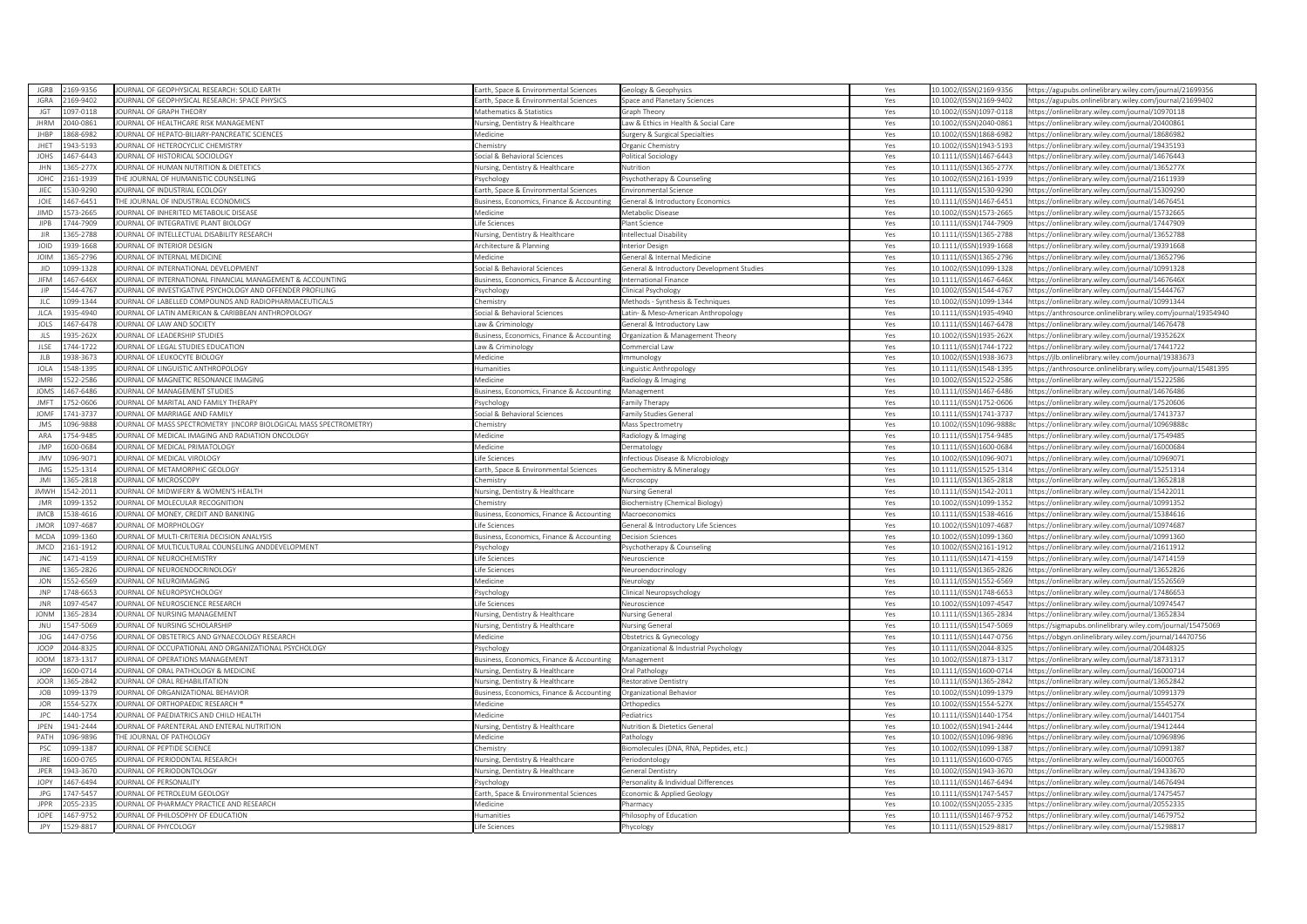| POC.                | 099-1395             | JOURNAL OF PHYSICAL ORGANIC CHEMISTRY                                         | hemistry                                                                  | Physical Organic Chemistry                                                | Yes        | 10.1002/(ISSN)1099-1395                            | https://onlinelibrary.wiley.com/journal/10991395                                                                 |
|---------------------|----------------------|-------------------------------------------------------------------------------|---------------------------------------------------------------------------|---------------------------------------------------------------------------|------------|----------------------------------------------------|------------------------------------------------------------------------------------------------------------------|
| TJP                 | 469-7793             | HE JOURNAL OF PHYSIOLOGY                                                      | ife Sciences                                                              | Anatomy & Physiology                                                      | Yes        | 10.1111/(ISSN)1469-7793                            | https://physoc.onlinelibrary.wiley.com/journal/14697793                                                          |
| IPH                 | 439-0434             | OURNAL OF PHYTOPATHOLOGY                                                      | fe Sciences                                                               | lant Pathology                                                            | Yes        | 10.1111/(ISSN)1439-0434                            | https://onlinelibrary.wiley.com/journal/14390434                                                                 |
| P                   | 600-079X             | JOURNAL OF PINEAL RESEARCH                                                    | ife Sciences                                                              | Neuroscience                                                              | Yes        | 10.1111/(ISSN)1600-079X                            | https://onlinelibrary.wiley.com/journal/1600079)                                                                 |
| 2045                | 22-2624              | OURNAL OF PLANT NUTRITION AND SOIL SCIENCE                                    | griculture, Aquaculture & Food Science                                    |                                                                           | Yes        | 10.1002/(ISSN)1522-2624                            | https://onlinelibrary.wiley.com/journal/15222624                                                                 |
| PLR2                | 940-3496             | JOURNAL OF PLANT REGISTRATIONS                                                | ife Sciences                                                              | Plant Genetics                                                            | Yes        | 10.1002/(ISSN)1940-3496                            | https://onlinelibrary.wiley.com/journal/19403496                                                                 |
| PAM                 | 520-6688             | OURNAL OF POLICY ANALYSIS AND MANAGEMENT                                      | ocial & Behavioral Sciences                                               | ublic Administration                                                      | Yes        | 10.1002/(ISSN)1520-6688                            | https://onlinelibrary.wiley.com/journal/15206688                                                                 |
| JPPI                | 741-1130             | OURNAL OF POLICY AND PRACTICE IN INTELLECTUAL DISABILITIES                    | lursing, Dentistry & Healthcare                                           | ntellectual Disability                                                    | Yes        | 10.1111/(ISSN)1741-1130                            | https://onlinelibrary.wiley.com/journal/17411130                                                                 |
| JOPP                | 467-9760             | HE JOURNAL OF POLITICAL PHILOSOPHY                                            | umanities                                                                 | olitical & Economic Philosophy                                            | Yes        | 10.1111/(ISSN)1467-9760                            | https://onlinelibrary.wiley.com/journal/14679760                                                                 |
| POL                 | 642-4169             | OURNAL OF POLYMER SCIENCE                                                     | hysical Sciences & Engineering                                            | Polymer Synthesis                                                         | Yes        | 10.1002/(ISSN)2642-4169                            | https://onlinelibrary.wiley.com/journal/26424169                                                                 |
| JPCU                | 540-5931             | HE JOURNAL OF POPULAR CULTURE                                                 | umanities                                                                 | Popular Culture                                                           | Yes        | 10.1111/(ISSN)1540-5931                            | https://onlinelibrary.wiley.com/journal/15405931                                                                 |
| <b>JPIM</b>         | 540-5885             | HE JOURNAL OF PRODUCT INNOVATION MANAGEMENT                                   | usiness, Economics, Finance & Accounting                                  | Creativity & Innovation Management                                        | Yes        | 10.1111/(ISSN)1540-5885                            | ttps://onlinelibrary.wiley.com/journal/15405885                                                                  |
| <b>IOPR</b>         | 532-849X             | <b>IQURNAL OF PROSTHODONTICS</b>                                              | Jursing, Dentistry & Healthcare                                           | rosthodontics                                                             | Yes        | 10.1111/(ISSN)1532-849X                            | nttps://onlinelibrary.wiley.com/journal/1532849X                                                                 |
| <b>IPM</b>          | 65-2850              | OURNAL OF PSYCHIATRIC & MENTAL HEALTH NURSING                                 | lursing, Dentistry & Healthcare                                           | Nursing General                                                           | Yes        | 10.1111/(ISSN)1365-2850                            | https://onlinelibrary.wiley.com/iournal/13652850                                                                 |
| PA                  | 479-1854             | OURNAL OF PUBLIC AFFAIRS                                                      | Business, Economics, Finance & Accounting                                 | General & Introductory Business & Management                              | Yes        | 10.1002/(ISSN)1479-1854                            | https://onlinelibrary.wiley.com/journal/14791854                                                                 |
| JPET                | 467-9779             | OURNAL OF PUBLIC ECONOMIC THEORY                                              | usiness, Economics, Finance & Accounting                                  | ublic Economics                                                           | Yes        | 10.1111/(ISSN)1467-9779                            | ttps://onlinelibrary.wiley.com/iournal/14679779                                                                  |
| JPHD                | 752-7325             | OURNAL OF PUBLIC HEALTH DENTISTRY                                             | <b>Nursing, Dentistry &amp; Healthcare</b>                                | ommunity Dentistry & Public Health                                        | Yes        | 10.1111/(ISSN)1752-7325                            | https://onlinelibrary.wiley.com/journal/17527325                                                                 |
| JQS                 | 099-1417             | OURNAL OF QUATERNARY SCIENCE                                                  | arth, Space & Environmental Sciences                                      | Quaternary Science & Glaciology                                           | Yes        | 10.1002/(ISSN)1099-1417                            | https://onlinelibrary.wiley.com/journal/10991417                                                                 |
| <b>JRS</b>          | 097-4555             | OURNAL OF RAMAN SPECTROSCOPY                                                  | hemistry                                                                  | ipectroscopy                                                              | Yes        | 10.1002/(ISSN)1097-4555                            | nttps://onlinelibrary.wiley.com/journal/10974555                                                                 |
| JORS                | 467-9787             | OURNAL OF REGIONAL SCIENCE                                                    | ocial & Behavioral Sciences                                               | <b>Regional Studies</b>                                                   | Yes        | 10.1111/(ISSN)1467-9787                            | https://onlinelibrary.wiley.com/journal/14679787                                                                 |
| JORE                | 467-9795             | JOURNAL OF RELIGIOUS ETHICS                                                   | umanities                                                                 | Religious Ethics                                                          | Yes        | 10.1111/(ISSN)1467-9795                            | https://onlinelibrary.wiley.com/journal/14679795                                                                 |
| <b>JORH</b>         | 467-9809             | OURNAL OF RELIGIOUS HISTORY                                                   | <i>s</i> manities                                                         | listory of Religion                                                       | Yes        | 10.1111/(ISSN)1467-9809                            | ttps://onlinelibrary.wiley.com/journal/14679809                                                                  |
| <b>JORC</b>         | 55-6686              | <b>OURNAL OF RENAL CARE</b>                                                   | lursing, Dentistry & Healthcare                                           | Nursing General                                                           | Yes        | 10.1111/(ISSN)1755-6686                            | https://onlinelibrary.wiley.com/journal/17556686                                                                 |
| <b>IRIR</b>         | 467-9817             | OURNAL OF RESEARCH IN READING                                                 | ocial & Behavioral Sciences                                               | iteracy & Reading                                                         | Yes        | 10.1111/(ISSN)1467-9817                            | https://onlinelibrary.wiley.com/journal/14679817                                                                 |
| TEA                 | 098-2736             | OURNAL OF RESEARCH IN SCIENCE TEACHING                                        | ocial & Behavioral Sciences                                               | cience                                                                    | Yes        | 10.1002/(ISSN)1098-2736                            | https://onlinelibrary.wiley.com/journal/10982736                                                                 |
| JRS3                | 471-3802             | OURNAL OF RESEARCH IN SPECIAL EDUCATIONAL NEEDS                               | ocial & Behavioral Sciences                                               | ipecial Educational Needs                                                 | Yes        | 10.1111/(ISSN)1471-3802                            | https://onlinelibrary.wiley.com/journal/14713802                                                                 |
| <b>IORA</b>         | 32-7795              | OURNAL OF RESEARCH ON ADOLESCENCE                                             |                                                                           |                                                                           |            |                                                    |                                                                                                                  |
|                     |                      |                                                                               | sychology                                                                 | Developmental Psychology                                                  | Yes        | 10.1111/(ISSN)1532-7795                            | https://onlinelibrary.wiley.com/journal/15327795                                                                 |
| <b>JORI</b>         | 539-6975             | OURNAL OF RISK AND INSURANCE                                                  | usiness, Economics, Finance & Accounting                                  | nsurance & Risk Management                                                | Yes        | 10.1111/(ISSN)1539-6975                            | https://onlinelibrary.wiley.com/journal/15396975                                                                 |
| <b>IRH</b>          | 748-0361             | HE JOURNAL OF RURAL HEALTH                                                    | ursing, Dentistry & Healthcare                                            | onsumer Health Genera                                                     | Yes        | 10.1111/(ISSN)1748-0361                            | https://onlinelibrary.wiley.com/journal/17480361                                                                 |
| JOSH                | 746-1561             | OURNAL OF SCHOOL HEALTH                                                       | <b>Nursing, Dentistry &amp; Healthcare</b>                                | hild & Family Health & Social Care                                        | Yes        | 10.1111/(ISSN)1746-1561                            | https://onlinelibrary.wiley.com/journal/17461561                                                                 |
| <b>IOSS</b>         | 45-459X              | OURNAL OF SENSORY STUDIES                                                     | griculture, Aquaculture & Food Science                                    | General & Introductory Food Science & Technology                          | Yes        | 10.1111/(ISSN)1745-459X                            | https://onlinelibrary.wiley.com/journal/1745459X                                                                 |
| 2259                | 615-9314             | OURNAL OF SEPARATION SCIENCE                                                  | hemistry:                                                                 | Chromatography / Separation Techniques                                    | Yes        | 10.1002/(ISSN)1615-9314                            | https://onlinelibrary.wiley.com/journal/16159314                                                                 |
| <b>JSR</b>          | 365-2869             | OURNAL OF SLEEP RESEARCH                                                      | Medicine                                                                  | Neurology                                                                 | Yes        | 10.1111/(ISSN)1365-2869                            | https://onlinelibrary.wiley.com/journal/13652869                                                                 |
|                     |                      |                                                                               |                                                                           |                                                                           |            |                                                    |                                                                                                                  |
| <b>JSAP</b>         | 748-5827             | OURNAL OF SMALL ANIMAL PRACTICE                                               | eterinary Medicine                                                        | /eterinary Medicine - Small Animal General                                | Yes        | 10.1111/(ISSN)1748-5827                            | https://onlinelibrary.wiley.com/journal/17485827                                                                 |
| JOSI                | 40-4560              | OURNAL OF SOCIAL ISSUES                                                       | sychology                                                                 | ocial Psychology                                                          | Yes        | 10.1111/(ISSN)1540-4560                            | https://spssi.onlinelibrary.wiley.com/journal/15404560                                                           |
| JOSP                | 467-9833             | JOURNAL OF SOCIAL PHILOSOPHY                                                  | umanities                                                                 | Social Philosophy                                                         | Yes        | 10.1111/(ISSN)1467-9833                            | https://onlinelibrary.wiley.com/journal/14679833                                                                 |
| JOSL                | 467-9841             | OURNAL OF SOCIOLINGUISTICS                                                    | umanities                                                                 | inguistic Anthropology                                                    | Yes        | 10.1111/(ISSN)1467-9841                            | https://onlinelibrary.wiley.com/journal/14679841                                                                 |
| SMR                 | 047-7481             | OURNAL OF SOFTWARE: EVOLUTION AND PROCESS                                     | omputer Science & Information Technology                                  | rogramming & Software Development                                         | Yes        | 10.1002/(ISSN)2047-7481                            | ttps://onlinelibrary.wiley.com/iournal/20477481                                                                  |
| <b>JSCM</b>         | 745-493X             | OURNAL OF SUPPLY CHAIN MANAGEMENT                                             | usiness, Economics, Finance & Accounting                                  | Production Operations Management                                          | Yes        | 10.1111/(ISSN)1745-493X                            | https://onlinelibrary.wiley.com/journal/1745493X                                                                 |
| <b>JSCH</b>         | 540-5818             | JOURNAL OF SUPREME COURT HISTORY                                              | umanities                                                                 | JS History                                                                | Yes        | 10.1111/(ISSN)1540-5818                            | https://onlinelibrary.wiley.com/journal/15405818                                                                 |
| <b>JSDE</b>         | 558-9293             | OURNAL OF SURFACTANTS AND DETERGENTS                                          | hemistry                                                                  | Petrochemistry / Fuel                                                     | Yes        | 10.1002/(ISSN)1558-9293                            | https://onlinelibrary.wiley.com/journal/15589293                                                                 |
| <b>JSO</b>          | 096-9098             | <b>OURNAL OF SURGICAL ONCOLOGY</b>                                            | Aedicine                                                                  | Incology & Radiotherapy                                                   | Yes        | 10.1002/(ISSN)1096-9098                            | ttps://onlinelibrary.wiley.com/journal/10969098                                                                  |
| <b>JSY</b>          | 600-5775             | OURNAL OF SYNCHROTRON RADIATION                                               | arth, Space & Environmental Sciences                                      | Crystallography                                                           | Yes        | 10.1107/S16005775                                  | https://onlinelibrary.wiley.com/journal/S16005775                                                                |
| <b>JSE</b>          | 59-6831              | OURNAL OF SYSTEMATICS AND EVOLUTION                                           | ife Sciences                                                              | ivolution                                                                 |            | 10.1111/(ISSN)1759-6831                            | https://onlinelibrary.wiley.com/journal/17596831                                                                 |
| <b>JTXS</b>         | 745-4603             | OURNAL OF TEXTURE STUDIES                                                     |                                                                           |                                                                           | Yes<br>Yes | 10.1111/(ISSN)1745-4603                            | https://onlinelibrary.wiley.com/journal/17454603                                                                 |
| JACE                | 51-2916              | OURNAL OF THE AMERICAN CERAMIC SOCIETY                                        | Agriculture, Aquaculture & Food Science<br>hysical Sciences & Engineering | General & Introductory Food Science & Technology<br>eramics               | Yes        | 10.1111/(ISSN)1551-2916                            | https://onlinelibrary.wiley.com/journal/15512916                                                                 |
| AOCS                | 58-9331              | OURNAL OF THE AMERICAN OIL CHEMISTS' SOCIETY                                  | hemistry                                                                  | ndustrial Chemistry                                                       | Yes        | 10.1002/(ISSN)1558-9331                            | https://onlinelibrary.wiley.com/journal/15589331                                                                 |
| JAWR                |                      | OURNAL OF THE AMERICAN WATER RESOURCES ASSOCIATION                            | arth, Space & Environmental Sciences                                      | nvironmental Science                                                      |            |                                                    | https://onlinelibrary.wiley.com/iournal/17521688                                                                 |
| ASI                 | 52-1688<br>330-1643  | OURNAL OF THE ASSOCIATION FOR INFORMATION SCIENCE AND TECHNOLOGY              | omputer Science & Information Technology                                  | General & Introductory Computer Science                                   | Yes<br>Yes | 10.1111/(ISSN)1752-1688<br>10.1002/(ISSN)2330-1643 | https://onlinelibrary.wiley.com/journal/23301643                                                                 |
|                     |                      |                                                                               | hemistry                                                                  |                                                                           |            |                                                    |                                                                                                                  |
| 2600                | 192-6549             | OURNAL OF THE CHINESE CHEMICAL SOCIETY                                        |                                                                           | General & Introductory Chemistry                                          | Yes        | 10.1002/(ISSN)2192-6549                            | https://onlinelibrary.wiley.com/journal/21926549                                                                 |
| JDV                 | 468-3083             | OURNAL OF THE EUROPEAN ACADEMY OF DERMATOLOGY &VENEREOLOGY                    | Medicine                                                                  | <b>Dermatology</b>                                                        | Yes        | 10.1111/(ISSN)1468-3083                            | https://onlinelibrary.wiley.com/journal/14683083                                                                 |
| JEAB                | 938-3711             | OURNAL OF THE EXPERIMENTAL ANALYSIS OF BEHAVIOR                               | sychology                                                                 | General Psychology                                                        | Yes        | 10.1002/(ISSN)1938-3711                            | https://onlinelibrary.wiley.com/journal/19383711                                                                 |
| <b>IHBS</b>         | 520-6696             | OURNAL OF THE HISTORY OF THE BEHAVIORAL SCIENCES                              | umanities                                                                 | General & Introductory History                                            | Yes        | 10.1002/(ISSN)1520-6696                            | https://onlinelibrary.wiley.com/journal/15206696                                                                 |
| JIB                 | 050-0416             | OURNAL OF THE INSTITUTE OF BREWING                                            | Agriculture, Aquaculture & Food Science                                   | General & Introductory Food Science & Technology                          | Yes        | 10.1002/(ISSN)2050-0416                            | https://onlinelibrary.wiley.com/journal/20500416                                                                 |
| <b>IIMS</b>         | 469-7750             | JOURNAL OF THE LONDON MATHEMATICAL SOCIETY                                    | Mathematics & Statistics                                                  | Seneral & Introductory Mathematics                                        | Yes        | 10.1112/(ISSN)1469-7750                            | https://londmathsoc.onlinelibrary.wiley.com/journal/14697750                                                     |
| <b>JNS</b>          | 29-8027              | OURNAL OF THE PERIPHERAL NERVOUS SYSTEM                                       | <b>fedicine</b>                                                           | Veurology                                                                 | Yes        | 10.1111/(ISSN)1529-8027                            | ttps://onlinelibrary.wiley.com/journal/15298027                                                                  |
| <b>IRAI</b>         | 467-9655             | OURNAL OF THE ROYAL ANTHROPOLOGICAL INSTITUTE                                 | ocial & Behavioral Sciences                                               | General & Introductory Anthropology                                       | Yes        | 10.1111/(ISSN)1467-9655                            | https://onlinelibrary.wiley.com/iournal/14679655                                                                 |
| <b>RSSA</b>         | 467-985X             | OURNAL OF THE ROYAL STATISTICAL SOCIETY: SERIES A(STATISTICS IN SOCIETY       | Mathematics & Statistics                                                  | pplied Probability & Statistics                                           | Yes        | 10.1111/(ISSN)1467-985X                            | ttps://rss.onlinelibrary.wiley.com/journal/1467985X                                                              |
| <b>RSSB</b>         | 167-9868             | OURNAL OF THE ROYAL STATISTICAL SOCIETY: SERIES B(STATISTICAL METHODOLOGY)    | <b>Mathematics &amp; Statistics</b>                                       | robability & Mathematical Statistics                                      | Yes        | 10.1111/(ISSN)1467-9868                            | https://rss.onlinelibrary.wiley.com/journal/14679868                                                             |
| RSSC                | 467-9876             | OURNAL OF THE ROYAL STATISTICAL SOCIETY: SERIES C(APPLIED STATISTICS)         | Mathematics & Statistics                                                  | Applied Probability & Statistics                                          | Yes        | 10.1111/(ISSN)1467-9876                            | https://rss.onlinelibrary.wiley.com/journal/14679876                                                             |
| <b>JSFA</b>         | 097-0010             | OURNAL OF THE SCIENCE OF FOOD AND AGRICULTURE                                 | Agriculture, Aquaculture & Food Science                                   | General & Introductory Food Science & Technology                          | Yes        | 10.1002/(ISSN)1097-0010                            | https://onlinelibrary.wiley.com/journal/10970010                                                                 |
| <b>ISID</b>         | 338-3657             | OURNAL OF THE SOCIETY FOR INFORMATION DISPLAY                                 | hysical Sciences & Engineering                                            | lectrical Engineering - Displays                                          | Yes        | 10.1002/(ISSN)1938-3657                            | /1938365/https://onlinelibrary.wiley.com/journal                                                                 |
| JTS5                | 475-0387             | OURNAL OF THEORETICAL SOCIAL PSYCHOLOGY                                       | sychology                                                                 | ocial Psychology                                                          | Yes        | 10.1002/(ISSN)2475-0387                            | https://onlinelibrary.wiley.com/journal/24750387                                                                 |
| <b>JTH</b>          | 38-7836              | OURNAL OF THROMBOSIS AND HAEMOSTASIS                                          | Aedicine                                                                  | lematology                                                                | Yes        | 10.1111/(ISSN)1538-7836                            | https://onlinelibrary.wiley.com/journal/15387836                                                                 |
| <b>JTSA</b>         | 467-9892             | OURNAL OF TIME SERIES ANALYSIS                                                | Mathematics & Statistics                                                  | ime Series                                                                | Yes        | 10.1111/(ISSN)1467-9892                            | https://onlinelibrary.wiley.com/journal/14679892                                                                 |
| TERM<br><b>TOPO</b> | 932-7005<br>753-8424 | OURNAL OF TISSUE ENGINEERING AND REGENERATIVE MEDICINE<br>JOURNAL OF TOPOLOGY | ife Sciences<br>Mathematics & Statistics                                  | Cell Therapies & Tissue Engineering<br>General & Introductory Mathematics | Yes<br>Yes | 10.1002/(ISSN)1932-7005<br>10.1112/(ISSN)1753-8424 | https://onlinelibrary.wiley.com/journal/19327005<br>https://londmathsoc.onlinelibrary.wiley.com/journal/17538424 |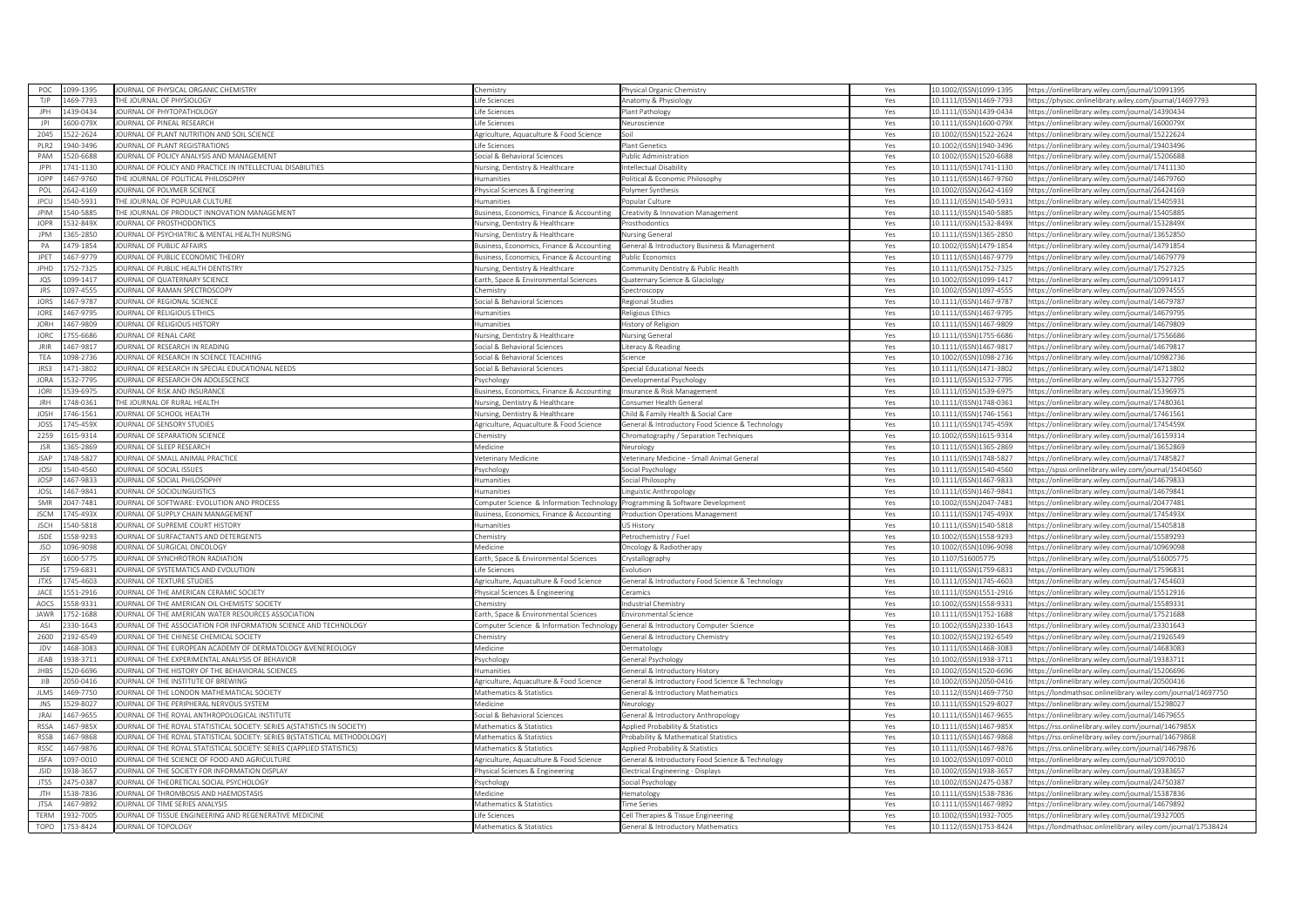| <b>ITS</b>       | 573-6598 | OURNAL OF TRAUMATIC STRESS                                             | svchology                                 | linical Psychology                               | Yes | 10.1002/(ISSN)1573-6598  | https://onlinelibrary.wiley.com/journal/15736598                 |
|------------------|----------|------------------------------------------------------------------------|-------------------------------------------|--------------------------------------------------|-----|--------------------------|------------------------------------------------------------------|
| <b>IUM</b>       | 550-9613 | JOURNAL OF ULTRASOUND IN MEDICINE                                      | Medicine                                  | Radiology & Imaging                              | Yes | 10.1002/(ISSN)1550-9613  | https://onlinelibrary.wiley.com/journal/15509613                 |
| <b>IVS</b>       | 554-1103 | OURNAL OF VEGETATION SCIENCE                                           | fe Sciences                               | cology & Organismal Biology                      | Yes | 10.1111/(ISSN)1654-1103  | https://onlinelibrary.wiley.com/journal/16541103                 |
| VFC              | 476-4431 | JOURNAL OF VETERINARY EMERGENCY AND CRITICAL CARE                      | eterinary Medicine                        | General & Introductory Veterinary Medicine       | Yes | 10.1111/(ISSN)1476-4431  | https://onlinelibrary.wiley.com/journal/14764431                 |
| <b>JVP</b>       | 65-2885  | OURNAL OF VETERINARY PHARMACOLOGY & THERAPEUTICS                       | eterinary Medicine                        | ieneral & Introductory Veterinary Medicine       | Yes | 10.1111/(ISSN)1365-2885  | https://onlinelibrary.wiley.com/journal/13652885                 |
| VNL              | 548-0585 | JOURNAL OF VINYL & ADDITIVE TECHNOLOGY                                 | hysical Sciences & Engineering            | General & Introductory Materials Science         | Yes | 10.1002/(ISSN)1548-0585  | https://onlinelibrary.wiley.com/journal/15480585                 |
| <b>IVH</b>       | 365-2893 | <b>OURNAL OF VIRAL HEPATITIS</b>                                       | <b>Medicine</b>                           | astroenterology & Hepatology                     | Yes | 10.1111/(ISSN)1365-2893  | https://onlinelibrary.wiley.com/journal/13652893                 |
| <b>JWMC</b>      | 37-2817  | HE JOURNAL OF WILDLIFE MANAGEMENT                                      | ife Sciences                              | onservation Science                              | Yes | 10.1002/(ISSN)1937-2817  | https://onlinelibrary.wiley.com/journal/19372817                 |
| <b>JWIP</b>      | 747-1796 | HE JOURNAL OF WORLD INTELLECTUAL PROPERTY                              | aw & Criminology                          | General & Introductory Law                       | Yes | 10.1111/(ISSN)1747-1796  | https://onlinelibrary.wiley.com/journal/17471796                 |
| 175              | 439-0469 | OURNAL OF ZOOLOGICAL SYSTEMATICS AND EVOLUTIONARY RESEARCH             | ife Sciences                              | Animal Science & Zoology                         | Yes | 10.1111/(ISSN)1439-0469  | https://onlinelibrary.wiley.com/journal/14390469                 |
| JZO              | 469-7998 | OURNAL OF ZOOLOGY                                                      | ife Sciences                              | Animal Science & Zoology                         | Yes | 10.1111/(ISSN)1469-7998  | https://zslpublications.onlinelibrary.wiley.com/iournal/14697998 |
| ISE2             | 73-5098  | <b>SFA REPORTS</b>                                                     | griculture, Aquaculture & Food Science    | General & Introductory Food Science & Technology | Yes | 10.1002/(ISSN)2573-5098  | https://onlinelibrary.wiley.com/journal/25735098                 |
| <b>JFCJ</b>      | 755-6988 | JUVENILE AND FAMILY COURT JOURNAL                                      | aw & Criminology                          | ivil Law                                         | Yes | 10.1111/(ISSN)1755-6988  | https://onlinelibrary.wiley.com/journal/17556988                 |
| <b>KPM</b>       | 099-1441 | (NOWLEDGE AND PROCESS MANAGEMENT                                       | usiness, Economics, Finance & Accounting  | Organizational Development                       | Yes | 10.1002/(ISSN)1099-1441  | nttps://onlinelibrary.wiley.com/iournal/10991441                 |
| KYKL             | 467-6435 | YKLOS                                                                  | Business, Economics, Finance & Accounting | General & Introductory Economics                 | Yes | 10.1111/(ISSN)1467-6435  | https://onlinelibrary.wiley.com/journal/14676435                 |
| LABR             | 467-9914 | ABOUR                                                                  | usiness, Economics, Finance & Accounting  | Seneral & Introductory Economic                  | Yes | 10.1111/(ISSN)1467-9914  | ttps://onlinelibrary.wiley.com/iournal/14679914                  |
| LRE              | 440-1770 | LAKES & RESERVOIRS: SCIENCE, POLICY AND MANAGEMENT FOR SUSTAINABLE USE | arth, Space & Environmental Sciences      | nvironmental Management, Policy & Planning       | Yes | 10.1111/(ISSN)1440-1770  | https://onlinelibrary.wiley.com/journal/14401770                 |
| LDR              | 09-145X  | AND DEGRADATION AND DEVELOPMENT                                        | arth, Space & Environmental Sciences      | invironmental Geoscience                         | Yes | 10.1002/(ISSN)1099-145X  | https://onlinelibrary.wiley.com/journal/1099145X                 |
| LNC3             | 749-818X | ANGUAGE AND LINGUISTICS COMPASS (ELECTRONIC)                           | lumanities                                | General & Introductory Linguistics               | Yes | 10.1111/(ISSN)1749-818X  | https://onlinelibrary.wiley.com/journal/1749818X                 |
| LANG             | 167-9922 | ANGUAGE LEARNING                                                       | umanities                                 | <b>Applied Linguistics</b>                       | Yes | 10.1111/(ISSN)1467-9922  | https://onlinelibrary.wiley.com/journal/14679922                 |
| LARY             | 531-4995 | HE LARYNGOSCOPE                                                        | Aedicine                                  | Otolaryngology (Ear, Nose & Throat)              | Yes | 10.1002/(ISSN)1531-4995  | https://onlinelibrary.wiley.com/journal/15314995                 |
| 2414             | 63-8899  | ASER & PHOTONICS REVIEWS                                               | nysical Sciences & Engineering            | ieneral & Introductory Physics                   | Yes | 0.1002/(ISSN)1863-8899   | ttps://onlinelibrary.wiley.com/journal/18638899                  |
| <b>ISM</b>       | 096-9101 | ASERS IN SURGERY AND MEDICINE                                          | Medicine                                  | General Surgery                                  | Yes | 10.1002/(ISSN)1096-9101  | https://onlinelibrary.wiley.com/journal/10969101                 |
| <b>LAMP</b>      | 041-7373 | <b>ATIN AMERICAN POLICY</b>                                            | ocial & Behavioral Sciences               | atin American Politics                           | Yes | 10.1111/(ISSN)2041-7373  | https://onlinelibrary.wiley.com/journal/20417373                 |
| LAPO             | 467-9930 | AW & POLICY                                                            | aw & Criminology                          | General & Introductory Law                       | Yes | 10.1111/(ISSN)1467-9930  | https://onlinelibrary.wiley.com/journal/14679930                 |
| LASR             | 540-5893 | AW & SOCIETY REVIEW                                                    | aw & Criminology                          | ieneral & Introductory Law                       | Yes | 10.1111/(ISSN)1540-5893  | ttps://onlinelibrary.wiley.com/journal/15405893                  |
| LTL              | 31-5355  | <b>EADER TO LEADER</b>                                                 | usiness, Economics, Finance & Accounting  | Non-Profit Organizations / Management Leadership | Yes | 10.1002/(ISSN)1531-5355  | https://onlinelibrary.wiley.com/journal/15315355                 |
| <b>IFAP</b>      | 741-4857 | <b>EARNED PUBLISHING</b>                                               | omputer Science & Information Technology  | Information & Library Science                    | Yes | 10.1002/(ISSN)1741-4857  | https://onlinelibrary.wiley.com/journal/17414857                 |
| LDRP             | 540-5826 | EARNING DISABILITIES RESEARCH & PRACTICE                               | ocial & Behavioral Sciences               | earning Disabilitie                              | Yes | 10.1111/(ISSN)1540-5826  | https://onlinelibrary.wiley.com/journal/15405826                 |
| LCRP             | 044-8333 | EGAL AND CRIMINOLOGICAL PSYCHOLOGY                                     | svchology                                 | orensic Psychology                               | Yes | 10.1111/(ISSN)2044-8333  | https://onlinelibrary.wiley.com/journal/20448333                 |
| <b>ISO</b>       | 339-9162 | EGISLATIVE STUDIES QUARTERLY                                           | ocial & Behavioral Sciences               | General & Introductory Political Science         | Yes | 10.1002/(ISSN)1939-9162  | https://onlinelibrary.wiley.com/journal/19399162                 |
| LET              | 502-3931 | ETHAIA                                                                 | arth, Space & Environmental Sciences      | Paleontology, Paleobiology & Geobiology          | Yes | 10.1111/(ISSN)1502-3931  | nttps://onlinelibrary.wiley.com/journal/15023931                 |
| LAM              | 472-765X | ETTERS IN APPLIED MICROBIOLOGY                                         | ife Sciences                              | <b>Applied Microbiology</b>                      | Yes | 10.1111/(ISSN)1472-765X  | https://onlinelibrary.wiley.com/journal/1472765X                 |
| LNO              | 939-5590 | IMNOLOGY AND OCEANOGRAPHY                                              | arth, Space & Environmental Sciences      | Invironmental Science                            | Yes | 10.1002/(ISSN)1939-5590  | https://aslopubs.onlinelibrary.wiley.com/journal/19395590        |
| LOB              | 39-6088  | IMNOLOGY AND OCEANOGRAPHY BULLETIN                                     | arth, Space & Environmental Sciences      | Invironmental Science                            | Yes | 10.1002/(ISSN)1539-6088  | ttps://aslopubs.onlinelibrary.wiley.com/iournal/15396088         |
| LOM3             | 541-5856 | IMNOLOGY AND OCEANOGRAPHY: METHODS                                     | Earth, Space & Environmental Sciences     | Environmental Science                            | Yes | 10.1002/(ISSN)1541-5856  | https://aslopubs.onlinelibrary.wiley.com/journal/15415856        |
| LIPD             | 558-9307 | <b>IPIDS</b>                                                           | Agriculture, Aquaculture & Food Science   | Dils & Fats                                      | Yes | 10.1002/(ISSN)1558-9307  | https://onlinelibrary.wiley.com/journal/1558930]                 |
| LIT              | 741-4369 | <b>ITERACY</b>                                                         | ocial & Behavioral Sciences               | iteracy & Reading                                | Yes | 10.1111/(ISSN)1741-4369  | https://onlinelibrary.wiley.com/journal/17414369                 |
| LIC3             | 741-4113 | TERATURE COMPASS (ELECTRONIC)                                          | umanities                                 | ieneral Literature                               | Yes | 10.1111/(ISSN)1741-4113  | https://onlinelibrary.wiley.com/journal/17414113                 |
| LIV              | 478-3231 | IVER INTERNATIONAL                                                     | Aedicine                                  | lepatology                                       | Yes | 10.1111/(ISSN)1478-3231  | https://onlinelibrary.wiley.com/journal/14783231                 |
| LT               | 527-6473 | <b>IVER TRANSPLANTATION</b>                                            | <b>fedicine</b>                           | ransplantation                                   | Yes | 10.1002/(ISSN)1527-6473  | https://aasldpubs.onlinelibrary.wiley.com/journal/15276473       |
| LS.              | 57-6833  | <b>JBRICATION SCIENC</b>                                               | hysical Sciences & Engineering            | ieneral & Introductory Mechanical Engineering    | Yes | 10.1002/(ISSN)1557-6833  | ttps://onlinelibrary.wiley.com/journal/15576833                  |
| <b>BIO</b>       | 522-7243 | UMINESCENCE: THE JOURNAL OF BIOLOGICAL AND CHEMICAL LUMINESCENCE       | hemistry                                  | Analytical Chemistry                             | Yes | 10.1002/(ISSN)1522-7243  | https://onlinelibrary.wiley.com/journal/15227243                 |
| <b>LUTS</b>      | 57-5672  |                                                                        | <i><b>Aedicine</b></i>                    | Jrology                                          | Yes | 10.1111/(ISSN)1757-5672  | https://onlinelibrary.wiley.com/journal/17575672                 |
| 2127             | 616-5195 | MACROMOLECULAR BIOSCIENCE                                              | hysical Sciences & Engineering            | Polymer Science & Technology General             | Yes | 10.1002/(ISSN)1616-5195  | https://onlinelibrary.wiley.com/journal/16165195                 |
| 2261             | 21-3935  | MACROMOLECULAR CHEMISTRY AND PHYSICS                                   | nysical Sciences & Engineering            | olymer Science & Technology General              | Yes | 10.1002/(ISSN)1521-3935  | https://onlinelibrary.wiley.com/journal/15213935                 |
| 2264             | 439-2054 | MACROMOLECULAR MATERIALS AND ENGINEERING                               | nysical Sciences & Engineering            | olymer Science & Technology General              | Yes | 10.1002/(ISSN)1439-2054  | https://onlinelibrary.wiley.com/journal/14392054                 |
| 2263             | 521-3927 | MACROMOLECULAR RAPID COMMUNICATIONS                                    | hysical Sciences & Engineering            | Polymer Science & Technology General             | Yes | 10.1002/(ISSN)1521-3927  | https://onlinelibrary.wiley.com/iournal/15213927                 |
| 2465             | 362-8338 | MACROMOLECULAR REACTION ENGINEERING                                    | nysical Sciences & Engineering            | olymer Science & Technology General              | Yes | 10.1002/(ISSN)1862-8338  | https://onlinelibrary.wiley.com/journal/18628338                 |
| 2265             | 521-3900 | <b>MACROMOLECULAR SYMPOSIA</b>                                         | hysical Sciences & Engineering            | Polymer Science & Technology General             | Yes | 10.1002/(ISSN)1521-3900  | https://onlinelibrary.wiley.com/journal/15213900                 |
| 2262             | 521-3919 | MACROMOLECULAR THEORY AND SIMULATIONS                                  | hysical Sciences & Engineering            | olymer Science & Technology General              | Yes | 10.1002/(ISSN)1521-3919  | https://onlinelibrary.wiley.com/journal/15213919                 |
| MRC              | 097-458X | MAGNETIC RESONANCE IN CHEMISTRY                                        | hemistry                                  | NMR Spectroscopy / MRI / Imaging                 | Yes | 10.1002/(ISSN)1097-458Xa | https://onlinelibrary.wiley.com/journal/1097458X                 |
| MRM              | 522-2594 | MAGNETIC RESONANCE IN MEDICINE                                         | Aedicine                                  | Radiology & Imaging                              | Yes | 10.1002/(ISSN)1522-2594  | https://onlinelibrary.wiley.com/journal/15222594                 |
| MAM              | 365-2907 | <b>MAMMAL REVIEW</b>                                                   | ife Sciences                              | Animal Science & Zoology                         | Yes | 10.1111/(ISSN)1365-2907  | https://onlinelibrary.wiley.com/journal/13652907                 |
| MDE              | 099-1468 | MANAGERIAL AND DECISION ECONOMICS                                      | usiness, Economics, Finance & Accounting  | General & Introductory Economics                 | Yes | 10.1002/(ISSN)1099-1468  | https://onlinelibrary.wiley.com/journal/10991468                 |
| MANO             | 167-9957 | HE MANCHESTER SCHOOL                                                   | usiness, Economics, Finance & Accounting  | ieneral & Introductory Economics                 | Yes | 10.1111/(ISSN)1467-9957  | ttps://onlinelibrary.wiley.com/journal/14679957                  |
| MAFC             | 439-0485 | MARINE ECOLOGY                                                         | ife Sciences                              | cology & Organismal Biology                      | Yes | 10.1111/(ISSN)1439-0485  | https://onlinelibrary.wiley.com/iournal/14390485                 |
| <b>MMS</b>       | 748-7692 | <b>MARINE MAMMAL SCIENCE</b>                                           | fe Sciences                               | Animal Science Methods                           | Yes | 10.1111/(ISSN)1748-7692  | ttps://onlinelibrary.wiley.com/journal/17487692                  |
| MAS              | 098-2787 | MASS SPECTROMETRY REVIEWS                                              | hemistry                                  | Mass Spectrometry                                | Yes | 10.1002/(ISSN)1098-2787  | https://onlinelibrary.wiley.com/journal/10982787                 |
| MDP <sub>2</sub> | 77-6576  | MATERIAL DESIGN & PROCESSING COMMUNICATIONS                            | hysical Sciences & Engineering            | Mechanical Engineering - Design                  | Yes | 10.1002/(ISSN)2577-6576  | https://onlinelibrary.wiley.com/journal/25776576                 |
| 2010             | 521-4176 | MATERIALS AND CORROSION/WERKSTOFFE UND KORROSION                       | hysical Sciences & Engineering            | Corrosion                                        | Yes | 10.1002/(ISSN)1521-4176  | https://onlinelibrary.wiley.com/journal/15214176                 |
| 2012             | 521-4052 | MATERIALWISSENSCHAFT UND WERKSTOFFTECHNIK                              | hysical Sciences & Engineering            | General & Introductory Materials Science         | Yes | 10.1002/(ISSN)1521-4052  | https://onlinelibrary.wiley.com/journal/15214052                 |
| MAF              | 167-9965 | <b>MATHEMATICAL FINANCE</b>                                            | Aathematics & Statistics                  | usiness & Finance                                | Yes | 10.1111/(ISSN)1467-9965  | https://onlinelibrary.wiley.com/journal/14679965                 |
| 2256             | 21-3870  | MATHEMATICAL LOGIC QUARTERLY                                           | Aathematics & Statistics                  | ogic & Foundation                                | Yes | 10.1002/(ISSN)1521-3870  | https://onlinelibrary.wiley.com/journal/15213870                 |
| <b>MMA</b>       | 199-1476 | MATHEMATICAL METHODS IN THE APPLIED SCIENCES                           | Mathematics & Statistics                  | Mathematical Modeling                            | Yes | 10.1002/(ISSN)1099-1476  | https://onlinelibrary.wiley.com/iournal/10991476                 |
| MTK              | 041-7942 | ΜΑΤΗΕΜΑΤΙΚΑ                                                            | ocial & Behavioral Sciences               | Mathematics                                      | Yes | 10.1002/(ISSN)2041-7942  | https://onlinelibrary.wiley.com/journal/20417942                 |
| 2239             | 522-2616 | MATHEMATISCHE NACHRICHTEN                                              | Mathematics & Statistics                  | <b>General &amp; Introductory Mathematics</b>    | Yes | 10.1002/(ISSN)1522-2616  | https://onlinelibrary.wiley.com/journal/15222616                 |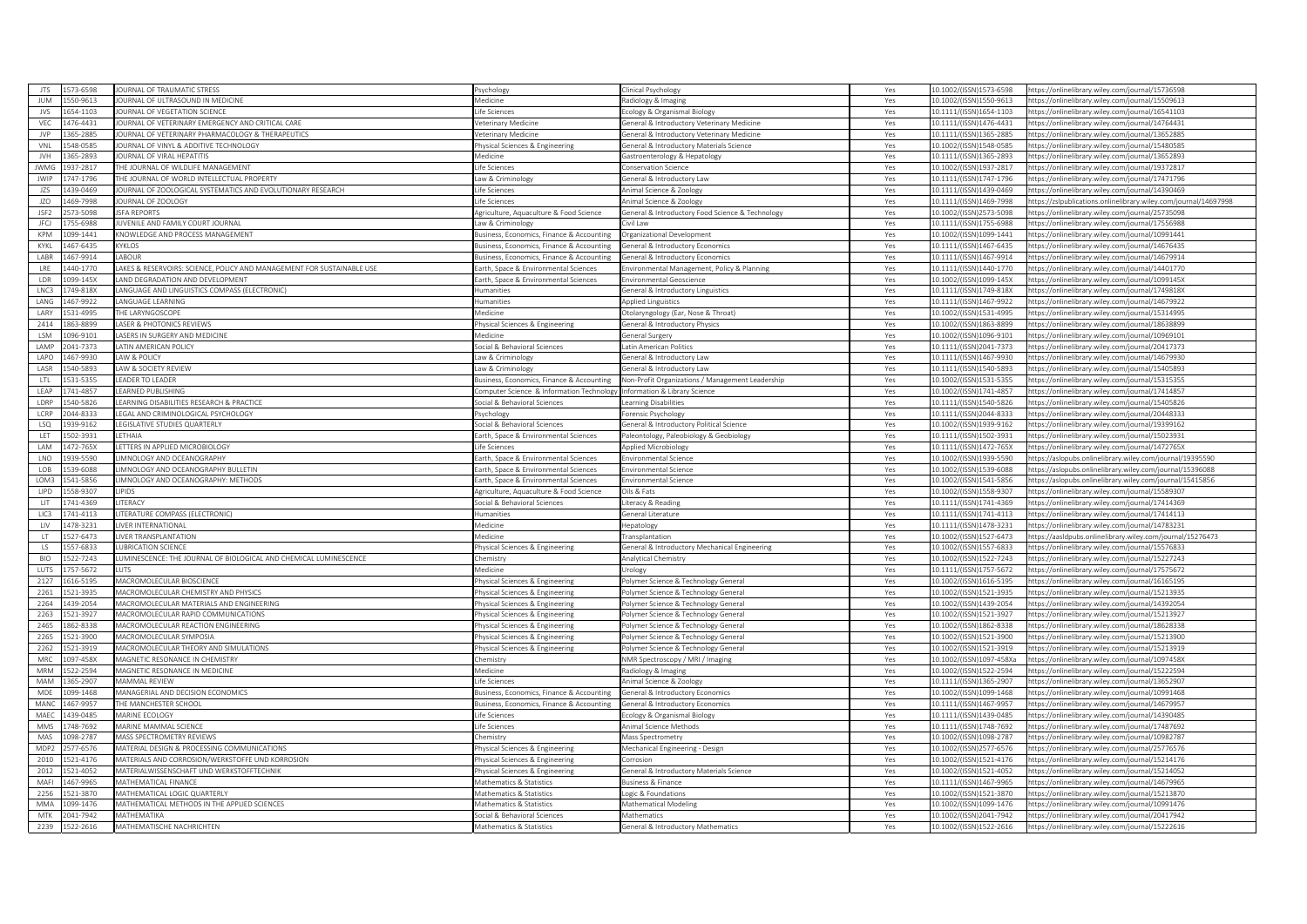| MVE                | 365-2915             | MEDICAL AND VETERINARY ENTOMOLOGY                              | ife Sciences                                             | Entomology                                       | Yes        | 10.1111/(ISSN)1365-2915                            | nttps://onlinelibrary.wiley.com/journal/13652915                                                     |
|--------------------|----------------------|----------------------------------------------------------------|----------------------------------------------------------|--------------------------------------------------|------------|----------------------------------------------------|------------------------------------------------------------------------------------------------------|
| MAQ                | 548-1387             | MEDICAL ANTHROPOLOGY QUARTERLY                                 | ocial & Behavioral Sciences                              | Medical Anthropology                             | Yes        | 10.1111/(ISSN)1548-1387                            | https://anthrosource.onlinelibrary.wiley.com/journal/15481387                                        |
| MDS <sup>3</sup>   | 573-802X             | <b><i>AEDICAL DEVICES &amp; SENSORS</i></b>                    | hysical Sciences & Engineering                           | ieneral & Introductory Materials Science         | Yes        | 10.1002/(ISSN)2573-802X                            | https://onlinelibrary.wiley.com/journal/2573802X                                                     |
| MEDU               | 365-2923             | MEDICAL EDUCATION                                              | Aedicine                                                 | Medical Professional Development                 | Yes        | 10.1111/(ISSN)1365-2923                            | https://onlinelibrary.wiley.com/iournal/13652923                                                     |
| MJA2               | 126-5377             | AFDICAL IOURNAL OF AUSTRALIA                                   | ledicine                                                 | eneral & Internal Medicine                       | Yes        | 10.5694/(ISSN)1326-5377                            | https://onlinelibrary.wiley.com/journal/13265377                                                     |
| MP                 | 473-4209             | MEDICAL PHYSICS                                                | hysical Sciences & Engineering                           | Medical & Health Physics                         | Yes        | 10.1002/(ISSN)2473-4209                            | https://aapm.onlinelibrary.wiley.com/journal/24734209                                                |
| MED                | 098-1128             | <b><i>AEDICINAL RESEARCH REVIEWS</i></b>                       | <b>nemistry</b>                                          | harmaceutical & Medicinal Chemistry              | Yes        | 10.1002/(ISSN)1098-1128                            | https://onlinelibrary.wiley.com/journal/10981128                                                     |
| META               | 167-9973             | <b>AETAPHILOSOPHY</b>                                          | umanities                                                | Metaphysics                                      | Yes        | 10.1111/(ISSN)1467-9973                            | https://onlinelibrary.wiley.com/journal/14679973                                                     |
| MAPS               | 945-5100             | METEORITICS & PLANETARY SCIENCE                                | arth, Space & Environmental Sciences                     | Seochemistry & Mineralogy                        | Yes        | 10.1111/(ISSN)1945-5100                            | https://onlinelibrary.wiley.com/journal/19455100                                                     |
| MEE3               | 041-210X             | METHODS IN ECOLOGY AND EVOLUTION                               | ife Sciences                                             | Methods & Statistics in Ecology                  | Yes        | 10.1111/(ISSN)2041-210X                            | https://besjournals.onlinelibrary.wiley.com/journal/2041210X                                         |
| MECA               | 467-999X             | <b>METROECONOMICA</b>                                          | usiness, Economics, Finance & Accounting                 | conomic Theory                                   | Yes        | 10.1111/(ISSN)1467-999X                            | https://onlinelibrary.wiley.com/journal/1467999X                                                     |
| <b>MIM</b>         | 348-0421             | <b><i>AICROBIOLOGY AND IMMUNOLOGY</i></b>                      | fe Sciences                                              | Microbiology & Virology                          | Yes        | 10.1111/(ISSN)1348-0421                            | https://onlinelibrary.wiley.com/journal/13480421                                                     |
| MICC               | 549-8719             | MICROCIRCULATION                                               | Medicine                                                 | Cardiovascular Disease                           | Yes        | 10.1111/(ISSN)1549-8719                            | https://onlinelibrary.wiley.com/iournal/15498719                                                     |
| <b>IFMT</b>        | 097-0029             | MICROSCOPY RESEARCH AND TECHNIQUE                              | fe Sciences                                              | Vicroscopy                                       | Yes        | 10.1002/(ISSN)1097-0029                            | https://onlinelibrary.wiley.com/journal/10970029                                                     |
| <b>MICR</b>        | 098-2752             | MICROSURGERY                                                   | Medicine                                                 | General Surgery                                  | Yes        | 10.1002/(ISSN)1098-2752                            | https://onlinelibrary.wiley.com/journal/10982752                                                     |
| MOP                | 098-2760             | AICROWAVE AND OPTICAL TECHNOLOGY LETTERS                       | hysical Sciences & Engineering                           | <b>Communication Technology</b>                  | Yes        | 10.1002/(ISSN)1098-2760                            | ttps://onlinelibrary.wiley.com/journal/10982760                                                      |
| MEPC               | 475-4967             | <b><i>AIDDLE EAST POLICY</i></b>                               | ocial & Behavioral Sciences                              | Middle Eastern Politics                          | Yes        | 10.1111/(ISSN)1475-4967                            | https://onlinelibrary.wiley.com/journal/14754967                                                     |
| MILO               | 168-0009             | HE MILBANK QUARTERLY                                           | Vursing, Dentistry & Healthcare                          | lealth & Social Care                             | Yes        | 10.1111/(ISSN)1468-0009                            | https://onlinelibrary.wiley.com/journal/14680009                                                     |
| MILT               | 094-348X             | MILTON QUARTERLY                                               | umanities                                                | Inglish Literature                               | Yes        | 10.1111/(ISSN)1094-348X                            | https://onlinelibrary.wiley.com/journal/1094348X                                                     |
| MILA               | 168-0017             | <b>MIND &amp; LANGUAGE</b>                                     | umanities                                                | hilosophy of Mind                                | Yes        | 10.1111/(ISSN)1468-0017                            | https://onlinelibrary.wiley.com/journal/14680017                                                     |
| MBE                | 751-228X             | MIND, BRAIN, AND EDUCATION                                     | sychology                                                | Educational & School Psychology                  | Yes        | 10.1111/(ISSN)1751-228X                            | https://onlinelibrary.wiley.com/iournal/1751228X                                                     |
| MODI               | 540-4781             | <b><i>AODERN LANGUAGE JOURNAL</i></b>                          | manities                                                 | Applied Linguistics                              | Yes        | 10.1111/(ISSN)1540-4781                            | ttps://onlinelibrary.wiley.com/journal/15404781                                                      |
| MLR                | 168-2230             | HE MODERN LAW REVIEW                                           | aw & Criminology                                         | ieneral & Introductory Law                       | Yes        | 10.1111/(ISSN)1468-2230                            | https://onlinelibrary.wiley.com/journal/14682230                                                     |
| <b>MOTH</b>        | 468-0025             | <b><i>AODERN THEOLOGY</i></b>                                  | umanities                                                | ontemporary Theology                             | Yes        | 10.1111/(ISSN)1468-0025                            | https://onlinelibrary.wiley.com/journal/14680025                                                     |
| MC                 | 098-2744             | <b>MOLECULAR CARCINOGENESIS</b>                                | Aedicine                                                 | ncology & Radiotherapy                           | Yes        | 10.1002/(ISSN)1098-2744                            | https://onlinelibrary.wiley.com/journal/10982744                                                     |
| MEC                | 65-294X              | <b>MOLECULAR ECOLOGY</b>                                       | fe Sciences                                              | volution                                         | Yes        | 10.1111/(ISSN)1365-294X                            | https://onlinelibrary.wiley.com/journal/1365294X                                                     |
| MEN                | 55-0998              | <b>JOLECULAR ECOLOGY RESOURCES</b>                             | fe Sciences                                              | volution                                         | Yes        | 10.1111/(ISSN)1755-0998                            | https://onlinelibrary.wiley.com/journal/17550998                                                     |
| 2022               | 368-1751             | <b>MOLECULAR INFORMATICS</b>                                   | hemistry                                                 | omputational Chemistry & Molecular Modeling      | Yes        | 10.1002/(ISSN)1868-1751                            | https://onlinelibrary.wiley.com/journal/18681751                                                     |
| <b>MM</b>          | 65-2958              | <b>JOLECULAR MICROBIOLOGY</b>                                  | fe Sciences                                              | Molecular Microbiology                           | Yes        | 10.1111/(ISSN)1365-2958                            | ttps://onlinelibrary.wiley.com/journal/13652958                                                      |
| 2216               | 613-4133             | MOLECULAR NUTRITION & FOOD RESEARCH                            | griculture, Aquaculture & Food Science                   | General & Introductory Food Science & Technology | Yes        | 10.1002/(ISSN)1613-4133                            | https://onlinelibrary.wiley.com/journal/16134133                                                     |
| OMI                | 041-1014             | <b><i>AOLECULAR ORAL MICROBIOLOGY</i></b>                      | <b>Nursing, Dentistry &amp; Healthcare</b>               | Oral Biology                                     | Yes        | 10.1111/(ISSN)2041-1014                            | https://onlinelibrary.wiley.com/journal/1399302X                                                     |
| MRD                | 098-2795             | MOLECULAR REPRODUCTION & DEVELOPMENT                           | ife Sciences                                             | Developmental Biology                            | Yes        | 10.1002/(ISSN)1098-2795                            | https://onlinelibrary.wiley.com/journal/10982795                                                     |
| MONC               | 540-5834             | MONOGRAPHS OF THE SOCIETY FOR RESEARCH IN CHILDDEVELOPMENT     | sychology                                                | Developmental Psychology                         | Yes        | 10.1111/(ISSN)1540-5834                            | https://onlinelibrary.wiley.com/journal/15405834                                                     |
| <b>MDS</b>         | 531-8257             | <b><i>AOVEMENT DISORDERS</i></b>                               | <i>Aedicine</i>                                          | Neurology                                        | Yes        | 10.1002/(ISSN)1531-8257                            | https://onlinelibrary.wiley.com/journal/15318257                                                     |
| MDC3               | 330-1619             | <b><i>AOVEMENT DISORDERS CLINICAL PRACTICE(ELECTRONIC)</i></b> | Aedicine                                                 | Neurology                                        | Yes        | 10.1002/(ISSN)2330-1619                            | https://onlinelibrary.wiley.com/journal/23301619                                                     |
| MUS                | 097-4598             | MUSCLE & NERVE                                                 | Medicine                                                 | Neurology                                        | Yes        | 10.1002/(ISSN)1097-4598                            | https://onlinelibrary.wiley.com/journal/10974598                                                     |
| MSC                | 557-0681             | <b>MUSCULOSKELETAL CARE</b>                                    | ursing, Dentistry & Healthcare                           | onsumer Health General                           | Yes        | 10.1002/(ISSN)1557-0681                            | https://onlinelibrary.wiley.com/journal/15570681                                                     |
| <b>MUAN</b>        | 548-1379             | <b><i>AUSEUM ANTHROPOLOGY</i></b>                              | ocial & Behavioral Sciences                              | inthropology of Art & Media                      | Yes        | 10.1111/(ISSN)1548-1379                            | https://anthrosource.onlinelibrary.wiley.com/journal/15481379                                        |
| MUSA               | 168-2249             | AUSIC ANALYSIS                                                 | rt & Applied Arts                                        | Ausic                                            | Yes        | 10.1111/(ISSN)1468-2249                            | ttps://onlinelibrary.wiley.com/journal/14682249                                                      |
| MU <sub>W</sub>    | 178-1913             | HE MUSLIM WORLD                                                | umanities                                                | slam                                             | Yes        | 10.1111/(ISSN)1478-1913                            | https://onlinelibrary.wiley.com/journal/14781913                                                     |
| MYC                | 439-0507             | <b>MYCOSES</b>                                                 | Aedicine                                                 | Dermatology                                      | Yes        | 10.1111/(ISSN)1439-0507                            | https://onlinelibrary.wiley.com/journal/14390507                                                     |
| <b>NANA</b>        | 469-8129             | <b>JATIONS AND NATIONALISM</b>                                 | ocial & Behavioral Sciences                              | ieneral & Introductory Political Science         | Yes        | 10.1111/(ISSN)1469-8129                            | ttps://onlinelibrary.wiley.com/iournal/14698129                                                      |
| NARF               | 177-8947             | <b>NATURAL RESOURCES FORUM</b>                                 | ocial & Behavioral Sciences                              | ieneral & Introductory Development Studies       | Yes        | 10.1111/(ISSN)1477-8947                            | https://onlinelibrary.wiley.com/journal/14778947                                                     |
| NSE <sub>2</sub>   | 168-8281             | <b>NATURAL SCIENCES EDUCATION</b>                              | ocial & Behavioral Sciences                              |                                                  |            | 10.1002/(ISSN)2168-8281                            | https://onlinelibrary.wiley.com/iournal/21688281                                                     |
|                    |                      |                                                                |                                                          | ducation Special Topics                          | Yes        |                                                    |                                                                                                      |
| NAV                | 520-6750             | NAVAL RESEARCH LOGISTICS<br>VAVIGATION                         | Mathematics & Statistics                                 | Applied Probability & Statistics                 | Yes        | 10.1002/(ISSN)1520-6750                            | https://onlinelibrary.wiley.com/journal/15206750                                                     |
| NAVI<br><b>NSG</b> | 161-4296<br>873-0604 | NEAR SURFACE GEOPHYSICS                                        | hysical Sciences & Engineering                           | ransportation Engineering<br>ieophysics          | Yes        | 10.1002/(ISSN)2161-4296<br>10.1002/(ISSN)1873-0604 | https://onlinelibrary.wiley.com/journal/21614296<br>https://onlinelibrary.wiley.com/journal/18730604 |
|                    |                      |                                                                | arth, Space & Environmental Sciences<br>aw & Criminology |                                                  | Yes        |                                                    |                                                                                                      |
| NEJO               | 571-9979             | <b><i>NEGOTIATION JOURNAL</i></b><br>NEPHROLOGY                |                                                          | Negotiation & Conflict Resolution                | Yes        | 10.1111/(ISSN)1571-9979                            | https://onlinelibrary.wiley.com/journal/15719979                                                     |
| NEP<br>NET         | 440-1797<br>097-0037 | <b>NETWORKS: AN INTERNATIONAL JOURNAL</b>                      | Medicine<br>Aathematics & Statistics                     | Nephrology<br>Applied Mathematics                | Yes<br>Yes | 10.1111/(ISSN)1440-1797<br>10.1002/(ISSN)1097-0037 | https://onlinelibrary.wiley.com/journal/14401797<br>ittps://onlinelibrary.wiley.com/journal/10970037 |
| <b>NMO</b>         | 365-2982             | NEUROGASTROENTEROLOGY & MOTILITY                               | Aedicine                                                 |                                                  |            |                                                    |                                                                                                      |
|                    |                      |                                                                |                                                          | Gastroenterology & Hepatology                    | Yes        | 10.1111/(ISSN)1365-2982                            | https://onlinelibrary.wiley.com/journal/13652982                                                     |
| NCN3               | 049-4173             | NEUROLOGY AND CLINICAL NEUROSCIENCE (ELECTRONIC)               | Aedicine                                                 | Neurology                                        | Yes        | 10.1002/(ISSN)2049-4173                            | https://onlinelibrary.wiley.com/journal/20494173                                                     |
| <b>NFR</b>         | 525-1403             | NEUROMODULATION: TECHNOLOGY AT THE NEURALINTERFACE             | Medicine                                                 | Neurology                                        | Yes        | 10.1111/(ISSN)1525-1403                            | https://onlinelibrary.wiley.com/journal/15251403                                                     |
| NEUP               | 440-1789             | IEUROPATHOLOGY                                                 | ledicine                                                 | athology                                         | Yes        | 10.1111/(ISSN)1440-1789                            | https://onlinelibrary.wiley.com/journal/14401789                                                     |
| <b>NAN</b>         | 65-2990              | <b>IEUROPATHOLOGY &amp; APPLIED NEUROBIOLOGY</b>               | Aedicine                                                 | athology                                         | Yes        | 10.1111/(ISSN)1365-2990                            | https://onlinelibrary.wiley.com/journal/13652990                                                     |
| <b>NAU</b>         | 520-6777             | NEUROUROLOGY AND URODYNAMICS                                   | Medicine                                                 | rology                                           | Yes        | 10.1002/(ISSN)1520-6777                            | https://onlinelibrary.wiley.com/journal/15206777                                                     |
| NBFR               | 741-2005             | <b>NEW BLACKFRIARS</b>                                         | umanities                                                | heology                                          | Yes        | 10.1111/(ISSN)1741-2005                            | https://onlinelibrary.wiley.com/journal/17412005                                                     |
| ACE                | 536-0717             | NEW DIRECTIONS FOR ADULT AND CONTINUING EDUCATION              | ocial & Behavioral Sciences                              | Adult & Continuing Education                     | Yes        | 10.1002/(ISSN)1536-0717                            | https://onlinelibrary.wiley.com/journal/15360717                                                     |
| CAD                | 534-8687             | VEW DIRECTIONS FOR CHILD AND ADOLESCENT DEVELOPMENT            | ncial & Behavioral Sciences                              | amily & Child Studies Special Topics             | Yes        | 10.1002/(ISSN)1534-8687                            | ttps://onlinelibrary.wiley.com/journal/15348687                                                      |
| cc                 | 36-0733              | NEW DIRECTIONS FOR COMMUNITY COLLEGES                          | ocial & Behavioral Sciences                              | Community Colleges                               | Yes        | 10.1002/(ISSN)1536-0733                            | https://onlinelibrary.wiley.com/journal/15360733                                                     |
| EV                 | 34-875X              | <b>NEW DIRECTIONS FOR EVALUATION</b>                           | Mathematics & Statistics                                 | survey Research Methods & Sampling               | Yes        | 10.1002/(ISSN)1534-875X                            | https://onlinelibrary.wiley.com/journal/1534875X                                                     |
| HE                 | 536-0741             | NEW DIRECTIONS FOR HIGHER EDUCATION                            | ocial & Behavioral Sciences                              | Higher Education General                         | Yes        | 10.1002/(ISSN)1536-0741                            | nttps://onlinelibrary.wiley.com/journal/15360741                                                     |
| <b>IR</b>          | 536-075X             | NEW DIRECTIONS FOR INSTITUTIONAL RESEARCH                      | ocial & Behavioral Sciences                              | Educational Research & Statistics                | Yes        | 10.1002/(ISSN)1536-075X                            | https://onlinelibrary.wiley.com/journal/1536075X                                                     |
| YD                 | 373-3357             | NEW DIRECTIONS FOR STUDENT LEADERSHIP                          | ocial & Behavioral Sciences                              | Student Affairs & Development (Higher Education) | Yes        | 10.1002/(ISSN)2373-3357                            | https://onlinelibrary.wiley.com/journal/23733357                                                     |
| SS                 | 36-0695              | <b>IEW DIRECTIONS FOR STUDENT SERVICES</b>                     | ocial & Behavioral Sciences                              | student Services & Counseling (Higher Education) | Yes        | 0.1002/(ISSN)1536-0695                             | ttps://onlinelibrary.wiley.com/journal/15360695                                                      |
| TL.                | 38-0768              | NEW DIRECTIONS FOR TEACHING AND LEARNING                       | ocial & Behavioral Sciences                              | Teaching & Learning (Higher Education)           | Yes        | 10.1002/(ISSN)1536-0768                            | https://onlinelibrary.wiley.com/journal/15360768                                                     |
| NPH                | 469-8137             | <b>NEW PHYTOLOGIST</b>                                         | ife Sciences                                             | Plant Science                                    | Yes        | 10.1111/(ISSN)1469-8137                            | https://nph.onlinelibrary.wiley.com/journal/14698137                                                 |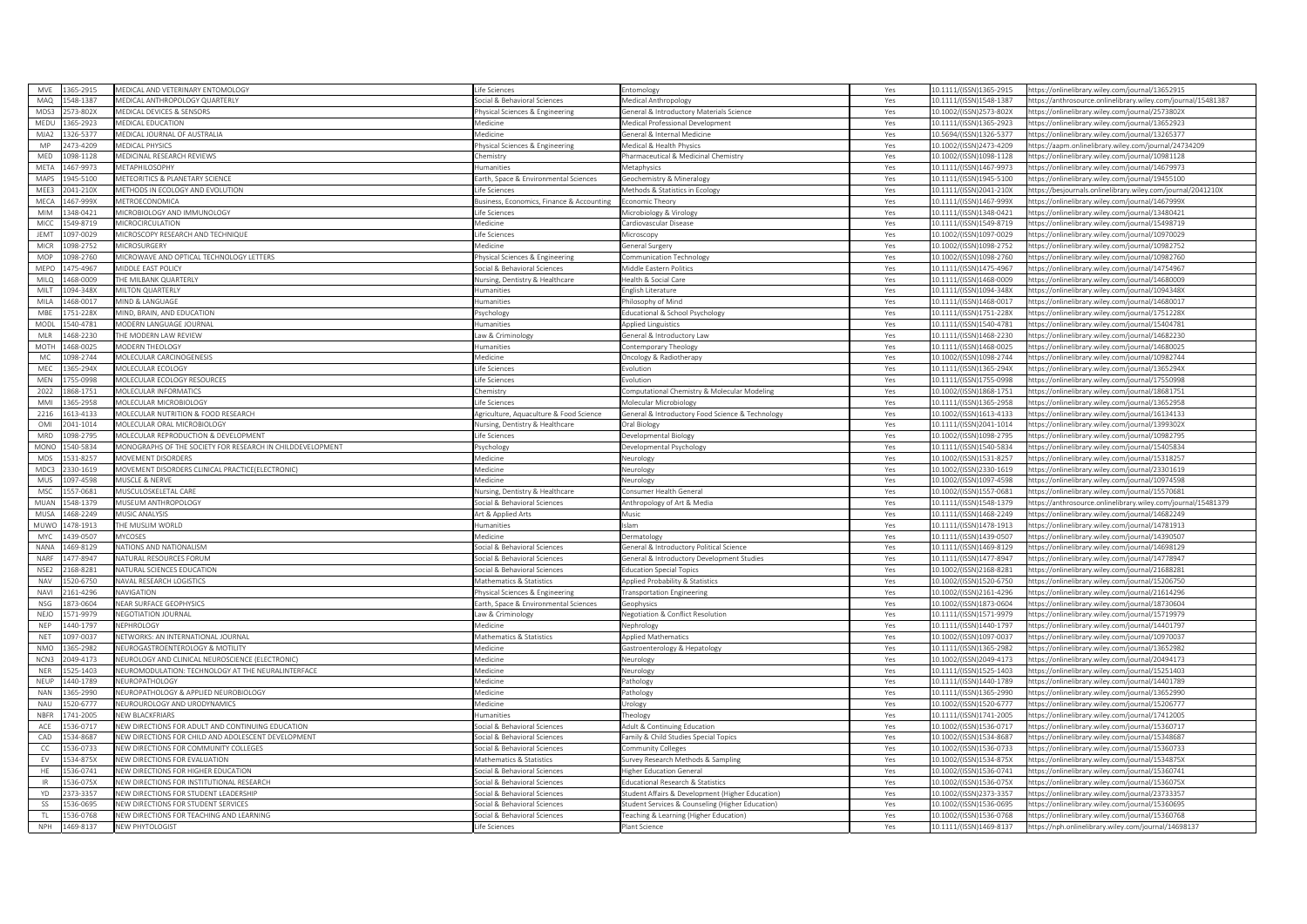| <b>NTWF</b>      | 468-005X             | NEW TECHNOLOGY, WORK AND EMPLOYMENT                            | usiness, Economics, Finance & Accounting                                     | <b>Business Technology</b>                                      | Yes        | 10.1111/(ISSN)1468-005X                            | https://onlinelibrary.wiley.com/journal/1468005X                                                     |
|------------------|----------------------|----------------------------------------------------------------|------------------------------------------------------------------------------|-----------------------------------------------------------------|------------|----------------------------------------------------|------------------------------------------------------------------------------------------------------|
| NZG              | 745-7939             | NEW ZEALAND GEOGRAPHER                                         | ocial & Behavioral Sciences                                                  | General & Introductory Geography                                | Yes        | 10.1111/(ISSN)1745-7939a                           | https://onlinelibrary.wiley.com/journal/17457939a                                                    |
| <b>NBM</b>       | 199-1492             | <b>VMR IN BIOMEDICINE</b>                                      | hemistry                                                                     | NMR Spectroscopy / MRI / Imaging                                | Yes        | 10.1002/(ISSN)1099-1492                            | ttps://onlinelibrary.wiley.com/journal/10991492                                                      |
| <b>NMI</b>       | 542-7854             | NONPROFIT MANAGEMENT & LEADERSHIP                              | usiness, Economics, Finance & Accounting                                     | Management / Leadership                                         | Yes        | 10.1002/(ISSN)1542-7854                            | https://onlinelibrary.wiley.com/iournal/15427854                                                     |
| <b>NJB</b>       | 56-1051              | JORDIC JOURNAL OF BOTANY                                       | fe Sciences                                                                  | lant Science                                                    | Yes        | 10.1111/(ISSN)1756-1051                            | ittps://onlinelibrary.wiley.com/journal/17561051                                                     |
| <b>NAAQ</b>      | 548-8454             | NORTH AMERICAN JOURNAL OF AQUACULTURE                          | Agriculture, Aguaculture & Food Science                                      | Aquaculture                                                     | Yes        | 10.1002/(ISSN)1548-8454                            | https://onlinelibrary.wiley.com/journal/15488454                                                     |
| <b>NAFM</b>      | 548-8675             | JORTH AMERICAN JOURNAL OF FISHERIES MANAGEMENT                 | griculture, Aquaculture & Food Science                                       | isheries & Aquaculture Economics & Management                   | Yes        | 0.1002/(ISSN)1548-8675                             | ttps://onlinelibrary.wiley.com/journal/1548867!                                                      |
| NOUS             | 168-0068             | JOÛS                                                           | lumanities                                                                   | eneral Philosophy                                               | Yes        | 10.1111/(ISSN)1468-0068                            | ttps://onlinelibrary.wiley.com/journal/14680068                                                      |
| <b>NLA</b>       | 099-1506             | NUMERICAL LINEAR ALGEBRA WITH APPLICATIONS                     | Mathematics & Statistics                                                     | inear Algebra                                                   | Yes        | 10.1002/(ISSN)1099-1506                            | ttps://onlinelibrary.wiley.com/journal/10991506                                                      |
| <b>NIJM</b>      | 098-2426             | NUMERICAL METHODS FOR PARTIAL DIFFERENTIAL EQUATIONS           | Mathematics & Statistics                                                     | Differential Equations                                          | Yes        | 10.1002/(ISSN)1098-2426                            | https://onlinelibrary.wiley.com/journal/10982426                                                     |
| <b>NHS</b>       | 442-2018             | <b>NURSING &amp; HEALTH SCIENCES</b>                           | <b>Nursing, Dentistry &amp; Healthcare</b>                                   | <b>Nursing Genera</b>                                           | Yes        | 10.1111/(ISSN)1442-2018                            | https://onlinelibrary.wiley.com/journal/14422018                                                     |
| <b>NUI</b>       | 744-6198             | <b>JURSING FORUM</b>                                           | ursing, Dentistry & Healthcare                                               | lursing General                                                 | Yes        | 10.1111/(ISSN)1744-6198                            | ttps://onlinelibrary.wiley.com/journal/17446198                                                      |
| <b>NICC</b>      | 178-5153             | NURSING IN CRITICAL CARE                                       | lursing, Dentistry & Healthcare                                              | <b>Jursing General</b>                                          | Yes        | 10.1111/(ISSN)1478-5153                            | https://onlinelibrary.wiley.com/journal/14785153                                                     |
| NIN              | 140-1800             | <b>NURSING INQUIRY</b>                                         | Iursing, Dentistry & Healthcare                                              | <b>Nursing General</b>                                          | Yes        | 10.1111/(ISSN)1440-1800                            | https://onlinelibrary.wiley.com/iournal/14401800                                                     |
| <b>NUP</b>       | 466-769X             | <b>NURSING PHILOSOPHY</b>                                      | Jursing, Dentistry & Healthcare                                              | <b>Nursing General</b>                                          | Yes        | 10.1111/(ISSN)1466-769X                            | https://onlinelibrary.wiley.com/journal/1466769X                                                     |
| <b>NDI</b>       | 747-0080             | <b>JUTRITION &amp; DIETETICS</b>                               | ursing. Dentistry & Healthcare                                               | <b>Jutrition &amp; Dietetics General</b>                        | Yes        | 10.1111/(ISSN)1747-0080                            | ttps://onlinelibrary.wiley.com/iournal/17470080                                                      |
| NBU              | 467-3010             | <b>NUTRITION BULLETIN</b>                                      | lursing, Dentistry & Healthcare                                              | <b>Nutrition</b>                                                | Yes        | 10.1111/(ISSN)1467-3010                            | ttps://onlinelibrary.wiley.com/journal/14673010                                                      |
| <b>NCP</b>       | 941-2452             | <b>NUTRITION IN CLINICAL PRACTICE</b>                          | Nursing, Dentistry & Healthcare                                              | Nutrition & Dietetics General                                   | Yes        | 0.1002/(ISSN)1941-2452                             | sttps://onlinelibrary.wiley.com/journal/19412452                                                     |
| OBY              | 930-739X             | <b>BESITY</b>                                                  | <i>Aedicine</i>                                                              | Obesity                                                         | Yes        | 10.1002/(ISSN)1930-739X                            | https://onlinelibrary.wiley.com/journal/1930739X                                                     |
| OBR              | 467-789X             | BESITY REVIEWS                                                 | Medicine                                                                     | besity                                                          | Yes        | 10.1111/(ISSN)1467-789X                            | ttps://onlinelibrary.wiley.com/journal/1467789X                                                      |
| TOG              | 744-4667             | HE OBSTETRICIAN & GYNAECOLOGIST                                | Aedicine                                                                     | Obstetrics                                                      | Yes        | 10.1111/(ISSN)1744-4667                            | https://obgyn.onlinelibrary.wiley.com/journal/17444667                                               |
| OCEA             | 334-4461             | <b>CEANIA</b>                                                  | ocial & Behavioral Sciences                                                  | eneral & Introductory Anthropology                              | Yes        | 0.1002/(ISSN)1834-4461                             | ttps://onlinelibrary.wiley.com/journal/18344461                                                      |
| $O$ IK           | 600-0706             | <b>JIKOS</b>                                                   | fe Sciences                                                                  | cology & Organismal Biology                                     | Yes        | 10.1111/(ISSN)1600-0706                            | https://onlinelibrary.wiley.com/journal/16000706                                                     |
| OPEC             | 53-0237              | <b>DPEC ENERGY REVIEW</b>                                      | usiness, Economics, Finance & Accounting                                     | Oil & Energy Economics                                          | Yes        | 10.1111/(ISSN)1753-0237                            | ttps://onlinelibrary.wiley.com/journal/17530237                                                      |
| OPO              | 475-1313             | OPHTHALMIC AND PHYSIOLOGICAL OPTICS                            | <b>Iedicine</b>                                                              | sion Sciences                                                   | Yes        | 10.1111/(ISSN)1475-1313                            | ttps://onlinelibrary.wiley.com/journal/14751313                                                      |
| OCA              | 199-1514             | OPTIMAL CONTROL APPLICATIONS AND METHODS                       | hysical Sciences & Engineering                                               | ontrol Systems Technology                                       | Yes        | 0.1002/(ISSN)1099-1514                             | ttps://onlinelibrary.wiley.com/journal/10991514                                                      |
| ODI              | 601-0825             | RAI DISEASES                                                   | Jursing, Dentistry & Healthcare                                              | Oral Sciences & Technology                                      | Yes        | 10.1111/(ISSN)1601-0825                            | https://onlinelibrary.wiley.com/iournal/16010825                                                     |
| OSI2             | 881-4204             | <b>DRAL SCIENCE INTERNATIONAL</b>                              | Iursing. Dentistry & Healthcare                                              | Oral Sciences & Technology                                      | Yes        | 10.1002/(ISSN)1881-4204                            | 1ttps://onlinelibrary.wiley.com/journal/18814204                                                     |
| ORS              | 752-248X             | RAL SURGERY                                                    | ursing, Dentistry & Healthcare                                               | Oral & Maxillofacial Surgery                                    | Yes        | 10.1111/(ISSN)1752-248X                            | https://onlinelibrary.wiley.com/iournal/1752248X                                                     |
| OLI              | 600-0730             | RBIS LITTERARUM                                                | <i>i</i> manities                                                            | eneral Literature                                               | Yes        | 0.1111/(ISSN)1600-0730                             | ittps://onlinelibrary.wiley.com/iournal/1600073                                                      |
| OCR              | 601-6343             | RTHODONTICS & CRANIOFACIAL RESEARCH                            | Jursing, Dentistry & Healthcare                                              | <b>Orthodontics</b>                                             | Yes        | 10.1111/(ISSN)1601-6343                            | https://onlinelibrary.wiley.com/iournal/16016343                                                     |
| OBES             | 468-0084             | <b>DXFORD BULLETIN OF ECONOMICS &amp; STATISTICS</b>           | Business, Economics, Finance & Accounting                                    | General & Introductory Economics                                | Yes        | 10.1111/(ISSN)1468-0084                            | https://onlinelibrary.wiley.com/journal/14680084                                                     |
| <b>OJOA</b>      | 168-0092             | XFORD JOURNAL OF ARCHAEOLOGY                                   | ocial & Behavioral Sciences                                                  | eneral & Introductory Archaeology                               | Yes        | 10.1111/(ISSN)1468-0092                            | sttps://onlinelibrary.wiley.com/journal/14680092                                                     |
| PAER             | 468-0106             | ACIFIC ECONOMIC REVIEW                                         | usiness, Economics, Finance & Accounting                                     | General & Introductory Economics                                | Yes        | 10.1111/(ISSN)1468-0106                            | https://onlinelibrary.wiley.com/journal/14680106                                                     |
| PAFO             | 76-5118              | <b>ACIFIC FOCUS</b>                                            | ocial & Behavioral Sciences                                                  | eneral & Introductory Political Science                         | Yes        | 0.1111/(ISSN)1976-5118                             | ttps://onlinelibrary.wiley.com/iournal/19765118                                                      |
| PAPO             | 468-0114             | ACIFIC PHILOSOPHICAL OUARTERLY                                 | lumanities                                                                   | <b>General Philosophy</b>                                       | Yes        | 10.1111/(ISSN)1468-0114                            | https://onlinelibrary.wiley.com/journal/14680114                                                     |
| PACE             | 540-8159             | ACING AND CLINICAL ELECTROPHYSIOLOGY                           | <b>Medicine</b>                                                              | Cardiovascular Disease                                          | Yes        | 10.1111/(ISSN)1540-8159                            | ttps://onlinelibrary.wiley.com/journal/15408159                                                      |
| PTS              | 099-1522             | ACKAGING TECHNOLOGY AND SCIENCE                                |                                                                              |                                                                 |            | 10.1002/(ISSN)1099-1522                            | https://onlinelibrary.wiley.com/iournal/10991522                                                     |
| PPE              |                      |                                                                | hysical Sciences & Engineering<br><b>Nursing, Dentistry &amp; Healthcare</b> | ndustrial Engineering / Manufacturing<br>onsumer Health General | Yes<br>Yes | 0.1111/(ISSN)1365-3016                             | ttps://onlinelibrary.wiley.com/journal/13653016                                                      |
|                  |                      |                                                                |                                                                              |                                                                 |            |                                                    |                                                                                                      |
|                  | 65-3016              | AEDIATRIC & PERINATAL EPIDEMIOLOGY                             |                                                                              |                                                                 |            |                                                    |                                                                                                      |
| PAPR             | 533-2500             | AIN PRACTICE                                                   | Aedicine                                                                     | Pain Medicine                                                   | Yes        | 10.1111/(ISSN)1533-2500                            | https://onlinelibrary.wiley.com/journal/15332500                                                     |
| PALA             | 475-4983             | ALAEONTOLOGY                                                   | arth, Space & Environmental Sciences                                         | Paleontology, Paleobiology & Geobiology                         | Yes        | 10.1111/(ISSN)1475-4983                            | ttps://onlinelibrary.wiley.com/journal/14754983                                                      |
| PALO             | 572-4525             | ALEOCEANOGRAPHY AND PALEOCLIMATOLOGY                           | arth, Space & Environmental Sciences                                         | Oceanography & Paleoceanography                                 | Yes        | 10.1002/(ISSN)2572-4525                            | https://agupubs.onlinelibrary.wiley.com/journal/19449186                                             |
| SPP <sub>2</sub> | 056-2802             | APERS IN PALAEONTOLOGY                                         | arth, Space & Environmental Sciences                                         | aleontology, Paleobiology & Geobiology                          | Yes        | 0.1002/(ISSN)2056-2802                             | ttps://onlinelibrary.wiley.com/journal/20562802                                                      |
| PIRS             | 435-5957             | APERS IN REGIONAL SCIENCE                                      | ocial & Behavioral Sciences                                                  | Regional Geography                                              | Yes        | 10.1111/(ISSN)1435-5957                            | https://onlinelibrary.wiley.com/journal/14355957                                                     |
| PIM              | 365-3024             | ARASITE IMMUNOLOGY                                             | Aedicine                                                                     | munology                                                        | Yes        | 10.1111/(ISSN)1365-3024                            | https://onlinelibrary.wiley.com/journal/13653024                                                     |
| PARH             | 50-0206              | ARLIAMENTARY HISTORY                                           | umanities                                                                    | Modern British History                                          | Yes        | 10.1111/(ISSN)1750-0206                            | ttps://onlinelibrary.wiley.com/journal/17500206                                                      |
| 2056             | 521-4117             | PARTICLE & PARTICLE SYSTEMS CHARACTERIZATION                   | hysical Sciences & Engineering                                               | ieneral & Introductory Materials Science                        | Yes        | 10.1002/(ISSN)1521-4117                            | https://onlinelibrary.wiley.com/journal/15214111                                                     |
| PIN              | 140-1827             | ATHOLOGY INTERNATIONAL                                         | 1edicine                                                                     | athology                                                        | Yes        | 10.1111/(ISSN)1440-1827                            | https://onlinelibrary.wiley.com/journal/14401827                                                     |
| PECH             | 468-0130             | <b>PEACE &amp; CHANGE</b>                                      | ocial & Behavioral Sciences                                                  | War & Peace Studies                                             | Yes        | 10.1111/(ISSN)1468-0130                            | https://onlinelibrary.wiley.com/journal/14680130                                                     |
| PAI              | 399-3038             | EDIATRIC ALLERGY AND IMMUNOLOGY                                | Aedicine                                                                     | llergy & Clinical Immunology                                    | Yes        | 10.1111/(ISSN)1399-3038                            | ttps://onlinelibrary.wiley.com/journal/13993038                                                      |
| PAN              | 460-9592             | <b>EDIATRIC ANESTHESIA</b>                                     | Aedicine                                                                     | nesthesia & Pain Management                                     | Yes        | 10.1111/(ISSN)1460-9592                            | https://onlinelibrary.wiley.com/journal/14609592                                                     |
| <b>MPO</b>       | 545-5017             | <b>EDIATRIC BLOOD &amp; CANCER</b>                             | Aedicine                                                                     | Oncology & Radiotherapy                                         | Yes        | LO.1002/(ISSN)1545-5017                            | ttps://onlinelibrary.wiley.com/journal/15455017                                                      |
| PDE              | 525-1470             | <b>EDIATRIC DERMATOLOGY</b>                                    | Aedicine                                                                     | ermatology                                                      | Yes        | 10.1111/(ISSN)1525-1470                            | https://onlinelibrary.wiley.com/journal/15251470                                                     |
| PEDI             | 399-5448             | <b>FDIATRIC DIABETES</b>                                       | Aedicine                                                                     | iabetes                                                         | Yes        | 10.1111/(ISSN)1399-5448                            | https://onlinelibrary.wiley.com/journal/13995448                                                     |
| <b>UPO</b>       | 047-6310             | PEDIATRIC ORESITY                                              | <b>Iedicine</b>                                                              | besity                                                          | Yes        | 10.1111/(ISSN)2047-6310                            | https://onlinelibrary.wiley.com/journal/20476310                                                     |
| PPU              | 199-0496             | <b>FDIATRIC PUI MONOLOGY</b>                                   | ledicine                                                                     | espiratory Medicine                                             | Yes        | 0.1002/(ISSN)1099-0496                             | ttps://onlinelibrary.wiley.com/journal/10990496                                                      |
| PETR             | 399-3046             | PEDIATRIC TRANSPI ANTATION                                     | <i>Aedicine</i>                                                              | ransplantation                                                  | Yes        | 10.1111/(ISSN)1399-3046                            | https://onlinelibrary.wiley.com/iournal/13993046                                                     |
| PED              | 442-200X             | <b>EDIATRICS INTERNATIONAL</b>                                 | Aedicine                                                                     | ediatrics                                                       | Yes        | 10.1111/(ISSN)1442-200X                            | ttps://onlinelibrary.wiley.com/journal/1442200X                                                      |
| PEP <sub>2</sub> | 475-8817             | <b>EPTIDE SCIENCE</b>                                          | hemistry                                                                     | iomolecules (DNA, RNA, Peptides, etc.                           | Yes        | 10.1002/(ISSN)2475-8817                            | ittps://onlinelibrary.wiley.com/journal/24758817                                                     |
| PFI              | 330-8272             | <b>ERFORMANCE IMPROVEMENT</b>                                  | siness, Economics, Finance & Accounting                                      | General & Introductory Business & Management                    | Yes        | 0.1002/(ISSN)1930-8272                             | ttps://onlinelibrary.wiley.com/journal/19308272                                                      |
| PIQ              | 337-8327             | ERFORMANCE IMPROVEMENT QUARTERLY                               | usiness, Economics, Finance & Accounting                                     | Training & Human Resource Development / Performance Improvemer  | Yes        | 10.1002/(ISSN)1937-8327                            | ittps://onlinelibrary.wiley.com/journal/19378327                                                     |
| PRD              | 500-0757             | <b>ERIODONTOLOGY 2000</b>                                      | lursing, Dentistry & Healthcare                                              | Periodontology                                                  | Yes        | 10.1111/(ISSN)1600-0757                            | https://onlinelibrary.wiley.com/journal/16000757                                                     |
| PPP              | 099-1530             | ERMAFROST AND PERIGLACIAL PROCESSES                            | arth, Space & Environmental Sciences                                         | eomorphology                                                    | Yes        | 10.1002/(ISSN)1099-1530                            | ttps://onlinelibrary.wiley.com/journal/10991530                                                      |
| PERE             | 475-6811             | ERSONAL RELATIONSHIP!                                          | svchology                                                                    | ocial Psychology                                                | Yes        | 10.1111/(ISSN)1475-6811                            | ttps://onlinelibrary.wiley.com/journal/14756811                                                      |
| PMH              | 332-863X             | ERSONALITY AND MENTAL HEALTH                                   | svchology                                                                    | linical Psychology                                              | Yes        | 10.1002/(ISSN)1932-863X                            | sttps://onlinelibrary.wiley.com/journal/1932863)                                                     |
| PEPS<br>PPC      | 744-6570<br>744-6163 | <b>ERSONNEL PSYCHOLOGY</b><br>PERSPECTIVES IN PSYCHIATRIC CARE | sychology<br><b>Nursing, Dentistry &amp; Healthcare</b>                      | Organizational & Industrial Psychology                          | Yes        | 10.1111/(ISSN)1744-6570<br>10.1111/(ISSN)1744-6163 | https://onlinelibrary.wiley.com/journal/17446570<br>https://onlinelibrary.wiley.com/journal/17446163 |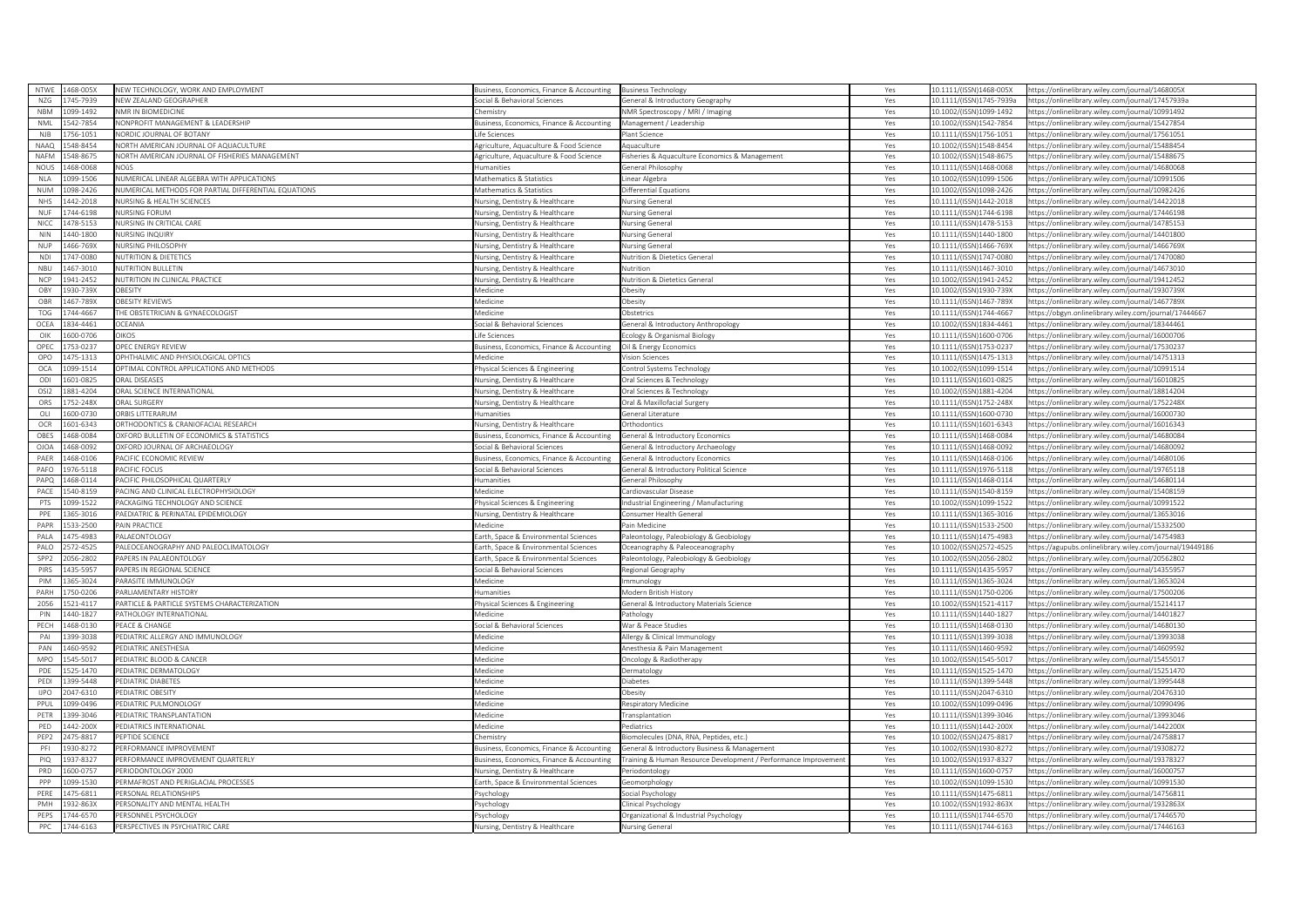| PSRH             | 1931-2393 | PERSPECTIVES ON SEXUAL AND REPRODUCTIVE HEALTH                      | ocial & Behavioral Sciences                                      | Population & Demography                  | Yes        | 0.1111/(ISSN)1931-2393  | https://onlinelibrary.wiley.com/journal/19312393              |
|------------------|-----------|---------------------------------------------------------------------|------------------------------------------------------------------|------------------------------------------|------------|-------------------------|---------------------------------------------------------------|
| PS               | 526-4998  | PEST MANAGEMENT SCIENCE                                             | Agriculture, Aquaculture & Food Science                          | Pests, Diseases & Weeds                  | Yes        | LO.1002/(ISSN)1526-4998 | https://onlinelibrary.wiley.com/journal/15264998              |
| PST              | 539-1612  | PHARMACEUTICAL STATISTICS                                           | Mathematics & Statistics                                         | linical Trials                           | Yes        | 0.1002/(ISSN)1539-1612  | sttps://onlinelibrary.wiley.com/journal/15391612              |
| PDS              | 099-1557  | PHARMACOEPIDEMIOLOGY AND DRUG SAFETY                                | Aedicine                                                         | harmacology & Pharmaceutical Medicine    | Yes        | 10.1002/(ISSN)1099-1557 | https://onlinelibrary.wiley.com/journal/10991557              |
| PHAR             | 875-9114  | PHARMACOTHERAPY: THE JOURNAL OF HUMAN PHARMACOLOGY AND DRUG THERAPY | edicine                                                          | harmacology & Pharmaceutical Medicine    | Yes        | 0.1002/(ISSN)1875-9114  | https://onlinelibrary.wiley.com/iournal/18759114              |
| PHIL             | 467-9191  | PHILOSOPHICAL FORUM                                                 | <b>lumanities</b>                                                | Seneral Philosophy                       | Yes        | 10.1111/(ISSN)1467-9191 | https://onlinelibrary.wiley.com/journal/14679191              |
| PHIN             | 467-9205  | HILOSOPHICAL INVESTIGATIONS                                         | umanities                                                        | eneral Philosophy                        | Yes        | 0.1111/(ISSN)1467-9205  | ttps://onlinelibrary.wiley.com/journal/14679205               |
| PHIS             | 758-2237  | PHILOSOPHICAL ISSUES                                                | umanities                                                        | eneral Philosophy                        | Yes        | 10.1111/(ISSN)1758-2237 | https://onlinelibrary.wiley.com/journal/17582237              |
| PHPE             | 758-2245  | <b>PHILOSOPHICAL PERSPECTIVES</b>                                   | lumanities                                                       | Seneral Philosophy                       | Yes        | 10.1111/(ISSN)1758-2245 | ittps://onlinelibrary.wiley.com/journal/15208583              |
| PHPR             | 933-1592  | PHILOSOPHY AND PHENOMENOLOGICAL RESEARCH                            | lumanities                                                       |                                          |            | 10.1111/(ISSN)1933-1592 | https://onlinelibrary.wiley.com/journal/19331592              |
| PAPA             | 088-4963  | HILOSOPHY AND PUBLIC AFFAIRS                                        | umanities                                                        | henomenology<br>ocial Philosophy         | Yes<br>Yes | 10.1111/(ISSN)1088-4963 |                                                               |
| PHC <sup>3</sup> |           |                                                                     |                                                                  |                                          |            |                         | ttps://onlinelibrary.wiley.com/journal/10884963               |
|                  | 47-9991   | <b>PHILOSOPHY COMPASS (ELECTRONIC</b>                               | <i>a</i> manities                                                | eneral Philosophy                        | Yes        | 0.1111/(ISSN)1747-9991  | ttps://onlinelibrary.wiley.com/journal/17479991               |
| PHP              | 751-1097  | HOTOCHEMISTRY & PHOTOBIOLOGY                                        | ife Sciences                                                     | ell & Molecular Biology                  | Yes        | 0.1111/(ISSN)1751-1097  | ittps://onlinelibrary.wiley.com/iournal/17511097              |
| PHPP             | 600-0781  | HOTODERMATOLOGY, PHOTOIMMUNOLOGY & PHOTOMEDICINE                    | ledicine                                                         | ermatology                               | Yes        | 10.1111/(ISSN)1600-0781 | nttps://onlinelibrary.wiley.com/journal/16000781              |
| PHOR             | 477-9730  | THE PHOTOGRAMMETRIC RECORD                                          | arth, Space & Environmental Sciences                             | <b>IS &amp; Remote Sensing</b>           | Yes        | 0.1111/(ISSN)1477-9730  | ttps://onlinelibrary.wiley.com/journal/14779730               |
| PRF              | 440-1835  | PHYCOLOGICAL RESEARCH                                               | ife Sciences                                                     | <b>ycology</b>                           | Yes        | 0.1111/(ISSN)1440-1835  | ttps://onlinelibrary.wiley.com/journal/14401835               |
| 2231             | 362-6319  | PHYSICA STATUS SOLIDI (A) APPLICATIONS ANDMATERIALS SCIENCE         | nysical Sciences & Engineering                                   | olid State Physics                       | Yes        | 0.1002/(ISSN)1862-6319  | ttps://onlinelibrary.wiley.com/journal/18626319               |
| 2232             | 521-3951  | PHYSICA STATUS SOLIDI (B) BASIC SOLID STATE PHYSICS                 | hysical Sciences & Engineering                                   | olid State Physics                       | Yes        | LO.1002/(ISSN)1521-3951 | https://onlinelibrary.wiley.com/journal/15213951              |
| 2139             | 862-6270  | PHYSICA STATUS SOLIDI (RRL) RAPID RESEARCH LETTERS                  | hysical Sciences & Engineering                                   | Solid State Physics                      | Yes        | 0.1002/(ISSN)1862-6270  | https://onlinelibrary.wiley.com/journal/18626270              |
| 2007             | 521-3943  | PHYSIK IN UNSERER ZEIT (PHIUZ)                                      | hysical Sciences & Engineering                                   | ieneral & Introductory Physics           | Yes        | 0.1002/(ISSN)1521-3943  | https://onlinelibrary.wiley.com/journal/15213943              |
| PPL              | 399-3054  | PHYSIOI OGIA PI ANTARUM                                             | fe Sciences                                                      | lant Science                             | Yes        | 0.1111/(ISSN)1399-3054  | https://onlinelibrary.wiley.com/journal/13993054              |
| PHEN             | 865-3032  | PHYSIOLOGICAL ENTOMOLOGY                                            | ife Sciences                                                     | ntomology                                | Yes        | 0.1111/(ISSN)1365-3032  | sttps://onlinelibrary.wiley.com/iournal/13653032              |
| PRI              | 471-2865  | PHYSIOTHERAPY RESEARCH INTERNATIONAL                                | lursing, Dentistry & Healthcare                                  | hysiotherapy                             | Yes        | 0.1002/(ISSN)1471-2865  | https://onlinelibrary.wiley.com/journal/14712865              |
| PCA              | 099-1565  | PHYTOCHEMICAL ANALYSIS                                              | hemistry                                                         | nalytical Chemistry                      | Yes        | 0.1002/(ISSN)1099-1565  | ttps://onlinelibrary.wiley.com/journal/10991565               |
| PTR              | 099-1573  | PHYTOTHERAPY RESEARCH                                               | Medicine                                                         | Pharmacology & Pharmaceutical Medicine   | Yes        | 10.1002/(ISSN)1099-1573 | nttps://onlinelibrary.wiley.com/journal/10991573              |
| PCMR             | 755-148X  | PIGMENT CELL & MELANOMA RESEARCH                                    | ife Sciences                                                     | ell Biology                              | Yes        | 0.1111/(ISSN)1755-148X  | ttps://onlinelibrary.wiley.com/journal/1755148X               |
| PLB              | 438-8677  | PLANT BIOLOGY                                                       | ife Sciences                                                     | lant Science                             | Yes        | 10.1111/(ISSN)1438-8677 | https://onlinelibrary.wiley.com/journal/14388677              |
| PBR              | 439-0523  | PLANT BREEDING                                                      | ife Sciences                                                     | lant Development                         | Yes        | 10.1111/(ISSN)1439-0523 | ittps://onlinelibrary.wiley.com/journal/14390523              |
| PCE              | 365-3040  | PLANT CELL & ENVIRONMENT                                            |                                                                  |                                          |            | 0.1111/(ISSN)1365-3040  | ttps://onlinelibrary.wiley.com/iournal/13653040               |
|                  | 865-313X  | THE PLANT IOURNAL                                                   | fe Sciences                                                      | lant Science                             | Yes        |                         |                                                               |
| TPJ              |           |                                                                     | fe Sciences                                                      | lant Science                             | Yes        | 0.1111/(ISSN)1365-313X  | ttps://onlinelibrary.wiley.com/journal/1365313X               |
| PPA              | 365-3059  | PLANT PATHOLOGY                                                     | ife Sciences                                                     | lant Science                             | Yes        | 10.1111/(ISSN)1365-3059 | https://onlinelibrary.wiley.com/journal/13653059              |
| PSBI             | 442-1984  | PLANT SPECIES BIOLOGY                                               | fe Sciences                                                      | lant Science                             | Yes        | 0.1111/(ISSN)1442-1984  | ttps://onlinelibrary.wiley.com/journal/14421984               |
| 2410             | 612-8869  | LASMA PROCESSES AND POLYMERS                                        | hysical Sciences & Engineering                                   | 'olymer Science & Technology General     | Yes        | 10.1002/(ISSN)1612-8869 | ttps://onlinelibrary.wiley.com/journal/16128869               |
| PMRJ             | 34-1563   | PM&R                                                                | ledicine                                                         | <b>ysical Rehabilitation</b>             | Yes        | 0.1002/(ISSN)1934-1563  | ttps://onlinelibrary.wiley.com/journal/19341563               |
| PIAR             | 555-2934  | POLAR: POLITICAL AND LEGAL ANTHROPOLOGY REVIEW                      | ocial & Behavioral Sciences                                      | conomic & Political Anthropology         | Yes        | 10.1111/(ISSN)1555-2934 | https://anthrosource.onlinelibrary.wiley.com/journal/15552934 |
| POI3             | 944-2866  | POLICY & INTERNET (ELECTRONIC)                                      | ocial & Behavioral Sciences                                      | Public Policy & Administration           | Yes        | 10.1002/(ISSN)1944-2866 | https://onlinelibrary.wiley.com/journal/19442866              |
| PSJ              | 541-0072  | OLICY STUDIES JOURNAL                                               | ocial & Behavioral Sciences                                      | ublic Policy & Administration            | Yes        | 0.1111/(ISSN)1541-0072  | sttps://onlinelibrary.wiley.com/journal/15410072              |
| POPS             | 467-9221  | OLITICAL PSYCHOLOGY                                                 | svchology                                                        | eneral Psychology                        | Yes        | 0.1111/(ISSN)1467-9221  | ittps://onlinelibrary.wiley.com/journal/14679221              |
| POQU             | 467-923X  | <b>HE POLITICAL QUARTERLY</b>                                       | ocial & Behavioral Sciences                                      | eneral & Introductory Political Science  | Yes        | 0.1111/(ISSN)1467-923X  | https://onlinelibrary.wiley.com/journal/1467923>              |
| POLQ             | 538-165X  | POLITICAL SCIENCE QUARTERLY                                         | ocial & Behavioral Sciences                                      | ieneral & Introductory Political Science | Yes        | 10.1002/(ISSN)1538-165X | https://onlinelibrary.wiley.com/journal/1538165X              |
| POLP             | 747-1346  | POLITICS & POLICY                                                   | ocial & Behavioral Sciences                                      | ublic Policy & Administration            | Yes        | 0.1111/(ISSN)1747-1346  | ttps://onlinelibrary.wiley.com/journal/17471346               |
| PC               | 548-0569  | POLYMER COMPOSITES                                                  | hysical Sciences & Engineering                                   | omposites                                | Yes        | 0.1002/(ISSN)1548-0569  | ttps://onlinelibrary.wiley.com/journal/15480569               |
| PCR <sub>2</sub> | 573-7619  | POLYMER CRYSTALLIZATION                                             | hysical Sciences & Engineering                                   | 'olymer Physics                          | Yes        | LO.1002/(ISSN)2573-7619 | https://onlinelibrary.wiley.com/journal/25737619              |
| PEN              | 548-2634  | POLYMER ENGINEERING & SCIENCE                                       | hysical Sciences & Engineering                                   | olymer Science & Technology General      | Yes        | LO.1002/(ISSN)1548-2634 | https://onlinelibrary.wiley.com/journal/15482634              |
| P1               | 097-0126  | POLYMER INTERNATIONAL                                               | hysical Sciences & Engineering                                   | Polymer Science & Technology General     | Yes        | LO.1002/(ISSN)1097-0126 | https://onlinelibrary.wiley.com/journal/10970126              |
| PAT              | 099-1581  | POLYMERS FOR ADVANCED TECHNOLOGIES                                  | nysical Sciences & Engineering                                   | olymer processing                        | Yes        | 10.1002/(ISSN)1099-1581 | https://onlinelibrary.wiley.com/journal/10991581              |
| PADR             | 728-4457  | POPULATION AND DEVELOPMENT REVIEW                                   | ocial & Behavioral Sciences                                      | opulation & Demography                   | Yes        | 0.1111/(ISSN)1728-4457  | https://onlinelibrary.wiley.com/journal/17284457              |
| POPE             | 438-390X  | POPULATION ECOLOGY                                                  | ife Sciences                                                     | cology & Organismal Biology              | Yes        | LO.1002/(ISSN)1438-390X | https://onlinelibrary.wiley.com/journal/1438390X              |
| PSP              | 544-8452  | POPULATION, SPACE AND PLACE                                         | ocial & Behavioral Sciences                                      | eneral & Introductory Geography          | Yes        | 0.1002/(ISSN)1544-8452  | ttps://onlinelibrary.wiley.com/journal/15448452               |
| POP4             | 944-2858  | POVERTY & PUBLIC POLICY (ELECTRONIC)                                | ocial & Behavioral Sciences                                      | ublic Policy & Administration            | Yes        | 10.1002/(ISSN)1944-2858 | ttps://onlinelibrary.wiley.com/journal/19442858               |
|                  | 197-0223  | <b>RENATAL DIAGNOSIS</b>                                            | ledicine                                                         |                                          |            |                         |                                                               |
| PD               |           |                                                                     |                                                                  | Obstetrics & Gynecology                  | Yes        | 0.1002/(ISSN)1097-0223  | ttps://obgyn.onlinelibrary.wiley.com/journal/10970223         |
| PSQ              | 741-5705  | PRESIDENTIAL STUDIES QUARTERLY                                      | ocial & Behavioral Sciences                                      | American Politics                        | Yes        | I0.1111/(ISSN)1741-5705 | nttps://onlinelibrary.wiley.com/journal/17415705              |
| 2130             | 617-7061  | PROCEEDINGS IN APPLIED MATHEMATICS & MECHANICS                      | <b>Aathematics &amp; Statistics</b>                              | eneral & Introductory Mathematics        | Yes        | LO.1002/(ISSN)1617-7061 | ttps://onlinelibrary.wiley.com/journal/16177061               |
| PLMS             | 460-244X  | ROCEEDINGS OF THE LONDON MATHEMATICAL SOCIETY                       | <b>Aathematics &amp; Statistics</b>                              | eneral & Introductory Mathematics        | Yes        | 0.1112/(ISSN)1460-244X  | ttps://londmathsoc.onlinelibrary.wiley.com/journal/1460244X   |
| PRS              | 647-5913  | <b>PROCESS SAFETY PROGRESS</b>                                      | hemistrv                                                         | ocess Safety                             | Yes        | 0.1002/(ISSN)1547-5913  | ttps://onlinelibrary.wiley.com/journal/15475913               |
| POMS             | 937-5956  | PRODUCTION AND OPERATIONS MANAGEMENT                                | usiness, Economics, Finance & Accounting                         | roduction Operations Management          | Yes        | 0.1111/(ISSN)1937-5956  | https://onlinelibrary.wiley.com/journal/19375956              |
| PIP              | 099-159X  | <b>PROGRESS IN PHOTOVOLTAICS: RESEARCH AND APPLICATIONS</b>         | hysical Sciences & Engineering                                   | plar Energy & Photovoltaics              | Yes        | 0.1002/(ISSN)1099-159X  | ittps://onlinelibrary.wiley.com/journal/1099159>              |
| 2014             | 521-4087  | PROPELLANTS, EXPLOSIVES, PYROTECHNICS                               | <b>nemistry</b>                                                  | eneral & Introductory Chemistry          | Yes        | 10.1002/(ISSN)1521-4087 | https://onlinelibrary.wiley.com/journal/15214087              |
| PROS             | 97-0045   | <b>HE PROSTATE</b>                                                  | dedicine                                                         | rology                                   | Yes        | 0.1002/(ISSN)1097-0045  | ttps://onlinelibrary.wiley.com/journal/10970045               |
| PRO              | 469-896X  | ROTEIN SCIENCI                                                      | ife Sciences                                                     | rotein Science                           | Yes        | 10.1002/(ISSN)1469-896X | https://onlinelibrary.wiley.com/journal/1469896X              |
| PROT             | 097-0134  | PROTEINS: STRUCTURE, FUNCTION AND BIOINFORMATICS                    | ife Sciences                                                     | rotein Science                           | Yes        | 10.1002/(ISSN)1097-0134 | https://onlinelibrary.wiley.com/journal/10970134              |
| 2120             | 615-9861  | PROTEOMICS                                                          | ife Sciences                                                     | ell & Molecular Biology                  | Yes        | 10.1002/(ISSN)1615-9861 | https://onlinelibrary.wiley.com/journal/16159861              |
| 2456             | 862-8354  | ROTEOMICS - CLINICAL APPLICATIONS                                   | fe Sciences                                                      | ell & Molecular Biology                  | Yes        | 0.1002/(ISSN)1862-8354  | ttps://onlinelibrary.wiley.com/iournal/18628354               |
| PCHI             | 146-0260  | <b>SYCH IOURNAL</b>                                                 | sychology                                                        | eneral Psychology                        | Yes        | 0.1002/(ISSN)2046-0260  | https://onlinelibrary.wiley.com/journal/20460260              |
| PCN              | 440-1819  | <b>SYCHIATRY AND CLINICAL NEUROSCIENCES</b>                         | Medicine                                                         | sychiatry                                | Yes        | I0.1111/(ISSN)1440-1819 | https://onlinelibrary.wiley.com/journal/14401819              |
| PSYG             | 479-8301  | PSYCHOGERIATRICS                                                    | Medicine                                                         | Geriatric Medicine                       | Yes        | 0.1111/(ISSN)1479-8301  | https://onlinelibrary.wiley.com/journal/14798301              |
| MAR              | 520-6793  | PSYCHOLOGY & MARKETING                                              | Business, Economics, Finance & Accounting Introductory Marketing |                                          | Yes        | 10.1002/(ISSN)1520-6793 | https://onlinelibrary.wiley.com/journal/15206793              |
|                  |           |                                                                     |                                                                  |                                          |            |                         |                                                               |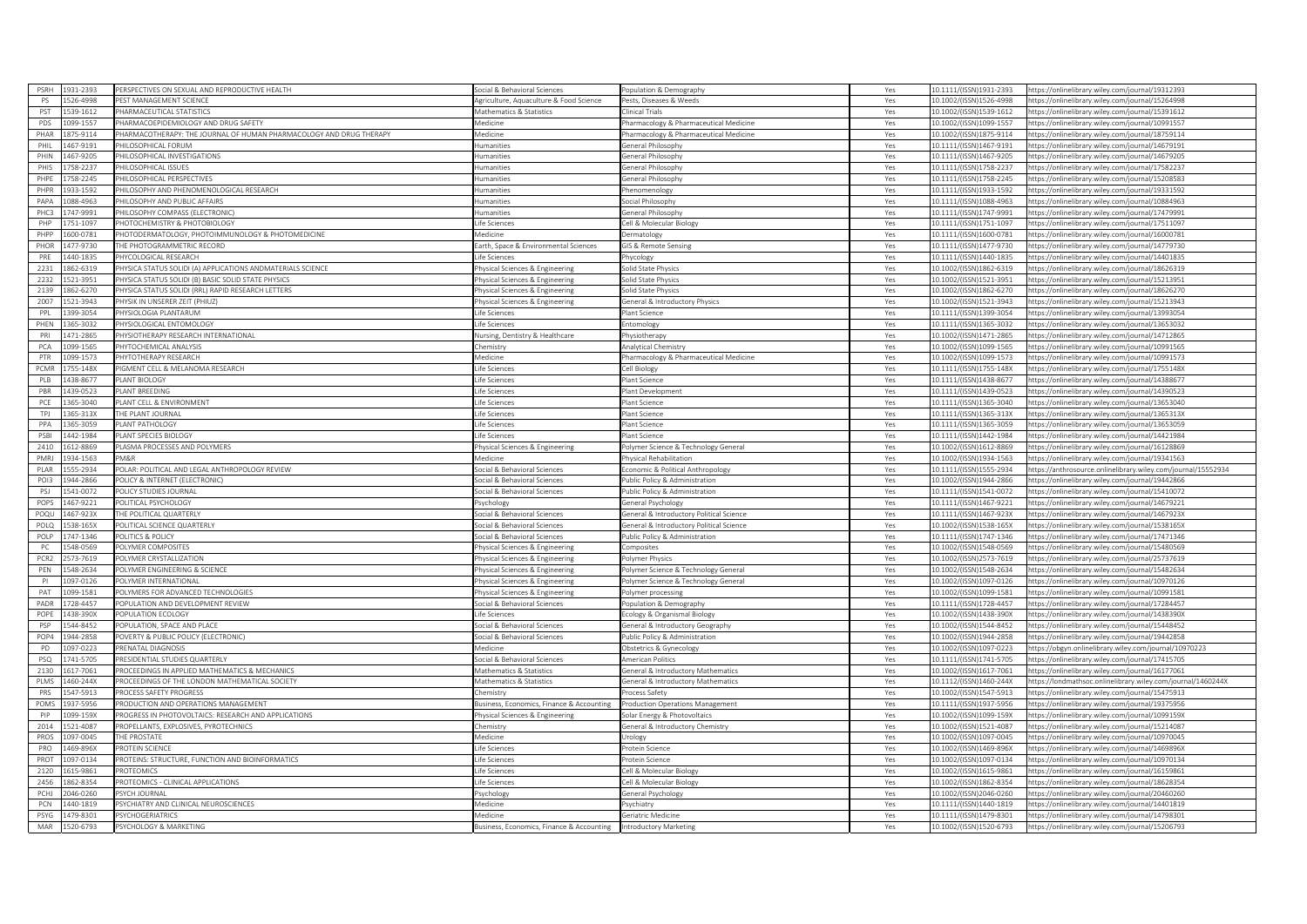|                  | 044-8341 | SYCHOLOGY AND PSYCHOTHERAPY: THEORY, RESEARCH AND PRACTICE               | svchology                                  | 'sychotherapy & Counseling                                  | Yes | 10.1111/(ISSN)2044-8341 | https://onlinelibrary.wiley.com/journal/20448341         |
|------------------|----------|--------------------------------------------------------------------------|--------------------------------------------|-------------------------------------------------------------|-----|-------------------------|----------------------------------------------------------|
| PITS             | 520-6807 | <b>PSYCHOLOGY IN THE SCHOOLS</b>                                         | sychology                                  | Educational & School Psychology                             | Yes | 10.1002/(ISSN)1520-6807 | https://onlinelibrary.wiley.com/journal/15206807         |
| PON              | 099-1611 | <b>PSYCHO-ONCOLOGY</b>                                                   | ledicine                                   | svcho-Oncology                                              | Yes | 10.1002/(ISSN)1099-1611 | nttps://onlinelibrary.wiley.com/journal/10991611         |
| PSYP             | 169-8986 | 'SYCHOPHYSIOLOG'                                                         | sychology                                  | Brain & Behavior: Physiological Psychology                  | Yes | 10.1111/(ISSN)1469-8986 | https://onlinelibrary.wiley.com/iournal/14698986         |
| PPI              | 56-919   | SYCHOTHERAPY AND POLITICS INTERNATIONAL                                  | sychology                                  | sychotherapy & Counseling                                   | Yes | 10.1002/(ISSN)1556-9195 | ttps://onlinelibrary.wiley.com/iournal/1556919           |
| PADM             | 167-9299 | UBLIC ADMINISTRATION                                                     | ocial & Behavioral Sciences                | General & Introductory Political Science                    | Yes | 10.1111/(ISSN)1467-9299 | https://onlinelibrary.wiley.com/journal/14679299         |
| PAD              | 099-162X | PUBLIC ADMINISTRATION AND DEVELOPMENT                                    | ocial & Behavioral Sciences                | General & Introductory Development Studies                  | Yes | 10.1002/(ISSN)1099-162X | https://onlinelibrary.wiley.com/journal/1099162X         |
| PUAR             | 540-6210 | UBLIC ADMINISTRATION REVIEW                                              | ocial & Behavioral Sciences                | Public Administration                                       | Yes | 10.1111/(ISSN)1540-6210 | ttps://onlinelibrary.wiley.com/journal/15406210          |
| PBAF             | 540-5850 | UBLIC BUDGETING AND FINANCE                                              | usiness, Economics, Finance & Accounting   | General Finance & Investments                               | Yes | 10.1111/(ISSN)1540-5850 | https://onlinelibrary.wiley.com/journal/15405850         |
| PHN              | 25-1446  | UBLIC HEALTH NURSING                                                     | Iursing, Dentistry & Healthcare            | ublic Health Nursing & Health Visiting                      | Yes | 10.1111/(ISSN)1525-1446 | https://onlinelibrary.wiley.com/journal/15251446         |
| QRE              | 099-1638 | QUALITY AND RELIABILITY ENGINEERING INTERNATIONAL                        | Mathematics & Statistics                   | Ingineering Statistics                                      | Yes | 10.1002/(ISSN)1099-1638 | https://onlinelibrary.wiley.com/journal/10991638         |
| QUE2             | 577-0470 | <b>UANTUM ENGINEERING</b>                                                | hysical Sciences & Engineering             | <b>Quantum Computing</b>                                    | Yes | 10.1002/(ISSN)2577-0470 | https://onlinelibrary.wiley.com/journal/25770470         |
| $\Omega$         | 477-870X | QUARTERLY JOURNAL OF THE ROYAL METEOROLOGICAL SOCIETY                    | arth. Space & Environmental Sciences       | Atmospheric Sciences                                        | Yes | 10.1002/(ISSN)1477-870X | https://rmets.onlinelibrary.wiley.com/journal/1477870X   |
|                  |          |                                                                          |                                            |                                                             |     |                         |                                                          |
| RADM             | 167-9310 | R & D MANAGEMENT                                                         | Business, Economics, Finance & Accounting  | <b>General &amp; Introductory Business &amp; Management</b> | Yes | 10.1111/(ISSN)1467-9310 | https://onlinelibrary.wiley.com/journal/14679310         |
| RDS              | 944-799X | RADIO SCIENCE                                                            | hysical Sciences & Engineering             | lectromagnetic Theory                                       | Yes | 10.1002/(ISSN)1944-799X | https://agupubs.onlinelibrary.wiley.com/journal/1944799X |
| RAND             | 756-2171 | HE RAND JOURNAL OF ECONOMICS                                             | usiness, Economics, Finance & Accounting   | ieneral & Introductory Economics                            | Yes | 10.1111/(ISSN)1756-2171 | https://onlinelibrary.wiley.com/journal/17562171         |
| <b>RSA</b>       | 098-2418 | RANDOM STRUCTURES & ALGORITHMS                                           | Mathematics & Statistics                   | iscrete Mathematics                                         | Yes | 10.1002/(ISSN)1098-2418 | https://onlinelibrary.wiley.com/journal/10982418         |
| <b>RCM</b>       | 097-0231 | RAPID COMMUNICATIONS IN MASS SPECTROMETRY                                | hemistry                                   | Mass Spectrometry                                           | Yes | 10.1002/(ISSN)1097-0231 | https://onlinelibrary.wiley.com/journal/10970231         |
| RATI             | 467-9329 | <b>OITA</b>                                                              | umanities                                  | Analytic Philosophy                                         | Yes | 10.1111/(ISSN)1467-9329 | https://onlinelibrary.wiley.com/journal/14679329         |
| RAJU             | 467-9337 | <b>RATIO ILIRIS</b>                                                      | aw & Criminology                           | ieneral & Introductory Law                                  | Yes | 10.1111/(ISSN)1467-9337 | https://onlinelibrary.wiley.com/journal/14679337         |
| <b>RRO</b>       | 36-2722  | EADING RESEARCH QUARTERLY                                                | ocial & Behavioral Sciences                | iteracy & Reading                                           | Yes | 10.1002/(ISSN)1936-2722 | https://ila.onlinelibrary.wiley.com/journal/19362722     |
| TRTR             | 936-2714 | HE READING TEACHER                                                       | ocial & Behavioral Sciences                | iteracy & Reading                                           | Yes | 10.1002/(ISSN)1936-2714 | https://ila.onlinelibrary.wiley.com/journal/19362714     |
| REEC             | 540-6229 | REAL ESTATE ECONOMICS                                                    | Business, Economics, Finance & Accounting  | Property & Real Estate                                      | Yes | 10.1111/(ISSN)1540-6229 | https://onlinelibrary.wiley.com/journal/15406229         |
| RSP3             | 757-7802 | EGIONAL SCIENCE POLICY & PRACTICE                                        | ocial & Behavioral Science                 | ieneral & Introductory Geography                            | Yes | 10.1111/(ISSN)1757-7802 | https://onlinelibrary.wiley.com/journal/17577802         |
| REGO             | 748-5991 | <b><i>REGULATION &amp; GOVERNANCE</i></b>                                | ocial & Behavioral Sciences                | General & Introductory Political Science                    | Yes | 10.1111/(ISSN)1748-5991 | https://onlinelibrary.wiley.com/journal/17485991         |
| REC3             | 749-8171 | ELIGION COMPASS (ELECTRONIC)                                             | umanities                                  | General & Introductory Religion & Theology                  | Yes | 10.1111/(ISSN)1749-8171 | https://onlinelibrary.wiley.com/journal/17498171         |
| <b>RSR</b>       | 48-0922  | RELIGIOUS STUDIES REVIEW                                                 | umanities                                  | Religious Studies                                           | Yes | 10.1111/(ISSN)1748-0922 | https://onlinelibrary.wiley.com/journal/17480922         |
| REM              | 520-6831 | REMEDIATION                                                              | arth, Space & Environmental Sciences       | Environmental Management, Policy & Planning                 | Yes | 10.1002/(ISSN)1520-6831 | nttps://onlinelibrary.wiley.com/journal/15206831         |
| <b>REST</b>      | 477-4658 | <b>ENAISSANCE STUDIES</b>                                                | umanities                                  | Renaissance History                                         | Yes | 10.1111/(ISSN)1477-4658 | sttps://onlinelibrary.wiley.com/journal/14774658         |
| <b>RDA</b>       | 439-0531 | EPRODUCTION IN DOMESTIC ANIMALS                                          | eterinary Medicine                         | ieneral & Introductory Veterinary Medicine                  | Yes | 10.1111/(ISSN)1439-0531 | https://onlinelibrary.wiley.com/journal/14390531         |
| NUR              | 98-240X  | ESEARCH IN NURSING & HEALTH                                              | <b>Jursing, Dentistry &amp; Healthcare</b> | Nursing General                                             | Yes | 10.1002/(ISSN)1098-240X | https://onlinelibrary.wiley.com/journal/1098240X         |
| <b>IRSM</b>      | 759-2887 | RESEARCH SYNTHESIS METHODS                                               | Mathematics & Statistics                   | General & Introductory Statistics                           | Yes | 10.1002/(ISSN)1759-2887 | https://onlinelibrary.wiley.com/journal/17592887         |
| RGE              | 751-3928 | RESOURCE GEOLOGY                                                         |                                            |                                                             |     |                         |                                                          |
|                  |          |                                                                          | arth, Space & Environmental Sciences       | conomic & Applied Geology                                   | Yes | 10.1111/(ISSN)1751-3928 | https://onlinelibrary.wiley.com/journal/17513928         |
| RESP             | 440-1843 | RESPIROLOGY                                                              | Medicine                                   | Respiratory Medicine                                        | Yes | 10.1111/(ISSN)1440-1843 | https://onlinelibrary.wiley.com/journal/14401843         |
| REC              | 26-100X  | <b>IFSTORATION FCOLOGY</b>                                               | fe Sciences                                | Population & Community Ecology                              | Yes | 10.1111/(ISSN)1526-100X | https://onlinelibrary.wiley.com/journal/1526100X         |
| RODE             | 467-9361 | REVIEW OF DEVELOPMENT ECONOMICS                                          | Business, Economics, Finance & Accounting  | Economic Development                                        | Yes | 10.1111/(ISSN)1467-9361 | nttps://onlinelibrary.wiley.com/journal/14679361         |
|                  |          |                                                                          |                                            |                                                             |     |                         |                                                          |
| REV3             | 049-6613 | <b>IEVIEW OF EDUCATION</b>                                               | ocial & Behavioral Sciences                | eneral & Introductory Education                             | Yes | 10.1002/(ISSN)2049-6613 | nttps://onlinelibrary.wiley.com/iournal/20496613         |
| REEL             | 050-0394 | EVIEW OF EUROPEAN, COMPARATIVE & INTERNATIONALENVIRONMENTAL LAW (RECIEL) | aw & Criminology                           | ieneral & Introductory Law                                  | Yes | 10.1002/(ISSN)2050-0394 | https://onlinelibrary.wiley.com/iournal/20500394         |
| RFE              | 873-5924 | <b>FVIEW OF FINANCIAL ECONOMICS</b>                                      | usiness, Economics, Finance & Accounting   | inancial Economics                                          | Yes | 10.1002/(ISSN)1873-5924 | https://onlinelibrary.wiley.com/journal/18735924         |
| ROIW             | 175-4991 | REVIEW OF INCOME AND WEALTH                                              | Business, Economics, Finance & Accounting  | General & Introductory Economics                            | Yes | 10.1111/(ISSN)1475-4991 | nttps://onlinelibrary.wiley.com/journal/14754991         |
| ROIE             | 467-9396 | EVIEW OF INTERNATIONAL ECONOMICS                                         | usiness, Economics, Finance & Accounting   | nternational Finance                                        | Yes | 10.1111/(ISSN)1467-9396 | https://onlinelibrary.wiley.com/journal/14679396         |
| <b>ROPR</b>      | 541-1338 | <b>EVIEW OF POLICY RESEARCH</b>                                          | ocial & Behavioral Sciences                | ublic Policy & Administration                               | Yes | 10.1111/(ISSN)1541-1338 | https://onlinelibrary.wiley.com/journal/15411338         |
| RAQ              | 53-5131  | EVIEWS IN AQUACULTURE                                                    | griculture, Aquaculture & Food Science     | General Aquaculture, Fisheries & Fish Science               | Yes | 10.1111/(ISSN)1753-5131 | ttps://onlinelibrary.wiley.com/journal/17535131          |
| <b>RMV</b>       | 199-1654 | EVIEWS IN MEDICAL VIROLOGY                                               | ife Sciences                               | Infectious Disease                                          | Yes | 10.1002/(ISSN)1099-1654 | nttps://onlinelibrary.wiley.com/journal/10991654         |
| RIRT             | 467-9418 | REVIEWS IN RELIGION & THEOLOGY                                           | umanities                                  | General & Introductory Religion & Theology                  | Yes | 10.1111/(ISSN)1467-9418 | https://onlinelibrary.wiley.com/journal/14679418         |
| ROG              | 944-9208 | <b>EVIEWS OF GEOPHYSICS</b>                                              | arth, Space & Environmental Sciences       | nvironmental Physics                                        | Yes | 10.1002/(ISSN)1944-9208 | https://agupubs.onlinelibrary.wiley.com/journal/19449208 |
| <b>ILRS</b>      | 564-9148 | REVISTA INTERNACIONAL DEL TRABAJO                                        | usiness, Economics, Finance & Accounting   | abor & Demographic Economics                                | Yes | 10.1111/(ISSN)1564-9148 | https://onlinelibrary.wiley.com/journal/15649148         |
| <b>IIRE</b>      | 64-9121  |                                                                          |                                            |                                                             | Yes | 10.1111/(ISSN)1564-9121 | ttps://onlinelibrary.wiley.com/iournal/15649121          |
| <b>RISA</b>      |          | <b><i>EVUE INTERNATIONALE DU TRAVAIL</i></b><br><b>RISK ANALYSIS</b>     | usiness, Economics, Finance & Accounting   | abor & Demographic Economics                                |     |                         |                                                          |
|                  | 539-6924 |                                                                          | Mathematics & Statistics                   | Mathematical Modeling                                       | Yes | 10.1111/(ISSN)1539-6924 | https://onlinelibrary.wiley.com/journal/15396924         |
| RHC3             | 944-4079 | RISK, HAZARDS & CRISIS IN PUBLIC POLICY(ELECTRONIC)                      | ocial & Behavioral Sciences                | ublic Policy & Administration                               | Yes | 10.1002/(ISSN)1944-4079 | https://onlinelibrary.wiley.com/journal/19444079         |
| <b>RRA</b>       | 535-1467 | <b>RIVER RESEARCH AND APPLICATIONS</b>                                   | arth, Space & Environmental Sciences       | <b>Hydrological Sciences</b>                                | Yes | 10.1002/(ISSN)1535-1467 | https://onlinelibrary.wiley.com/journal/15351467         |
| RUSO             | 549-0831 | <b>IURAL SOCIOLOGY</b>                                                   | Social & Behavioral Sciences               | General Sociology                                           | Yes | 10.1111/(ISSN)1549-0831 | https://onlinelibrary.wiley.com/journal/15490831         |
| RUSS             | 467-9434 | HE RUSSIAN REVIEW                                                        | umanities                                  | Cultural Studies General                                    | Yes | 10.1111/(ISSN)1467-9434 | https://onlinelibrary.wiley.com/journal/14679434         |
| <b>SCS</b>       | 471-6712 | CANDINAVIAN JOURNAL OF CARING SCIENCES                                   | lursing, Dentistry & Healthcare            | <b>Nursing General</b>                                      | Yes | 10.1111/(ISSN)1471-6712 | https://onlinelibrary.wiley.com/journal/14716712         |
| SJOE             | 467-9442 | HE SCANDINAVIAN JOURNAL OF ECONOMICS                                     | usiness. Economics. Finance & Accounting   | General & Introductory Economics                            | Yes | 10.1111/(ISSN)1467-9442 | https://onlinelibrary.wiley.com/journal/14679442         |
| SJI              | 65-3083  | CANDINAVIAN JOURNAL OF IMMUNOLOGY                                        | ledicine                                   | mmunology                                                   | Yes | 10.1111/(ISSN)1365-3083 | ttps://onlinelibrary.wiley.com/journal/13653083          |
| SMS              | 600-0838 | CANDINAVIAN JOURNAL OF MEDICINE & SCIENCE INSPORTS                       | Medicine                                   | ports Medicine                                              | Yes | 10.1111/(ISSN)1600-0838 | https://onlinelibrary.wiley.com/iournal/16000838         |
| SJOP             | 467-9450 | CANDINAVIAN JOURNAL OF PSYCHOLOGY                                        | sychology                                  | eneral Psychology                                           | Yes | 10.1111/(ISSN)1467-9450 | https://onlinelibrary.wiley.com/journal/14679450         |
| SJOS             | 467-9469 | CANDINAVIAN JOURNAL OF STATISTICS                                        | <b>Mathematics &amp; Statistics</b>        | pplied Probability & Statistics                             | Yes | 10.1111/(ISSN)1467-9469 | https://onlinelibrary.wiley.com/journal/14679469         |
| SCPS             | 467-9477 | CANDINAVIAN POLITICAL STUDIES                                            | ocial & Behavioral Sciences                | ieneral & Introductory Political Science                    | Yes | 10.1111/(ISSN)1467-9477 | https://onlinelibrary.wiley.com/journal/14679477         |
| SSM              | 949-8594 | CHOOL SCIENCE AND MATHEMATICS                                            | ocial & Behavioral Sciences                | icience                                                     | Yes | 10.1111/(ISSN)1949-8594 | https://onlinelibrary.wiley.com/journal/19498594         |
| SCE              | 198-237) | CIENCE EDUCATION                                                         | ocial & Behavioral Sciences                | icience                                                     | Yes | 10.1002/(ISSN)1098-237X | https://onlinelibrary.wiley.com/journal/1098237X         |
| SIPE             | 467-9485 | COTTISH JOURNAL OF POLITICAL ECONOMY                                     | usiness, Economics, Finance & Accounting   | General & Introductory Economics                            | Yes | 10.1111/(ISSN)1467-9485 | https://onlinelibrary.wiley.com/journal/14679485         |
| SPY <sub>2</sub> | 475-6725 | ECURITY AND PRIVACY                                                      | nysical Sciences & Engineerin              | ommunication Technology                                     | Yes | 10.1002/(ISSN)2475-6725 | https://onlinelibrary.wiley.com/journal/24756725         |
| SED              | 65-3091  | EDIMENTOLOGY                                                             | arth, Space & Environmental Sciences       | iedimentology & Stratigraphy                                | Yes | 10.1111/(ISSN)1365-3091 | ttps://onlinelibrary.wiley.com/journal/13653091          |
| SDI              | 525-139X | SEMINARS IN DIALYSIS                                                     | Aedicine                                   | Nephrology                                                  | Yes | 10.1111/(ISSN)1525-139X | https://onlinelibrary.wiley.com/journal/1525139X         |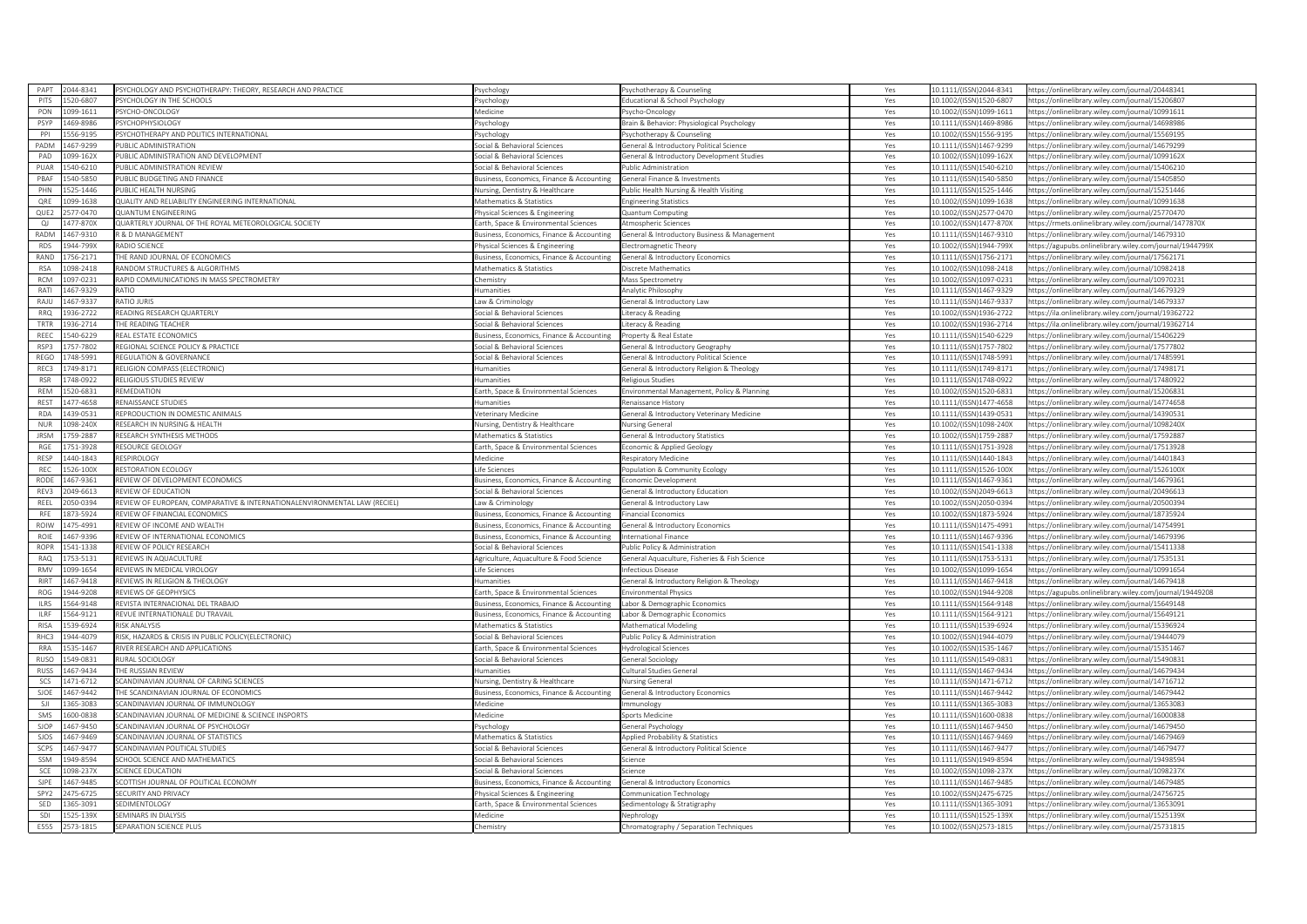| SGP <sub>2</sub> | 2639-5355 | SEXUALITY, GENDER & POLICY                           | umanities                                 | ender & Politics                                       | Yes | 10.1002/(ISSN)2639-5355  | nttps://onlinelibrary.wiley.com/journal/26395355                   |
|------------------|-----------|------------------------------------------------------|-------------------------------------------|--------------------------------------------------------|-----|--------------------------|--------------------------------------------------------------------|
| SIGN             | 740-9713  | <b>IGNIFICANCE</b>                                   | Mathematics & Statistics                  | opular Interest Statistics                             | Yes | 10.1111/(ISSN)1740-9713  | https://rss.onlinelibrary.wiley.com/journal/17409713               |
| SITG             | 467-9493  | <b>INGAPORE IOURNAL OF TROPICAL GEOGRAPHY</b>        | ocial & Behavioral Sciences               | eneral & Introductory Geography                        | Yes | 10.1111/(ISSN)1467-9493  | ttps://onlinelibrary.wiley.com/journal/14679493                    |
| SRT              | 600-0846  | SKIN RESEARCH AND TECHNOLOGY                         | Aedicine                                  | ermatology                                             | Yes | 10.1111/(ISSN)1600-0846  | https://onlinelibrary.wiley.com/journal/16000846                   |
| 2296             | 513-6829  | <b>MALL</b>                                          | hysical Sciences & Engineering            | eneral Nanotechnology                                  | Yes | 0.1002/(ISSN)1613-6829   | ttps://onlinelibrary.wiley.com/journal/16136829                    |
| E770             | 366-9608  | SMALL METHODS                                        | hysical Sciences & Engineering            | ieneral & Introductory Materials Science               | Yes | 10.1002/(ISSN)2366-9608  | https://onlinelibrary.wiley.com/journal/23669608                   |
| E506             | 68-4062   | SMALL STRUCTURES                                     | hysical Sciences & Engineering            | eneral & Introductory Materials Science                | Yes | 10.1002/(ISSN)2688-4062  | ttps://onlinelibrary.wiley.com/journal/26884062                    |
| SPC3             | 751-9004  | OCIAL AND PERSONALITY PSYCHOLOGY COMPASS             | 'sychology                                | ocial Psychology                                       | Yes | 10.1111/(ISSN)1751-9004  | ttps://onlinelibrary.wiley.com/journal/17519004                    |
| SOCA             | 469-8676  | SOCIAL ANTHROPOLOGY                                  | ocial & Behavioral Sciences               | ieneral & Introductory Anthropology                    | Yes | 10.1111/(ISSN)1469-8676  | https://onlinelibrary.wiley.com/journal/14698676                   |
| SODE             | 467-9507  | <b>OCIAL DEVELOPMENT</b>                             | Psychology                                | evelopmental Psychology                                | Yes | 10.1111/(ISSN)1467-9507  | https://onlinelibrary.wiley.com/journal/14679507                   |
| SPOL             | 467-9515  | <b>OCIAL POLICY &amp; ADMINISTRATION</b>             | Social & Behavioral Sciences              | eneral & Introductory Social Policy & Welfare          | Yes | 10.1111/(ISSN)1467-9515  | nttps://onlinelibrary.wiley.com/journal/14679515                   |
| SSOL             | 540-6237  | OCIAL SCIENCE QUARTERLY                              | ocial & Behavioral Sciences               | eneral & Introductory Political Science                | Yes | 10.1111/(ISSN)1540-6237  | ttps://onlinelibrary.wiley.com/journal/15406237                    |
| SORU             |           | SOCIOLOGIA RURALIS                                   |                                           |                                                        |     |                          |                                                                    |
|                  | 467-9523  |                                                      | ocial & Behavioral Sciences               | eneral Sociology                                       | Yes | 0.1111/(ISSN)1467-9523   | https://onlinelibrary.wiley.com/journal/14679523                   |
| SOCF             | 573-7861  | SOCIOLOGICAL FORUM                                   | ocial & Behavioral Sciences               | eneral Sociology                                       | Yes | 10.1111/(ISSN)1573-7861  | https://onlinelibrary.wiley.com/journal/15737861                   |
| SOIN             | 475-682X  | OCIOLOGICAL INQUIRY                                  | ocial & Behavioral Sciences               | eneral Sociology                                       | Yes | 10.1111/(ISSN)1475-682X  | https://onlinelibrary.wiley.com/journal/1475682X                   |
| SOC4             | 751-9020  | <b>OCIOLOGY COMPASS</b>                              | ocial & Behavioral Sciences               | eneral Sociology                                       | Yes | 10.1111/(ISSN)1751-9020  | https://onlinelibrary.wiley.com/iournal/17519020                   |
| SHIL             | 467-9566  | OCIOLOGY OF HEALTH & ILLNESS                         | ocial & Behavioral Sciences               | ociology of Health & Illness                           | Yes | 10.1111/(ISSN)1467-9566  | ttps://onlinelibrary.wiley.com/journal/14679566                    |
| STVR             | 099-1689  | OFTWARE TESTING, VERIFICATION & RELIABILITY          | mputer Science & Information Technology   | rogramming & Software Development                      | Yes | 10.1002/(ISSN)1099-1689  | ttps://onlinelibrary.wiley.com/journal/10991689                    |
| SPE              | 097-024X  | OFTWARE: PRACTICE AND EXPERIENCE                     | omputer Science & Information Technology  | Programming & Software Development                     | Yes | 10.1002/(ISSN)1097-024X  | https://onlinelibrary.wiley.com/journal/1097024X                   |
| SAJ2             | 435-0661  | SOIL SCIENCE SOCIETY OF AMERICA JOURNAL              | griculture, Aquaculture & Food Science    |                                                        | Yes | 10.1002/(ISSN)1435-0661  | https://onlinelibrary.wiley.com/journal/14350661                   |
| SUM              | 475-2743  | SOIL USE AND MANAGEMENT                              | Earth, Space & Environmental Sciences     | ioil Science & Geoarchaeology                          | Yes | 10.1111/(ISSN)1475-2743  | https://onlinelibrary.wiley.com/journal/14752743                   |
| F772             | 367-198X  | OI AR RRI                                            | nysical Sciences & Engineering            | eneral & Introductory Materials Science                | Yes | 0.1002/(ISSN)2367-198X   | tps://onlinelibrary.wiley.com/journal/2367198X                     |
| SONC             | 054-6750  | <b>ONOGRAPHY</b>                                     | <b>Medicine</b>                           | adiology & Imaging                                     | Yes | 10.1002/(ISSN)2054-6750  | nttps://onlinelibrary.wiley.com/journal/20546750                   |
| SAJE             | 813-6982  | THE SOUTH AFRICAN JOURNAL OF ECONOMICS               | usiness, Economics, Finance & Accounting  | eneral & Introductory Economics                        | Yes | 10.1111/(ISSN)1813-6982  | ttps://onlinelibrary.wiley.com/journal/18136982                    |
| SOEJ             | 325-8012  | <b>OUTHERN ECONOMIC JOURNAL</b>                      | usiness, Economics, Finance & Accounting  | eneral & Introductory Economics                        | Yes | 10.1002/(ISSN)2325-8012  | ttps://onlinelibrary.wiley.com/journal/23258012                    |
| <b>SJP</b>       | 141-6962  | HE SOUTHERN JOURNAL OF PHILOSOPHY                    | umanities                                 | eneral Philosophy                                      | Yes | 0.1111/(ISSN)2041-6962   | ttps://onlinelibrary.wiley.com/journal/20416962                    |
| SCD              | 754-4505  | SPECIAL CARE IN DENTISTRY                            | Nursing, Dentistry & Healthcare           | entistry Special Topics                                | Yes | 10.1111/(ISSN)1754-4505  | https://onlinelibrary.wiley.com/journal/17544505                   |
| 2041             | 521-379X  | TARCH - STäRKE                                       | Agriculture, Aquaculture & Food Science   | ood Chemistry                                          | Yes | 10.1002/(ISSN)1521-379X  | https://onlinelibrary.wiley.com/journal/1521379X                   |
| STA4             | 049-1573  | <b>TAT</b>                                           | <b>Aathematics &amp; Statistics</b>       | eneral & Introductory Statistics                       | Yes | 10.1002/(ISSN)2049-1573  | ttps://onlinelibrary.wiley.com/journal/20491573                    |
| STAN             | 167-9574  | TATISTICA NEERLANDICA                                | Mathematics & Statistics                  | robability & Mathematical Statistics                   | Yes | 0.1111/(ISSN)1467-9574   | ttps://onlinelibrary.wiley.com/iournal/14679574                    |
| SAM              | 932-1872  | TATISTICAL ANALYSIS AND DATA MINING                  | Mathematics & Statistics                  | ata Analysis                                           | Yes | 10.1002/(ISSN)1932-1872  | https://onlinelibrary.wiley.com/journal/19321872                   |
| SIM              | 097-0258  | <b>STATISTICS IN MEDICINE</b>                        | Mathematics & Statistics                  | xperimental Design                                     | Yes | 10.1002/(ISSN)1097-0258  | https://onlinelibrary.wiley.com/journal/10970258                   |
| 2489             | 867-0539  | STEEL CONSTRUCTION: DESIGN AND RESEARCH              | hysical Sciences & Engineering            | eneral & Introductory Civil Engineering & Construction | Yes | 10.1002/(ISSN)1867-0539  | ttps://onlinelibrary.wiley.com/journal/18670539                    |
|                  |           |                                                      |                                           |                                                        |     |                          |                                                                    |
|                  |           |                                                      |                                           |                                                        |     |                          |                                                                    |
| 2520             | 869-344X  | <b>TEEL RESEARCH INTERNATIONAL</b>                   | hysical Sciences & Engineering            | eneral & Introductory Materials Science                | Yes | 10.1002/(ISSN)1869-344X  | https://onlinelibrary.wiley.com/journal/1869344X                   |
| STEM             | 49-4918   | <b>TEM CELLS</b>                                     | ife Sciences                              | ell & Molecular Biology                                | Yes | 10.1002/(ISSN)1549-4918  | https://stemcellsjournals.onlinelibrary.wiley.com/journal/15494918 |
| STR              | 475-1305  | <b>TRAIN</b>                                         | Physical Sciences & Engineering           | Materials Characterization                             | Yes | 10.1111/(ISSN)1475-1305  | https://onlinelibrary.wiley.com/journal/14751305                   |
| ISC.             | 099-1697  | TRATEGIC CHANGE: BRIEFINGS IN ENTREPRENEURIALEINANCE | susiness. Economics. Finance & Accounting | nstitutional & Corporate Finance                       | Yes | 10.1002/(ISSN)1099-1697  | https://onlinelibrary.wiley.com/journal/10991697                   |
| SEJ              | 932-443X  | TRATEGIC ENTREPRENEURSHIP JOURNAL                    | usiness, Economics, Finance & Accounting  | imall Business & Entrepreneurship                      | Yes | 10.1002/(ISSN)1932-443X  | https://onlinelibrary.wiley.com/iournal/1932443X                   |
| SMJ              | 097-0266  | TRATEGIC MANAGEMENT JOURNAL                          | usiness, Economics, Finance & Accounting  | trategic Management                                    | Yes | 0.1002/(ISSN)1097-0266   | https://onlinelibrary.wiley.com/journal/10970266                   |
| SMI              | 532-2998  | <b>TRESS AND HEALTH</b>                              | <sup>2</sup> sychology                    | eneral Psychology                                      | Yes | 10.1002/(ISSN)1532-2998  | https://onlinelibrary.wiley.com/journal/15322998                   |
| 2084             | 751-7648  | <b>TRUCTURAL CONCRET</b>                             | hysical Sciences & Engineering            | eneral & Introductory Civil Engineering & Construction | Yes | 10.1002/(ISSN)1751-7648  | ttps://onlinelibrary.wiley.com/journal/17517648                    |
| <b>STC</b>       | 545-2263  | <b>TRUCTURAL CONTROL AND HEALTH MONITORING</b>       | hysical Sciences & Engineering            | tructural & Building Engineering                       | Yes | 10.1002/(ISSN)1545-2263  | https://onlinelibrary.wiley.com/journal/15452263                   |
| TAL              | 41-7808   | HE STRUCTURAL DESIGN OF TALL AND SPECIAL BUILDINGS   | hysical Sciences & Engineering            | tructural & Building Engineering                       | Yes | 0.1002/(ISSN)1541-7808   | ttps://onlinelibrary.wiley.com/journal/15417808                    |
| STUL             | 467-9582  | TUDIA LINGUISTICA                                    | lumanities                                | eneral & Introductory Linguistics                      | Yes | 10.1111/(ISSN)1467-9582  | https://onlinelibrary.wiley.com/journal/14679582                   |
| SAPM             | 467-9590  | TUDIES IN APPLIED MATHEMATICS                        | Aathematics & Statistics                  | Applied Mathematics                                    | Yes | 10.1111/(ISSN)1467-9590  | https://onlinelibrary.wiley.com/journal/14679590                   |
| SIFP             | 728-4465  | TUDIES IN FAMILY PLANNING                            | ocial & Behavioral Sciences               | opulation & Demography                                 | Yes | 10.1111/(ISSN)1728-4465  | ttps://onlinelibrary.wiley.com/journal/17284465                    |
| <b>SLTB</b>      | 943-278X  | JUICIDE AND LIFE-THREATENING BEHAVIOR                | ursing, Dentistry & Healthcare            | Mental Health                                          | Yes | .0.1111/(ISSN)1943-278X  | ttps://onlinelibrary.wiley.com/journal/1943278X                    |
| SUFL             | 467-9604  | UPPORT FOR LEARNING                                  | ocial & Behavioral Sciences               | pecial Educational Needs                               | Yes | 10.1111/(ISSN)1467-9604  | https://onlinelibrary.wiley.com/journal/14679604                   |
| SIA              | 096-9918  | URFACE AND INTERFACE ANALYSIS                        | hysical Sciences & Engineering            | Thin Films, Surfaces & Interfaces                      | Yes | 10.1002/(ISSN)1096-9918  | https://onlinelibrary.wiley.com/journal/10969918                   |
|                  |           |                                                      |                                           |                                                        |     |                          |                                                                    |
| ASH              | 744-1633  | URGICAL PRACTICE                                     | edicine                                   | urgery & Surgical Specialties                          | Yes | 10.1111/(ISSN)1744-1633  | ttps://onlinelibrary.wiley.com/journal/17441633                    |
| SD               | 099-1719  | USTAINABLE DEVELOPMENT                               | ocial & Behavioral Sciences               | eneral & Introductory Development Studies              | Yes | 10.1002/(ISSN)1099-1719  | ttps://onlinelibrary.wiley.com/journal/10991719                    |
| SPSR             | 62-6370   | WISS POLITICAL SCIENCE REVIEW                        | ocial & Behavioral Sciences               | eneral & Introductory Political Science                | Yes | 10.1002/(ISSN)1662-6370  | ttps://onlinelibrary.wiley.com/journal/16626370                    |
| SYMF             | 533-8665  | YMBOLIC INTERACTION                                  | Social & Behavioral Sciences              | eneral Sociology                                       | Yes | 10.1002/(ISSN)1533-8665  | https://onlinelibrary.wiley.com/journal/15338665                   |
| SYN              | 098-2396  | <b>YNAPSE</b>                                        | Life Sciences                             | leuroscience                                           | Yes | 10.1002/(ISSN)1098-2396  | ttps://onlinelibrary.wiley.com/journal/10982396                    |
| SYNT             | 467-9612  | <b>YNTAX</b>                                         | umanities                                 | yntax                                                  | Yes | 10.1111/(ISSN)1467-9612  | https://onlinelibrary.wiley.com/journal/14679612                   |
| SDR              | 99-1727   | YSTEM DYNAMICS REVIEW                                | usiness, Economics, Finance & Accounting  | Management                                             | Yes | 0.1002/(ISSN)1099-1727   | ttps://onlinelibrary.wiley.com/journal/10991727                    |
| SYEN             | 365-3113  | YSTEMATIC ENTOMOLOGY                                 | ife Sciences                              | ntomology                                              | Yes | 10.1111/(ISSN)1365-3113  | https://onlinelibrary.wiley.com/iournal/13653113                   |
| SYS              | 520-6858  | YSTEMS ENGINEERING                                   | hysical Sciences & Engineering            | ystems Engineering & Management                        | Yes | 10.1002/(ISSN)1520-6858  | ttps://onlinelibrary.wiley.com/journal/15206858                    |
| SRBS             | 099-1743  | YSTEMS RESEARCH & BEHAVIORAL SCIENCE                 | usiness, Economics, Finance & Accounting  | Management                                             | Yes | 10.1002/(ISSN)1099-1743a | ttps://onlinelibrary.wiley.com/journal/10991743a                   |
| TAX              | 996-8175  | <b>TAXON</b>                                         | ife Sciences                              | lant Science                                           | Yes | 10.1002/(ISSN)1996-8175  | ttps://onlinelibrary.wiley.com/journal/19968175                    |
| <b>TEST</b>      | 467-9639  | <b>FEACHING STATISTICS</b>                           | Mathematics & Statistics                  | eneral & Introductory Statistics                       | Yes | 10.1111/(ISSN)1467-9639  | https://onlinelibrary.wiley.com/journal/14679639                   |
| TFTH             | 467-9647  | EACHING THEOLOGY & RELIGION                          | umanities                                 | eneral & Introductory Religion & Theology              | Yes | 10.1111/(ISSN)1467-9647  | https://onlinelibrary.wiley.com/journal/14679647                   |
| TECT             | 944-9194  | <b>FCTONICS</b>                                      | arth, Space & Environmental Sciences      | tructural Geology & Tectonics                          | Yes | 10.1002/(ISSN)1944-9194  | ttps://agupubs.onlinelibrary.wiley.com/journal/19449194            |
| TER              | 365-3121  | <b>FRRA NOVA</b>                                     | arth, Space & Environmental Sciences      | eology & Geophysics                                    | Yes | 0.1111/(ISSN)1365-3121   | ttps://onlinelibrary.wiley.com/iournal/1365312                     |
| TESJ             | 949-3533  | <b>TESOL JOURNAL</b>                                 | lumanities                                | ducational Linguistics                                 | Yes | 10.1002/(ISSN)1949-3533  | https://onlinelibrary.wiley.com/iournal/19493533                   |
| TESQ             | 545-7249  | <b>TESOL QUARTERLY</b>                               | lumanities                                | ducational Linguistics                                 | Yes | 10.1002/(ISSN)1545-7249  | https://onlinelibrary.wiley.com/journal/15457249                   |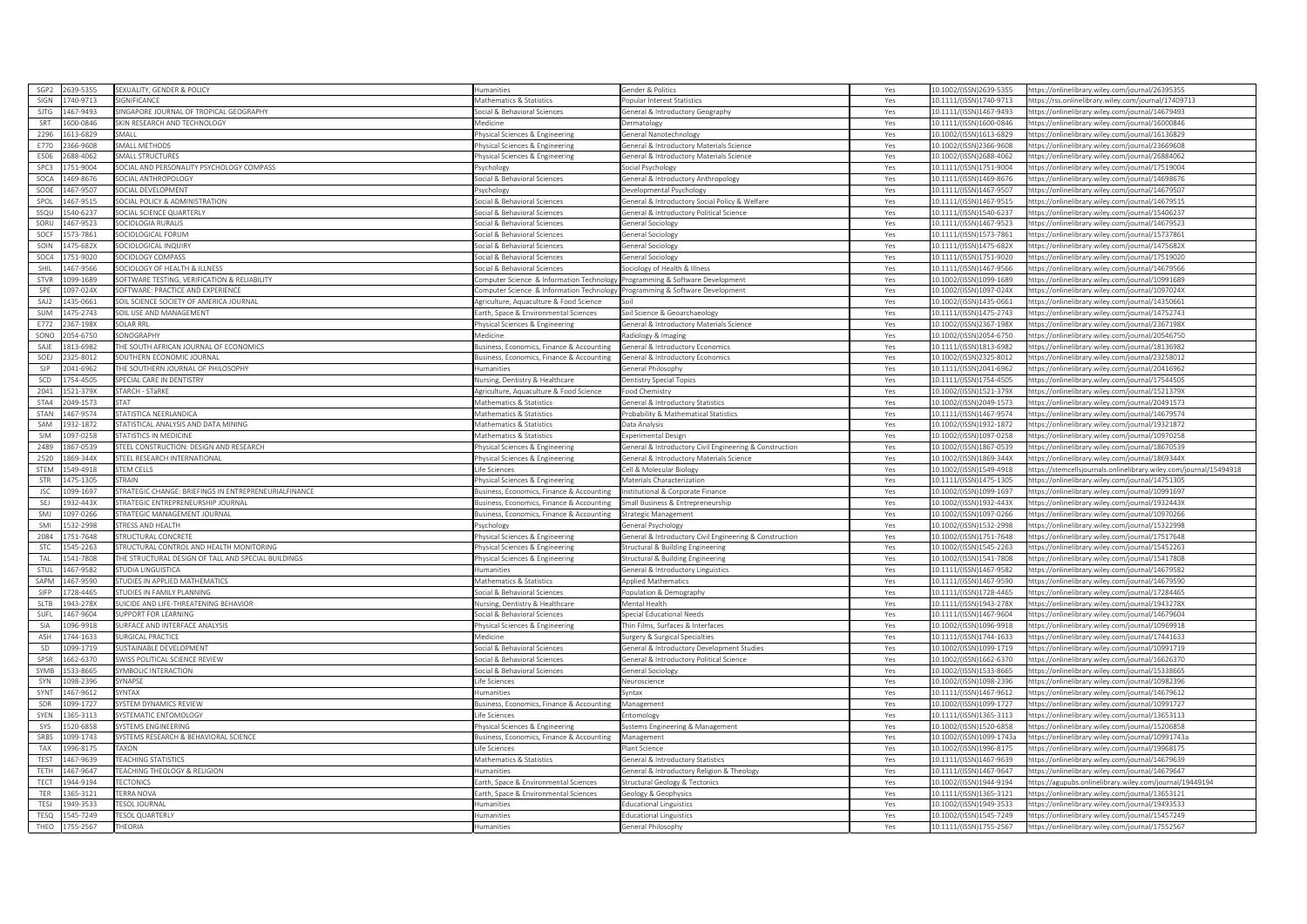| TAP              | 1744-9987 | HERAPEUTIC APHERESIS AND DIALYSIS                         | Medicine                                  | Vephrology                                    | Yes | 0.1111/(ISSN)1744-9987   | https://onlinelibrary.wiley.com/journal/17449987              |
|------------------|-----------|-----------------------------------------------------------|-------------------------------------------|-----------------------------------------------|-----|--------------------------|---------------------------------------------------------------|
| THT3             | 2161-2234 | HOUGHT: A JOURNAL OF PHILOSOPHY                           | <b>lumanities</b>                         | General Philosophy                            | Yes | 10.1002/(ISSN)2161-2234  | https://onlinelibrary.wiley.com/journal/21612234              |
| TIF              | 520-6874  | HUNDERBIRD INTERNATIONAL BUSINESS REVIEW                  | usiness, Economics, Finance & Accounting  | nternational Management                       | Yes | 10.1002/(ISSN)1520-6874  | ttps://onlinelibrary.wiley.com/journal/15206874               |
| <b>TFSG</b>      | 467-9663  | <b>IJDSCHRIFT VOOR ECONOMISCHE EN SOCIALE GEOGRAFIE</b>   | Social & Behavioral Sciences              | General & Introductory Geography              | Yes | 10.1111/(ISSN)1467-9663  | https://onlinelibrary.wiley.com/iournal/14679663              |
| <b>TOPS</b>      | 756-8765  | OPICS IN COGNITIVE SCIENCE                                | svchology                                 | ognitive Science                              | Yes | 10.1111/(ISSN)1756-8765  | ttps://onlinelibrary.wiley.com/journal/17568765               |
| TKM2             | 053-4515  | <b>TRADITIONAL &amp; KAMPO MEDICINE</b>                   | Medicine                                  | harmacology & Pharmaceutical Medicine         | Yes | 10.1002/(ISSN)2053-4515  | https://onlinelibrary.wiley.com/journal/20534515              |
| TRA              | 600-0854  | <b>RAFFIC</b>                                             | ife Sciences                              | ell & Molecular Biology                       | Yes | 10.1111/(ISSN)1600-0854  | https://onlinelibrary.wiley.com/journal/16000854              |
| TGIS             | 467-9671  | RANSACTIONS IN GIS                                        | arth, Space & Environmental Sciences      | <b>SIS &amp; Remote Sensing</b>               | Yes | 10.1111/(ISSN)1467-9671  | ttps://onlinelibrary.wiley.com/journal/14679671               |
| TAFS             | 548-8659  | RANSACTIONS OF THE AMERICAN FISHERIES SOCIETY             | Agriculture, Aquaculture & Food Science   | General Aquaculture, Fisheries & Fish Science | Yes | 10.1002/(ISSN)1548-8659  | ttps://onlinelibrary.wiley.com/journal/15488659               |
| TRAN             | 475-5661  | <b>RANSACTIONS OF THE INSTITUTE OF BRITISHGEOGRAPHERS</b> | Social & Behavioral Sciences              | General & Introductory Geography              | Yes | 10.1111/(ISSN)1475-5661  | https://onlinelibrary.wiley.com/journal/14755661              |
| <b>TRPS</b>      | 467-968X  | RANSACTIONS OF THE PHILOLOGICAL SOCIETY                   | <b>Humanities</b>                         | General & Introductory Linguistics            | Yes | 10.1111/(ISSN)1467-968X  | https://onlinelibrary.wiley.com/journal/1467968X              |
| ETT              | 161-3915  | RANSACTIONS ON EMERGING TELECOMMUNICATIONS TECHNOLOGIES   | hysical Sciences & Engineering            | Communication Technology                      | Yes | 10.1002/(ISSN)2161-3915  | ttps://onlinelibrary.wiley.com/journal/21613915               |
| TBED             | 865-1682  | TRANSBOUNDARY AND EMERGING DISEASES                       | eterinary Medicine                        | /eterinary Medicine - Zoo & Wildlife          | Yes | 10.1111/(ISSN)1865-1682  | https://onlinelibrary.wiley.com/journal/18651682              |
|                  |           |                                                           |                                           |                                               |     |                          |                                                               |
| TRAA             | 548-7466  | RANSFORMING ANTHROPOLOGY                                  | ocial & Behavioral Sciences               | Anthropology of Race, Ethnicity & Identity    | Yes | 10.1111/(ISSN)1548-7466  | https://anthrosource.onlinelibrary.wiley.com/journal/15487466 |
| TRF              | 537-2995  | RANSFUSION                                                | <b>Aedicine</b>                           | lematology                                    | Yes | 10.1111/(ISSN)1537-2995  | https://onlinelibrary.wiley.com/journal/15372995              |
| TME              | 365-3148  | RANSFUSION MEDICINE                                       | Aedicine                                  | <b>Bood Transfusion</b>                       | Yes | 10.1111/(ISSN)1365-3148  | ttps://onlinelibrary.wiley.com/journal/13653148               |
| TSM <sub>2</sub> | 573-8488  | RANSLATIONAL SPORTS MEDICINE                              | Aedicine                                  | ports Medicine                                | Yes | 10.1002/(ISSN)2573-8488  | ttps://onlinelibrary.wiley.com/journal/25738488               |
| TID              | 399-3062  | RANSPLANT INFECTIOUS DISEASE                              | <b>Aedicine</b>                           | <b>Transplantation</b>                        | Yes | 0.1111/(ISSN)1399-3062   | ttps://onlinelibrary.wiley.com/journal/13993062               |
| TRI              | 432-2277  | RANSPLANT INTERNATIONAL                                   | <b>Aedicine</b>                           | ransplantation                                | Yes | 10.1111/(ISSN)1432-2277  | https://onlinelibrary.wiley.com/journal/14322277              |
| TMI              | 365-3156  | ROPICAL MEDICINE & INTERNATIONAL HEALTH                   | ife Sciences                              | nfectious Disease                             | Yes | 10.1111/(ISSN)1365-3156  | ttps://onlinelibrary.wiley.com/iournal/13653156               |
| UOG              | 469-0705  | ULTRASOUND IN OBSTETRICS & GYNECOLOGY                     | Medicine                                  | Obstetrics & Gynecology                       | Yes | 10.1002/(ISSN)1469-0705  | https://obgyn.onlinelibrary.wiley.com/journal/14690705        |
| 2035             | 522-2454  | AKUUM IN FORSCHUNG UND PRAXIS                             | hysical Sciences & Engineering            | hin Films, Surfaces & Interfaces              | Yes | 0.1002/(ISSN)1522-2454   | ttps://onlinelibrary.wiley.com/journal/15222454               |
| VCO              | 476-5829  | ETERINARY AND COMPARATIVE ONCOLOGY                        | eterinary Medicine                        | General & Introductory Veterinary Medicine    | Yes | 10.1111/(ISSN)1476-5829  | https://onlinelibrary.wiley.com/journal/14765829              |
| VCP              | 939-165X  | /ETERINARY CLINICAL PATHOLOGY                             | eterinary Medicine                        | General & Introductory Veterinary Medicine    | Yes | 10.1111/(ISSN)1939-165X  | ttps://onlinelibrary.wiley.com/journal/1939165X               |
| VDE              | 365-3164  | /ETERINARY DERMATOLOGY                                    | eterinary Medicine                        | /eterinary Dermatology                        | Yes | 10.1111/(ISSN)1365-3164  | ttps://onlinelibrary.wiley.com/journal/13653164               |
| VOP              | 463-5224  | <b>FTERINARY OPHTHAI MOLOGY</b>                           | eterinary Medicine                        | ieneral & Introductory Veterinary Medicine    | Yes | 0.1111/(ISSN)1463-5224   | ittps://onlinelibrary.wiley.com/journal/14635224              |
| VRU              | 740-8261  | /ETERINARY RADIOLOGY & ULTRASOUND                         | eterinary Medicine                        | /eterinary Imaging                            | Yes | 10.1111/(ISSN)1740-8261  | nttps://onlinelibrary.wiley.com/journal/17408261              |
| VETR             | 042-7670  | <b>ETERINARY RECORD</b>                                   | eterinary Medicine                        | General & Introductory Veterinary Medicine    | Yes | 10.1002/(ISSN)2042-7670  | ttps://onlinelibrary.wiley.com/journal/20427670               |
| VRC2             | 052-6121  | <b>/ETERINARY RECORD CASE REPORTS</b>                     | eterinary Medicine                        | General & Introductory Veterinary Medicine    | Yes | 10.1002/(ISSN)2052-6121  | ittps://onlinelibrary.wiley.com/journal/20526121              |
| VSU              | 32-950X   | ETERINARY SURGERY                                         | eterinary Medicine                        | ieneral & Introductory Veterinary Medicine    | Yes | 10.1111/(ISSN)1532-950X  | https://onlinelibrary.wiley.com/journal/1532950X              |
| F278             | 572-8288  | <b>IETNAM JOURNAL OF CHEMISTRY</b>                        | hemistry                                  | General & Introductory Chemistry              | Yes | 0.1002/(ISSN)2572-8288   | ttps://onlinelibrary.wiley.com/journal/25728288               |
| VAR              | 548-7458  | ISUAL ANTHROPOLOGY REVIEW                                 | ocial & Behavioral Sciences               | Anthropology of Art & Media                   | Yes | 10.1111/(ISSN)1548-7458  | ttps://anthrosource.onlinelibrary.wiley.com/journal/15487458  |
| <b>VOX</b>       | 423-0410  | <b>OX SANGUINIS</b>                                       | <i><b>Aedicine</b></i>                    | <b>Bood Transfusion</b>                       | Yes | 10.1111/(ISSN)1423-0410  | ttps://onlinelibrary.wiley.com/journal/14230410               |
|                  |           |                                                           |                                           |                                               |     |                          |                                                               |
| WEJ              | 747-6593  | VATER AND ENVIRONMENT JOURNAL                             | arth, Space & Environmental Sciences      | Water Resource Management                     | Yes | 10.1111/(ISSN)1747-6593  | ttps://onlinelibrary.wiley.com/journal/17476593               |
| WFR              | 54-7531   | VATER ENVIRONMENT RESEARCH                                | hysical Sciences & Engineering            | Water Resources                               | Yes | 0.1002/(ISSN)1554-7531   | ittps://onlinelibrary.wiley.com/journal/15547531              |
| WRCR             | 944-7973  | WATER RESOURCES RESEARCH                                  | Earth, Space & Environmental Sciences     | Hydrological Sciences                         | Yes | 10.1002/(ISSN)1944-7973  | https://agupubs.onlinelibrary.wiley.com/journal/19447973      |
| WEA              | 477-8696  | <b>NEATHER</b>                                            | arth, Space & Environmental Sciences      | Atmospheric Sciences                          | Yes | 10.1002/(ISSN)1477-8696  | ttps://rmets.onlinelibrary.wiley.com/journal/14778696         |
| WBM              | 445-6664  | <b>VEED BIOLOGY AND MANAGEMENT</b>                        | griculture, Aquaculture & Food Science    | ests, Diseases & Weeds                        | Yes | 0.1111/(ISSN)1445-6664   | ttps://onlinelibrary.wiley.com/journal/14456664               |
| WRE              | 365-3180  | <b><i>NEED RESEARCH</i></b>                               | griculture, Aquaculture & Food Science    | Pests. Diseases & Weeds                       | Yes | 0.1111/(ISSN)1365-3180   | ttps://onlinelibrary.wiley.com/journal/13653180               |
| <b>WMON</b>      | 938-5455  | WILDLIFE MONOGRAPHS                                       | ife Sciences                              | Conservation Science                          | Yes | 10.1002/(ISSN)1938-5455  | https://onlinelibrary.wiley.com/journal/19385455              |
| WSB4             | 328-5540  | <b>WILDLIFE SOCIETY BULLETIN (ELECTRONIC)</b>             | ife Sciences                              | <b>Conservation Science</b>                   | Yes | 10.1002/(ISSN)1938-5463a | ttps://onlinelibrary.wiley.com/journal/19385463a              |
| WCC              | 757-7799  | VIRES CLIMATE CHANGE                                      | arth, Space & Environmental Sciences      | Atmospheric Sciences                          | Yes | 10.1002/(ISSN)1757-7799  | https://onlinelibrary.wiley.com/journal/17577799              |
| WCS              | 939-5086  | VIRES COGNITIVE SCIENCE SCIENCE                           | Psychology                                | Cognitive Science                             | Yes | 10.1002/(ISSN)1939-5086  | ttps://onlinelibrary.wiley.com/journal/19395086               |
| WCMS             | 759-0884  | WIRES COMPUTATIONAL MOLECULAR SCIENCE                     | Chemistry                                 | Computational Chemistry & Molecular Modeling  | Yes | 10.1111/(ISSN)1759-0884  | https://onlinelibrary.wiley.com/journal/17590884              |
| WICS             | 939-0068  | <b>WIRES COMPUTATIONAL STATISTICS</b>                     | Mathematics & Statistics                  | Computational & Graphical Statistics          | Yes | 10.1002/(ISSN)1939-0068  | ttps://onlinelibrary.wiley.com/journal/19390068               |
| WIDM             | 942-4795  | WIRES DATA MINING AND KNOWLEDGE DISCOVERY                 | omputer Science & Information Technology  | Data Mining & Knowledge Discovery             | Yes | 10.1002/(ISSN)1942-4795  | ttps://onlinelibrary.wiley.com/journal/19424795               |
| WDEV             | 759-7692  | <b>WIRES DEVELOPMENTAL BIOLOGY</b>                        | ife Sciences                              | Developmental Biology                         | Yes | 10.1111/(ISSN)1759-7692  | ttps://onlinelibrary.wiley.com/journal/17597692               |
| WENE             | 041-840X  | <b>WIRES ENERGY AND ENVIRONMENT</b>                       | hysical Sciences & Engineering            | <b>Energy &amp; Environmental Impact</b>      | Yes | 10.1002/(ISSN)2041-840X  | https://onlinelibrary.wiley.com/journal/2041840X              |
| WFS2             | 573-9468  | VIRES FORENSIC SCIENCE (ELECTRONIC                        | ife Sciences                              | orensic Science                               | Yes | 10.1002/(ISSN)2573-9468  | ttps://onlinelibrary.wiley.com/journal/25739468               |
| <b>WNAN</b>      | 39-0041   | VIRES NANOMEDICINE AND NANOBIOTECHNOLOGY                  | hysical Sciences & Engineering            | Nanobiotechnology                             | Yes | 10.1002/(ISSN)1939-0041  | ttps://onlinelibrary.wiley.com/journal/19390041               |
| WRNA             | 757-7012  | <b>VIRES RNA</b>                                          | ife Sciences                              | <b>Biochemistry</b>                           | Yes | 10.1002/(ISSN)1757-7012  | https://onlinelibrary.wiley.com/journal/17577012              |
| WSBM             | 39-005X   | VIRES SYSTEMS BIOLOGY AND MEDICINE                        | Aedicine                                  | hysiology                                     | Yes | LO.1002/(ISSN)1939-005X  | ittps://onlinelibrary.wiley.com/journal/1939005X              |
| WAT2             | 049-1948  | WIRES WATER (ELECTRONIC)                                  | arth, Space & Environmental Sciences      | General & Introductory Earth Sciences         | Yes | 10.1002/(ISSN)2049-1948  | https://onlinelibrary.wiley.com/journal/20491948              |
| TWEC             | 467-9701  | HE WORLD ECONOMY                                          | susiness, Economics, Finance & Accounting | <b>General &amp; Introductory Economics</b>   | Yes | 10.1111/(ISSN)1467-9701  | ttps://onlinelibrary.wiley.com/journal/14679701               |
|                  |           |                                                           |                                           |                                               |     |                          |                                                               |
| WENG             | 467-971X  | <b>NORLD ENGLISHES</b>                                    | umanities                                 | Modern & World English                        | Yes | 10.1111/(ISSN)1467-971X  | ittps://onlinelibrary.wiley.com/journal/1467971X              |
| WFP2             | 372-8639  | VORLD FOOD POLICY                                         | ocial & Behavioral Sciences               | ublic Policy & Administration                 | Yes | 0.1002/(ISSN)2372-8639   | ttps://onlinelibrary.wiley.com/journal/23728639               |
| WMH <sup>3</sup> | 948-4682  | WORLD MEDICAL & HEALTH POLICY (ELECTRONIC)                | ocial & Behavioral Sciences               | ublic Policy & Administration                 | Yes | 10.1002/(ISSN)1948-4682  | https://onlinelibrary.wiley.com/journal/19484682              |
| WWP2             | 639-541X  | VORLD WATER POLICY                                        | ocial & Behavioral Sciences               | ublic Policy & Administration                 | Yes | 10.1002/(ISSN)2639-541X  | ttps://onlinelibrary.wiley.com/iournal/2639541X               |
| WVN              | 741-6787  | VORLDVIEWS ON EVIDENCE-BASED NURSING                      | Jursing, Dentistry & Healthcare           | vidence-based Practice                        | Yes | 10.1111/(ISSN)1741-6787  | ttps://sigmapubs.onlinelibrary.wiley.com/journal/17416787     |
| WRR              | 524-475X  | VOUND REPAIR AND REGENERATION                             | Medicine                                  | Dermatology                                   | Yes | 10.1111/(ISSN)1524-475X  | ttps://onlinelibrary.wiley.com/journal/1524475X               |
| XEN              | 399-3089  | KENOTRANSPLANTATION                                       | <i>Aedicine</i>                           | <b>Fransplantation</b>                        | Yes | 10.1111/(ISSN)1399-3089  | https://onlinelibrary.wiley.com/journal/13993089              |
| XRS              | 097-4539  | K-RAY SPECTROMETRY                                        | hemistry                                  | ipectroscopy                                  | Yes | 10.1002/(ISSN)1097-4539  | ttps://onlinelibrary.wiley.com/journal/10974539               |
| YEA              | 097-0061  | <b>VEAST</b>                                              | ife Sciences                              | Microbiology & Virology                       | Yes | 10.1002/(ISSN)1097-0061  | https://onlinelibrary.wiley.com/journal/10970061              |
| 2233             | 521-4001  | ZAMM JOURNAL OF APPLIED MATHEMATICS AND MECHANICS         | Aathematics & Statistics                  | ieneral & Introductory Mathematics            | Yes | 0.1002/(ISSN)1521-4001   | ttps://onlinelibrary.wiley.com/journal/15214001               |
| 2260             | 521-3749  | EITSCHRIFT FÜR ANORGANISCHE UND ALLGEMEINE CHEMIE         | hemistry                                  | norganic Chemistry                            | Yes | LO.1002/(ISSN)1521-3749  | https://onlinelibrary.wiley.com/iournal/15213749              |
|                  |           |                                                           |                                           |                                               |     |                          |                                                               |
| ZOO              | 098-2361  | ZOO BIOLOGY                                               | ife Sciences                              | Animal Science & Zoology                      | Yes | 10.1002/(ISSN)1098-2361  | https://onlinelibrary.wiley.com/journal/10982361              |